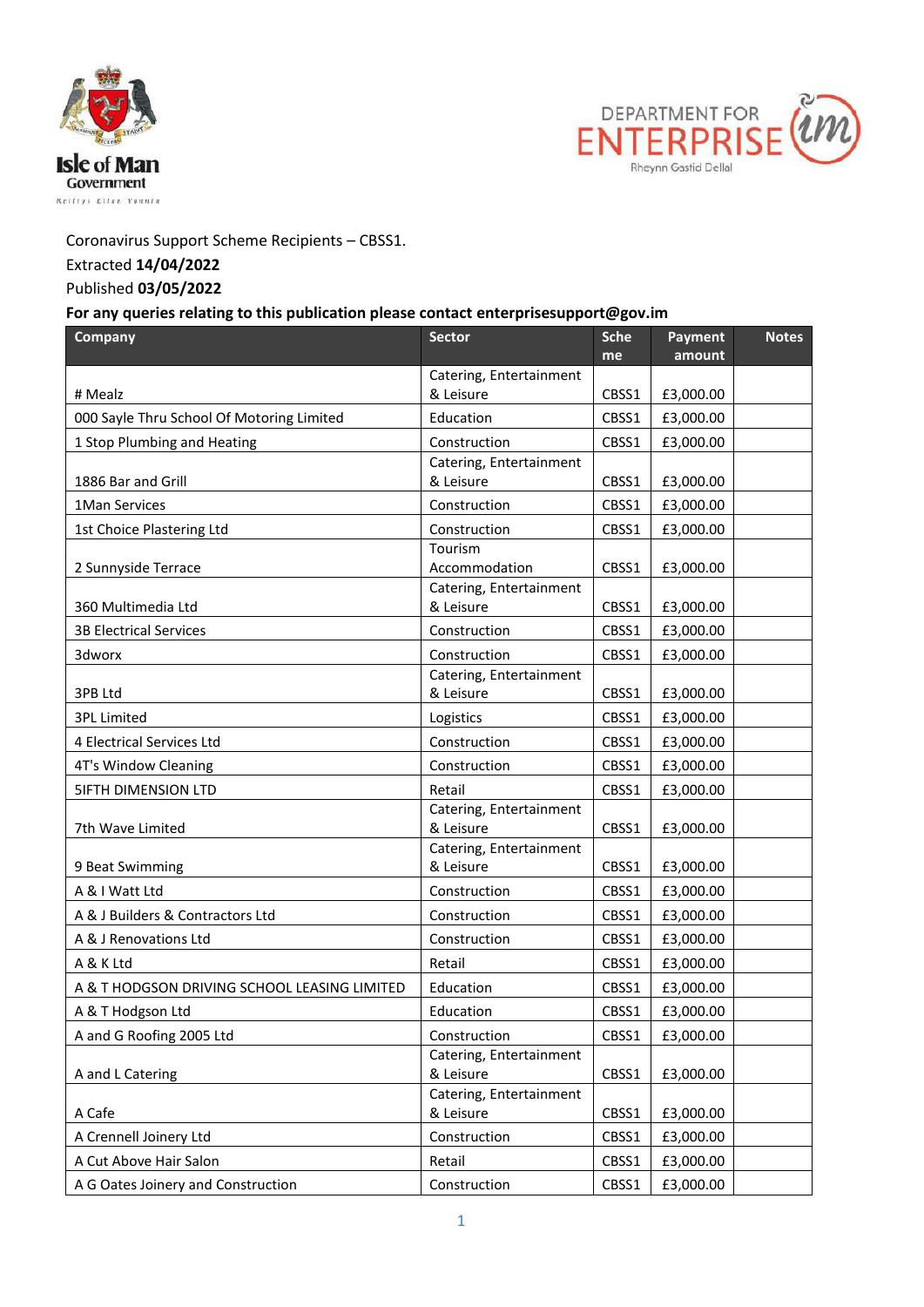| A J Electrical                                  | Construction            | CBSS1 | £3,000.00 |
|-------------------------------------------------|-------------------------|-------|-----------|
| A J L Ltd                                       | Retail                  | CBSS1 | £3,000.00 |
| A J Millichap Limited                           | Retail                  | CBSS1 | £3,000.00 |
| A Saunders Roofing and Property Maintenance     | Construction            | CBSS1 | £3,000.00 |
| A Switch Electrical                             | Construction            | CBSS1 | £3,000.00 |
| A T Hooton Tiling                               | Construction            | CBSS1 | £3,000.00 |
| A to Z Plumbing & Heating Services IoM Ltd      | Construction            | CBSS1 | £3,000.00 |
| A&B Metal Fabrications Limited                  | Construction            | CBSS1 | £3,000.00 |
|                                                 | Catering, Entertainment |       |           |
| A&J Quality Butchers                            | & Leisure               | CBSS1 | £3,000.00 |
| <b>A&amp;M Decorators</b>                       | Construction            | CBSS1 | £3,000.00 |
| A* Rapid Roof Repairs and Hoist Hire            | Construction            | CBSS1 | £3,000.00 |
| A. Barlow Construction Ltd                      | Construction            | CBSS1 | £3,000.00 |
| A. Hall Taxi                                    | Travel & Tour Operator  | CBSS1 | £3,000.00 |
| A.S. Keggin Tree Surgery and Garden Maintenance | Construction            | CBSS1 | £3,000.00 |
| A.S.G. Carpentry & Joinery                      | Construction            | CBSS1 | £3,000.00 |
| A1 electrical contractors limited               | Construction            | CBSS1 | £3,000.00 |
| A1 Engineering IOM Limited                      | Construction            | CBSS1 | £3,000.00 |
| A1 Garden Maintenance                           | Construction            | CBSS1 | £3,000.00 |
| A1 Taxis                                        | Travel & Tour Operator  | CBSS1 | £3,000.00 |
| A2B Taxi IOM                                    | Travel & Tour Operator  | CBSS1 | £3,000.00 |
|                                                 | Catering, Entertainment |       |           |
| AAA Catering Limited TA Bistro 54               | & Leisure               | CBSS1 | £3,000.00 |
| <b>AAA Construction Ltd</b>                     | Construction            | CBSS1 | £3,000.00 |
| AAA Damp Proofing Limited                       | Construction            | CBSS1 | £3,000.00 |
|                                                 | Tourism                 |       |           |
| Aalin View                                      | Accommodation           | CBSS1 | £3,000.00 |
| Aalish Electrical                               | Construction            | CBSS1 | £3,000.00 |
| Aaron Alexander Hislop                          | Construction<br>Tourism | CBSS1 | £3,000.00 |
| Aaron House Guest Accomodation & Tea Rooms      | Accommodation           | CBSS1 | £3,000.00 |
| Aaron Maddox Painter and Decorator              | Construction            | CBSS1 | £3,000.00 |
| Aasha Ltd                                       | Construction            | CBSS1 | £3,000.00 |
| <b>AB Alloys Limited</b>                        | Retail                  | CBSS1 | £3,000.00 |
| AB Construction Limited                         | Construction            | CBSS1 | £3,000.00 |
| <b>AB Solutions</b>                             | Construction            | CBSS1 | £3,000.00 |
| Abbeycroft Construction Ltd                     | Construction            | CBSS1 | £3,000.00 |
| Abc Tree Surgery                                | Construction            | CBSS1 | £3,000.00 |
| ABL Services Limited T/A Happychappy Handyman   |                         |       |           |
| Services                                        | Construction            | CBSS1 | £3,000.00 |
| ABlec Electrical and Gas Services Limited       | Construction            | CBSS1 | £3,000.00 |
| <b>ABN Taxi Service Ltd</b>                     | Travel & Tour Operator  | CBSS1 | £3,000.00 |
|                                                 | Catering, Entertainment |       |           |
| Above and Beyond Fitness                        | & Leisure               | CBSS1 | £3,000.00 |
| Absolute Arborist                               | Construction            | CBSS1 | £3,000.00 |
| Absolute Scaffolding Ltd                        | Construction            | CBSS1 | £3,000.00 |
| <b>Absolute Window Cleaners</b>                 | Construction            | CBSS1 | £3,000.00 |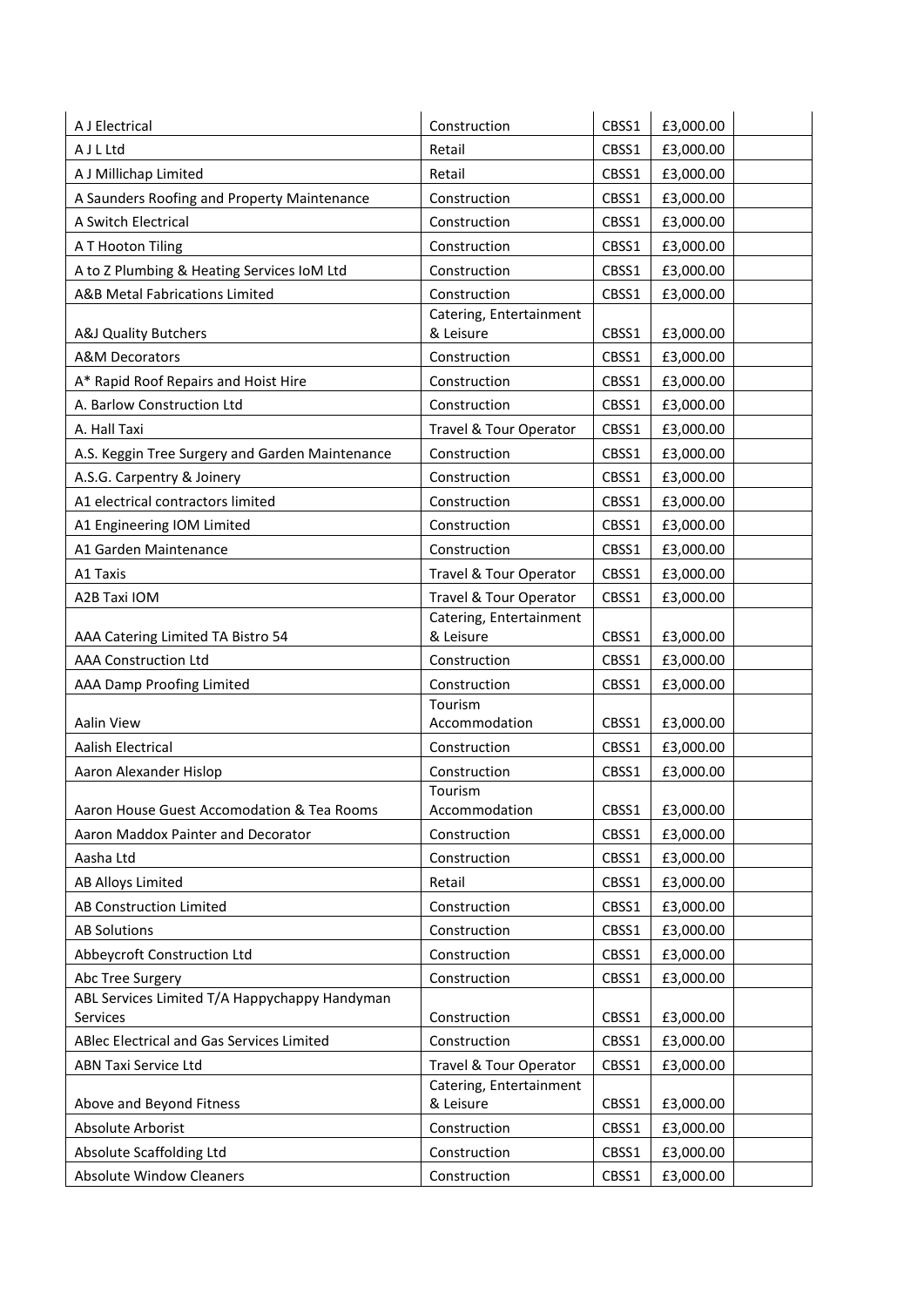| <b>AC Electrical Ltd</b>                            | Construction                         | CBSS1 | £3,000.00 |
|-----------------------------------------------------|--------------------------------------|-------|-----------|
| AC Joinery                                          | Construction                         | CBSS1 | £3,000.00 |
| <b>ACC Properties Ltd</b>                           | Other                                | CBSS1 | £3,000.00 |
| <b>Ace Carpets Limited</b>                          | Retail                               | CBSS1 | £3,000.00 |
| Ace Taxi Ltd                                        | Travel & Tour Operator               | CBSS1 | £3,000.00 |
| <b>ACP Plastering</b>                               | Construction                         | CBSS1 | £3,000.00 |
| <b>Action Golf Limited</b>                          | Retail                               | CBSS1 | £3,000.00 |
| <b>Action Services Limited</b>                      | Construction                         | CBSS1 | £3,000.00 |
| <b>Actiphons Productions Limited</b>                | Education                            | CBSS1 | £3,000.00 |
| <b>Active Cleaning Services Ltd</b>                 | Construction                         | CBSS1 | £3,000.00 |
|                                                     | Catering, Entertainment              |       |           |
| <b>Active Souls</b>                                 | & Leisure                            | CBSS1 | £3,000.00 |
| Adam Huxham Limited                                 | Construction<br>Tourism              | CBSS1 | £3,000.00 |
| Adelphi Guest House                                 | Accommodation                        | CBSS1 | £3,000.00 |
| <b>Adept Plumbing &amp; Heating</b>                 | Construction                         | CBSS1 | £3,000.00 |
| A-Dore Ltd                                          | Retail                               | CBSS1 | £3,000.00 |
| Adorn Domicilliary Care Ltd T/A Puddleducks Nursery | Education                            | CBSS1 | £3,000.00 |
| <b>Advanced Aerial Services Ltd</b>                 | Construction                         | CBSS1 | £3,000.00 |
|                                                     | Catering, Entertainment              |       |           |
| <b>Adventurous Experiences</b>                      | & Leisure                            | CBSS1 | £3,000.00 |
| Aegir Yachting Ltd TA CEC                           | Travel & Tour Operator               | CBSS1 | £3,000.00 |
| <b>Aerial Solutions Ltd</b>                         | Construction                         | CBSS1 | £3,000.00 |
| AG Power Generation Ltd                             | Retail                               | CBSS1 | £3,000.00 |
| <b>AGG Property Services Ltd</b>                    | Construction                         | CBSS1 | £3,000.00 |
| <b>AGR Motorsport Ltd</b>                           | Retail                               | CBSS1 | £3,000.00 |
| AH Grace Ltd                                        | Construction                         | CBSS1 | £3,000.00 |
| Airport Secure Parking & Car Hire Ltd               | Travel & Tour Operator               | CBSS1 | £3,000.00 |
| AJB Services Limited                                | Construction                         | CBSS1 | £3,000.00 |
| AJM Plumbing & Heating Ltd                          | Construction                         | CBSS1 | £3,000.00 |
| AK Gardens and Maintenance                          | Construction                         | CBSS1 | £3,000.00 |
| <b>AK Interiors</b>                                 | Construction                         | CBSS1 | £3,000.00 |
| <b>AKM Ltd</b>                                      | Construction                         | CBSS1 | £3,000.00 |
| Alan Clayton Carpentry & Building Services Ltd      | Construction                         | CBSS1 | £3,000.00 |
|                                                     | Construction                         | CBSS1 | £3,000.00 |
|                                                     | Construction                         | CBSS1 | £3,000.00 |
|                                                     | Tourism                              |       |           |
| Albany House                                        | Accommodation                        | CBSS1 | £3,000.00 |
| Alec Nuttall Pumbing & Heating                      | Construction                         | CBSS1 | £3,000.00 |
| Alessandros (MIBA Ltd)                              | Catering, Entertainment<br>& Leisure | CBSS1 | £3,000.00 |
| Ali's Electronics Centre                            | Retail                               | CBSS1 | £3,000.00 |
| Alison Mobile Hairdresser                           | Retail                               | CBSS1 | £3,000.00 |
| All in One Limited                                  | Construction                         | CBSS1 | £3,000.00 |
| All Property Problems                               | Construction                         | CBSS1 | £3,000.00 |
| All Round Property Maintenance                      | Construction                         | CBSS1 | £3,000.00 |
|                                                     |                                      |       |           |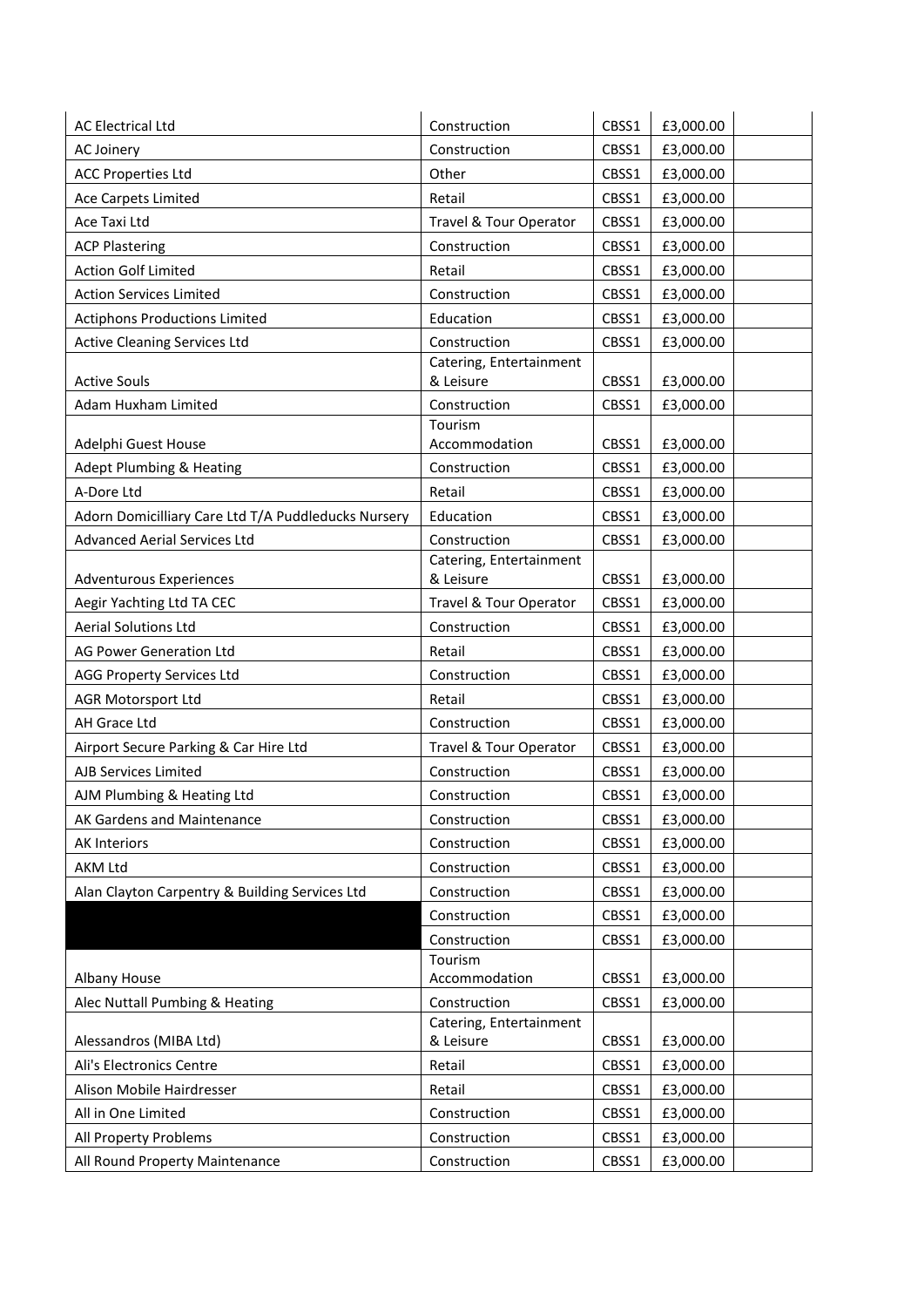|                                    | Tourism                              |       |           |
|------------------------------------|--------------------------------------|-------|-----------|
| All Seasons                        | Accommodation                        | CBSS1 | £3,000.00 |
| Allan C Swales Ltd                 | Retail                               | CBSS1 | £3,000.00 |
| Allsorts                           | Retail                               | CBSS1 | £3,000.00 |
| Almac Interior Solutions Ltd       | Construction                         | CBSS1 | £3,000.00 |
| Alpha Building Services Ltd        | Construction                         | CBSS1 | £3,000.00 |
| Alpine Plastering Limited          | Construction                         | CBSS1 | £3,000.00 |
| Alternative Space Ltd              | Construction                         | CBSS1 | £3,000.00 |
|                                    | Catering, Entertainment              |       |           |
| Always Time For Tea                | & Leisure                            | CBSS1 | £3,000.00 |
| Amac Joinery & Maintenance Limited | Construction                         | CBSS1 | £3,000.00 |
|                                    | Tourism                              |       |           |
| <b>Amadeus Apartments</b>          | Accommodation                        | CBSS1 | £3,000.00 |
| Amara Limited                      | Retail                               | CBSS1 | £3,000.00 |
| American Diner IOM Ltd             | Catering, Entertainment<br>& Leisure | CBSS1 | £3,000.00 |
|                                    | Catering, Entertainment              |       |           |
| Amisfield Weddings                 | & Leisure                            | CBSS1 | £3,000.00 |
| <b>AMTreeCare Ltd</b>              | Construction                         | CBSS1 | £3,000.00 |
| Amy's Hair Salon                   | Retail                               | CBSS1 | £3,000.00 |
|                                    | Catering, Entertainment              |       |           |
| Anatolia Takeaway                  | & Leisure                            | CBSS1 | £3,000.00 |
|                                    | Catering, Entertainment              |       |           |
| Anderson Wells Ltd                 | & Leisure                            | CBSS1 | £3,000.00 |
| Andrea's Pizzeria                  | Catering, Entertainment<br>& Leisure | CBSS1 | £3,000.00 |
| ANDREW HUGHES CARPENTRY LIMITED    | Construction                         | CBSS1 | £3,000.00 |
|                                    | Construction                         | CBSS1 | £3,000.00 |
|                                    | Education                            | CBSS1 | £3,000.00 |
| Andy B's Taxi                      | <b>Travel &amp; Tour Operator</b>    | CBSS1 | £3,000.00 |
| <b>Andy Motors</b>                 | Retail                               | CBSS1 | £3,000.00 |
| Andy Walton SOT Limited            | Retail                               | CBSS1 | £3,000.00 |
|                                    | Catering, Entertainment              |       |           |
| Andy's Plaice                      | & Leisure                            | CBSS1 | £3,000.00 |
| Anne The Barber                    | Retail                               | CBSS1 | £3,000.00 |
| Anova Dog Homestay                 | Other                                | CBSS1 | £3,000.00 |
| Antony Collis Flooring Limited     | Construction                         | CBSS1 | £3,000.00 |
| A-OK Services Limited              | Construction                         | CBSS1 | £3,000.00 |
|                                    | Catering, Entertainment              |       |           |
| Ape Mann Adventure Park Limited    | & Leisure                            | CBSS1 | £3,000.00 |
|                                    | Tourism                              |       |           |
| APJG Travel Counsellors Ltd        | Accommodation                        | CBSS1 | £3,000.00 |
| Apollo Blinds IoM                  | Retail<br>Catering, Entertainment    | CBSS1 | £3,000.00 |
| Apple Orphanage Co Ltd             | & Leisure                            | CBSS1 | £3,000.00 |
| Appliance Doctor Ltd               | Retail                               | CBSS1 | £3,000.00 |
| Appointment at 21                  | Retail                               | CBSS1 | £3,000.00 |
| <b>AQ Construction</b>             | Construction                         | CBSS1 | £3,000.00 |
|                                    | Catering, Entertainment              |       |           |
| Aqua Phoenix Limited               | & Leisure                            | CBSS1 | £3,000.00 |
|                                    |                                      |       |           |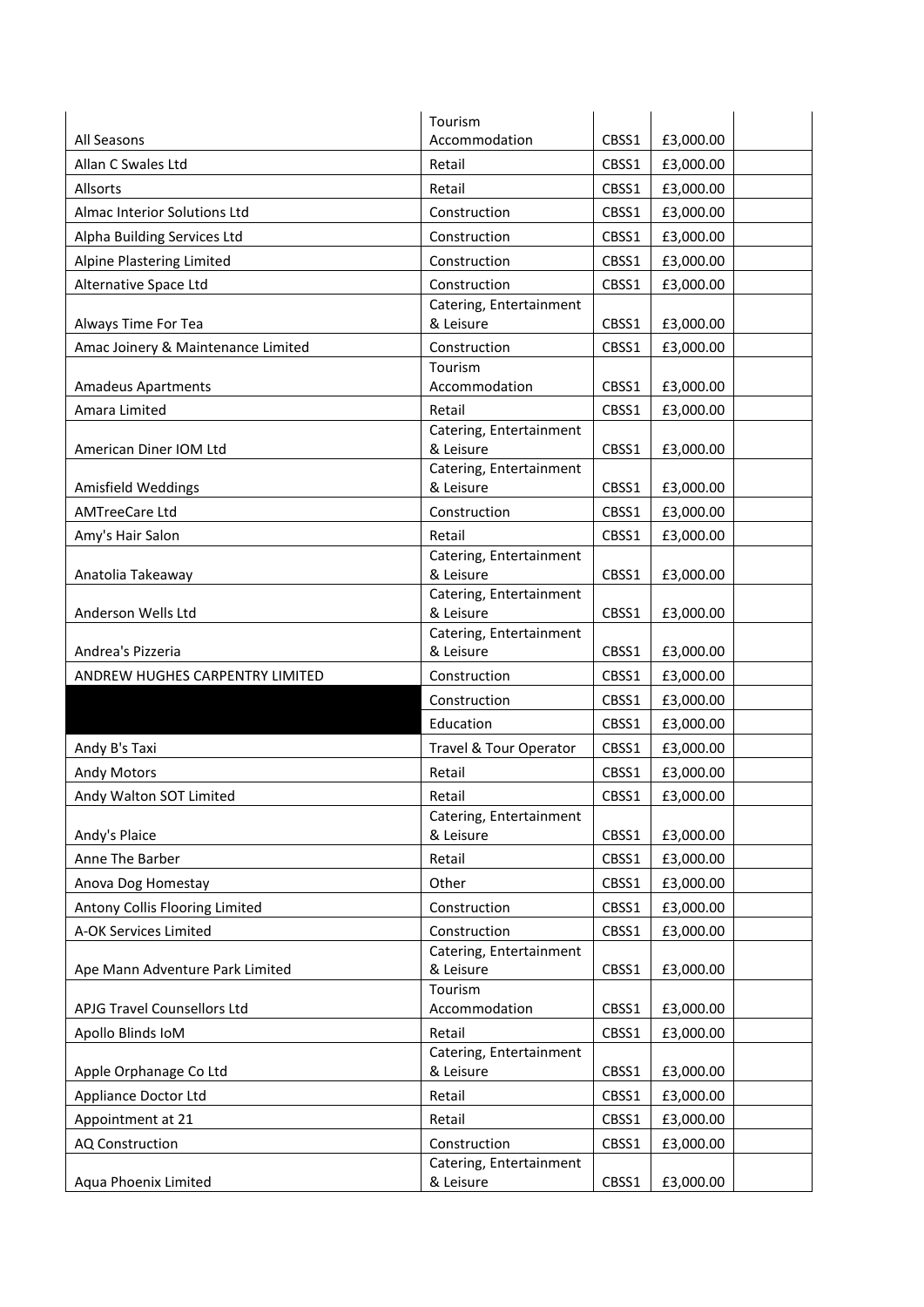|                                       | Catering, Entertainment              |       |           |
|---------------------------------------|--------------------------------------|-------|-----------|
| Aquafit Ramsey                        | & Leisure                            | CBSS1 | £3,000.00 |
| <b>Aquaflow Services Ltd</b>          | Construction                         | CBSS1 | £3,000.00 |
| Arbanasi Limited                      | Catering, Entertainment<br>& Leisure | CBSS1 | £3,000.00 |
| Arbor Barber                          | Construction                         | CBSS1 | £3,000.00 |
| Arc Learning Ltd                      | Education                            | CBSS1 | £3,000.00 |
|                                       | Catering, Entertainment              |       |           |
| <b>Arca Security</b>                  | & Leisure                            | CBSS1 | £3,000.00 |
| Architecture in Mann                  | Construction                         | CBSS1 | £3,000.00 |
| ArchTec (IOM) Ltd                     | Construction                         | CBSS1 | £3,000.00 |
| Ardern & Druggan                      | Construction                         | CBSS1 | £3,000.00 |
| Aries Fashion Agency                  | Retail                               | CBSS1 | £3,000.00 |
| Aristocat Hotel Limited               | Other                                | CBSS1 | £3,000.00 |
| Arms Ltd                              | Construction                         | CBSS1 | £3,000.00 |
|                                       | Tourism                              |       |           |
| <b>Arrandale House and Apartments</b> | Accommodation                        | CBSS1 | £3,000.00 |
| A-S Decoration Ltd                    | Construction                         | CBSS1 | £3,000.00 |
| Asbridge Electrical Services Ltd.     | Construction                         | CBSS1 | £3,000.00 |
| Asbridge School of Motoring           | Education                            | CBSS1 | £3,000.00 |
| <b>ASC Ltd</b>                        | Catering, Entertainment<br>& Leisure | CBSS1 | £3,000.00 |
| Ash Collinge Gardening Services       | Construction                         | CBSS1 | £3,000.00 |
| Ash Developments Limited              | Construction                         | CBSS1 | £3,000.00 |
| <b>Ashbourne Painting</b>             | Construction                         | CBSS1 | £3,000.00 |
| Ashcrofts (1997) Limited              | Retail                               | CBSS1 | £3,000.00 |
| Ashen Joinery Limited                 | Construction                         | CBSS1 | £3,000.00 |
|                                       | Tourism                              |       |           |
| <b>Ashfield Guest House</b>           | Accommodation                        | CBSS1 | £3,000.00 |
| Ashi Therapies                        | Catering, Entertainment<br>& Leisure | CBSS1 | £3,000.00 |
| Ashley Construction (1996) Ltd        | Construction                         | CBSS1 | £3,000.00 |
|                                       | Catering, Entertainment              |       |           |
| Asia Fresh Limited                    | & Leisure                            | CBSS1 | £3,000.00 |
| Assure Heating & Oil Ltd              | Construction                         | CBSS1 | £3,000.00 |
| <b>Astall Construction Ltd</b>        | Construction                         | CBSS1 | £3,000.00 |
| Astin Bros Ltd                        | Construction                         | CBSS1 | £3,000.00 |
| Atelier Krüger Architecture Ltd       | Construction                         | CBSS1 | £3,000.00 |
| Atherton Dutnall Ltd                  | Construction                         | CBSS1 | £3,000.00 |
| Atop Limited                          | Construction                         | CBSS1 | £3,000.00 |
| Auburn Property Maintenance Ltd       | Construction                         | CBSS1 | £3,000.00 |
| <b>Audio Visual Electrical</b>        | Construction                         | CBSS1 | £3,000.00 |
| <b>Auldyn Cattery</b>                 | Other                                | CBSS1 | £3,000.00 |
| Aura Alchemy                          | Retail                               | CBSS1 | £3,000.00 |
| Aura Beauty and Holistic Therapy      | Retail                               | CBSS1 | £3,000.00 |
| Aurora Beauty Ltd. T/A Vanity House   | Retail                               | CBSS1 | £3,000.00 |
| Aurora Wellness                       | Retail                               | CBSS1 | £3,000.00 |
| Auto and Plant Engineering            | Retail                               | CBSS1 | £3,000.00 |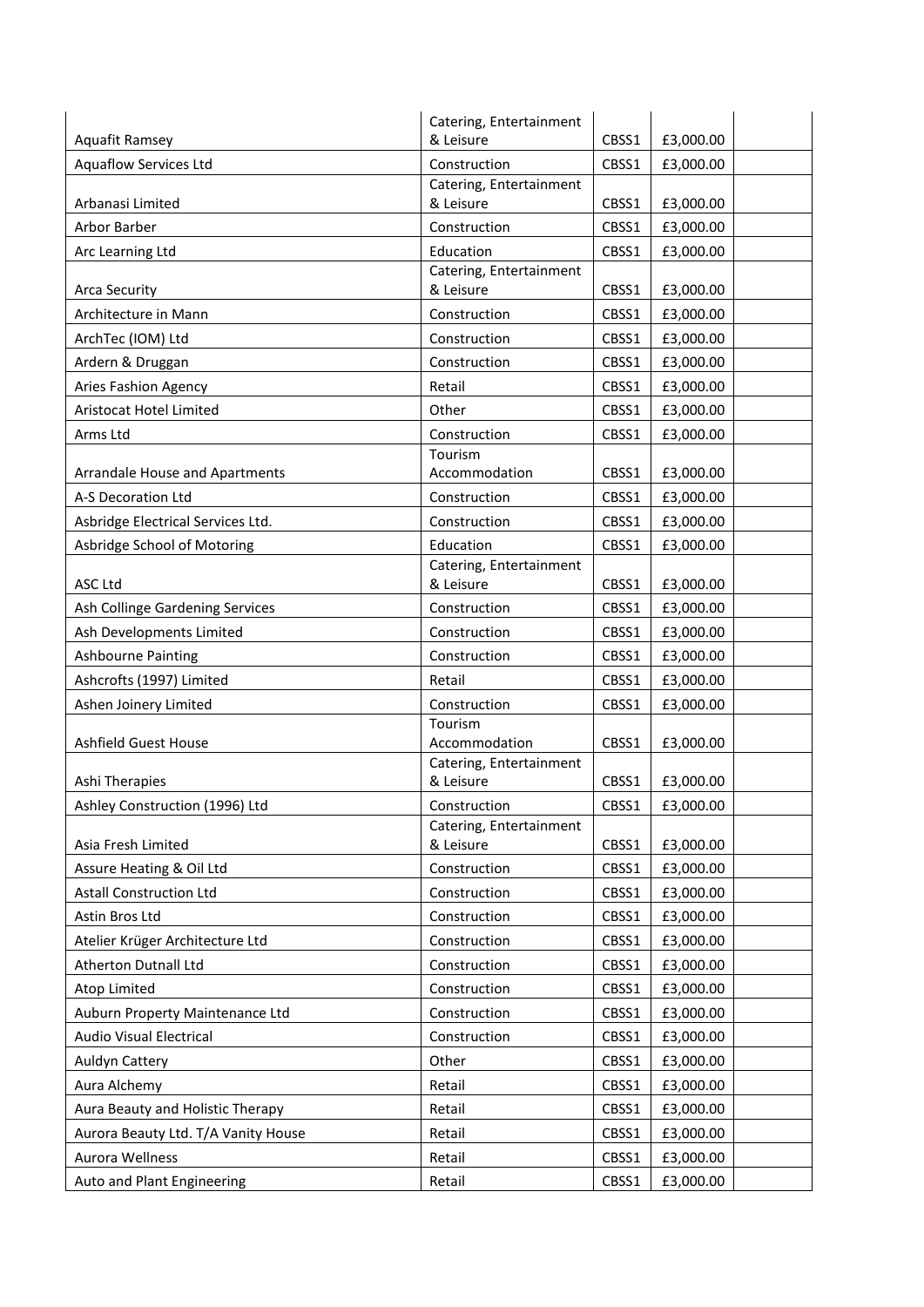| Auto Electrical and Detailing Centre Ltd | Retail                               | CBSS1 | £3,000.00 |
|------------------------------------------|--------------------------------------|-------|-----------|
| Auto Solutions Ltd                       | Retail                               | CBSS1 | £3,000.00 |
| Autocrash Limited                        | Retail                               | CBSS1 | £3,000.00 |
| Autologic                                | Retail                               | CBSS1 | £3,000.00 |
| Automann Limited                         | Retail                               | CBSS1 | £3,000.00 |
| Autosparks Ltd                           | Retail                               | CBSS1 | £3,000.00 |
| Avantgarde Ltd                           | Construction                         | CBSS1 | £3,000.00 |
| <b>AVR Services Ltd</b>                  | Retail                               | CBSS1 | £3,000.00 |
|                                          | Catering, Entertainment              |       |           |
| Aygun Limited / Downtown Cafe            | & Leisure                            | CBSS1 | £3,000.00 |
| Aylmer -Levine Fine Art                  | Retail                               | CBSS1 | £3,000.00 |
| Azzy Paints Ltd                          | Retail                               | CBSS1 | £3,000.00 |
| B & C Spence IOM                         | Construction                         | CBSS1 | £3,000.00 |
| <b>B &amp; C Transport Limited</b>       | Logistics                            | CBSS1 | £3,000.00 |
| <b>B &amp; T Builders</b>                | Construction                         | CBSS1 | £3,000.00 |
| <b>B Crompton Ltd</b>                    | Retail                               | CBSS1 | £3,000.00 |
| <b>BPD</b> Limited                       | Construction                         | CBSS1 | £3,000.00 |
| <b>B&amp;B Furniture Ltd</b>             | Retail                               | CBSS1 | £3,000.00 |
| B.M.S.                                   | Construction                         | CBSS1 | £3,000.00 |
| B4 and After Ltd                         | Retail                               | CBSS1 | £3,000.00 |
|                                          | Catering, Entertainment              |       |           |
| <b>Babbages</b>                          | & Leisure                            | CBSS1 | £3,000.00 |
|                                          | Catering, Entertainment              |       |           |
| Babban Baby Ltd                          | & Leisure                            | CBSS1 | £3,000.00 |
| <b>Baby Cheezus</b>                      | Catering, Entertainment<br>& Leisure | CBSS1 | £3,000.00 |
|                                          | Tourism                              |       |           |
| <b>Baie Mooar Guesthouse</b>             | Accommodation                        | CBSS1 | £3,000.00 |
| Bailey's Garage Ltd                      | Retail                               | CBSS1 | £3,000.00 |
| <b>Balancing Touch Wellness Clinic</b>   | Retail                               | CBSS1 | £3,000.00 |
| <b>Balancng the Scales Ltd</b>           | Retail                               | CBSS1 | £3,000.00 |
| <b>Baldwin Driving School</b>            | Education                            | CBSS1 | £3,000.00 |
|                                          | Tourism                              |       |           |
| <b>Ballabane Limited</b>                 | Accommodation                        | CBSS1 | £3,000.00 |
|                                          | Tourism                              |       |           |
| <b>Ballabeg Property Limited</b>         | Accommodation<br>Tourism             | CBSS1 | £3,000.00 |
| <b>Ballabeg Property Limited</b>         | Accommodation                        | CBSS1 | £3,000.00 |
| <b>Ballablack Farm Daycare For Dogs</b>  | Retail                               | CBSS1 | £3,000.00 |
|                                          | Tourism                              |       |           |
| <b>Ballacain Cottages</b>                | Accommodation                        | CBSS1 | £3,000.00 |
|                                          | Tourism                              |       |           |
| <b>Ballacamaish Farm Cottages</b>        | Accommodation                        | CBSS1 | £3,000.00 |
| <b>Ballacorey Equestrian</b>             | Catering, Entertainment<br>& Leisure | CBSS1 | £3,000.00 |
|                                          | Tourism                              |       |           |
| Ballacowell B and B                      | Accommodation                        | CBSS1 | £3,000.00 |
|                                          | Catering, Entertainment              |       |           |
| Ballacregga Corn Mill Limited            | & Leisure                            | CBSS1 | £3,000.00 |
| <b>Ballacrete Ltd</b>                    | Construction                         | CBSS1 | £3,000.00 |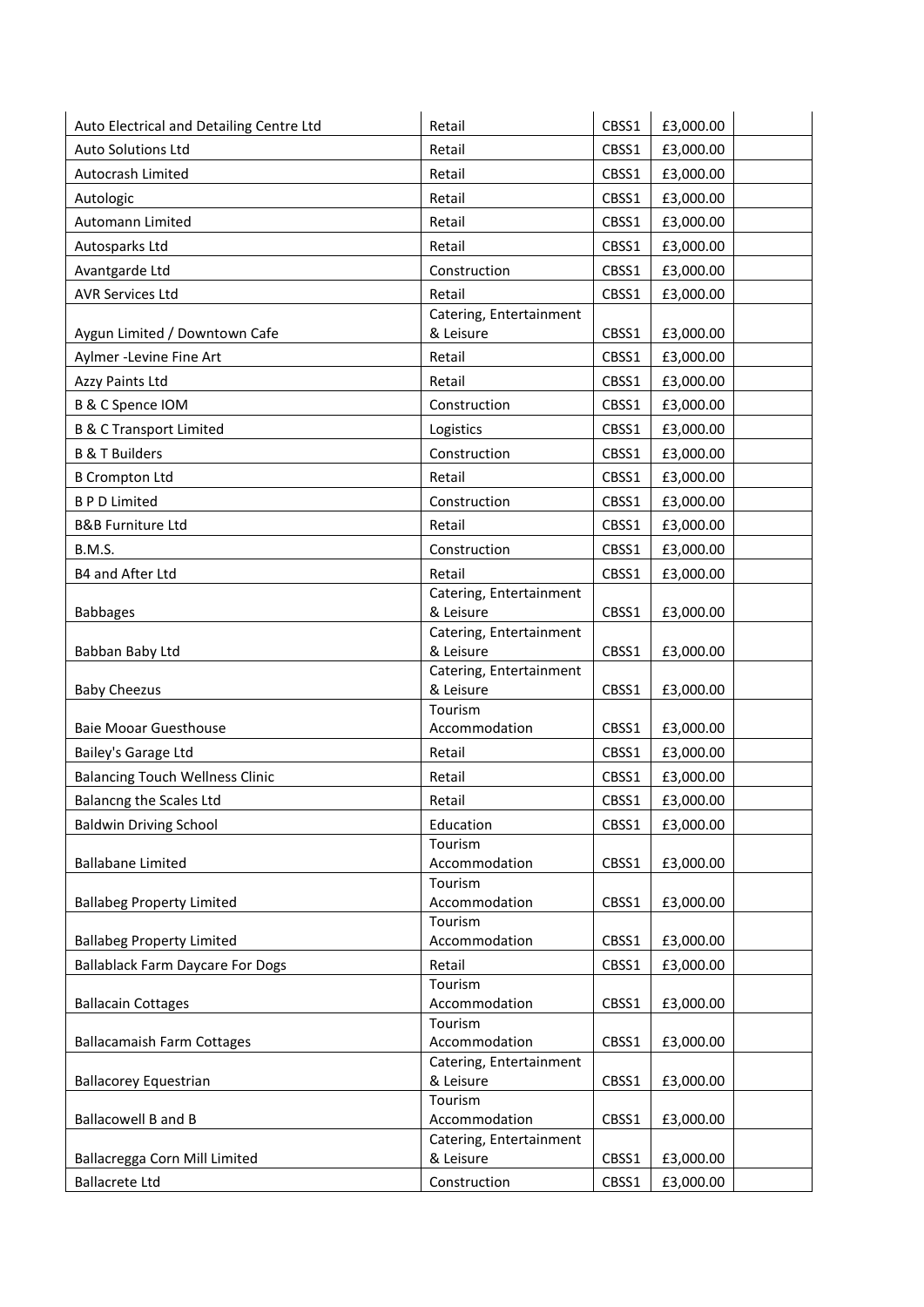|                                           | Tourism                              |       |           |
|-------------------------------------------|--------------------------------------|-------|-----------|
| <b>Balladuke Farmhouse</b>                | Accommodation                        | CBSS1 | £3,000.00 |
|                                           | Tourism                              |       |           |
| Ballaglea                                 | Accommodation                        | CBSS1 | £3,000.00 |
|                                           | Tourism                              |       |           |
| <b>Ballagreyney Holiday Cottages</b>      | Accommodation                        | CBSS1 | £3,000.00 |
| Ballahane Plumbing & Heating Services Ltd | Construction                         | CBSS1 | £3,000.00 |
|                                           | Catering, Entertainment              |       |           |
| <b>Ballahimmin Pony Trekking</b>          | & Leisure                            | CBSS1 | £3,000.00 |
| Ballakelly Farm - R&A Hotfood             | Catering, Entertainment<br>& Leisure | CBSS1 | £3,000.00 |
|                                           | Catering, Entertainment              |       |           |
| <b>Ballakellyfarm Butchery Business</b>   | & Leisure                            | CBSS1 | £3,000.00 |
| <b>Ballamenagh Limited</b>                | Retail                               | CBSS1 | £3,000.00 |
|                                           | Tourism                              |       |           |
| <b>Ballamoar Campsite Ltd</b>             | Accommodation                        | CBSS1 | £3,000.00 |
| <b>Ballapaws Boarding Kennels Ltd</b>     | Other                                | CBSS1 | £3,000.00 |
|                                           |                                      |       |           |
| Ballasalla Hair                           | Retail<br>Catering, Entertainment    | CBSS1 | £3,000.00 |
| Ballavartyn Equestrian Centre Ltd         | & Leisure                            | CBSS1 | £3,000.00 |
|                                           | Catering, Entertainment              |       |           |
| <b>Ballawhetstone Stables</b>             | & Leisure                            | CBSS1 | £3,000.00 |
|                                           | Tourism                              |       |           |
| Ballawyllin Farm Cottages and B&B         | Accommodation                        | CBSS1 | £3,000.00 |
|                                           | Tourism                              |       |           |
| <b>Ballure Holiday Homes</b>              | Accommodation                        | CBSS1 | £3,000.00 |
|                                           | Tourism                              |       |           |
| <b>Balmoral Ltd</b>                       | Accommodation                        | CBSS1 | £3,000.00 |
|                                           | Catering, Entertainment              |       |           |
| Baltic Inn (Little Sister Limited)        | & Leisure                            | CBSS1 | £3,000.00 |
| <b>Balustrade Solutions Ltd</b>           | Construction                         | CBSS1 | £3,000.00 |
| <b>Banana Computers</b>                   | Retail                               | CBSS1 | £3,000.00 |
|                                           | Catering, Entertainment              |       |           |
| Bar Logo                                  | & Leisure                            | CBSS1 | £3,000.00 |
|                                           | Catering, Entertainment              |       |           |
| Barbary Coast Grill & Bar (Andaz Limited) | & Leisure                            | CBSS1 | £3,000.00 |
| <b>Barbers Unit 5</b>                     | Retail                               | CBSS1 | £3,000.00 |
| Bare Necessities Ltd.                     | Retail                               | CBSS1 | £3,000.00 |
| Bark and Brush Grooming Salon             | Retail                               | CBSS1 | £3,000.00 |
|                                           | Catering, Entertainment              |       |           |
| <b>Barrista Coffee House</b>              | & Leisure                            | CBSS1 | £3,000.00 |
| Barry Quaye Pluming & Heating             | Construction                         | CBSS1 | £3,000.00 |
| <b>Barry Uren Joinery Manufacturing</b>   | Construction                         | CBSS1 | £3,000.00 |
| Bathroom Installation by John Sawers Ltd  | Construction                         | CBSS1 | £3,000.00 |
| <b>Battery Mann</b>                       | Retail                               | CBSS1 | £3,000.00 |
|                                           | Construction                         |       |           |
| Baxter Construction and Design Ltd.       | Catering, Entertainment              | CBSS1 | £3,000.00 |
| <b>Bay Green</b>                          | & Leisure                            | CBSS1 | £3,000.00 |
|                                           |                                      |       |           |
| <b>BB Cattery</b>                         | Other                                | CBSS1 | £3,000.00 |
| <b>BB Consulting Engineers Ltd</b>        | Construction                         | CBSS1 | £3,000.00 |
| Be Yourself Beauty Rooms                  | Retail                               | CBSS1 | £3,000.00 |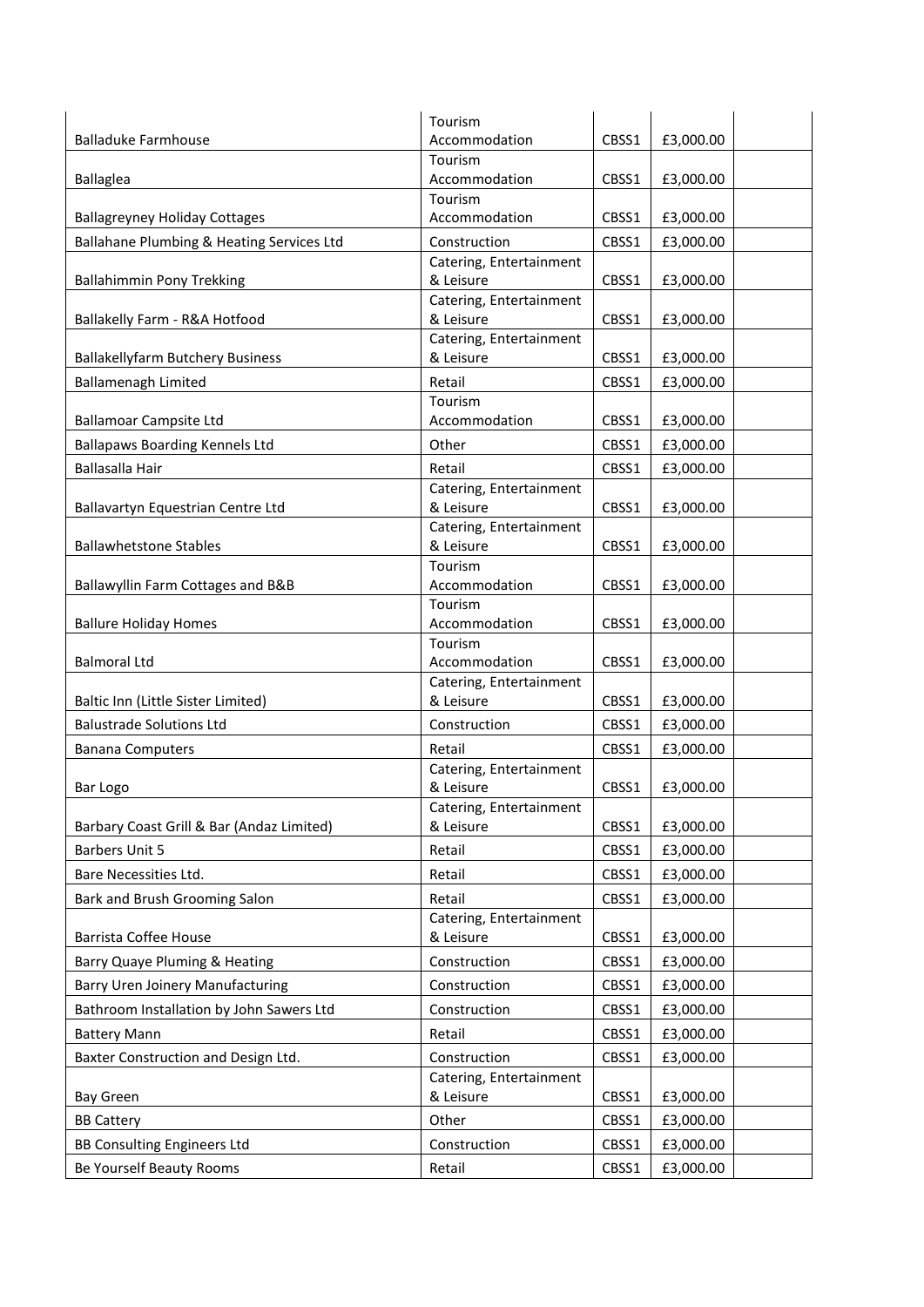|                                         | Tourism                              |       |           |
|-----------------------------------------|--------------------------------------|-------|-----------|
| Beach House B&B                         | Accommodation                        | CBSS1 | £3,000.00 |
| <b>Beacon Therapeutic Services</b>      | Education                            | CBSS1 | £3,000.00 |
| Bean.im Limited                         | Catering, Entertainment<br>& Leisure | CBSS1 | £3,000.00 |
| Beau Unisex Hair Salon                  | Retail                               | CBSS1 | £3,000.00 |
| <b>Beautiful Blooms Ltd</b>             | Retail                               | CBSS1 | £3,000.00 |
| Beauty 2 You                            | Retail                               | CBSS1 | £3,000.00 |
| Beauty by India                         | Retail                               | CBSS1 | £3,000.00 |
| <b>Beauty Code Salon</b>                | Retail                               | CBSS1 | £3,000.00 |
| <b>Beauty Perfected</b>                 | Education                            | CBSS1 | £3,000.00 |
| Beauty Therapy By Louise                | Retail                               | CBSS1 | £3,000.00 |
| <b>Bee Line Limited</b>                 | Travel & Tour Operator               | CBSS1 | £3,000.00 |
| Beechwood Carpenty & Joinery Ltd        | Construction                         | CBSS1 | £3,000.00 |
| <b>Beechwood Gardens</b>                | Construction                         | CBSS1 | £3,000.00 |
| <b>Beeline Nurseries Ltd</b>            | Education                            | CBSS1 | £3,000.00 |
| <b>Begoade Boarding Cattery</b>         | Other                                | CBSS1 | £3,000.00 |
| <b>Bell Burton Associates</b>           | Construction                         | CBSS1 | £3,000.00 |
| Bella Luna Beauty Ltd                   | Retail                               | CBSS1 | £3,000.00 |
| <b>Belles &amp; Bows</b>                | Retail                               | CBSS1 |           |
|                                         | Tourism                              |       | £3,000.00 |
| Belmont B&B                             | Accommodation                        | CBSS1 | £3,000.00 |
|                                         | Travel & Tour Operator               | CBSS1 | £3,000.00 |
| Ben Mason Ltd                           | Construction                         | CBSS1 | £3,000.00 |
|                                         | Tourism                              |       |           |
| <b>Bentlea Guest House</b>              | Accommodation                        | CBSS1 | £3,000.00 |
| Berrie Millar and Cox Limited           | Construction                         | CBSS1 | £3,000.00 |
| <b>Berries Ltd</b>                      | Catering, Entertainment<br>& Leisure | CBSS1 | £3,000.00 |
| Berry & Co Ltd                          | Construction                         | CBSS1 | £3,000.00 |
| Bespoke Care Ltd t/a Focus Learning     | Education                            | CBSS1 | £3,000.00 |
| <b>Bestcars Ltd</b>                     | Retail                               | CBSS1 | £3,000.00 |
| Bet-A-Bet Ltd                           | Retail                               | CBSS1 | £3,000.00 |
| <b>Bettridge Motors Limited</b>         | Retail                               | CBSS1 | £3,000.00 |
|                                         | Catering, Entertainment              |       |           |
| Betty Pie Co                            | & Leisure                            | CBSS1 | £3,000.00 |
| Bevan Ltd                               | Construction                         | CBSS1 | £3,000.00 |
| <b>Beyond Beauty</b>                    | Retail                               | CBSS1 | £3,000.00 |
| <b>Beyond Habitat Limited</b>           | Construction                         | CBSS1 | £3,000.00 |
| <b>Biggs Plumbing &amp; Heating</b>     | Construction                         | CBSS1 | £3,000.00 |
| <b>Billy Cubbon Ltd</b>                 | Construction                         | CBSS1 | £3,000.00 |
| Billy Cummins Painters & Decorators Ltd | Construction                         | CBSS1 | £3,000.00 |
| Bimson & Kennish Ltd                    | Construction                         | CBSS1 | £3,000.00 |
| <b>Birchall Plant Hire</b>              | Retail                               | CBSS1 | £3,000.00 |
| <b>BK Joinery</b>                       | Retail                               | CBSS1 | £3,000.00 |
| <b>BKOI Ltd</b>                         | Retail                               | CBSS1 | £3,000.00 |
| Black IOM Ltd                           | Retail                               | CBSS1 | £3,000.00 |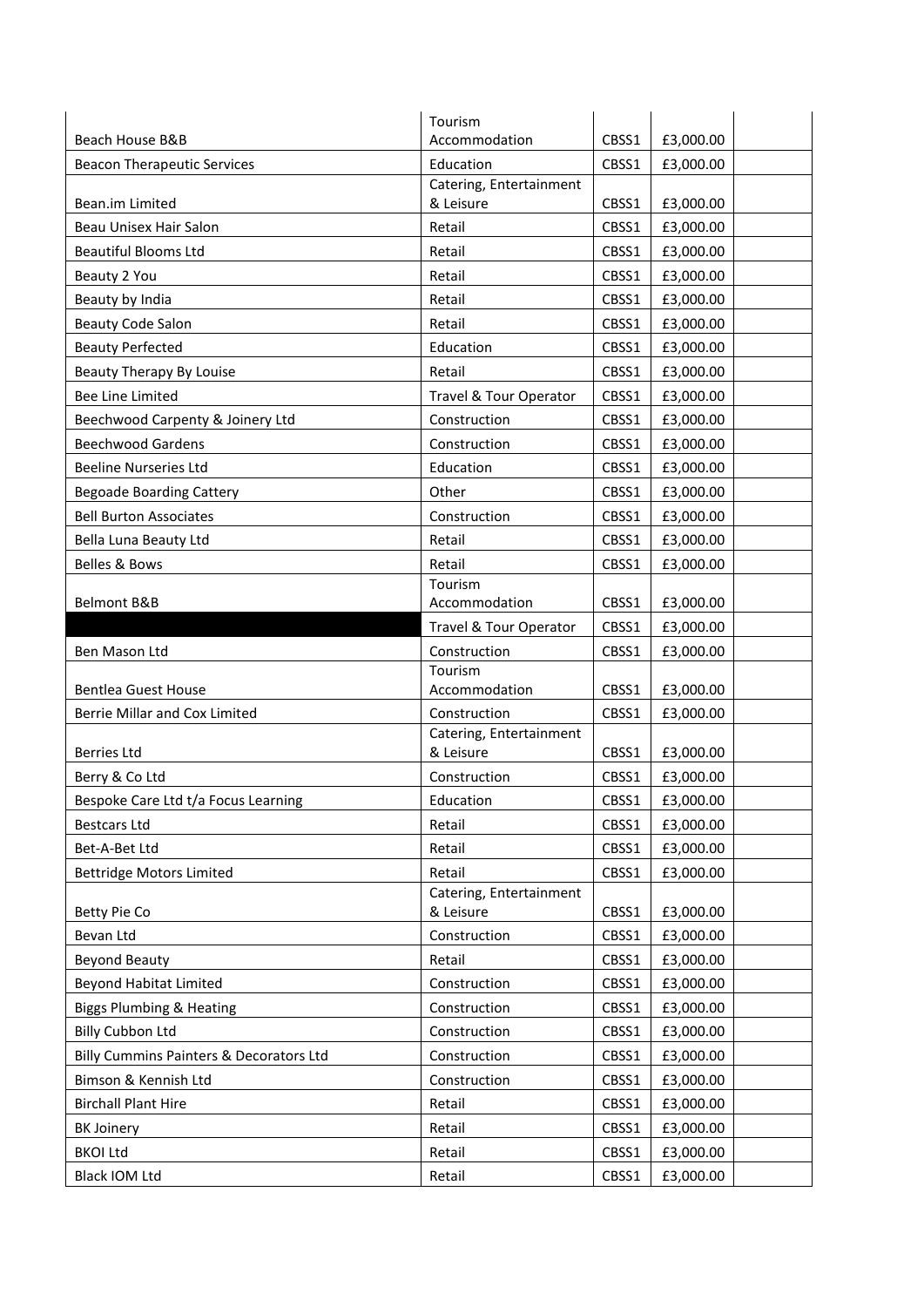| <b>Bliss Holistic Health and Beauty</b> | Retail                               | CBSS1 | £3,000.00 |
|-----------------------------------------|--------------------------------------|-------|-----------|
|                                         | Tourism                              |       |           |
| Blossoms on the Bay                     | Accommodation                        | CBSS1 | £3,000.00 |
| <b>Blue Cottage Boarding Kennels</b>    | Other                                | CBSS1 | £3,000.00 |
| Blue Moon Gift Shop                     | Retail                               | CBSS1 | £3,000.00 |
| <b>Blush Limited</b>                    | Retail                               | CBSS1 | £3,000.00 |
|                                         | Catering, Entertainment              |       |           |
| Body Workx Gym & Fitness Centre Ltd     | & Leisure                            | CBSS1 | £3,000.00 |
| <b>Bodycraft Fitness</b>                | Catering, Entertainment<br>& Leisure | CBSS1 | £3,000.00 |
|                                         | Catering, Entertainment              |       |           |
| <b>Boho Casual Dining</b>               | & Leisure                            | CBSS1 | £3,000.00 |
| <b>Boiler Solutions IoM</b>             | Construction                         | CBSS1 | £3,000.00 |
| <b>Bollon Bane Service</b>              | Construction                         | CBSS1 | £3,000.00 |
| <b>Bon Fabrics Limited</b>              | Retail                               | CBSS1 | £3,000.00 |
|                                         | Catering, Entertainment              |       |           |
| <b>Bonds Ltd</b>                        | & Leisure                            | CBSS1 | £3,000.00 |
| Bonnie Lass Ltd                         | Other                                | CBSS1 | £3,000.00 |
| <b>Boo Boo Airport Taxis</b>            | Travel & Tour Operator               | CBSS1 | £3,000.00 |
| <b>Boodee Beg Boarding Cattery</b>      | Other                                | CBSS1 | £3,000.00 |
|                                         | Catering, Entertainment              |       |           |
| <b>Bordello Limited</b>                 | & Leisure                            | CBSS1 | £3,000.00 |
| <b>Bottomline Ltd</b>                   | Retail                               | CBSS1 | £3,000.00 |
|                                         | Catering, Entertainment              |       |           |
| <b>Bourne Plaice Limited</b>            | & Leisure                            | CBSS1 | £3,000.00 |
|                                         | Catering, Entertainment              |       |           |
| Bowling Green Cafe Peel                 | & Leisure<br>Catering, Entertainment | CBSS1 | £3,000.00 |
| Boy Shayne Ltd                          | & Leisure                            | CBSS1 | £3,000.00 |
|                                         | Catering, Entertainment              |       |           |
| BPM Ltd TA Greek Food Story             | & Leisure                            | CBSS1 | £3,000.00 |
| Braddan Preschool                       | Education                            | CBSS1 | £3,000.00 |
| <b>Brainwaves Swimming</b>              | Education                            | CBSS1 | £3,000.00 |
| <b>Bramble Man</b>                      | Construction                         | CBSS1 | £3,000.00 |
| Bray Hill Hair                          | Retail                               | CBSS1 | £3,000.00 |
|                                         | Catering, Entertainment              |       |           |
| Breagle Glen Indian Restaurant          | & Leisure                            | CBSS1 | £3,000.00 |
|                                         | Construction                         | CBSS1 | £3,000.00 |
| <b>Brent Mealin Limited</b>             | Retail                               | CBSS1 | £3,000.00 |
| Brew & Corkill Ltd                      | Construction                         | CBSS1 | £3,000.00 |
| Brian Connachan Maintenance Limited     | Construction                         | CBSS1 | £3,000.00 |
| Brian Walmsley (1988) Ltd               | Construction                         | CBSS1 | £3,000.00 |
| <b>Brick Mann</b>                       | Construction                         | CBSS1 | £3,000.00 |
| <b>Bridal House Ltd</b>                 | Retail                               | CBSS1 | £3,000.00 |
| Bridal Party and The Posh Frock Shop    | Retail                               | CBSS1 | £3,000.00 |
| Bridge Bookshop Ltd.                    | Retail                               | CBSS1 | £3,000.00 |
|                                         | Education                            |       |           |
| <b>Bridge Tuition</b>                   |                                      | CBSS1 | £3,000.00 |
| <b>Bridgewater Services Ltd</b>         | Travel & Tour Operator               | CBSS1 | £3,000.00 |
| <b>Bright Beginnings Limited</b>        | Education                            | CBSS1 | £3,000.00 |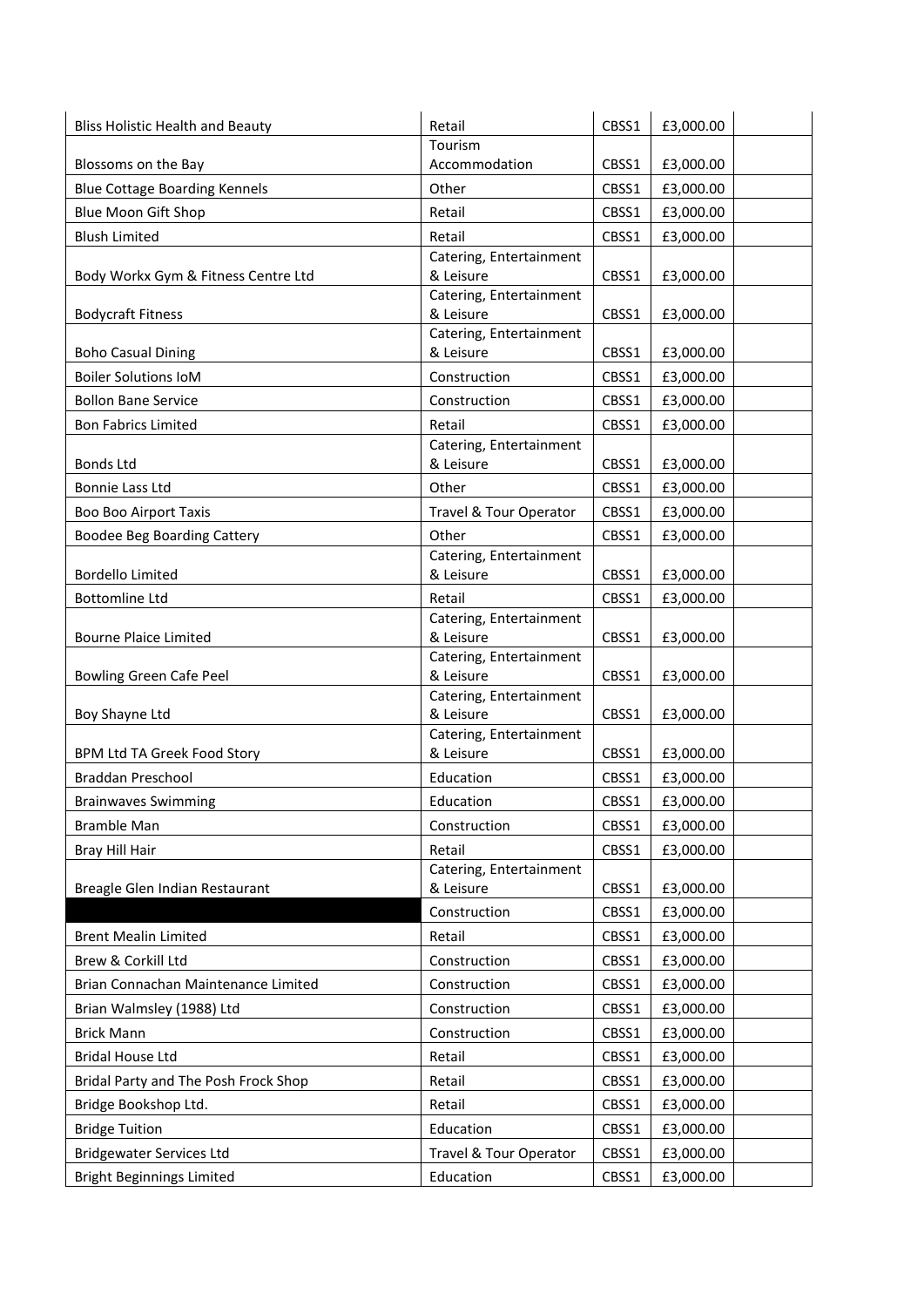| <b>Brightlife Limited</b>                           | Retail                                  | CBSS1 | £3,000.00 |
|-----------------------------------------------------|-----------------------------------------|-------|-----------|
| <b>Brookes and Gelling Ltd</b>                      | Construction                            | CBSS1 | £3,000.00 |
| <b>Brown Maintenance Services</b>                   | Construction                            | CBSS1 | £3,000.00 |
|                                                     | Catering, Entertainment                 |       |           |
| <b>Brown Sugar</b>                                  | & Leisure                               | CBSS1 | £3,000.00 |
| <b>Browns Cafe</b>                                  | Catering, Entertainment<br>& Leisure    | CBSS1 |           |
|                                                     |                                         |       | £3,000.00 |
| <b>BRS Tiling</b>                                   | Construction                            | CBSS1 | £3,000.00 |
| <b>Brunswick Lodge Tuition</b>                      | Education                               | CBSS1 | £3,000.00 |
| <b>Bryans Airport Taxi</b>                          | Travel & Tour Operator                  | CBSS1 | £3,000.00 |
| BT Plumbing & Heating                               | Construction                            | CBSS1 | £3,000.00 |
| <b>BTS Catering Ltd</b>                             | Catering, Entertainment<br>& Leisure    | CBSS1 | £3,000.00 |
| <b>Budget Blinds Limited</b>                        | Retail                                  | CBSS1 | £3,000.00 |
|                                                     | Catering, Entertainment                 |       |           |
| Buffalo Bowling & Leisure Ltd                       | & Leisure                               | CBSS1 | £3,000.00 |
| <b>Building &amp; Maintenance Solutions Limited</b> | Construction                            | CBSS1 | £3,000.00 |
| <b>Building Services Limited</b>                    | Construction                            | CBSS1 | £3,000.00 |
| <b>Burroughs Stewart Associates</b>                 | Construction                            | CBSS1 | £3,000.00 |
|                                                     | Catering, Entertainment                 |       |           |
| Bushy's Brewery Limited                             | & Leisure                               | CBSS1 | £3,000.00 |
|                                                     | Catering, Entertainment                 |       |           |
| <b>Business Doctor Limited</b>                      | & Leisure                               | CBSS1 | £3,000.00 |
| <b>Butlers Choice Ltd</b>                           | Retail                                  | CBSS1 | £3,000.00 |
| <b>Butterfingers Wholesale Ltd</b>                  | Catering, Entertainment<br>& Leisure    | CBSS1 | £3,000.00 |
| <b>Butterflies Day Nursery</b>                      | Education                               | CBSS1 | £3,000.00 |
| By Design                                           | Retail                                  | CBSS1 | £3,000.00 |
| By Hand Window Cleaners                             | Construction                            | CBSS1 | £3,000.00 |
| <b>C B Contractors Limited</b>                      |                                         | CBSS1 | £3,000.00 |
|                                                     | Construction<br>Catering, Entertainment |       |           |
| C B Horne Ltd                                       | & Leisure                               | CBSS1 | £3,000.00 |
| C Crellin Painting & Decorating Services            | Construction                            | CBSS1 | £3,000.00 |
| C G Collister Glazing                               | Construction                            | CBSS1 | £3,000.00 |
| CJ Bass & Sons Garden Maintenance Ltd               | Construction                            | CBSS1 | £3,000.00 |
| CJ Bass & Sons Ltd                                  | Construction                            | CBSS1 | £3,000.00 |
| C K Tyres and Exhausts Limited                      | Retail                                  | CBSS1 | £3,000.00 |
| <b>C R Clarke Plastering</b>                        | Construction                            | CBSS1 | £3,000.00 |
| <b>C&amp;C Groundworks</b>                          | Construction                            | CBSS1 | £3,000.00 |
| C.E. Richmond Ltd.                                  |                                         |       |           |
|                                                     | Construction                            | CBSS1 | £3,000.00 |
| C.J. Construction Limited                           | Construction                            | CBSS1 | £3,000.00 |
| C.J.F. Aviation Services                            | Travel & Tour Operator                  | CBSS1 | £3,000.00 |
| CA Engineering Ltd                                  | Travel & Tour Operator                  | CBSS1 | £3,000.00 |
| cab2u                                               | Travel & Tour Operator                  | CBSS1 | £3,000.00 |
| Café Delicious                                      | Catering, Entertainment<br>& Leisure    | CBSS1 | £3,000.00 |
|                                                     | Catering, Entertainment                 |       |           |
| Cafe Delight                                        | & Leisure                               | CBSS1 | £3,000.00 |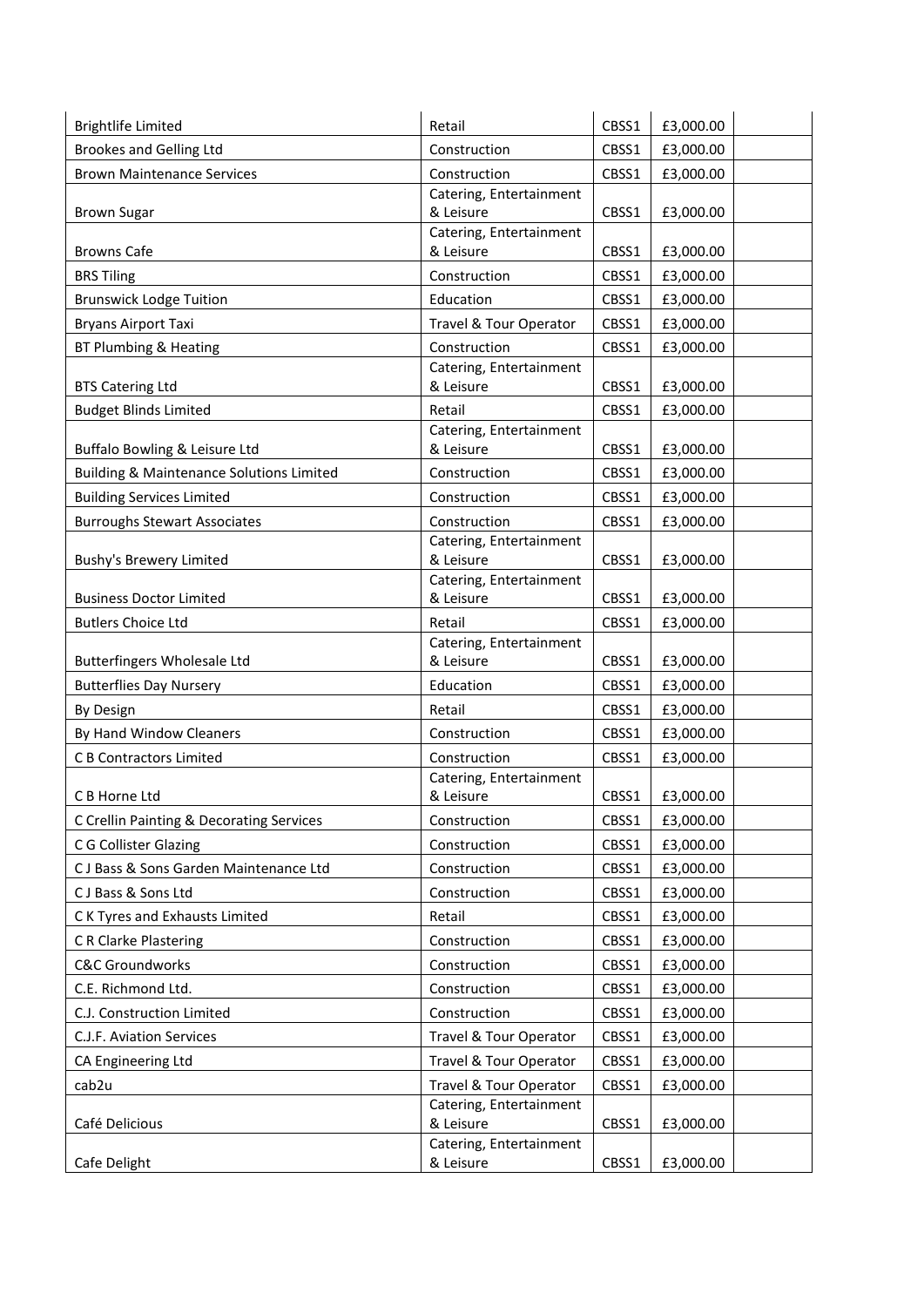|                                                  | Catering, Entertainment              |       |           |
|--------------------------------------------------|--------------------------------------|-------|-----------|
| Cafe Rosa Restaurant                             | & Leisure                            | CBSS1 | £3,000.00 |
|                                                  | Tourism                              |       |           |
| Caledonia Hotel                                  | Accommodation                        | CBSS1 | £3,000.00 |
| Calendar Adveritising Company t/a Words & Spaces | Retail                               | CBSS1 | £3,000.00 |
| <b>Callister Construction</b>                    | Construction                         | CBSS1 | £3,000.00 |
| Callister Removals Ltd                           | Logistics                            | CBSS1 | £3,000.00 |
| Callow Brothers Removals & Services Ltd          | Logistics                            | CBSS1 | £3,000.00 |
| <b>Callow Plant</b>                              | Construction                         | CBSS1 | £3,000.00 |
| <b>Calum Campbell Plumbing</b>                   | Construction                         | CBSS1 | £3,000.00 |
| Camada Ltd                                       | Construction                         | CBSS1 | £3,000.00 |
|                                                  | Catering, Entertainment              |       |           |
| Canblau Limited                                  | & Leisure                            | CBSS1 | £3,000.00 |
| <b>Cannell Print Limited</b>                     | Retail                               | CBSS1 | £3,000.00 |
| Cannon Hygiene Manx Ltd                          | Logistics                            | CBSS1 | £3,000.00 |
| Car & Light Commercial Auto Centre Ltd           | Retail                               | CBSS1 | £3,000.00 |
|                                                  | Catering, Entertainment              |       |           |
| Cardamom Limited T/A Curry Club                  | & Leisure                            | CBSS1 | £3,000.00 |
| Care and Cuddles Pet Services                    | Retail                               | CBSS1 | £3,000.00 |
| Career Zest                                      | Education                            | CBSS1 | £3,000.00 |
|                                                  | Construction                         | CBSS1 | £3,000.00 |
| <b>Carnation Cleaners Ltd</b>                    | Retail                               | CBSS1 | £3,000.00 |
|                                                  | Education                            | CBSS1 | £3,000.00 |
|                                                  | Catering, Entertainment              |       |           |
| CarreFour Health & Beauty IOM Ltd                | & Leisure                            | CBSS1 | £3,000.00 |
| Carrera Digital Ltd                              | Retail                               | CBSS1 | £3,000.00 |
| Carrick Bay Seafood Limited                      | Catering, Entertainment<br>& Leisure | CBSS1 | £3,000.00 |
|                                                  | Other                                | CBSS1 |           |
| Carrick Rock Fishing Ltd                         | Tourism                              |       | £3,000.00 |
| <b>Carrick Rooms</b>                             | Accommodation                        | CBSS1 | £3,000.00 |
| <b>Carroll Plastering</b>                        | Construction                         | CBSS1 | £3,000.00 |
|                                                  | Catering, Entertainment              |       |           |
| Carsel Limited                                   | & Leisure                            | CBSS1 | £3,000.00 |
| Castle Cabs                                      | Travel & Tour Operator               | CBSS1 | £3,000.00 |
| Castle Gates and Railings Limited                | Construction                         | CBSS1 | £3,000.00 |
| <b>Castles Property Improvements</b>             | Construction                         | CBSS1 | £3,000.00 |
| Castletown Textiles                              | Retail                               | CBSS1 | £3,000.00 |
| <b>Cat Sales and Marketing</b>                   | Travel & Tour Operator               | CBSS1 | £3,000.00 |
|                                                  | Catering, Entertainment              |       |           |
| Caterleisure (IoM) Ltd                           | & Leisure                            | CBSS1 | £3,000.00 |
|                                                  | Catering, Entertainment              |       |           |
| Caterquip                                        | & Leisure                            | CBSS1 | £3,000.00 |
| <b>CB Decorating</b>                             | Construction                         | CBSS1 | £3,000.00 |
| <b>CB Plastering</b>                             | Construction                         | CBSS1 | £3,000.00 |
| CC Automotive Limited                            | Retail                               | CBSS1 | £3,000.00 |
| CDC Retail TA Mantons Cards                      | Retail                               | CBSS1 | £3,000.00 |
| Cedar Developments Ltd                           | Construction                         | CBSS1 | £3,000.00 |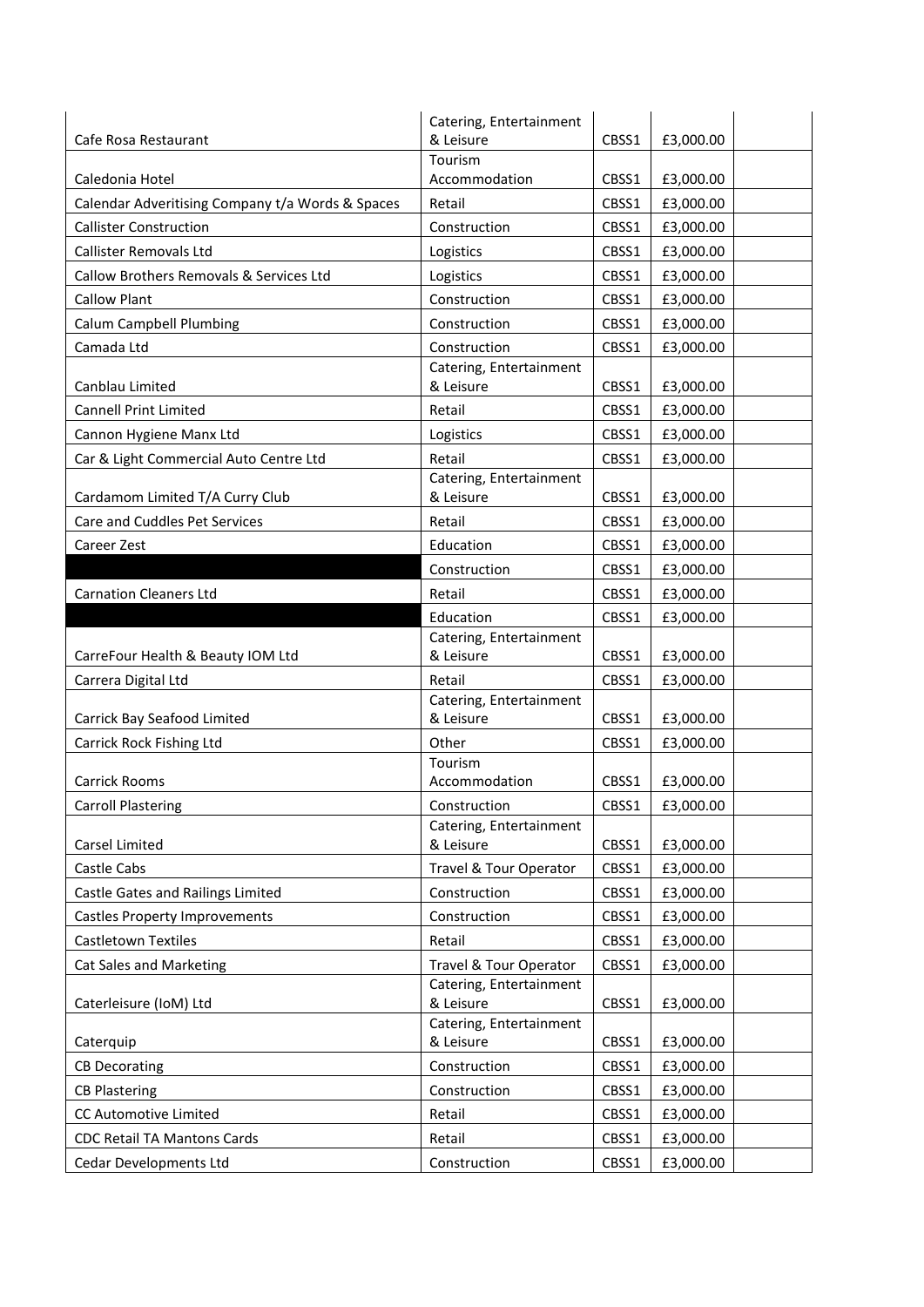| Celtic Carpentry and Joinery Ltd             | Construction                            | CBSS1 | £3,000.00 |
|----------------------------------------------|-----------------------------------------|-------|-----------|
| <b>Celtic Connections</b>                    | Construction                            | CBSS1 | £3,000.00 |
| Celtic Gold Ltd.                             | Retail                                  | CBSS1 | £3,000.00 |
| <b>Celumet Limited</b>                       | Retail                                  | CBSS1 | £3,000.00 |
| Centigrade Limited                           | Retail                                  | CBSS1 | £3,000.00 |
| Central Marts 2008 Ltd                       | Retail                                  | CBSS1 | £3,000.00 |
|                                              | Catering, Entertainment                 |       |           |
| <b>Central Park Limited</b>                  | & Leisure                               | CBSS1 | £3,000.00 |
| <b>CEX</b>                                   | Retail                                  | CBSS1 | £3,000.00 |
| CFIOM / Crossfit IoM                         | Catering, Entertainment<br>& Leisure    | CBSS1 | £3,000.00 |
|                                              | Catering, Entertainment                 |       |           |
| C-Fit                                        | & Leisure                               | CBSS1 | £3,000.00 |
| Champs Barber Shop Ltd                       | Retail                                  | CBSS1 | £3,000.00 |
| Chapter 3 Limited                            | Retail                                  | CBSS1 | £3,000.00 |
| <b>Chardaid Developments Ltd</b>             | Construction                            | CBSS1 | £3,000.00 |
| <b>Charles Corkill Limited</b>               | Retail                                  | CBSS1 | £3,000.00 |
|                                              | Retail                                  | CBSS1 | £3,000.00 |
| Charlotte Sadler Opticians Ltd               | Retail                                  | CBSS1 | £3,000.00 |
| Charlotte's Doggy Daycare and Spa            | Retail                                  | CBSS1 | £3,000.00 |
|                                              | Education                               | CBSS1 | £3,000.00 |
| Chartridge Ltd TA GT Appliances              | Retail                                  | CBSS1 | £3,000.00 |
| Chatel and Walker Ltd                        | Construction                            | CBSS1 | £3,000.00 |
|                                              | Catering, Entertainment                 |       |           |
| Chef World Ltd                               | & Leisure                               | CBSS1 | £3,000.00 |
| Chemical Services (Manx) Ltd                 | Catering, Entertainment<br>& Leisure    | CBSS1 | £3,000.00 |
| <b>Chibbyr Construction</b>                  | Construction                            | CBSS1 | £3,000.00 |
| Chillphase Services Ltd                      | Retail                                  | CBSS1 | £3,000.00 |
| Chill-Ton Ltd                                | Retail                                  | CBSS1 | £3,000.00 |
| Chique Ltd                                   | Retail                                  | CBSS1 | £3,000.00 |
|                                              |                                         |       |           |
| CHR Joinery                                  | Construction                            | CBSS1 | £3,000.00 |
| Chris Bradshaw Tree Surgery                  | Construction                            | CBSS1 | £3,000.00 |
| Chris Clarke Ltd.                            | Construction<br>Catering, Entertainment | CBSS1 | £3,000.00 |
|                                              | & Leisure                               | CBSS1 | £3,000.00 |
| Chris Kissack Ltd                            | Logistics                               | CBSS1 | £3,000.00 |
| Christian Cabs Ltd                           | Travel & Tour Operator                  | CBSS1 | £3,000.00 |
|                                              | Catering, Entertainment                 |       |           |
| <b>Christine Wild Theatre School</b>         | & Leisure                               | CBSS1 | £3,000.00 |
| Christine's Doggy Daycare & Country Homestay | Other                                   | CBSS1 | £3,000.00 |
| <b>Christophers Dry Cleaners</b>             | Retail                                  | CBSS1 | £3,000.00 |
| Chrystal Clear Services Limited              | Construction                            | CBSS1 | £3,000.00 |
| <b>Chrystals Auctions Ltd</b>                | Retail                                  | CBSS1 | £3,000.00 |
| CJ Design Ltd                                | Construction                            | CBSS1 | £3,000.00 |
|                                              | Catering, Entertainment                 |       |           |
| <b>CK Catering</b>                           | & Leisure                               | CBSS1 | £3,000.00 |
| Claire Christian Couture Ltd.                | Retail                                  | CBSS1 | £3,000.00 |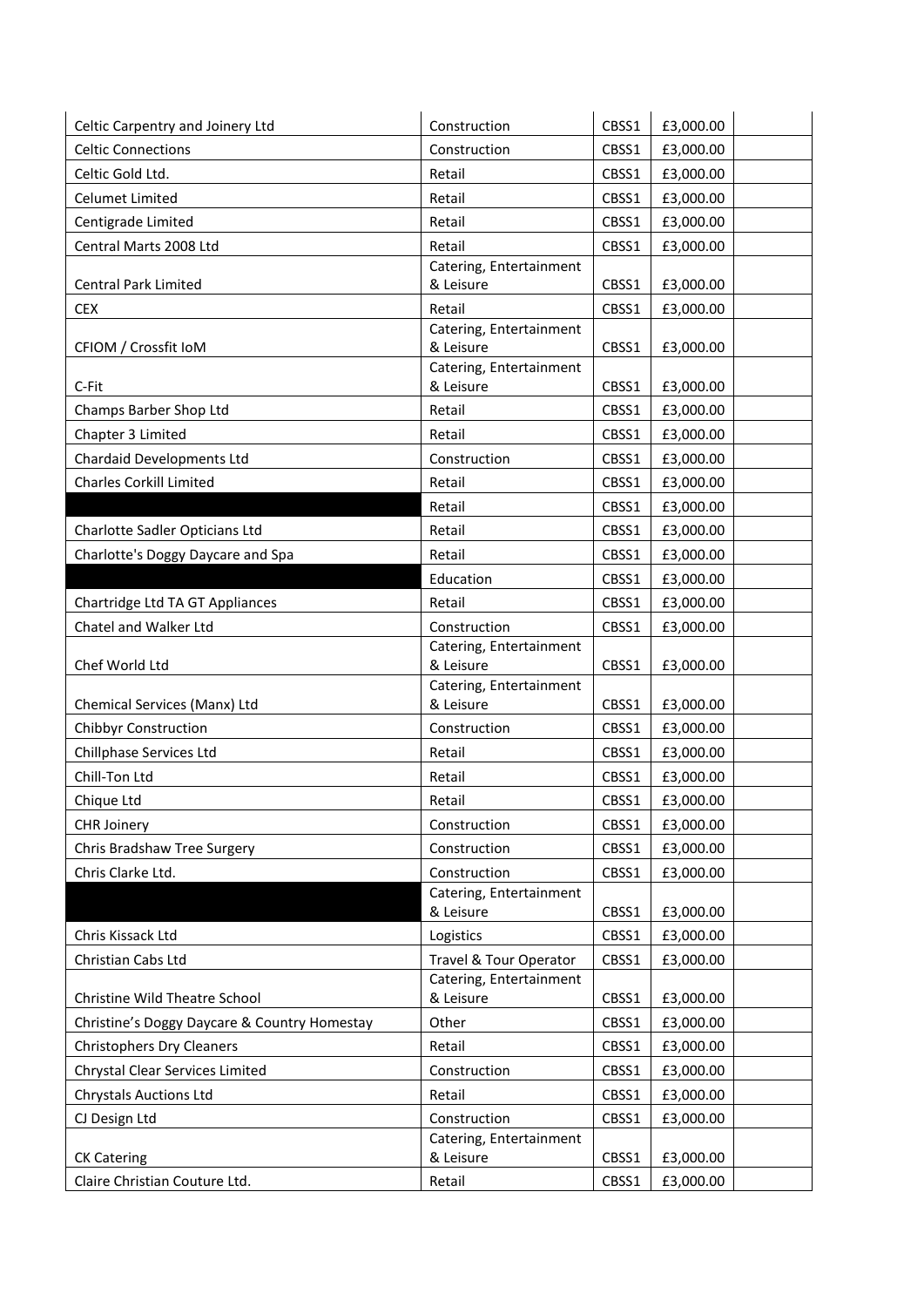|                                                 | Catering, Entertainment              |       |           |
|-------------------------------------------------|--------------------------------------|-------|-----------|
| Claire's Pilates                                | & Leisure                            | CBSS1 | £3,000.00 |
| <b>Classic Car Restorations Ltd</b>             | Retail                               | CBSS1 | £3,000.00 |
| <b>Classic Mouldings Ltd</b>                    | Retail                               | CBSS1 | £3,000.00 |
| <b>Clearly Better Window Cleaning</b>           | Construction                         | CBSS1 | £3,000.00 |
| Cleervu Aerial Specialists Limited              | Retail                               | CBSS1 | £3,000.00 |
| <b>Clever Marine Services Ltd</b>               | Retail                               | CBSS1 | £3,000.00 |
|                                                 | Tourism                              |       |           |
| <b>Clifton Court Apartment</b>                  | Accommodation                        | CBSS1 | £3,000.00 |
|                                                 | Construction                         | CBSS1 | £3,000.00 |
| Close Leece Farm                                | Catering, Entertainment<br>& Leisure | CBSS1 | £3,000.00 |
|                                                 | Tourism                              |       |           |
| Close Mooar Farm B&B and Self Catering Cottages | Accommodation                        | CBSS1 | £3,000.00 |
| CN Woodworks                                    | Construction                         | CBSS1 | £3,000.00 |
| Coach House Kennels and Cattery                 | Other                                | CBSS1 | £3,000.00 |
| <b>Cocotanning Beauty Studio</b>                | Retail                               | CBSS1 | £3,000.00 |
|                                                 | Catering, Entertainment              |       |           |
| Coffee Exchange Ltd                             | & Leisure                            | CBSS1 | £3,000.00 |
|                                                 | Catering, Entertainment              |       |           |
| Coffee Mann Ltd                                 | & Leisure<br>Catering, Entertainment | CBSS1 | £3,000.00 |
| Coffeecraft Limited                             | & Leisure                            | CBSS1 | £3,000.00 |
| Coldsnap Heating and Plumbing Ltd               | Construction                         | CBSS1 | £3,000.00 |
| Colin Lathbury Joinery Limited                  | Construction                         | CBSS1 | £3,000.00 |
| <b>Colin Sanders Tiling Ltd</b>                 | Construction                         | CBSS1 | £3,000.00 |
| Colin's Barbers                                 | Retail                               | CBSS1 | £3,000.00 |
| Collins Steel Ltd                               | Construction                         | CBSS1 | £3,000.00 |
| Comfy K9 Doggy Day Care                         | Other                                | CBSS1 | £3,000.00 |
|                                                 | Tourism                              |       |           |
| <b>Comis Holdings</b>                           | Accommodation                        | CBSS1 | £3,000.00 |
| Commercial Trucks IOM LTD                       | Retail                               | CBSS1 | £3,000.00 |
| <b>Complete Facade Solutions</b>                | Construction                         | CBSS1 | £3,000.00 |
| Complete Maintenance Services Ltd               | Construction                         | CBSS1 | £3,000.00 |
| <b>Complete Plumbing Solutions</b>              | Construction                         | CBSS1 | £3,000.00 |
| Compressor Care IOM Ltd                         | Retail                               | CBSS1 | £3,000.00 |
| <b>Coney Construction Limited</b>               | Construction                         | CBSS1 | £3,000.00 |
| <b>Connect Electrical Limited</b>               | Construction                         | CBSS1 | £3,000.00 |
|                                                 | Catering, Entertainment              |       |           |
| Conrad Ltd                                      | & Leisure<br>Catering, Entertainment | CBSS1 | £3,000.00 |
| Conrhenny Equestrian Centre Ltd                 | & Leisure                            | CBSS1 | £3,000.00 |
| Conroy and Henry Constructions Limited          | Construction                         | CBSS1 | £3,000.00 |
| <b>Construction Design Ltd</b>                  | Construction                         | CBSS1 | £3,000.00 |
| <b>Contact Electrical Ltd</b>                   | Construction                         | CBSS1 | £3,000.00 |
| Conversa                                        | Education                            | CBSS1 | £3,000.00 |
|                                                 | Tourism                              |       |           |
| Cooil House Douglas                             | Accommodation                        | CBSS1 | £3,000.00 |
| Coole Construction Ltd                          | Construction                         | CBSS1 | £3,000.00 |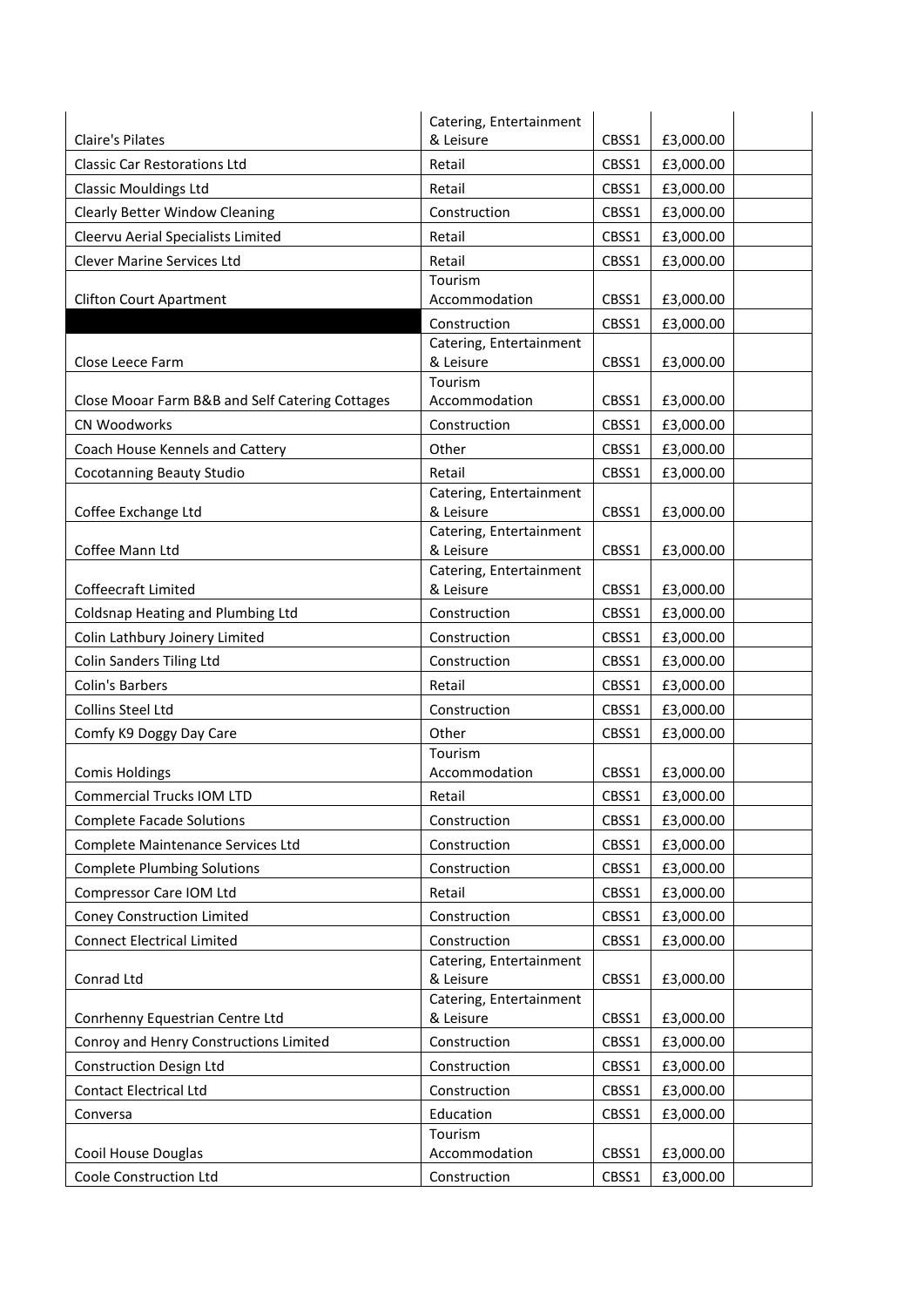| Cooley Industries Ltd                           | Construction                         | CBSS1 | £3,000.00 |
|-------------------------------------------------|--------------------------------------|-------|-----------|
| Coppock's Car Care Limited                      | Retail                               | CBSS1 | £3,000.00 |
| CopyCat                                         | Retail                               | CBSS1 | £3,000.00 |
| Core Building and Renovations Ltd               | Construction                         | CBSS1 | £3,000.00 |
| Corkill Datasafe Ltd                            | Logistics                            | CBSS1 | £3,000.00 |
| <b>Corlett Building Materials Limited</b>       | Retail                               | CBSS1 | £3,000.00 |
|                                                 | Catering, Entertainment              |       |           |
| <b>Cornerhouse Coffee</b>                       | & Leisure                            | CBSS1 | £3,000.00 |
| Cornerstone Architects Limited                  | Construction                         | CBSS1 | £3,000.00 |
| Corrigan Construction Ltd                       | Construction                         | CBSS1 | £3,000.00 |
| Cosifit Blinds & Carpets                        | Retail                               | CBSS1 | £3,000.00 |
| <b>Cosmetic Medical Ltd</b>                     | Retail                               | CBSS1 | £3,000.00 |
|                                                 | Catering, Entertainment              |       |           |
| Cosmic Coffee Shop                              | & Leisure                            | CBSS1 | £3,000.00 |
| <b>Cotterdale Apartment</b>                     | Tourism<br>Accommodation             | CBSS1 | £3,000.00 |
|                                                 | Catering, Entertainment              |       |           |
| <b>Country Cuisine</b>                          | & Leisure                            | CBSS1 | £3,000.00 |
| Country Paving and Ornamental Ltd               | Retail                               | CBSS1 | £3,000.00 |
| Country Supplies IOM Limited                    | Retail                               | CBSS1 | £3,000.00 |
| Countryside and Gardening Contractors Ltd.      | Construction                         | CBSS1 | £3,000.00 |
| Countryside Maintenance Ltd t/a Motors & Mowers | Retail                               | CBSS1 | £3,000.00 |
|                                                 | Catering, Entertainment              |       |           |
| Court Cafe                                      | & Leisure                            | CBSS1 | £3,000.00 |
| Crafts by Ashley                                | Retail                               | CBSS1 | £3,000.00 |
|                                                 | Construction                         | CBSS1 | £3,000.00 |
|                                                 | Construction                         | CBSS1 | £3,000.00 |
| <b>Craigend Dental Practice</b>                 | Retail                               | CBSS1 | £3,000.00 |
| <b>Cranford Nursery</b>                         | Education                            | CBSS1 | £3,000.00 |
| <b>Cranford Nursery</b>                         | Education                            | CBSS1 | £3,000.00 |
| <b>Craster Construction Limited</b>             | Construction                         | CBSS1 | £3,000.00 |
| Crazy Jacks Barbers                             | Retail                               | CBSS1 | £3,000.00 |
|                                                 | Catering, Entertainment              |       |           |
| Create Your Shakes Ltd                          | & Leisure                            | CBSS1 | £3,000.00 |
| Creative Craftsmann Ltd TA The Creative Shop    | Retail                               | CBSS1 | £3,000.00 |
| Creative Interiors Ltd                          | Retail                               | CBSS1 | £3,000.00 |
| <b>Creative Juices</b>                          | Catering, Entertainment<br>& Leisure | CBSS1 | £3,000.00 |
| <b>Creature Carers</b>                          | Other                                | CBSS1 | £3,000.00 |
| Credjue Limited - T/a Feltons                   | Retail                               | CBSS1 | £3,000.00 |
| Creer and Kelly Itd                             | Construction                         | CBSS1 | £3,000.00 |
|                                                 | Catering, Entertainment              |       |           |
| Cregneash Cafe Ltd                              | & Leisure                            | CBSS1 | £3,000.00 |
| Crellin and Greggor                             | Construction                         | CBSS1 | £3,000.00 |
|                                                 | Catering, Entertainment              |       |           |
| Crellin Equestrian Ltd                          | & Leisure                            | CBSS1 | £3,000.00 |
|                                                 | Catering, Entertainment              |       |           |
| Crema Limited                                   | & Leisure                            | CBSS1 | £3,000.00 |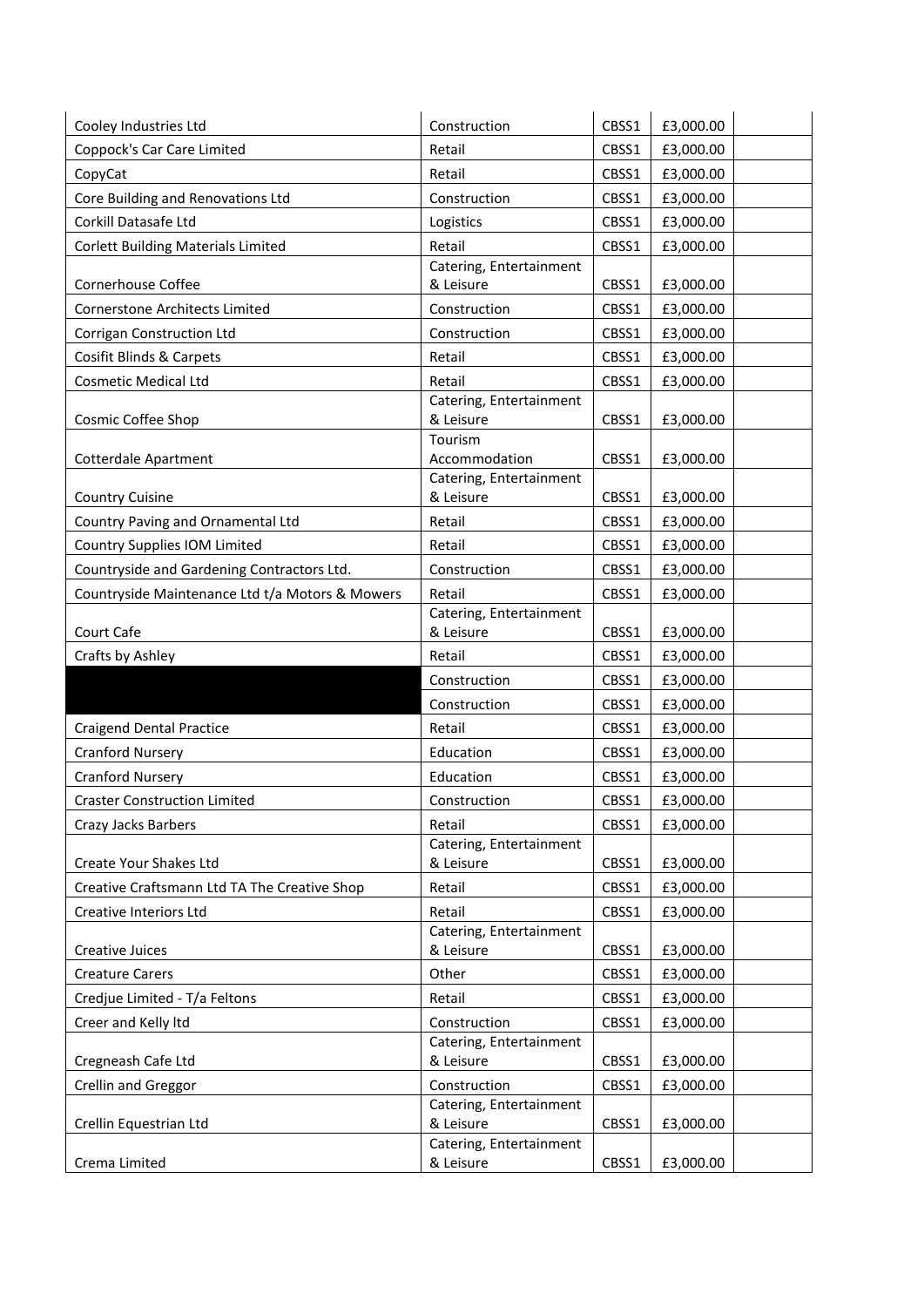| Cromptons Architectural Design & Build Ltd | Construction                         | CBSS1 | £3,000.00 |
|--------------------------------------------|--------------------------------------|-------|-----------|
|                                            | Tourism                              |       |           |
| Cronk Aashen Campsite and Holiday Cottages | Accommodation                        | CBSS1 | £3,000.00 |
| Cronkbane Cottages                         | Tourism<br>Accommodation             | CBSS1 | £3,000.00 |
| <b>Crookall Reid Limited</b>               | Construction                         | CBSS1 | £3,000.00 |
| Crosby Injury Clinic Ltd                   | Retail                               | CBSS1 | £3,000.00 |
| Crosby Playgroup and Pre-school            | Education                            | CBSS1 | £3,000.00 |
| CrossFit IoM Ltd                           | Catering, Entertainment<br>& Leisure | CBSS1 | £3,000.00 |
|                                            | Catering, Entertainment              |       |           |
| CrossFit Manannan                          | & Leisure                            | CBSS1 | £3,000.00 |
| <b>CSG Services</b>                        | Construction                         | CBSS1 | £3,000.00 |
| <b>CSR Limited</b>                         | Retail                               | CBSS1 | £3,000.00 |
| Cubbin and Bregazzi Ltd                    | Retail                               | CBSS1 | £3,000.00 |
|                                            | Catering, Entertainment              |       |           |
| <b>Cubbon Catering Supplies</b>            | & Leisure<br>Tourism                 | CBSS1 | £3,000.00 |
| Cubbon House                               | Accommodation                        | CBSS1 | £3,000.00 |
|                                            | Catering, Entertainment              |       |           |
| <b>Culinary Liberation Ltd</b>             | & Leisure                            | CBSS1 | £3,000.00 |
|                                            | Tourism                              |       |           |
| Cunard Hotel Ltd                           | Accommodation                        | CBSS1 | £3,000.00 |
| Curphey & Curphey T/A Equi-ag              | Construction                         | CBSS1 | £3,000.00 |
| Curphey's (William Curphey Limited)        | Retail                               | CBSS1 | £3,000.00 |
| Curph's Cuttings                           | Construction                         | CBSS1 | £3,000.00 |
| <b>Curragh Construction Limited</b>        | Construction                         | CBSS1 | £3,000.00 |
| Curvesline                                 | Retail                               | CBSS1 | £3,000.00 |
| <b>Cutting Edge Carpenters Limited</b>     | Construction                         | CBSS1 | £3,000.00 |
| Cycle 360 Limited                          | Retail                               | CBSS1 | £3,000.00 |
| D Dixon Building Services Ltd              | Construction                         | CBSS1 | £3,000.00 |
| D G G Limited (Drewry's)                   | Retail                               | CBSS1 | £3,000.00 |
| D L Gelling Ltd t/a Gellings               | Retail                               | CBSS1 | £3,000.00 |
| D Miller Building Services                 | Construction                         | CBSS1 | £3,000.00 |
| D S Services                               | Construction                         | CBSS1 | £3,000.00 |
| D Trimble Building Services Ltd            | Construction                         | CBSS1 | £3,000.00 |
|                                            | Catering, Entertainment              |       |           |
| D&G Foods Ltd (Peel Fisheries)             | & Leisure                            | CBSS1 | £3,000.00 |
|                                            | Construction                         | CBSS1 | £3,000.00 |
|                                            | Construction                         | CBSS1 | £3,000.00 |
|                                            | Construction                         | CBSS1 | £3,000.00 |
| D.G. Corkill Joinery Services Limited      | Construction                         | CBSS1 | £3,000.00 |
| D.G.P. Station Road Garage Limited         | Retail                               | CBSS1 | £3,000.00 |
|                                            | Construction                         | CBSS1 | £3,000.00 |
|                                            | Catering, Entertainment              |       |           |
| D.S. Limited                               | & Leisure                            | CBSS1 | £3,000.00 |
| D4 Doors Ltd                               | Construction                         | CBSS1 | £3,000.00 |
|                                            | Catering, Entertainment              |       |           |
| Da Vincis                                  | & Leisure                            | CBSS1 | £3,000.00 |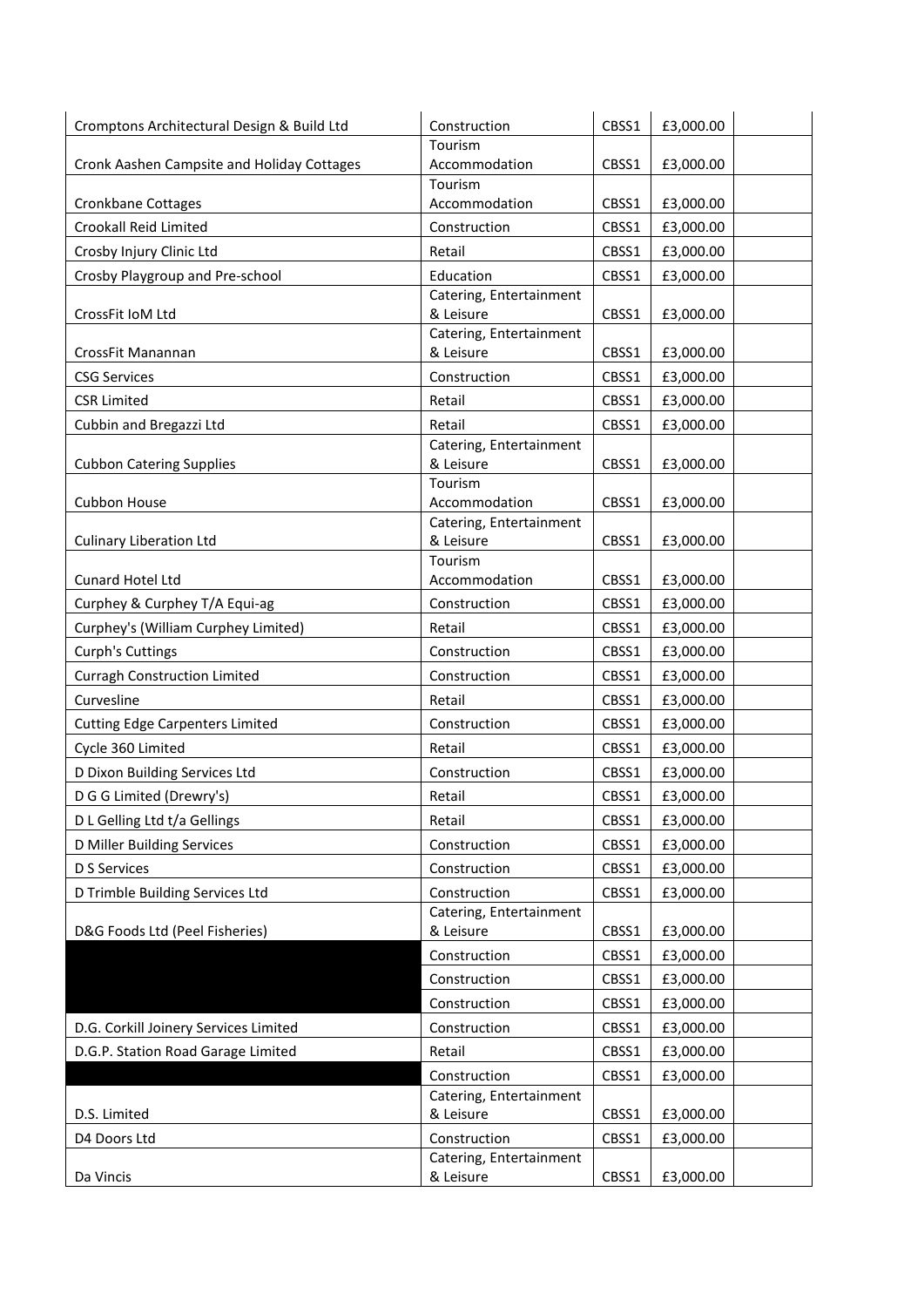| Dab Hands                                        | Construction                         | CBSS1 | £3,000.00 |
|--------------------------------------------------|--------------------------------------|-------|-----------|
| Dale & Co Limited                                | Retail                               | CBSS1 | £3,000.00 |
| Dam Plant Hire LTD                               | Construction                         | CBSS1 | £3,000.00 |
| Damo Gardening                                   | Construction                         | CBSS1 | £3,000.00 |
| Dan Colley Motors                                | Retail                               | CBSS1 | £3,000.00 |
| Danadri Limited T/A Greenfields joinery          | Construction                         | CBSS1 | £3,000.00 |
| Dance Wear of Douglas Limited                    | Retail                               | CBSS1 | £3,000.00 |
| Dangerous Apparel Limited                        | Retail                               | CBSS1 | £3,000.00 |
| Daniel Cullen Plumbing and Heating Limited       | Construction                         | CBSS1 | £3,000.00 |
| Daniel Lace Joinery Ltd                          | Construction                         | CBSS1 | £3,000.00 |
| Daniel Rice Painter & Decorator Limited          | Construction                         | CBSS1 | £3,000.00 |
| Dannie's Nails                                   | Retail                               | CBSS1 | £3,000.00 |
| Danver Ltd                                       | Construction                         | CBSS1 | £3,000.00 |
| Daoreung Crellin                                 | Retail                               | CBSS1 | £3,000.00 |
| Darragh Design Limited                           | Construction                         | CBSS1 | £3,000.00 |
| Darren Challis Kitchen Installation services Ltd | Construction                         | CBSS1 | £3,000.00 |
| Dartmouth Investments Limited TA Four Seasons    | Catering, Entertainment              |       |           |
| Chinese Restaurant                               | & Leisure                            | CBSS1 | £3,000.00 |
| Daryl Blake Construction Limited                 | Construction                         | CBSS1 | £3,000.00 |
|                                                  | Construction                         | CBSS1 | £3,000.00 |
| Dave Corrin Developments                         | Construction                         | CBSS1 | £3,000.00 |
| Dave Marchant Ltd                                | Construction                         | CBSS1 | £3,000.00 |
| Dave Noble Gardening Limited                     | Construction                         | CBSS1 | £3,000.00 |
| Dave O'Sullivan & Co Limited                     | Construction                         | CBSS1 | £3,000.00 |
| Dave Perry Electrical Contractors Ltd            | Construction                         | CBSS1 | £3,000.00 |
| Dave Rielly Tree Surgery and Hedges              | Construction                         | CBSS1 | £3,000.00 |
| Dave The White Van Man                           | Construction                         | CBSS1 | £3,000.00 |
| Davenport Landscape Services                     | Construction                         | CBSS1 | £3,000.00 |
| Dave's Delicious Dogs                            | Catering, Entertainment<br>& Leisure | CBSS1 | £3,000.00 |
|                                                  | Construction                         | CBSS1 | £3,000.00 |
| David Callister Electrical Limited               | Construction                         | CBSS1 | £3,000.00 |
| David Cleator Joinery Limited                    | Construction                         | CBSS1 | £3,000.00 |
| David Creasey Chartered Surveyors                | Construction                         | CBSS1 | £3,000.00 |
| David Kneale Plumbing and Heating Limited        | Construction                         | CBSS1 | £3,000.00 |
|                                                  | Catering, Entertainment              |       |           |
| David Knight Racing Limited                      | & Leisure                            | CBSS1 | £3,000.00 |
| David Nicol Autocare                             | Retail                               | CBSS1 | £3,000.00 |
|                                                  | Construction                         | CBSS1 | £3,000.00 |
| David Roberts Joinery Ltd                        | Construction                         | CBSS1 | £3,000.00 |
| Davis Construction Ltd                           | Construction                         | CBSS1 | £3,000.00 |
|                                                  | Catering, Entertainment              |       |           |
| Davisons Ice Cream                               | & Leisure<br>Catering, Entertainment | CBSS1 | £3,000.00 |
| Davison's Ice Cream Cafe Ltd                     | & Leisure                            | CBSS1 | £3,000.00 |
| Dawn Clark Childminding                          | Education                            | CBSS1 | £3,000.00 |
|                                                  |                                      |       |           |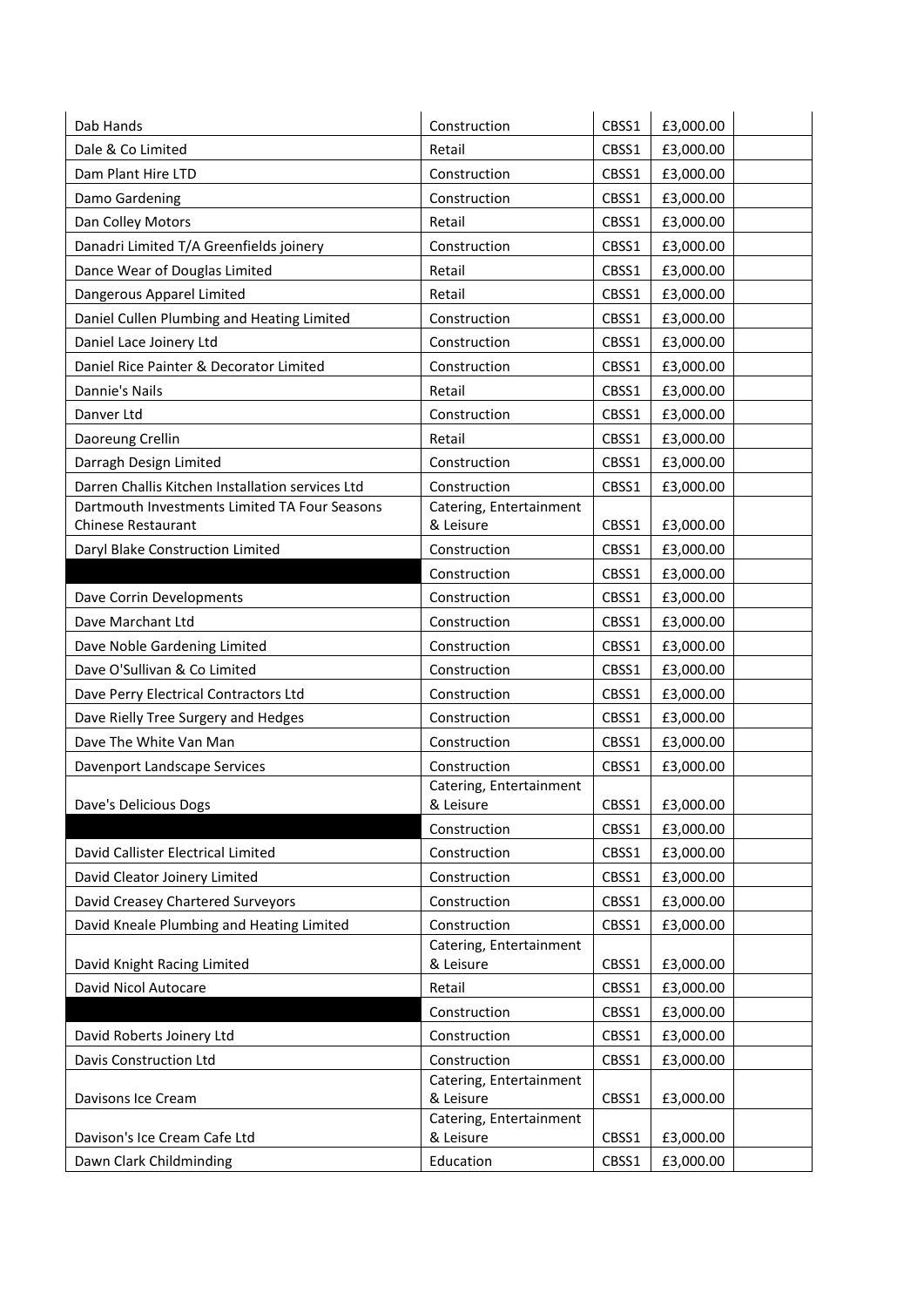|                                                                   | Catering, Entertainment              |       |           |  |
|-------------------------------------------------------------------|--------------------------------------|-------|-----------|--|
| Day Today Limited                                                 | & Leisure                            | CBSS1 | £3,000.00 |  |
| DB Autos and Sons Ltd                                             | Retail                               | CBSS1 | £3,000.00 |  |
| DB Services Ltd                                                   | Construction                         | CBSS1 | £3,000.00 |  |
| DC Building Services Ltd                                          | Construction                         | CBSS1 | £3,000.00 |  |
| DC Valeting Limited                                               | Retail                               | CBSS1 | £3,000.00 |  |
| <b>DCS Construction Services Ltd</b>                              | Construction                         | CBSS1 | £3,000.00 |  |
| Dean Roberts Installations Limited                                | Construction                         | CBSS1 | £3,000.00 |  |
| DeanWood Limited                                                  | Retail                               | CBSS1 | £3,000.00 |  |
|                                                                   | Construction                         | CBSS1 | £3,000.00 |  |
|                                                                   | Catering, Entertainment              |       |           |  |
| Deli by Shar                                                      | & Leisure                            | CBSS1 | £3,000.00 |  |
| Delia Developments Ltd                                            | Construction                         | CBSS1 | £3,000.00 |  |
| Della Brown at Port Hair Inn                                      | Retail                               | CBSS1 | £3,000.00 |  |
| Demetris Barber Shop                                              | Retail                               | CBSS1 | £3,000.00 |  |
| Denning Millar Projects Limited                                   | Construction                         | CBSS1 | £3,000.00 |  |
| Derek Callister Plumbing & Heating Ltd                            | Construction                         | CBSS1 | £3,000.00 |  |
| <b>Derek Macleod Services</b>                                     | Construction                         | CBSS1 | £3,000.00 |  |
| Deroni Pizza and Grill                                            | Catering, Entertainment<br>& Leisure | CBSS1 | £3,000.00 |  |
| Descon                                                            | Construction                         | CBSS1 | £3,000.00 |  |
| Designer Glass Limited                                            | Construction                         | CBSS1 | £3,000.00 |  |
| Devey Ltd                                                         | Construction                         | CBSS1 | £3,000.00 |  |
|                                                                   | Tourism                              |       |           |  |
|                                                                   |                                      |       |           |  |
| Devonian Guest House Ltd                                          | Accommodation                        | CBSS1 | £3,000.00 |  |
|                                                                   | Construction                         | CBSS1 | £3,000.00 |  |
| DG Wood and Son Garden Maintenance                                | Construction                         | CBSS1 | £3,000.00 |  |
| Digital Satellite Services Limited                                | Retail                               | CBSS1 | £3,000.00 |  |
| <b>Direct Maintenance Services</b>                                | Construction                         | CBSS1 | £3,000.00 |  |
| DI's Limited                                                      | Retail                               | CBSS1 | £3,000.00 |  |
| <b>Discount Carpets Limited</b>                                   | Retail                               | CBSS1 | £3,000.00 |  |
| Discount Plastic Merchants Ltd                                    | Construction                         | CBSS1 | £3,000.00 |  |
| Diva Limited                                                      | Retail                               | CBSS1 | £3,000.00 |  |
| Diverse Signs Ltd                                                 | Retail                               | CBSS1 | £3,000.00 |  |
| DJ Thompson Ltd                                                   | Construction                         | CBSS1 | £3,000.00 |  |
| DJL Services Ltd                                                  | Construction                         | CBSS1 | £3,000.00 |  |
| <b>DKW Installations Ltd</b>                                      | Construction                         | CBSS1 | £3,000.00 |  |
| Doherty Joinery Limited                                           | Construction                         | CBSS1 | £3,000.00 |  |
| Dolls House Ltd t/a The Victory Roll                              | Retail                               | CBSS1 | £3,000.00 |  |
| Domestic Building Services Ltd                                    | Construction                         | CBSS1 | £3,000.00 |  |
| <b>Domestic Gas Services</b>                                      | Construction                         | CBSS1 | £3,000.00 |  |
|                                                                   | Construction                         | CBSS1 | £3,000.00 |  |
| Domestic Plumbing & Heating Services Ltd<br>Dominic Mead          | Construction                         | CBSS1 | £3,000.00 |  |
|                                                                   | Construction                         | CBSS1 | £3,000.00 |  |
| Douglas Glazing Limited<br>Doyle and Jones Plumbing Solutions Ltd | Construction                         | CBSS1 | £3,000.00 |  |
| DPM Scaffolding Ltd                                               | Construction                         | CBSS1 | £3,000.00 |  |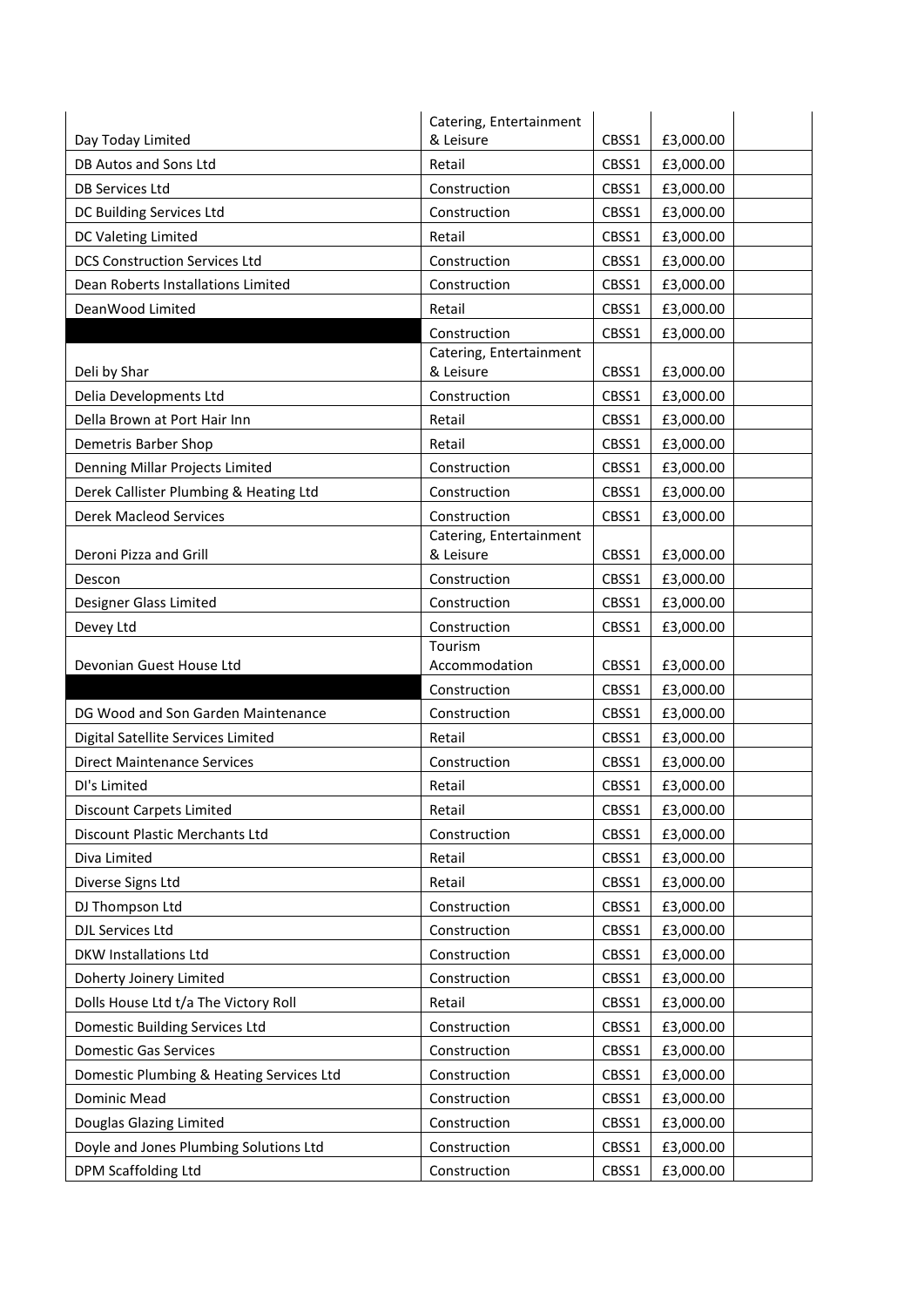| <b>DPS Plastering LTD</b>                             | Construction                         | CBSS1 | £3,000.00 |
|-------------------------------------------------------|--------------------------------------|-------|-----------|
| <b>Drainage Consultants</b>                           | Construction                         | CBSS1 | £3,000.00 |
| <b>Dream Decorators</b>                               | Construction                         | CBSS1 | £3,000.00 |
| Dressmakers Workshop                                  | Retail                               | CBSS1 | £3,000.00 |
| <b>DRF Services</b>                                   | Retail                               | CBSS1 | £3,000.00 |
| Drive Right                                           | Education                            | CBSS1 | £3,000.00 |
| <b>DRN Services Ltd</b>                               | Construction                         | CBSS1 | £3,000.00 |
| <b>DS Autos</b>                                       | Retail                               | CBSS1 | £3,000.00 |
| DT Gas Services Limited                               | Construction                         | CBSS1 | £3,000.00 |
| Duke Construction Ltd                                 | Construction                         | CBSS1 | £3,000.00 |
| Duke Travel Ltd                                       | Travel & Tour Operator               | CBSS1 | £3,000.00 |
| Dukes Road Clinic                                     | Other                                | CBSS1 | £3,000.00 |
| Duncox Travel Ltd                                     | Travel & Tour Operator               | CBSS1 | £3,000.00 |
| DUSK LIMITED T/A CLUCAS FLORISTS AND THE HEEL         |                                      |       |           |
| <b>BAR</b>                                            | Retail                               | CBSS1 | £3,000.00 |
| <b>DVC Services</b>                                   | Construction                         | CBSS1 | £3,000.00 |
| DW Cars Ltd                                           | Retail                               | CBSS1 | £3,000.00 |
| DW Quality Coatings                                   | Construction                         | CBSS1 | £3,000.00 |
| E & J Properties Ltd                                  | Construction                         | CBSS1 | £3,000.00 |
| E & S Plumbing and Heating Limited                    | Construction                         | CBSS1 | £3,000.00 |
| E C TAXI LIMITED                                      | Travel & Tour Operator               | CBSS1 | £3,000.00 |
| E G Services Ltd                                      | Construction                         | CBSS1 | £3,000.00 |
| E Watson Painting Services Limited                    | Construction                         | CBSS1 | £3,000.00 |
| E&J Limited t/a Enzo's Restaurant                     | Catering, Entertainment<br>& Leisure | CBSS1 | £3,000.00 |
| Eamon Mceleney Joinery Limited                        | Construction                         | CBSS1 | £3,000.00 |
|                                                       | Construction                         | CBSS1 | £3,000.00 |
| East Coast Autos Ltd                                  | Retail                               | CBSS1 | £3,000.00 |
| <b>Easy Garden Services</b>                           | Construction                         | CBSS1 | £3,000.00 |
| Ecobuild Ltd                                          | Construction                         | CBSS1 | £3,000.00 |
| <b>Ecoco Living</b>                                   | Construction                         | CBSS1 | £3,000.00 |
| Edward Bryan Removals Ltd                             | Logistics                            | CBSS1 | £3,000.00 |
| EICS (Electrical Installation and Computer Services)  | Construction                         | CBSS1 | £3,000.00 |
| <b>EIRE Electrical</b>                                | Construction                         | CBSS1 | £3,000.00 |
| Elaines Flowers Ltd                                   | Retail                               | CBSS1 | £3,000.00 |
| Electo-Freeze Limited                                 | Construction                         | CBSS1 | £3,000.00 |
| Electrical Design Solutions Ltd.                      | Construction                         | CBSS1 | £3,000.00 |
| <b>Electrical Repairs &amp; Installation Services</b> | Construction                         | CBSS1 | £3,000.00 |
| Elegance Management Systems Ltd                       | Travel & Tour Operator               | CBSS1 | £3,000.00 |
| <b>Element Design</b>                                 | Construction                         | CBSS1 | £3,000.00 |
| Element Isle                                          | Retail                               | CBSS1 | £3,000.00 |
|                                                       | Catering, Entertainment              |       |           |
| Elements natural health centre Itd                    | & Leisure                            | CBSS1 | £3,000.00 |
| Elements of Beauty Ltd                                | Retail                               | CBSS1 | £3,000.00 |
| <b>Elite Electrical Services</b>                      | Construction                         | CBSS1 | £3,000.00 |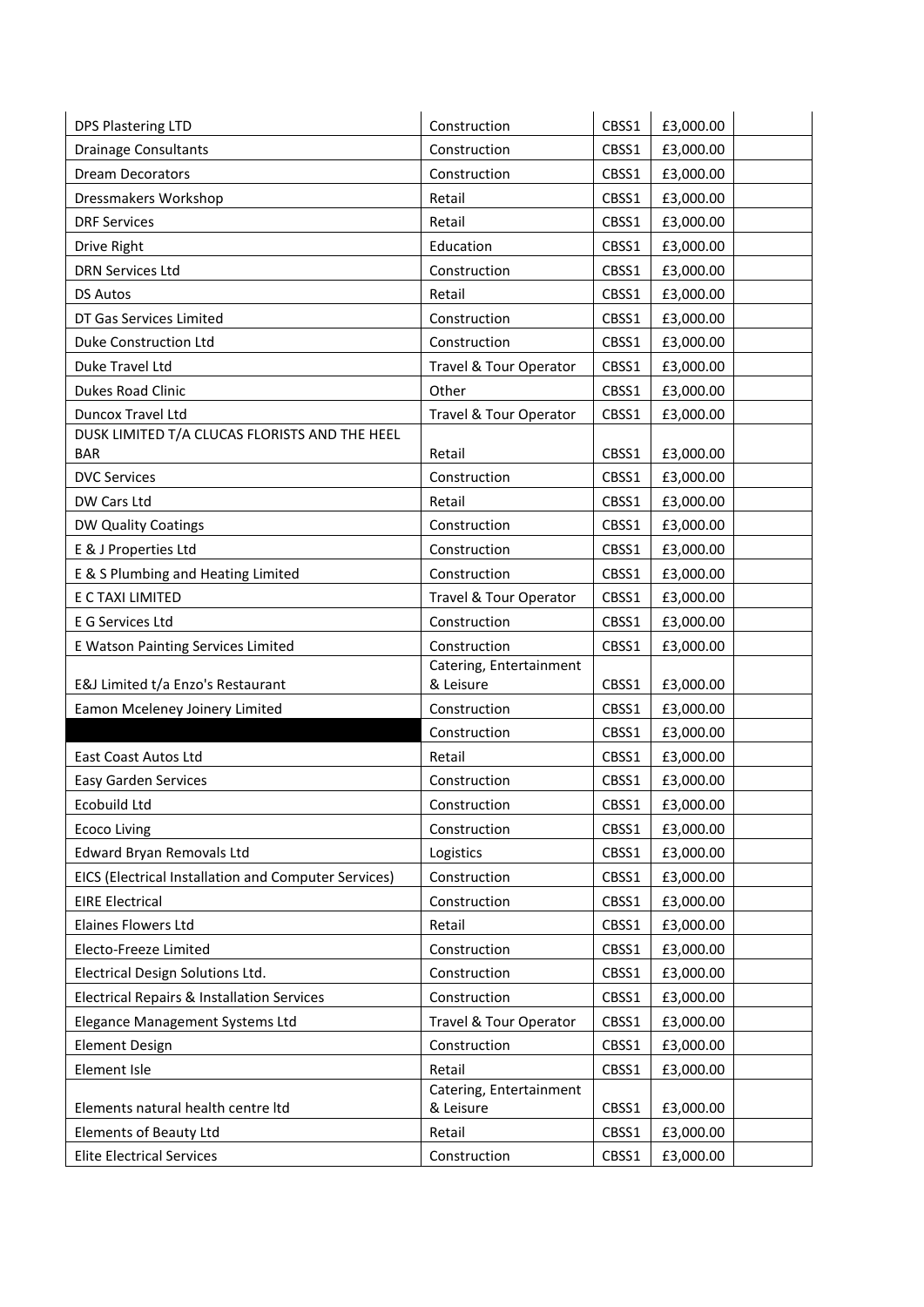|                                            | Catering, Entertainment                 |       |           |                   |
|--------------------------------------------|-----------------------------------------|-------|-----------|-------------------|
| <b>Elite Fitness</b>                       | & Leisure                               | CBSS1 | £3,000.00 |                   |
| <b>Elite Sporting Goods</b>                | Retail                                  | CBSS1 | £3,000.00 | Repaid in<br>Full |
| <b>Elite Voyages Limited</b>               | Travel & Tour Operator                  | CBSS1 | £3,000.00 |                   |
| Ellan Vannin Dog Obedience                 | Education                               | CBSS1 | £3,000.00 |                   |
|                                            |                                         |       |           |                   |
| Ellan Vannin Electrical                    | Construction<br>Catering, Entertainment | CBSS1 | £3,000.00 |                   |
| Ellan Vannin Gymnastics Club               | & Leisure                               | CBSS1 | £3,000.00 |                   |
|                                            | Tourism                                 |       |           |                   |
| Ellan Vannin Hotel (PPC Ltd)               | Accommodation                           | CBSS1 | £3,000.00 |                   |
| Ellan Vannin Plumbing & Heating            | Construction                            | CBSS1 | £3,000.00 |                   |
| Ellan vannin window cleaners               | Construction                            | CBSS1 | £3,000.00 |                   |
|                                            | Construction                            | CBSS1 | £3,000.00 |                   |
| Elliott's the green fingered soldiers      | Construction                            | CBSS1 | £3,000.00 |                   |
| <b>Ellisons Decorating Services Ltd</b>    | Construction                            | CBSS1 | £3,000.00 |                   |
| Ellun Mannan Joinery Ltd                   | Construction                            | CBSS1 | £3,000.00 |                   |
| <b>Emerald Home and Office Maintenance</b> | Construction                            | CBSS1 | £3,000.00 |                   |
|                                            | Retail                                  | CBSS1 | £3,000.00 |                   |
|                                            | Travel & Tour Operator                  | CBSS1 | £3,000.00 |                   |
|                                            | Education                               | CBSS1 | £3,000.00 |                   |
| <b>EMO Modern Furniture</b>                | Construction                            | CBSS1 | £3,000.00 |                   |
| <b>Endless Construction Ltd</b>            | Construction                            | CBSS1 | £3,000.00 |                   |
| <b>Endless Summer Limited</b>              | Construction                            | CBSS1 | £3,000.00 |                   |
| <b>Energy Management Systems Ltd</b>       | Construction                            | CBSS1 | £3,000.00 |                   |
|                                            | Tourism                                 |       |           |                   |
| Englewood Lodge                            | Accommodation                           | CBSS1 | £3,000.00 |                   |
| Enviro Air Ltd                             | Construction                            | CBSS1 | £3,000.00 |                   |
| Epsilon Consultants (IOM) Ltd              | Construction                            | CBSS1 | £3,000.00 |                   |
| Equilibrium                                | Retail                                  | CBSS1 | £3,000.00 |                   |
| Equiporium Ltd                             | Retail                                  | CBSS1 | £3,000.00 |                   |
| <b>Equissential Ltd</b>                    | Retail                                  | CBSS1 | £3,000.00 |                   |
|                                            | Travel & Tour Operator                  | CBSS1 | £3,000.00 |                   |
| Erin Bike Hut Limited                      | Catering, Entertainment<br>& Leisure    | CBSS1 | £3,000.00 |                   |
| Erin Developments (2017) Ltd               | Construction                            | CBSS1 | £3,000.00 |                   |
| Esterseal                                  | Construction                            | CBSS1 | £3,000.00 |                   |
| Estiaga Private Hire Limited               | Travel & Tour Operator                  | CBSS1 | £3,000.00 |                   |
| <b>Eternal Beauty Limited</b>              | Retail                                  | CBSS1 | £3,000.00 |                   |
| <b>Eternity Hair Specialists</b>           | Retail                                  | CBSS1 | £3,000.00 |                   |
| <b>Eurasia Trading Limited</b>             | Travel & Tour Operator                  | CBSS1 | £3,000.00 |                   |
| Eurasia Travel IOM Limited                 | Travel & Tour Operator                  | CBSS1 | £3,000.00 |                   |
| Eurocycles Ltd                             | Retail                                  | CBSS1 | £3,000.00 |                   |
| <b>Evans Building Services Ltd</b>         | Construction                            | CBSS1 | £3,000.00 |                   |
| <b>Evans Electrical Limited</b>            | Construction                            | CBSS1 | £3,000.00 |                   |
|                                            | Catering, Entertainment                 |       |           |                   |
| <b>Event Management Solutions</b>          | & Leisure                               | CBSS1 | £3,000.00 |                   |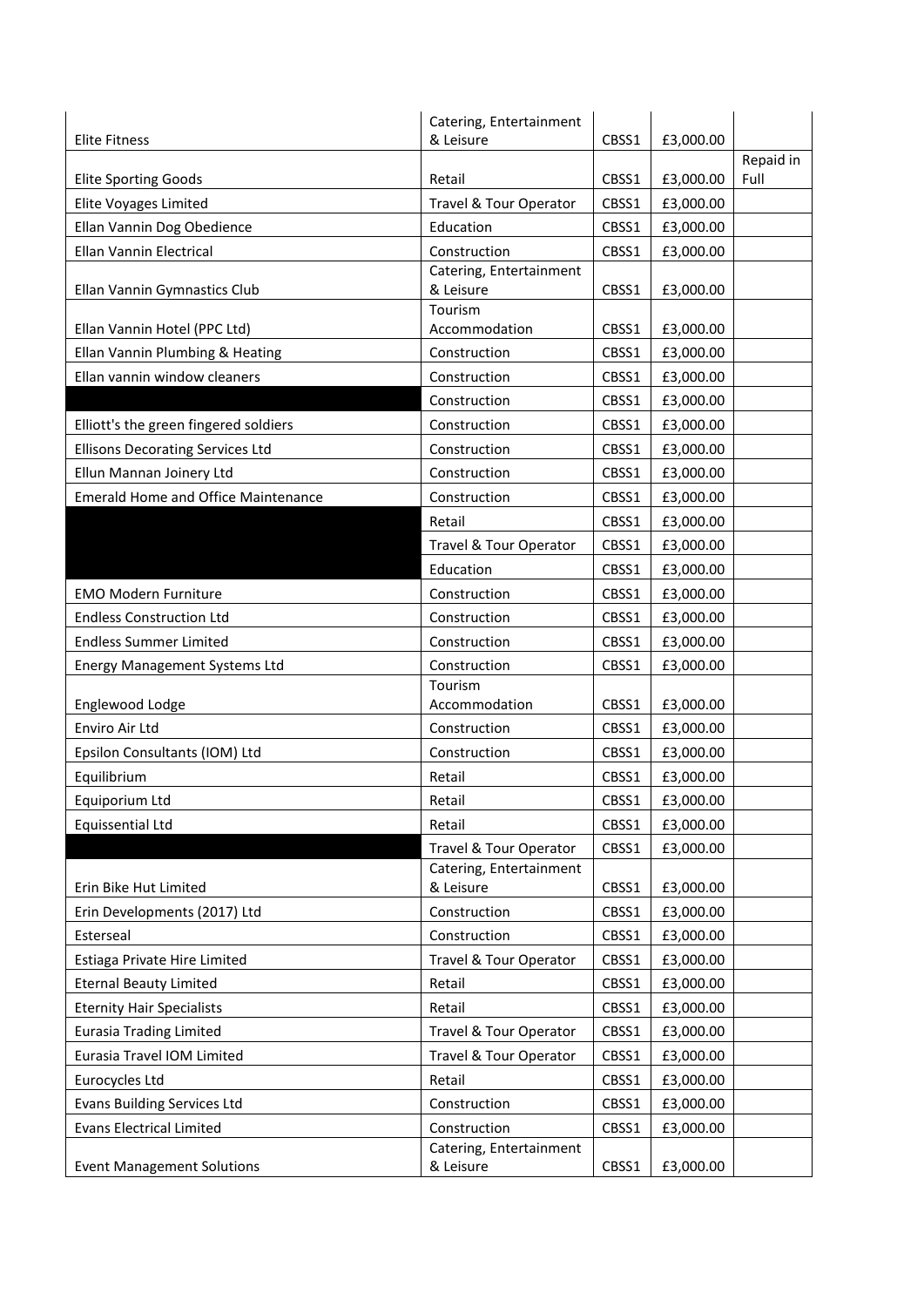| <b>Everready Window Cleaners</b><br>Other<br>CBSS1<br>£3,000.00<br>Evolve - Health and Beauty<br>Retail<br>CBSS1<br>£3,000.00<br>Evolve Ltd<br>Construction<br>CBSS1<br>£3,000.00<br>Retail<br>CBSS1<br>£3,000.00<br>Evomoto Ltd<br><b>Excel Group Limited</b><br>Construction<br>CBSS1<br>£3,000.00 |
|------------------------------------------------------------------------------------------------------------------------------------------------------------------------------------------------------------------------------------------------------------------------------------------------------|
|                                                                                                                                                                                                                                                                                                      |
|                                                                                                                                                                                                                                                                                                      |
|                                                                                                                                                                                                                                                                                                      |
|                                                                                                                                                                                                                                                                                                      |
|                                                                                                                                                                                                                                                                                                      |
| CBSS1<br>Exel Interiors Ltd.<br>Construction<br>£3,000.00                                                                                                                                                                                                                                            |
| Catering, Entertainment                                                                                                                                                                                                                                                                              |
| & Leisure<br>CBSS1<br><b>Exit Strategy Limited</b><br>£3,000.00                                                                                                                                                                                                                                      |
| <b>Expol Limited</b><br>Education<br>CBSS1<br>£3,000.00                                                                                                                                                                                                                                              |
| Express Fixings and Fittings Ltd.<br>Retail<br>CBSS1<br>£3,000.00                                                                                                                                                                                                                                    |
| Exterior Protection Services (IOM) Ltd<br>Construction<br>CBSS1<br>£3,000.00                                                                                                                                                                                                                         |
| <b>Extreme Art and Gadgets Limited</b><br>Retail<br>CBSS1<br>£3,000.00                                                                                                                                                                                                                               |
| Construction<br>CBSS1<br>£3,000.00                                                                                                                                                                                                                                                                   |
| F.C. Moore Ltd<br>£3,000.00<br>Construction<br>CBSS1                                                                                                                                                                                                                                                 |
| <b>Fabric Flair</b><br>Retail<br>CBSS1<br>£3,000.00                                                                                                                                                                                                                                                  |
| Retail<br>CBSS1<br>£3,000.00<br>Fabrizio Limited                                                                                                                                                                                                                                                     |
| Face and Figure<br>Retail<br>CBSS1<br>£3,000.00                                                                                                                                                                                                                                                      |
| Fairgreen Limited<br>CBSS1<br>£3,000.00<br>Logistics                                                                                                                                                                                                                                                 |
| Fairmitre Windows (IOM) Ltd<br>Construction<br>£3,000.00<br>CBSS1                                                                                                                                                                                                                                    |
| Fairways Trading Ltd ta The Garage and Gate Auto co<br>Retail<br>CBSS1<br>£3,000.00                                                                                                                                                                                                                  |
| <b>Fairy Dogmother</b><br>Retail<br>CBSS1<br>£3,000.00                                                                                                                                                                                                                                               |
| <b>Faith Plastering</b><br>£3,000.00<br>Construction<br>CBSS1                                                                                                                                                                                                                                        |
| <b>Falcon Heating Ltd</b><br>Construction<br>£3,000.00<br>CBSS1                                                                                                                                                                                                                                      |
| Catering, Entertainment                                                                                                                                                                                                                                                                              |
| & Leisure<br>Fancy a Coffee Ltd<br>CBSS1<br>£3,000.00                                                                                                                                                                                                                                                |
| Catering, Entertainment<br>& Leisure<br>Farmhill Physiotherapy<br>CBSS1<br>£3,000.00                                                                                                                                                                                                                 |
| Farrell's Barber Shop<br>Retail<br>CBSS1<br>£3,000.00                                                                                                                                                                                                                                                |
| £3,000.00<br>Fast Forward Man & Van Services<br>Logistics<br>CBSS1                                                                                                                                                                                                                                   |
| <b>Fastlane Limited</b><br>CBSS1<br>£3,000.00<br>Retail                                                                                                                                                                                                                                              |
| Retail<br>Fayle Safe Security Limited<br>CBSS1<br>£3,000.00                                                                                                                                                                                                                                          |
| Faze 2 (Fuller Limited) and Mann3 Motorcycle                                                                                                                                                                                                                                                         |
| Products<br>Retail<br>CBSS1<br>£3,000.00                                                                                                                                                                                                                                                             |
| Tourism                                                                                                                                                                                                                                                                                              |
| Feenish Ltd / 5 Strathallan Apartments<br>Accommodation<br>CBSS1<br>£3,000.00                                                                                                                                                                                                                        |
| Construction<br>CBSS1<br>£3,000.00<br>Fencemann<br>Catering, Entertainment                                                                                                                                                                                                                           |
| & Leisure<br>Fenella Cakes<br>CBSS1<br>£3,000.00                                                                                                                                                                                                                                                     |
| Ferncroft Environmental (IOM) Ltd<br>Construction<br>CBSS1<br>£3,000.00                                                                                                                                                                                                                              |
| Construction<br>CBSS1<br>£3,000.00                                                                                                                                                                                                                                                                   |
| Fine Living Garden Services<br>Construction<br>£3,000.00<br>CBSS1                                                                                                                                                                                                                                    |
| Firebear & Me Limited<br>Retail<br>CBSS1<br>£3,000.00                                                                                                                                                                                                                                                |
| <b>First Choice Installations</b><br>Construction<br>£3,000.00<br>CBSS1                                                                                                                                                                                                                              |
| Construction<br>£3,000.00<br>First Choice Tiling Ltd<br>CBSS1                                                                                                                                                                                                                                        |
| Catering, Entertainment                                                                                                                                                                                                                                                                              |

First Egg Ltd TA Bonjour Creperie

& Leisure CBSS1 £3,000.00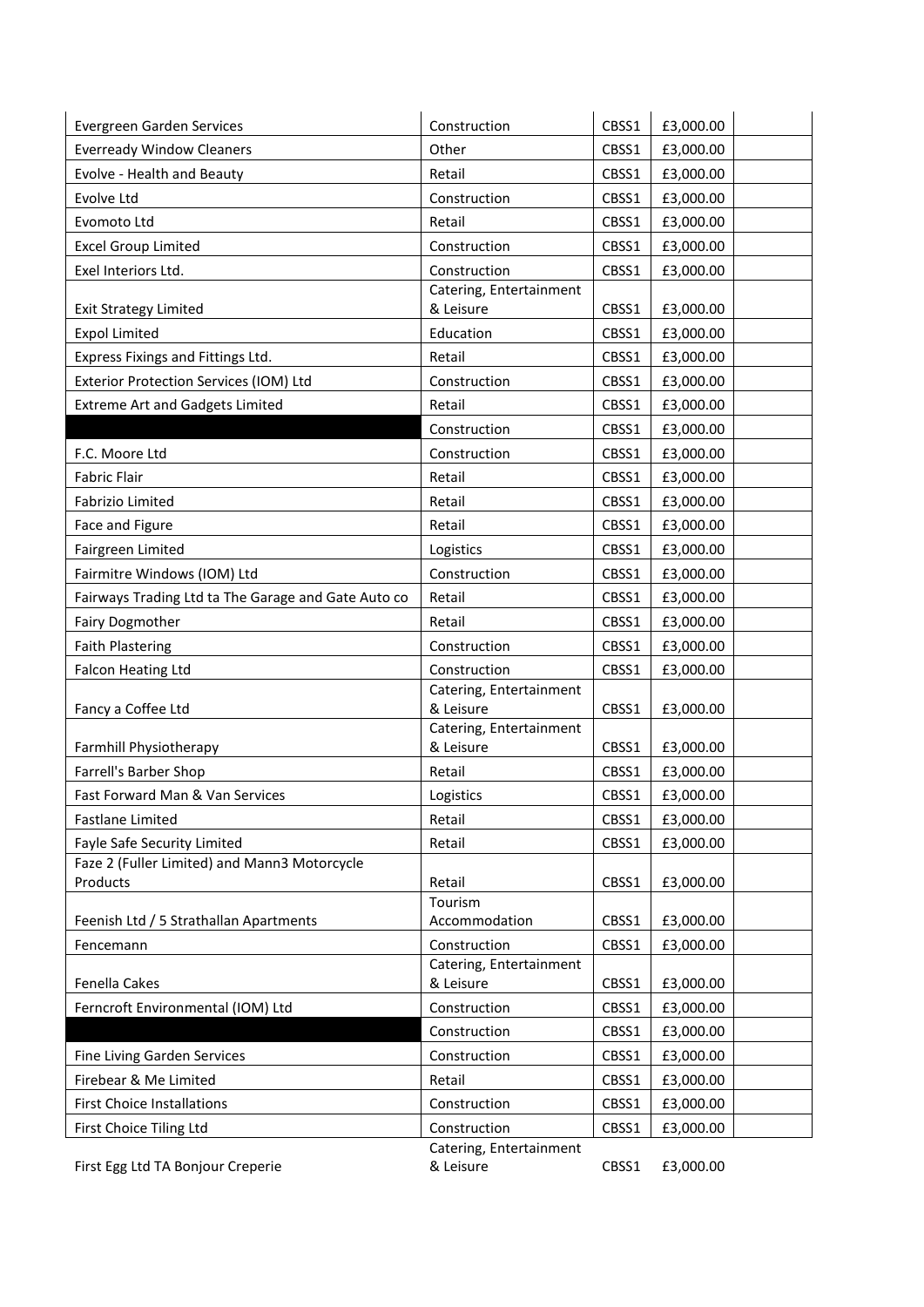|                                               | Catering, Entertainment              |       |           |
|-----------------------------------------------|--------------------------------------|-------|-----------|
| <b>Fishery Restaurants Limited</b>            | & Leisure                            | CBSS1 | £3,000.00 |
| Fishing vessel 'Beachcomber' PL7              | Other                                | CBSS1 | £3,000.00 |
|                                               | Catering, Entertainment              |       |           |
| Fit body Fitness Limited                      | & Leisure                            | CBSS1 | £3,000.00 |
|                                               | Catering, Entertainment              |       |           |
| <b>Fitness Pod Limited</b>                    | & Leisure                            | CBSS1 | £3,000.00 |
| Fitnut                                        | Catering, Entertainment<br>& Leisure | CBSS1 | £3,000.00 |
|                                               |                                      |       |           |
| Five Star Taxis IOM                           | Travel & Tour Operator               | CBSS1 | £3,000.00 |
| FLA Woodwork and Design                       | Construction                         | CBSS1 | £3,000.00 |
| Flaming Great (Ballakebabs) Limited           | Catering, Entertainment<br>& Leisure | CBSS1 | £3,000.00 |
|                                               | Catering, Entertainment              |       |           |
| Flavours Indian Cuisine                       | & Leisure                            | CBSS1 | £3,000.00 |
|                                               | Catering, Entertainment              |       |           |
| Flo the Coffee Van                            | & Leisure                            | CBSS1 | £3,000.00 |
| Flourish and Bloom                            | Retail                               | CBSS1 | £3,000.00 |
| Flowergirl                                    | Retail                               | CBSS1 | £3,000.00 |
|                                               | Catering, Entertainment              |       |           |
| FLS Limited (Filbeys)                         | & Leisure                            | CBSS1 | £3,000.00 |
|                                               | Catering, Entertainment              |       |           |
| Follan Natural Health Centre                  | & Leisure                            | CBSS1 | £3,000.00 |
|                                               | Catering, Entertainment              |       |           |
| Food 4 Thought                                | & Leisure                            | CBSS1 | £3,000.00 |
| <b>Food Paradise Express</b>                  | Catering, Entertainment<br>& Leisure | CBSS1 | £3,000.00 |
|                                               | Catering, Entertainment              |       |           |
| <b>Foraging Vintners</b>                      | & Leisure                            | CBSS1 | £3,000.00 |
| <b>Forest Homes</b>                           | Construction                         | CBSS1 | £3,000.00 |
| Fortuna Antiques                              | Retail                               | CBSS1 | £3,000.00 |
| Fraggle Rock Properties Ltd TA Victoria House |                                      |       |           |
| Nursery                                       | Education                            | CBSS1 | £3,000.00 |
|                                               | Tourism                              |       |           |
| Francorchamps Guest House                     | Accommodation                        | CBSS1 | £3,000.00 |
|                                               | Construction                         | CBSS1 | £3,000.00 |
|                                               | Construction                         | CBSS1 | £3,000.00 |
| Fred Meadowcroft Joinery Services Ltd         | Construction                         | CBSS1 | £3,000.00 |
|                                               | Catering, Entertainment              |       |           |
| Freemasons Hall Douglas IOM                   | & Leisure                            | CBSS1 | £3,000.00 |
| FREESPIRIT 2                                  | Other                                | CBSS1 | £3,000.00 |
| <b>French Trimmings</b>                       | Construction                         | CBSS1 | £3,000.00 |
| <b>Fresh Professional Services</b>            | Construction                         | CBSS1 | £3,000.00 |
|                                               | Catering, Entertainment              |       |           |
| Freshly Squeezed Ltd                          | & Leisure                            | CBSS1 | £3,000.00 |
|                                               | Catering, Entertainment              |       |           |
| Fun Farm Limited                              | & Leisure                            | CBSS1 | £3,000.00 |
| <b>Furry Friends Professional Grooming</b>    | Retail                               | CBSS1 | £3,000.00 |
| Fuschia Services Limited                      | Construction                         | CBSS1 | £3,000.00 |
| G & D Limited                                 | Construction                         | CBSS1 | £3,000.00 |
| G & F School of Motoring                      | Education                            | CBSS1 | £3,000.00 |
|                                               |                                      |       |           |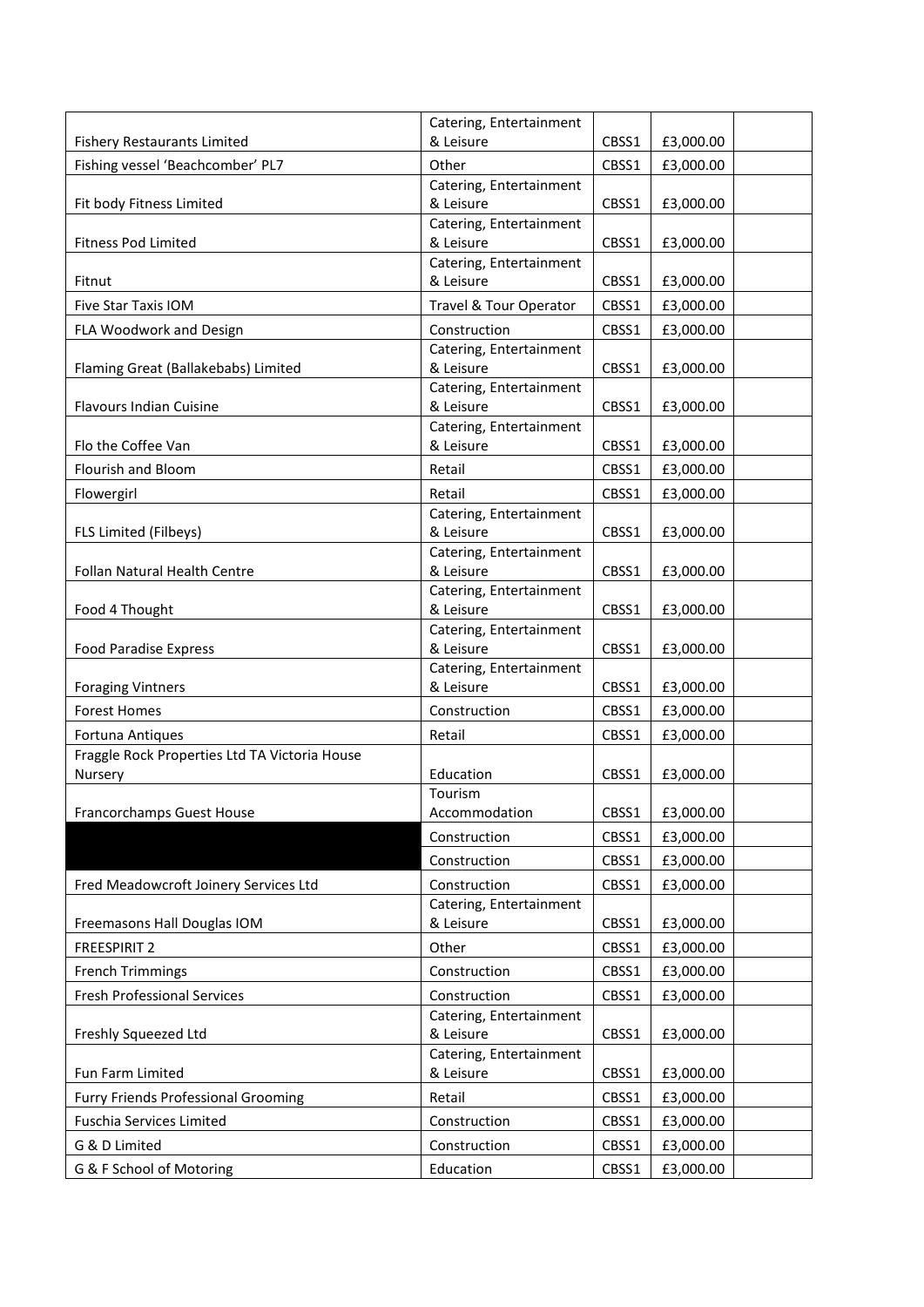| <b>G C Electrical</b><br>Construction<br>£3,000.00<br>CBSS1<br>G Davenport Plant Hire Limited<br>Construction<br>CBSS1<br>£3,000.00<br><b>G E White Limited</b><br>CBSS1<br>£3,000.00<br>Logistics<br>G F Forktrucks Ltd<br>Retail<br>£3,000.00<br>CBSS1<br><b>G H Corlett Ltd</b><br>Retail<br>£3,000.00<br>CBSS1<br>Construction<br>CBSS1<br>£3,000.00<br>Construction<br>CBSS1<br>£3,000.00<br>G M Soterio Ltd<br>Construction<br>CBSS1<br>£3,000.00<br>Construction<br>CBSS1<br>£3,000.00<br>Education<br>CBSS1<br>£3,000.00<br><b>G&amp;M Logistics Training Services</b><br>G.B Joinery<br>Construction<br>CBSS1<br>£3,000.00<br>Retail<br>Gadget Mann Ltd<br>CBSS1<br>£3,000.00<br>GALLAGHER GROUNDWORKS LTD<br>Construction<br>CBSS1<br>£3,000.00<br>Construction<br>Gallas Foundry Ltd<br>CBSS1<br>£3,000.00<br>Tourism<br>Garden Cottage Self Catering Holiday Cottage<br>Accommodation<br>CBSS1<br>£3,000.00<br>Gareth Kinrade Electrical Contractors Ltd<br>Construction<br>CBSS1<br>£3,000.00<br>Gas Boiler Cover Company<br>Construction<br>CBSS1<br>£3,000.00<br>Gas Safety Solutions Ltd<br>Construction<br>£3,000.00<br>CBSS1<br><b>Gas Services</b><br>Construction<br>CBSS1<br>£3,000.00<br>Gaslight Gift Shop Ltd<br>Retail<br>CBSS1<br>£3,000.00<br>Gasmann Limited<br>Construction<br>£3,000.00<br>CBSS1<br>Gas-Tec Plumbing and Heating Ltd<br>Construction<br>CBSS1<br>£3,000.00<br>Catering, Entertainment<br>Gatehouse Management Ltd T/A Visit Mann Tours<br>& Leisure<br>CBSS1<br>£3,000.00<br>Gavin Clague Excavations Ltd<br>Construction<br>CBSS1<br>£3,000.00<br>Construction<br>CBSS1<br>£3,000.00<br>Gavin McLaughlin Property Improvements<br>Construction<br>CBSS1<br>£3,000.00<br>CBSS1<br>£3,000.00<br><b>GC Joinerv</b><br>Construction<br>CBSS1<br>£3,000.00<br><b>Geak Limited</b><br>Construction<br>Catering, Entertainment<br>& Leisure<br>CBSS1<br>£3,000.00<br>Gelatory<br><b>Gellings Removals</b><br>Logistics<br>CBSS1<br>£3,000.00<br><b>GEM Electrical Contractors Ltd</b><br>Construction<br>CBSS1<br>£3,000.00<br>Retail<br><b>Gemma's Hair and Beauty</b><br>£3,000.00<br>CBSS1<br>Catering, Entertainment<br>Gena's Dance Academy<br>& Leisure<br>CBSS1<br>£3,000.00<br><b>Genesis Gallery Limited</b><br>Retail<br>CBSS1<br>£3,000.00<br>Retail<br>Genova Ltd TA Homeco<br>CBSS1<br>£3,000.00<br>Geoff Cormode Limited<br>Construction<br>CBSS1<br>£3,000.00<br>Education<br>CBSS1<br>£3,000.00<br>Catering, Entertainment<br>Getting it done personal training<br>& Leisure<br>CBSS1<br>£3,000.00<br><b>GFXD Limited</b><br>Retail<br>CBSS1<br>£3,000.00 | G & R Maginn Ltd | Construction | CBSS1 | £3,000.00 |
|-------------------------------------------------------------------------------------------------------------------------------------------------------------------------------------------------------------------------------------------------------------------------------------------------------------------------------------------------------------------------------------------------------------------------------------------------------------------------------------------------------------------------------------------------------------------------------------------------------------------------------------------------------------------------------------------------------------------------------------------------------------------------------------------------------------------------------------------------------------------------------------------------------------------------------------------------------------------------------------------------------------------------------------------------------------------------------------------------------------------------------------------------------------------------------------------------------------------------------------------------------------------------------------------------------------------------------------------------------------------------------------------------------------------------------------------------------------------------------------------------------------------------------------------------------------------------------------------------------------------------------------------------------------------------------------------------------------------------------------------------------------------------------------------------------------------------------------------------------------------------------------------------------------------------------------------------------------------------------------------------------------------------------------------------------------------------------------------------------------------------------------------------------------------------------------------------------------------------------------------------------------------------------------------------------------------------------------------------------------------------------------------------------------------------------------------------------------------------------------------------------------------------------------------------------------------------------------------------------------------|------------------|--------------|-------|-----------|
|                                                                                                                                                                                                                                                                                                                                                                                                                                                                                                                                                                                                                                                                                                                                                                                                                                                                                                                                                                                                                                                                                                                                                                                                                                                                                                                                                                                                                                                                                                                                                                                                                                                                                                                                                                                                                                                                                                                                                                                                                                                                                                                                                                                                                                                                                                                                                                                                                                                                                                                                                                                                                   |                  |              |       |           |
|                                                                                                                                                                                                                                                                                                                                                                                                                                                                                                                                                                                                                                                                                                                                                                                                                                                                                                                                                                                                                                                                                                                                                                                                                                                                                                                                                                                                                                                                                                                                                                                                                                                                                                                                                                                                                                                                                                                                                                                                                                                                                                                                                                                                                                                                                                                                                                                                                                                                                                                                                                                                                   |                  |              |       |           |
|                                                                                                                                                                                                                                                                                                                                                                                                                                                                                                                                                                                                                                                                                                                                                                                                                                                                                                                                                                                                                                                                                                                                                                                                                                                                                                                                                                                                                                                                                                                                                                                                                                                                                                                                                                                                                                                                                                                                                                                                                                                                                                                                                                                                                                                                                                                                                                                                                                                                                                                                                                                                                   |                  |              |       |           |
|                                                                                                                                                                                                                                                                                                                                                                                                                                                                                                                                                                                                                                                                                                                                                                                                                                                                                                                                                                                                                                                                                                                                                                                                                                                                                                                                                                                                                                                                                                                                                                                                                                                                                                                                                                                                                                                                                                                                                                                                                                                                                                                                                                                                                                                                                                                                                                                                                                                                                                                                                                                                                   |                  |              |       |           |
|                                                                                                                                                                                                                                                                                                                                                                                                                                                                                                                                                                                                                                                                                                                                                                                                                                                                                                                                                                                                                                                                                                                                                                                                                                                                                                                                                                                                                                                                                                                                                                                                                                                                                                                                                                                                                                                                                                                                                                                                                                                                                                                                                                                                                                                                                                                                                                                                                                                                                                                                                                                                                   |                  |              |       |           |
|                                                                                                                                                                                                                                                                                                                                                                                                                                                                                                                                                                                                                                                                                                                                                                                                                                                                                                                                                                                                                                                                                                                                                                                                                                                                                                                                                                                                                                                                                                                                                                                                                                                                                                                                                                                                                                                                                                                                                                                                                                                                                                                                                                                                                                                                                                                                                                                                                                                                                                                                                                                                                   |                  |              |       |           |
|                                                                                                                                                                                                                                                                                                                                                                                                                                                                                                                                                                                                                                                                                                                                                                                                                                                                                                                                                                                                                                                                                                                                                                                                                                                                                                                                                                                                                                                                                                                                                                                                                                                                                                                                                                                                                                                                                                                                                                                                                                                                                                                                                                                                                                                                                                                                                                                                                                                                                                                                                                                                                   |                  |              |       |           |
|                                                                                                                                                                                                                                                                                                                                                                                                                                                                                                                                                                                                                                                                                                                                                                                                                                                                                                                                                                                                                                                                                                                                                                                                                                                                                                                                                                                                                                                                                                                                                                                                                                                                                                                                                                                                                                                                                                                                                                                                                                                                                                                                                                                                                                                                                                                                                                                                                                                                                                                                                                                                                   |                  |              |       |           |
|                                                                                                                                                                                                                                                                                                                                                                                                                                                                                                                                                                                                                                                                                                                                                                                                                                                                                                                                                                                                                                                                                                                                                                                                                                                                                                                                                                                                                                                                                                                                                                                                                                                                                                                                                                                                                                                                                                                                                                                                                                                                                                                                                                                                                                                                                                                                                                                                                                                                                                                                                                                                                   |                  |              |       |           |
|                                                                                                                                                                                                                                                                                                                                                                                                                                                                                                                                                                                                                                                                                                                                                                                                                                                                                                                                                                                                                                                                                                                                                                                                                                                                                                                                                                                                                                                                                                                                                                                                                                                                                                                                                                                                                                                                                                                                                                                                                                                                                                                                                                                                                                                                                                                                                                                                                                                                                                                                                                                                                   |                  |              |       |           |
|                                                                                                                                                                                                                                                                                                                                                                                                                                                                                                                                                                                                                                                                                                                                                                                                                                                                                                                                                                                                                                                                                                                                                                                                                                                                                                                                                                                                                                                                                                                                                                                                                                                                                                                                                                                                                                                                                                                                                                                                                                                                                                                                                                                                                                                                                                                                                                                                                                                                                                                                                                                                                   |                  |              |       |           |
|                                                                                                                                                                                                                                                                                                                                                                                                                                                                                                                                                                                                                                                                                                                                                                                                                                                                                                                                                                                                                                                                                                                                                                                                                                                                                                                                                                                                                                                                                                                                                                                                                                                                                                                                                                                                                                                                                                                                                                                                                                                                                                                                                                                                                                                                                                                                                                                                                                                                                                                                                                                                                   |                  |              |       |           |
|                                                                                                                                                                                                                                                                                                                                                                                                                                                                                                                                                                                                                                                                                                                                                                                                                                                                                                                                                                                                                                                                                                                                                                                                                                                                                                                                                                                                                                                                                                                                                                                                                                                                                                                                                                                                                                                                                                                                                                                                                                                                                                                                                                                                                                                                                                                                                                                                                                                                                                                                                                                                                   |                  |              |       |           |
|                                                                                                                                                                                                                                                                                                                                                                                                                                                                                                                                                                                                                                                                                                                                                                                                                                                                                                                                                                                                                                                                                                                                                                                                                                                                                                                                                                                                                                                                                                                                                                                                                                                                                                                                                                                                                                                                                                                                                                                                                                                                                                                                                                                                                                                                                                                                                                                                                                                                                                                                                                                                                   |                  |              |       |           |
|                                                                                                                                                                                                                                                                                                                                                                                                                                                                                                                                                                                                                                                                                                                                                                                                                                                                                                                                                                                                                                                                                                                                                                                                                                                                                                                                                                                                                                                                                                                                                                                                                                                                                                                                                                                                                                                                                                                                                                                                                                                                                                                                                                                                                                                                                                                                                                                                                                                                                                                                                                                                                   |                  |              |       |           |
|                                                                                                                                                                                                                                                                                                                                                                                                                                                                                                                                                                                                                                                                                                                                                                                                                                                                                                                                                                                                                                                                                                                                                                                                                                                                                                                                                                                                                                                                                                                                                                                                                                                                                                                                                                                                                                                                                                                                                                                                                                                                                                                                                                                                                                                                                                                                                                                                                                                                                                                                                                                                                   |                  |              |       |           |
|                                                                                                                                                                                                                                                                                                                                                                                                                                                                                                                                                                                                                                                                                                                                                                                                                                                                                                                                                                                                                                                                                                                                                                                                                                                                                                                                                                                                                                                                                                                                                                                                                                                                                                                                                                                                                                                                                                                                                                                                                                                                                                                                                                                                                                                                                                                                                                                                                                                                                                                                                                                                                   |                  |              |       |           |
|                                                                                                                                                                                                                                                                                                                                                                                                                                                                                                                                                                                                                                                                                                                                                                                                                                                                                                                                                                                                                                                                                                                                                                                                                                                                                                                                                                                                                                                                                                                                                                                                                                                                                                                                                                                                                                                                                                                                                                                                                                                                                                                                                                                                                                                                                                                                                                                                                                                                                                                                                                                                                   |                  |              |       |           |
|                                                                                                                                                                                                                                                                                                                                                                                                                                                                                                                                                                                                                                                                                                                                                                                                                                                                                                                                                                                                                                                                                                                                                                                                                                                                                                                                                                                                                                                                                                                                                                                                                                                                                                                                                                                                                                                                                                                                                                                                                                                                                                                                                                                                                                                                                                                                                                                                                                                                                                                                                                                                                   |                  |              |       |           |
|                                                                                                                                                                                                                                                                                                                                                                                                                                                                                                                                                                                                                                                                                                                                                                                                                                                                                                                                                                                                                                                                                                                                                                                                                                                                                                                                                                                                                                                                                                                                                                                                                                                                                                                                                                                                                                                                                                                                                                                                                                                                                                                                                                                                                                                                                                                                                                                                                                                                                                                                                                                                                   |                  |              |       |           |
|                                                                                                                                                                                                                                                                                                                                                                                                                                                                                                                                                                                                                                                                                                                                                                                                                                                                                                                                                                                                                                                                                                                                                                                                                                                                                                                                                                                                                                                                                                                                                                                                                                                                                                                                                                                                                                                                                                                                                                                                                                                                                                                                                                                                                                                                                                                                                                                                                                                                                                                                                                                                                   |                  |              |       |           |
|                                                                                                                                                                                                                                                                                                                                                                                                                                                                                                                                                                                                                                                                                                                                                                                                                                                                                                                                                                                                                                                                                                                                                                                                                                                                                                                                                                                                                                                                                                                                                                                                                                                                                                                                                                                                                                                                                                                                                                                                                                                                                                                                                                                                                                                                                                                                                                                                                                                                                                                                                                                                                   |                  |              |       |           |
|                                                                                                                                                                                                                                                                                                                                                                                                                                                                                                                                                                                                                                                                                                                                                                                                                                                                                                                                                                                                                                                                                                                                                                                                                                                                                                                                                                                                                                                                                                                                                                                                                                                                                                                                                                                                                                                                                                                                                                                                                                                                                                                                                                                                                                                                                                                                                                                                                                                                                                                                                                                                                   |                  |              |       |           |
|                                                                                                                                                                                                                                                                                                                                                                                                                                                                                                                                                                                                                                                                                                                                                                                                                                                                                                                                                                                                                                                                                                                                                                                                                                                                                                                                                                                                                                                                                                                                                                                                                                                                                                                                                                                                                                                                                                                                                                                                                                                                                                                                                                                                                                                                                                                                                                                                                                                                                                                                                                                                                   |                  |              |       |           |
|                                                                                                                                                                                                                                                                                                                                                                                                                                                                                                                                                                                                                                                                                                                                                                                                                                                                                                                                                                                                                                                                                                                                                                                                                                                                                                                                                                                                                                                                                                                                                                                                                                                                                                                                                                                                                                                                                                                                                                                                                                                                                                                                                                                                                                                                                                                                                                                                                                                                                                                                                                                                                   |                  |              |       |           |
|                                                                                                                                                                                                                                                                                                                                                                                                                                                                                                                                                                                                                                                                                                                                                                                                                                                                                                                                                                                                                                                                                                                                                                                                                                                                                                                                                                                                                                                                                                                                                                                                                                                                                                                                                                                                                                                                                                                                                                                                                                                                                                                                                                                                                                                                                                                                                                                                                                                                                                                                                                                                                   |                  |              |       |           |
|                                                                                                                                                                                                                                                                                                                                                                                                                                                                                                                                                                                                                                                                                                                                                                                                                                                                                                                                                                                                                                                                                                                                                                                                                                                                                                                                                                                                                                                                                                                                                                                                                                                                                                                                                                                                                                                                                                                                                                                                                                                                                                                                                                                                                                                                                                                                                                                                                                                                                                                                                                                                                   |                  |              |       |           |
|                                                                                                                                                                                                                                                                                                                                                                                                                                                                                                                                                                                                                                                                                                                                                                                                                                                                                                                                                                                                                                                                                                                                                                                                                                                                                                                                                                                                                                                                                                                                                                                                                                                                                                                                                                                                                                                                                                                                                                                                                                                                                                                                                                                                                                                                                                                                                                                                                                                                                                                                                                                                                   |                  |              |       |           |
|                                                                                                                                                                                                                                                                                                                                                                                                                                                                                                                                                                                                                                                                                                                                                                                                                                                                                                                                                                                                                                                                                                                                                                                                                                                                                                                                                                                                                                                                                                                                                                                                                                                                                                                                                                                                                                                                                                                                                                                                                                                                                                                                                                                                                                                                                                                                                                                                                                                                                                                                                                                                                   |                  |              |       |           |
|                                                                                                                                                                                                                                                                                                                                                                                                                                                                                                                                                                                                                                                                                                                                                                                                                                                                                                                                                                                                                                                                                                                                                                                                                                                                                                                                                                                                                                                                                                                                                                                                                                                                                                                                                                                                                                                                                                                                                                                                                                                                                                                                                                                                                                                                                                                                                                                                                                                                                                                                                                                                                   |                  |              |       |           |
|                                                                                                                                                                                                                                                                                                                                                                                                                                                                                                                                                                                                                                                                                                                                                                                                                                                                                                                                                                                                                                                                                                                                                                                                                                                                                                                                                                                                                                                                                                                                                                                                                                                                                                                                                                                                                                                                                                                                                                                                                                                                                                                                                                                                                                                                                                                                                                                                                                                                                                                                                                                                                   |                  |              |       |           |
|                                                                                                                                                                                                                                                                                                                                                                                                                                                                                                                                                                                                                                                                                                                                                                                                                                                                                                                                                                                                                                                                                                                                                                                                                                                                                                                                                                                                                                                                                                                                                                                                                                                                                                                                                                                                                                                                                                                                                                                                                                                                                                                                                                                                                                                                                                                                                                                                                                                                                                                                                                                                                   |                  |              |       |           |
|                                                                                                                                                                                                                                                                                                                                                                                                                                                                                                                                                                                                                                                                                                                                                                                                                                                                                                                                                                                                                                                                                                                                                                                                                                                                                                                                                                                                                                                                                                                                                                                                                                                                                                                                                                                                                                                                                                                                                                                                                                                                                                                                                                                                                                                                                                                                                                                                                                                                                                                                                                                                                   |                  |              |       |           |
|                                                                                                                                                                                                                                                                                                                                                                                                                                                                                                                                                                                                                                                                                                                                                                                                                                                                                                                                                                                                                                                                                                                                                                                                                                                                                                                                                                                                                                                                                                                                                                                                                                                                                                                                                                                                                                                                                                                                                                                                                                                                                                                                                                                                                                                                                                                                                                                                                                                                                                                                                                                                                   |                  |              |       |           |
|                                                                                                                                                                                                                                                                                                                                                                                                                                                                                                                                                                                                                                                                                                                                                                                                                                                                                                                                                                                                                                                                                                                                                                                                                                                                                                                                                                                                                                                                                                                                                                                                                                                                                                                                                                                                                                                                                                                                                                                                                                                                                                                                                                                                                                                                                                                                                                                                                                                                                                                                                                                                                   |                  |              |       |           |
|                                                                                                                                                                                                                                                                                                                                                                                                                                                                                                                                                                                                                                                                                                                                                                                                                                                                                                                                                                                                                                                                                                                                                                                                                                                                                                                                                                                                                                                                                                                                                                                                                                                                                                                                                                                                                                                                                                                                                                                                                                                                                                                                                                                                                                                                                                                                                                                                                                                                                                                                                                                                                   |                  |              |       |           |
|                                                                                                                                                                                                                                                                                                                                                                                                                                                                                                                                                                                                                                                                                                                                                                                                                                                                                                                                                                                                                                                                                                                                                                                                                                                                                                                                                                                                                                                                                                                                                                                                                                                                                                                                                                                                                                                                                                                                                                                                                                                                                                                                                                                                                                                                                                                                                                                                                                                                                                                                                                                                                   |                  |              |       |           |
|                                                                                                                                                                                                                                                                                                                                                                                                                                                                                                                                                                                                                                                                                                                                                                                                                                                                                                                                                                                                                                                                                                                                                                                                                                                                                                                                                                                                                                                                                                                                                                                                                                                                                                                                                                                                                                                                                                                                                                                                                                                                                                                                                                                                                                                                                                                                                                                                                                                                                                                                                                                                                   |                  |              |       |           |
|                                                                                                                                                                                                                                                                                                                                                                                                                                                                                                                                                                                                                                                                                                                                                                                                                                                                                                                                                                                                                                                                                                                                                                                                                                                                                                                                                                                                                                                                                                                                                                                                                                                                                                                                                                                                                                                                                                                                                                                                                                                                                                                                                                                                                                                                                                                                                                                                                                                                                                                                                                                                                   |                  |              |       |           |
|                                                                                                                                                                                                                                                                                                                                                                                                                                                                                                                                                                                                                                                                                                                                                                                                                                                                                                                                                                                                                                                                                                                                                                                                                                                                                                                                                                                                                                                                                                                                                                                                                                                                                                                                                                                                                                                                                                                                                                                                                                                                                                                                                                                                                                                                                                                                                                                                                                                                                                                                                                                                                   |                  |              |       |           |
|                                                                                                                                                                                                                                                                                                                                                                                                                                                                                                                                                                                                                                                                                                                                                                                                                                                                                                                                                                                                                                                                                                                                                                                                                                                                                                                                                                                                                                                                                                                                                                                                                                                                                                                                                                                                                                                                                                                                                                                                                                                                                                                                                                                                                                                                                                                                                                                                                                                                                                                                                                                                                   |                  |              |       |           |
|                                                                                                                                                                                                                                                                                                                                                                                                                                                                                                                                                                                                                                                                                                                                                                                                                                                                                                                                                                                                                                                                                                                                                                                                                                                                                                                                                                                                                                                                                                                                                                                                                                                                                                                                                                                                                                                                                                                                                                                                                                                                                                                                                                                                                                                                                                                                                                                                                                                                                                                                                                                                                   |                  |              |       |           |
|                                                                                                                                                                                                                                                                                                                                                                                                                                                                                                                                                                                                                                                                                                                                                                                                                                                                                                                                                                                                                                                                                                                                                                                                                                                                                                                                                                                                                                                                                                                                                                                                                                                                                                                                                                                                                                                                                                                                                                                                                                                                                                                                                                                                                                                                                                                                                                                                                                                                                                                                                                                                                   |                  | Construction | CBSS1 | £3,000.00 |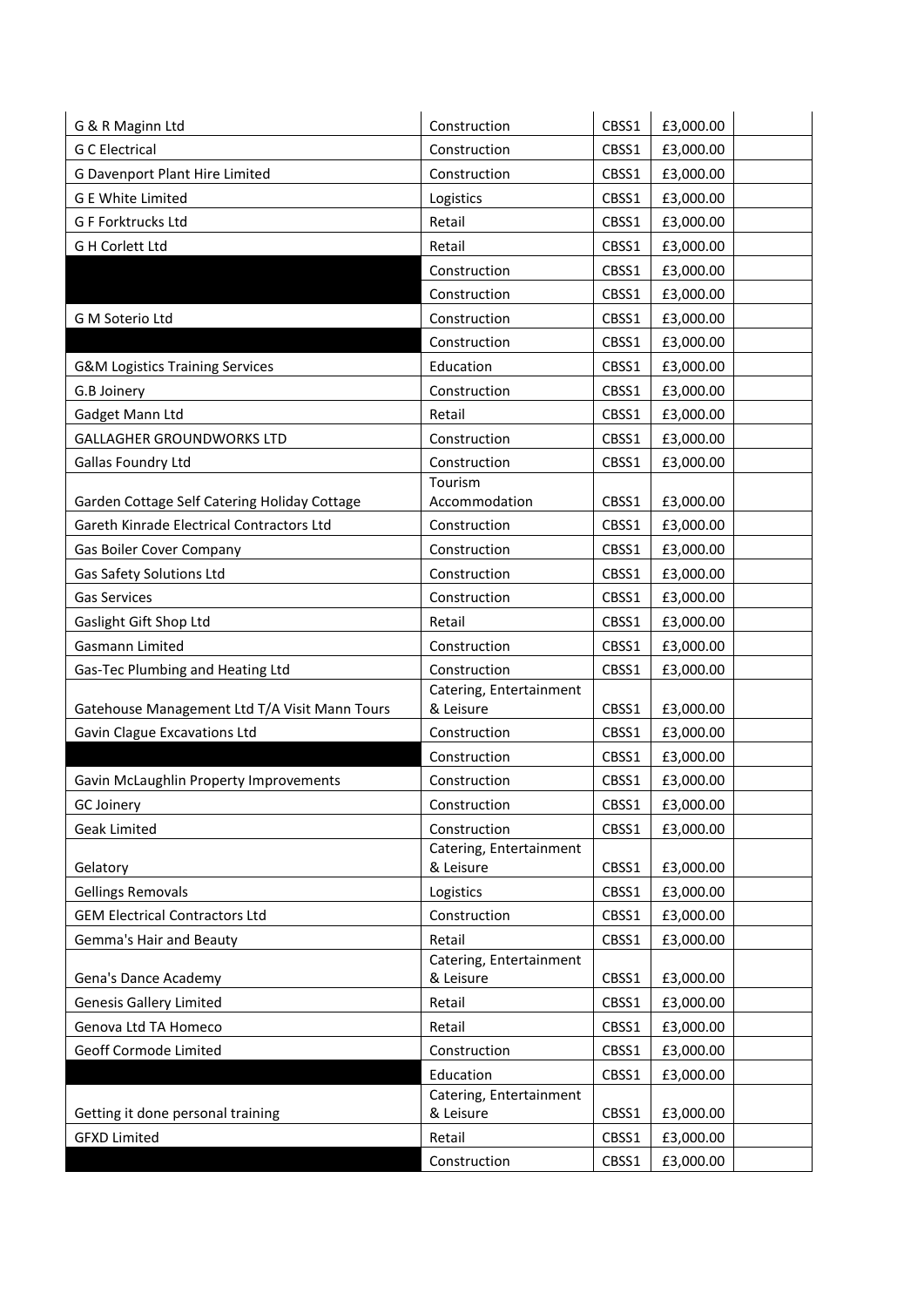| <b>Gillian Sheard Opticians</b>          | Retail                            | CBSS1 | £3,000.00 |
|------------------------------------------|-----------------------------------|-------|-----------|
|                                          | Catering, Entertainment           |       |           |
| Ginger Ltd                               | & Leisure                         | CBSS1 | £3,000.00 |
| Gladstone Garage Limited                 | Retail                            | CBSS1 | £3,000.00 |
| Glampervan                               | Retail                            | CBSS1 | £3,000.00 |
| <b>Glass Fibre Supplies</b>              | Retail                            | CBSS1 | £3,000.00 |
|                                          | Tourism                           |       |           |
| Glen Dhoo Holiday Developments Ltd       | Accommodation<br>Tourism          | CBSS1 | £3,000.00 |
| Glen Helen Glamping Ltd                  | Accommodation                     | CBSS1 | £3,000.00 |
|                                          | Tourism                           |       |           |
| Glen Wyllin Campsite                     | Accommodation                     | CBSS1 | £3,000.00 |
|                                          | Tourism                           |       |           |
| Glendown Farm Ltd                        | Accommodation                     | CBSS1 | £3,000.00 |
| Glenfaba Guest House                     | Tourism<br>Accommodation          | CBSS1 | £3,000.00 |
|                                          |                                   |       |           |
| Glenleven Marine Ltd                     | Travel & Tour Operator<br>Tourism | CBSS1 | £3,000.00 |
| Glenlough Campsite                       | Accommodation                     | CBSS1 | £3,000.00 |
| <b>Glitzy Beauty Fairy</b>               | Retail                            | CBSS1 | £3,000.00 |
| Global Travel Limited TA Freedom Travel  | <b>Travel &amp; Tour Operator</b> | CBSS1 | £3,000.00 |
|                                          |                                   |       |           |
| <b>Glonney Designs</b>                   | Retail                            | CBSS1 | £3,000.00 |
| <b>Gloryland Preschool Nursery</b>       | Education                         | CBSS1 | £3,000.00 |
| <b>GM Conservation</b>                   | Construction                      | CBSS1 | £3,000.00 |
| <b>GM Tiling</b>                         | Construction                      | CBSS1 | £3,000.00 |
| <b>GMA Engineering</b>                   | Retail                            | CBSS1 | £3,000.00 |
| <b>GMG Joinery</b>                       | Construction                      | CBSS1 | £3,000.00 |
| <b>GN Gardening</b>                      | Construction                      | CBSS1 | £3,000.00 |
| Go Drive                                 | Education                         | CBSS1 | £3,000.00 |
| <b>GO Marketing Ltd</b>                  | Retail                            | CBSS1 | £3,000.00 |
| Go Repair                                | Construction                      | CBSS1 | £3,000.00 |
|                                          | Catering, Entertainment           |       |           |
| <b>Golden Gate</b>                       | & Leisure                         | CBSS1 | £3,000.00 |
| Golden Orchid Limited                    | Retail                            | CBSS1 | £3,000.00 |
|                                          | Catering, Entertainment           |       |           |
| Golden Phoenix Restaurant Ltd.           | & Leisure<br>Tourism              | CBSS1 | £3,000.00 |
| Golden Spoon Ltd TA Inglewood Guesthouse | Accommodation                     | CBSS1 | £3,000.00 |
|                                          | Catering, Entertainment           |       |           |
| Golf & Leisure Limited                   | & Leisure                         | CBSS1 | £3,000.00 |
|                                          | Catering, Entertainment           |       |           |
| Go-Mann Adventures                       | & Leisure                         | CBSS1 | £3,000.00 |
| Good for you Beauty                      | Retail                            | CBSS1 | £3,000.00 |
| Good with Wood                           | Construction                      | CBSS1 | £3,000.00 |
|                                          | Catering, Entertainment           |       |           |
| Gophers Coffeeshop Limited               | & Leisure                         | CBSS1 | £3,000.00 |
| <b>Gorilla Quality Limited</b>           | Travel & Tour Operator            | CBSS1 | £3,000.00 |
| Gough Electricial Limited                | Construction                      | CBSS1 | £3,000.00 |
| Governance People Limited                | Education                         | CBSS1 | £3,000.00 |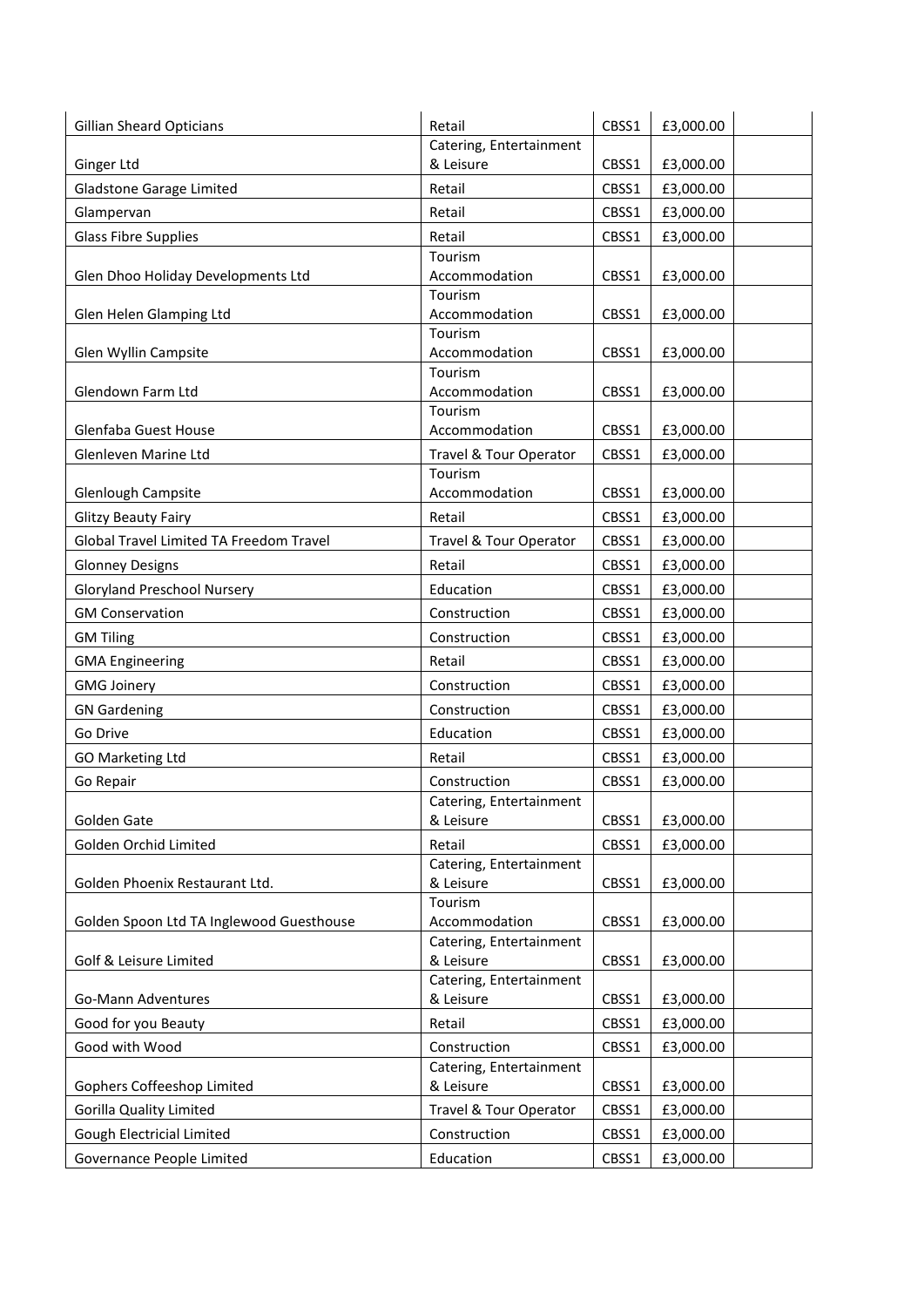|                                             | Catering, Entertainment                           |       |                        |  |
|---------------------------------------------|---------------------------------------------------|-------|------------------------|--|
| Gracie Barra Isle of Man Limited            | & Leisure                                         | CBSS1 | £3,000.00              |  |
| <b>Graeme's Gardening Services</b>          | Construction                                      | CBSS1 | £3,000.00              |  |
| <b>Graham Burden Ltd</b>                    | Construction                                      | CBSS1 | £3,000.00              |  |
| Graham Moore Builder Ltd                    | Construction                                      | CBSS1 | £3,000.00              |  |
|                                             | Catering, Entertainment                           |       |                        |  |
| Grandma's Kitchen                           | & Leisure                                         | CBSS1 | £3,000.00              |  |
| Grass Mann                                  | Construction                                      | CBSS1 | £3,000.00              |  |
| Grasshopper Ltd                             | Construction                                      | CBSS1 | £3,000.00              |  |
| <b>Grasshoppers Nursery</b>                 | Education                                         | CBSS1 | £3,000.00              |  |
| Graylaw Freight Group Limited               | Logistics                                         | CBSS1 | £3,000.00              |  |
| <b>Great Wall</b>                           | Catering, Entertainment<br>& Leisure              |       |                        |  |
|                                             |                                                   | CBSS1 | £3,000.00              |  |
| <b>Green Gardens Ltd</b>                    | Construction<br>Catering, Entertainment           | CBSS1 | £3,000.00              |  |
| Green Mann Spring Limited                   | & Leisure                                         | CBSS1 | £3,000.00              |  |
| Green Wheelers Electric Bike Co Ltd         | Travel & Tour Operator                            | CBSS1 | £3,000.00              |  |
| Green-Powers Electrical Ltd                 | Construction                                      | CBSS1 | £3,000.00              |  |
|                                             | Catering, Entertainment                           |       |                        |  |
| <b>Greens Limited</b>                       | & Leisure                                         | CBSS1 | £3,000.00              |  |
| Greenscape Vannin                           | Construction                                      | CBSS1 | £3,000.00              |  |
| GreenScene Ltd                              | Construction                                      | CBSS1 | £3,000.00              |  |
| Gregg Memorials Ltd                         | Construction                                      | CBSS1 | £3,000.00              |  |
| Greggor Speech and Language Therapy Limited | Education                                         | CBSS1 | £3,000.00              |  |
|                                             | Tourism                                           |       |                        |  |
| <b>Grenaby Estates Ltd</b>                  | Accommodation                                     | CBSS1 | £3,000.00              |  |
| Greystar Capital                            | Construction                                      | CBSS1 | £3,000.00              |  |
| <b>Grose Electrical</b>                     | Construction                                      | CBSS1 | £3,000.00              |  |
| Groudle Glen Limited TA Groudle Cottages    | Tourism<br>Accommodation                          | CBSS1 |                        |  |
| Grounds Mann                                | Construction                                      | CBSS1 | £3,000.00<br>£3,000.00 |  |
|                                             |                                                   |       |                        |  |
| <b>Growing Manx</b>                         | Construction                                      | CBSS1 | £3,000.00              |  |
| <b>Guided Tours of Mann</b>                 | Travel & Tour Operator<br>Catering, Entertainment | CBSS1 | £3,000.00              |  |
| Gurgur Limited / Capone's Diner             | & Leisure                                         | CBSS1 | £3,000.00              |  |
|                                             | Tourism                                           |       |                        |  |
| Gwen's Bed and Breakfast                    | Accommodation                                     | CBSS1 | £3,000.00              |  |
| H D Broers Ltd                              | Construction                                      | CBSS1 | £3,000.00              |  |
| H.D. Opticians Ltd                          | Retail                                            | CBSS1 | £3,000.00              |  |
| Hair and Beauty by Diane                    | Retail                                            | CBSS1 | £3,000.00              |  |
| Hair and Beauty Network Ltd                 | Retail                                            | CBSS1 | £3,000.00              |  |
| Hair and Nails By Sophie                    | Retail                                            | CBSS1 | £3,000.00              |  |
| Hair by Amy                                 | Retail                                            | CBSS1 | £3,000.00              |  |
| Hair By Catherine                           | Retail                                            | CBSS1 | £3,000.00              |  |
| Hair by Charlie                             | Retail                                            | CBSS1 | £3,000.00              |  |
| Hair by Charmaine                           | Retail                                            | CBSS1 | £3,000.00              |  |
| Hair by Ellie Wilson                        | Retail                                            | CBSS1 | £3,000.00              |  |
| Hair by Fiona                               | Retail                                            | CBSS1 | £3,000.00              |  |
|                                             |                                                   |       |                        |  |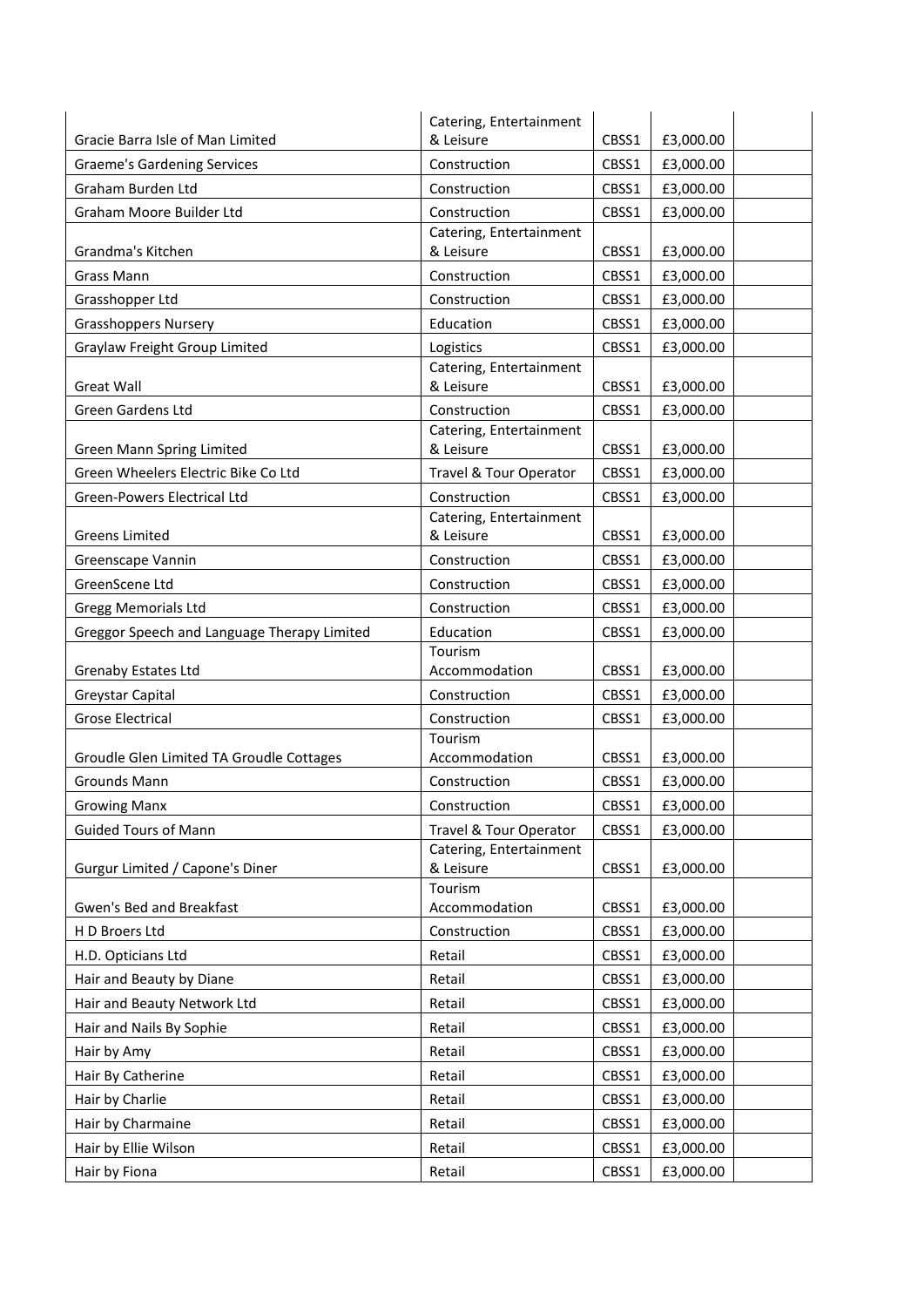| Hair By Kira                                   | Retail                               | CBSS1 | £3,000.00 |
|------------------------------------------------|--------------------------------------|-------|-----------|
| Hair By Stephanie                              | Retail                               | CBSS1 | £3,000.00 |
| <b>Hair Razors</b>                             | Retail                               | CBSS1 | £3,000.00 |
| Hairtraffic Ltd                                | Retail                               | CBSS1 | £3,000.00 |
| Hairzone                                       | Retail                               | CBSS1 | £3,000.00 |
| Halcyon Beauty Limited                         | Retail                               | CBSS1 | £3,000.00 |
| Halls Hoist Hire                               | Construction                         | CBSS1 | £3,000.00 |
| Hamer & Smith Plumbing & Heating Ltd           | Construction                         | CBSS1 | £3,000.00 |
| <b>Hamilton Antique Restoration</b>            | Retail                               | CBSS1 | £3,000.00 |
| Hampson Holdings Ltd TA Tanfastic              | Retail                               | CBSS1 | £3,000.00 |
| Handy Harry                                    | Construction                         | CBSS1 | £3,000.00 |
| Handy Man                                      | Construction                         | CBSS1 | £3,000.00 |
| Hanley & Bell Ltd                              | Construction                         | CBSS1 | £3,000.00 |
| Hanson Groundworks                             | Construction                         | CBSS1 | £3,000.00 |
| Happy Days Motors Ltd                          | Retail                               | CBSS1 | £3,000.00 |
|                                                | Catering, Entertainment              |       |           |
| <b>Happy Days Operations</b>                   | & Leisure                            | CBSS1 | £3,000.00 |
| <b>Happy Dog Image Solutions</b>               | Retail                               | CBSS1 | £3,000.00 |
| Happy Valley Play School                       | Education                            | CBSS1 | £3,000.00 |
|                                                | Catering, Entertainment              |       |           |
| Harbour Lights at The Sefton Limited           | & Leisure<br>Tourism                 | CBSS1 | £3,000.00 |
| Harbourside Limited                            | Accommodation                        | CBSS1 | £3,000.00 |
|                                                | Catering, Entertainment              |       |           |
| Harrison & Garrett (Douglas) Ltd               | & Leisure                            | CBSS1 | £3,000.00 |
| Harry Clancey Joinery                          | Construction                         | CBSS1 | £3,000.00 |
| Harrys Cottage                                 | Tourism<br>Accommodation             | CBSS1 | £3,000.00 |
| Harvey's Nails Ltd                             | Retail                               | CBSS1 | £3,000.00 |
|                                                | Catering, Entertainment              |       |           |
| Hatton Fishing Ltd                             | & Leisure                            | CBSS1 | £3,000.00 |
| Haus Kitchens, Bedrooms and Bathrooms          | Retail                               | CBSS1 | £3,000.00 |
| Haydn Minay Ltd                                | Retail                               | CBSS1 | £3,000.00 |
| Headstart                                      | Retail                               | CBSS1 | £3,000.00 |
| <b>Health and Beauty Matters</b>               | Retail                               | CBSS1 | £3,000.00 |
|                                                | Catering, Entertainment              |       |           |
| Heather's Baps                                 | & Leisure                            | CBSS1 | £3,000.00 |
| <b>Heathlands Cattery</b>                      | Other                                | CBSS1 | £3,000.00 |
| Heatwave Hair Salon                            | Retail                               | CBSS1 | £3,000.00 |
| <b>Heavenly Beauty</b>                         | Retail                               | CBSS1 | £3,000.00 |
| <b>Heavenly Hounds</b>                         | Retail                               | CBSS1 | £3,000.00 |
| <b>Hedgerow Horticulture</b>                   | Construction                         | CBSS1 | £3,000.00 |
| Heidi's Fish 'n' Bits                          | Retail                               | CBSS1 | £3,000.00 |
| Hemensleys Pharmacy Ltd                        | Retail                               | CBSS1 | £3,000.00 |
| Hendos Ltd                                     | Logistics                            | CBSS1 | £3,000.00 |
| Hersham Electrical Engineers Ltd               | Retail                               | CBSS1 | £3,000.00 |
| Hesketh Holdings t/a Fryers Fish And Chip Shop | Catering, Entertainment<br>& Leisure | CBSS1 | £3,000.00 |
|                                                |                                      |       |           |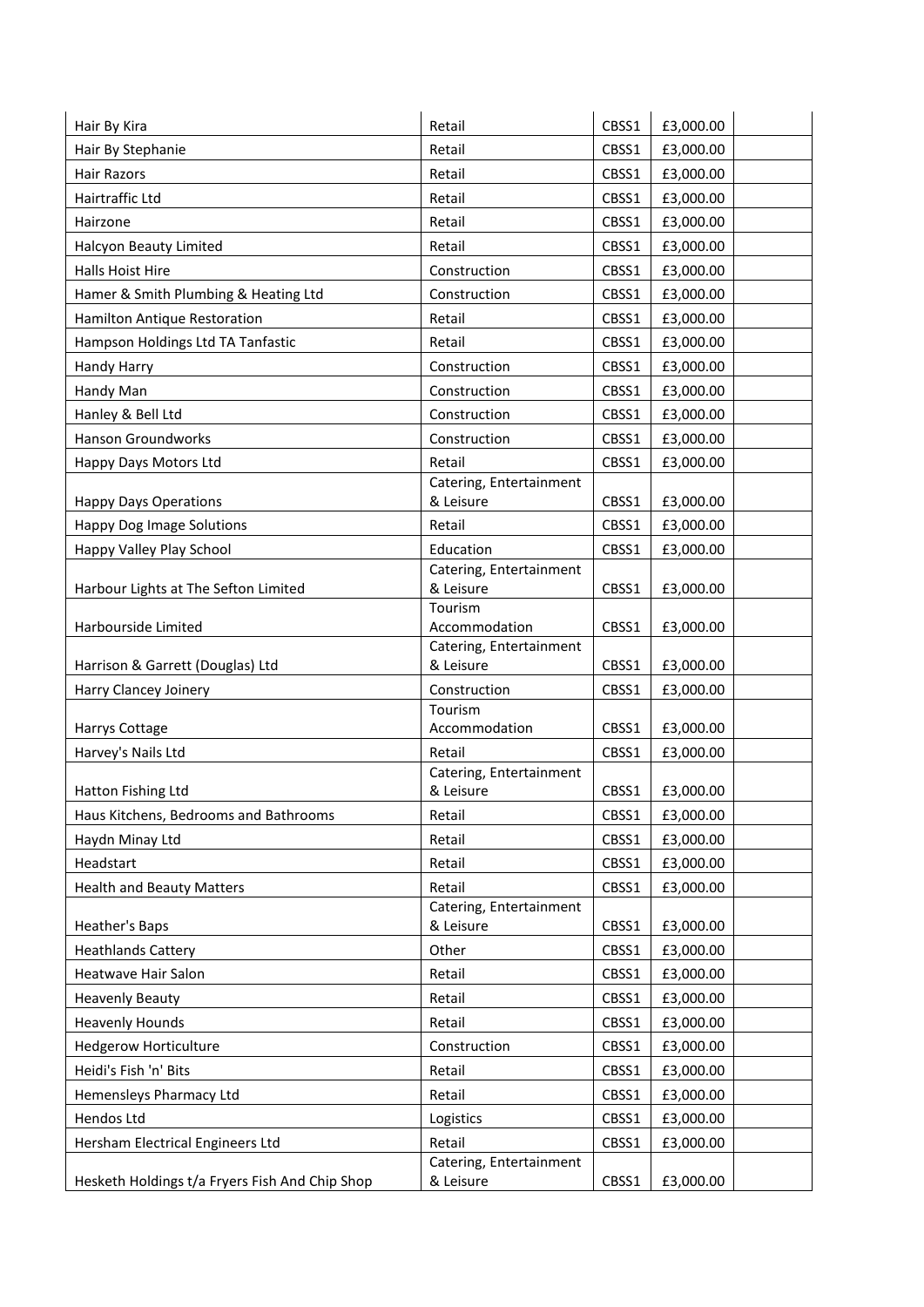| Hi Speed Express                           | Logistics                            | CBSS1 | £3,000.00 |
|--------------------------------------------|--------------------------------------|-------|-----------|
| <b>Hidden Beauty</b>                       | Retail                               | CBSS1 | £3,000.00 |
| Highfield Feline Retreat                   | Other                                | CBSS1 | £3,000.00 |
| <b>Highway Express Limited</b>             | Logistics                            | CBSS1 | £3,000.00 |
| <b>Hill View Building Services</b>         | Construction                         | CBSS1 | £3,000.00 |
|                                            | Tourism                              |       |           |
| Hillingford Bed and Breakfast              | Accommodation                        | CBSS1 | £3,000.00 |
| HJ Handyman Services                       | Construction                         | CBSS1 | £3,000.00 |
| HMG Tiling and Joinery                     | Construction                         | CBSS1 | £3,000.00 |
| <b>HMW Port Services Ltd</b>               | Retail                               | CBSS1 | £3,000.00 |
| Home Intelligence Ltd                      | Retail                               | CBSS1 | £3,000.00 |
|                                            | Catering, Entertainment              |       |           |
| Homerun Pizza Ltd                          | & Leisure                            | CBSS1 | £3,000.00 |
| Honeycomb Limited                          | Retail                               | CBSS1 | £3,000.00 |
| Honeypot Nurseries Ltd                     | Education                            | CBSS1 | £3,000.00 |
| <b>Hope Cottage Cattery</b>                | Other                                | CBSS1 | £3,000.00 |
| Hopes & Dreams Limited                     | Education                            | CBSS1 | £3,000.00 |
| Horse and Rider (Country Life Ltd)         | Retail                               | CBSS1 | £3,000.00 |
| Horsehoe Enterprises Ltd                   | Construction                         | CBSS1 | £3,000.00 |
| <b>Hot Dogs Grooming Parlour</b>           | Retail                               | CBSS1 | £3,000.00 |
| Hot Gossip Hair Studio                     | Retail                               | CBSS1 | £3,000.00 |
|                                            | Catering, Entertainment              |       |           |
| Hot Rocks Ltd                              | & Leisure<br>Catering, Entertainment | CBSS1 | £3,000.00 |
| Hot Wok                                    | & Leisure                            | CBSS1 | £3,000.00 |
| Hound and Howl Limited                     | Retail                               | CBSS1 | £3,000.00 |
| Hounds Hydro Ltd.                          | Retail                               | CBSS1 | £3,000.00 |
| House of Hair                              | Retail                               | CBSS1 | £3,000.00 |
| House of Holden                            | Retail                               | CBSS1 | £3,000.00 |
|                                            | Catering, Entertainment              |       |           |
| Hover Kart City                            | & Leisure                            | CBSS1 | £3,000.00 |
| Howcroft Services Ltd                      | Construction                         | CBSS1 | £3,000.00 |
| Howland Plumbing Ltd                       | Construction                         | CBSS1 | £3,000.00 |
|                                            | Catering, Entertainment              |       |           |
| <b>Hristoff Limited</b>                    | & Leisure                            | CBSS1 | £3,000.00 |
| <b>Hughes Construction Ltd</b>             | Construction                         | CBSS1 | £3,000.00 |
| HUGS - Heidi's Ultimate Gardening Services | Construction                         | CBSS1 | £3,000.00 |
| Human                                      | Catering, Entertainment<br>& Leisure | CBSS1 | £3,000.00 |
|                                            | Catering, Entertainment              |       |           |
| Hummingbird Yoga                           | & Leisure                            | CBSS1 | £3,000.00 |
|                                            | Tourism                              |       |           |
| Hunter Holdings Limited                    | Accommodation                        | CBSS1 | £3,000.00 |
| Hutchinson Construction Ltd                | Construction                         | CBSS1 | £3,000.00 |
| Hydro Hotel (1977) Limited                 | Tourism<br>Accommodation             | CBSS1 | £3,000.00 |
| HYDRO-PRO Ltd                              | Construction                         | CBSS1 | £3,000.00 |
|                                            |                                      |       |           |
| Hydrotec Ltd                               | Construction                         | CBSS1 | £3,000.00 |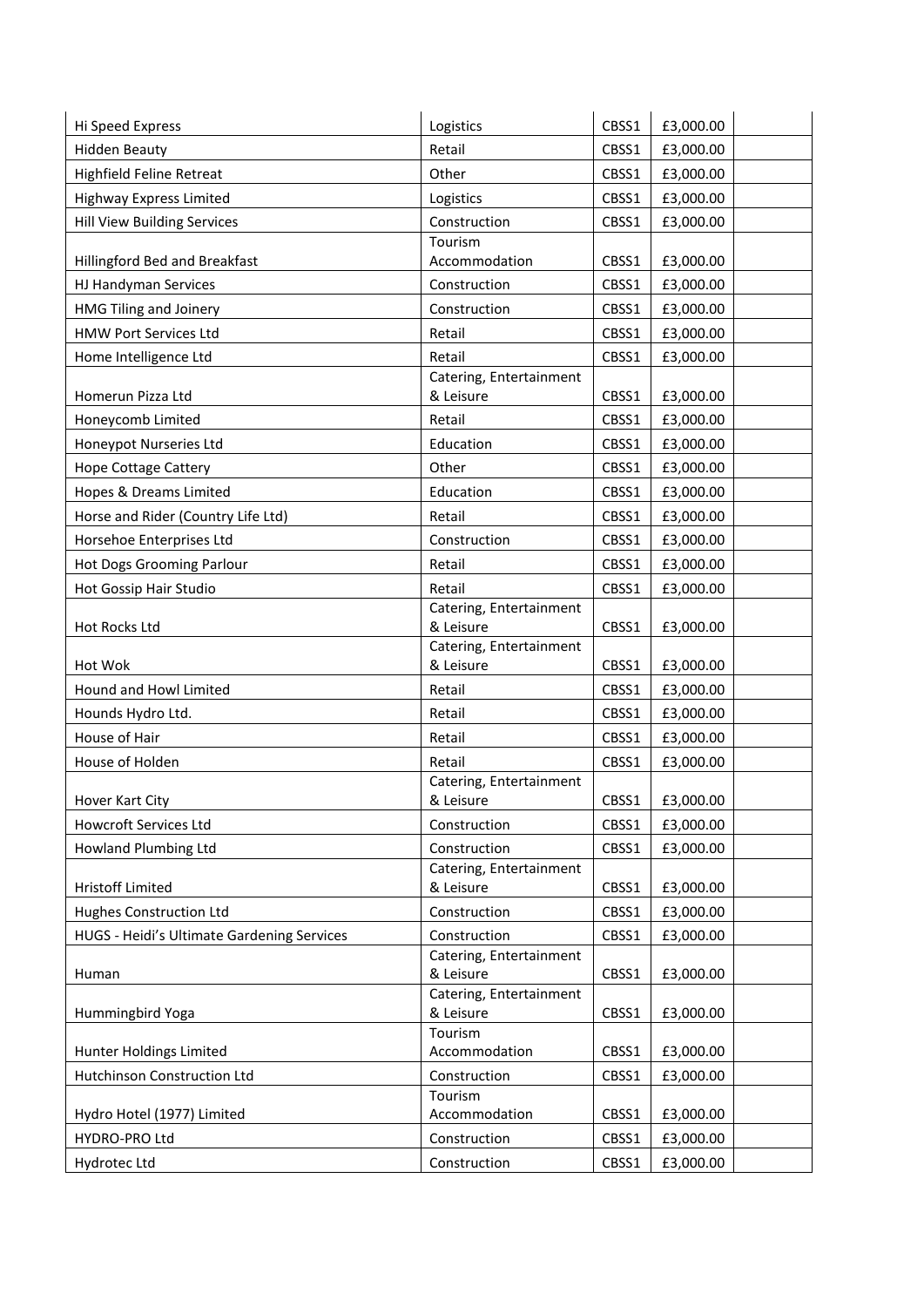|                                                   | Catering, Entertainment              |       |           |  |
|---------------------------------------------------|--------------------------------------|-------|-----------|--|
| <b>I LOVE KEBAB LTD</b>                           | & Leisure                            | CBSS1 | £3,000.00 |  |
| Ian Barnes Stone Masonary Ltd.                    | Construction                         | CBSS1 | £3,000.00 |  |
|                                                   | Construction                         | CBSS1 | £3,000.00 |  |
| Ian Corlett Services Ltd t/a LIFTMANN             | Construction                         | CBSS1 | £3,000.00 |  |
|                                                   | Construction                         | CBSS1 | £3,000.00 |  |
|                                                   | Catering, Entertainment              |       |           |  |
|                                                   | & Leisure                            | CBSS1 | £3,000.00 |  |
| <b>ICR Retail Systems</b>                         | Retail                               | CBSS1 | £3,000.00 |  |
| <b>Ideal Home Ltd</b>                             | Retail                               | CBSS1 | £3,000.00 |  |
| <b>IJB Productions</b>                            | Catering, Entertainment<br>& Leisure | CBSS1 | £3,000.00 |  |
| IM1 Car Centre Limited                            | Retail                               | CBSS1 | £3,000.00 |  |
|                                                   | Catering, Entertainment              |       |           |  |
| Image Matters Limited (Mint Bar and The King Spa) | & Leisure<br>Catering, Entertainment | CBSS1 | £3,000.00 |  |
| <b>Impact Kickboxing</b>                          | & Leisure                            | CBSS1 | £3,000.00 |  |
|                                                   | Catering, Entertainment              |       |           |  |
| Inca Ltd T/A The Mangrove                         | & Leisure                            | CBSS1 | £3,000.00 |  |
| Indulgence                                        | Retail                               | CBSS1 | £3,000.00 |  |
| Industrial & Domestic Plumbing & Heating Ltd      | Construction                         | CBSS1 | £3,000.00 |  |
| Inferno Fossa                                     | Retail                               | CBSS1 | £3,000.00 |  |
| Infinity Dental & Beauty Spa Ltd.                 | Retail                               | CBSS1 | £3,000.00 |  |
| Infinity Language Services Limited                | Education                            | CBSS1 | £3,000.00 |  |
| Infront Systems Ltd                               | Construction                         | CBSS1 | £3,000.00 |  |
| InGear Car Sales Ltd                              | Retail                               | CBSS1 | £3,000.00 |  |
| Ink Me Tattoo Studio Ltd                          | Retail                               | CBSS1 | £3,000.00 |  |
| <b>Inspire Electrical</b>                         | Construction                         | CBSS1 | £3,000.00 |  |
| <b>Integrated Networks Limited</b>                | Construction                         | CBSS1 | £3,000.00 |  |
| <b>Intelect Solutions</b>                         | Education                            | CBSS1 | £3,000.00 |  |
| Intelligent Installations Ltd                     | Construction                         | CBSS1 | £3,000.00 |  |
|                                                   | Catering, Entertainment              |       |           |  |
| Investico Management Limited                      | & Leisure                            | CBSS1 | £3,000.00 |  |
| InVogue Kitchens Ltd                              | Construction                         | CBSS1 | £3,000.00 |  |
| IOM HANDYMAN SERVICES                             | Construction                         | CBSS1 | £3,000.00 |  |
| IOM Kitchens.com Limited                          | Retail                               | CBSS1 | £3,000.00 |  |
| IOM Laura PT                                      | Catering, Entertainment<br>& Leisure | CBSS1 | £3,000.00 |  |
| IOM Sheds Limited                                 | Retail                               | CBSS1 | £3,000.00 |  |
| <b>IOM Trike Tours</b>                            | <b>Travel &amp; Tour Operator</b>    | CBSS1 | £3,000.00 |  |
| Irish Sea Diving and Marine Services              | Catering, Entertainment<br>& Leisure | CBSS1 | £3,000.00 |  |
| <b>Island Aluminium Services</b>                  | Construction                         | CBSS1 | £3,000.00 |  |
| <b>Island Autos Ltd</b>                           | Retail                               | CBSS1 | £3,000.00 |  |
| Island Catering and Heating Engineers Itd         | Construction                         | CBSS1 | £3,000.00 |  |
| Island Civils & Plant Ltd                         | Construction                         | CBSS1 | £3,000.00 |  |
| Island Drainage & Groundwork Limited              | Construction                         | CBSS1 | £3,000.00 |  |
|                                                   |                                      |       |           |  |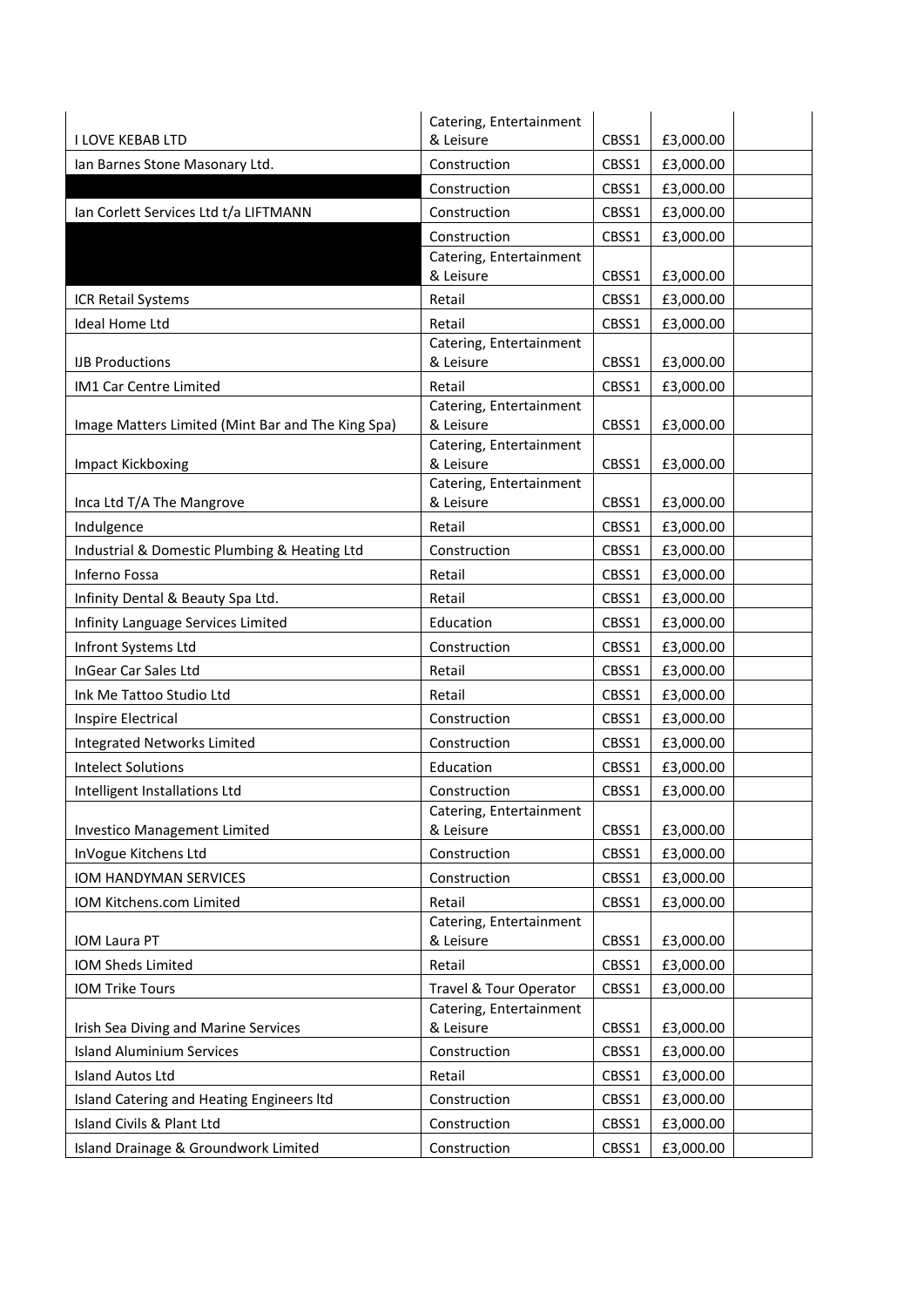|                                                                     | Tourism                                  |       |           |  |
|---------------------------------------------------------------------|------------------------------------------|-------|-----------|--|
| <b>Island Escapes Limited</b>                                       | Accommodation                            | CBSS1 | £3,000.00 |  |
| <b>Island Exhaust Systems</b>                                       | Retail                                   | CBSS1 | £3,000.00 |  |
| <b>Island Express Limited</b>                                       | Logistics                                | CBSS1 | £3,000.00 |  |
| Island Hearing Ltd                                                  | Retail                                   | CBSS1 | £3,000.00 |  |
| <b>Island Insulation Limited</b>                                    | Construction                             | CBSS1 | £3,000.00 |  |
| <b>Island Iron Craft</b>                                            | Construction                             | CBSS1 | £3,000.00 |  |
| Island Joinery Manufacturers Ltd                                    | Construction                             | CBSS1 | £3,000.00 |  |
| <b>Island Kitchens</b>                                              | Retail                                   | CBSS1 | £3,000.00 |  |
| Island Land-based Services Ltd                                      | Education                                | CBSS1 | £3,000.00 |  |
| Island Landscape                                                    | Construction                             | CBSS1 | £3,000.00 |  |
|                                                                     | Catering, Entertainment                  |       |           |  |
| <b>Island Seafare Ltd</b>                                           | & Leisure                                | CBSS1 | £3,000.00 |  |
| Island Shellfish Processing Ltd                                     | Catering, Entertainment<br>& Leisure     | CBSS1 | £3,000.00 |  |
|                                                                     |                                          |       |           |  |
| <b>Island Taxis Limited</b><br>Island Truck and Plant Services Ltd. | Travel & Tour Operator<br>Retail         | CBSS1 | £3,000.00 |  |
|                                                                     |                                          | CBSS1 | £3,000.00 |  |
| Island Weight Loss Centre                                           | Retail<br>Catering, Entertainment        | CBSS1 | £3,000.00 |  |
| Isle Be Creative                                                    | & Leisure                                | CBSS1 | £3,000.00 |  |
|                                                                     | Catering, Entertainment                  |       |           |  |
| Isle of Cider                                                       | & Leisure                                | CBSS1 | £3,000.00 |  |
| Isle of Gadgets                                                     | Retail                                   | CBSS1 | £3,000.00 |  |
| Isle of Gelato                                                      | Catering, Entertainment<br>& Leisure     | CBSS1 | £3,000.00 |  |
| Isle of Man & Calf Boat Trips                                       | Travel & Tour Operator                   | CBSS1 | £3,000.00 |  |
| Isle Of Man Aircraft Interior Services                              | Retail                                   | CBSS1 | £3,000.00 |  |
| Isle of Man Event Services Ltd                                      | Travel & Tour Operator                   | CBSS1 | £3,000.00 |  |
|                                                                     | Catering, Entertainment                  |       |           |  |
| Isle of Man Goats                                                   | & Leisure                                | CBSS1 | £3,000.00 |  |
|                                                                     | Tourism                                  |       |           |  |
| Isle of Man Holiday Homes                                           | Accommodation<br>Catering, Entertainment | CBSS1 | £3,000.00 |  |
| Isle of Man Motor Museum                                            | & Leisure                                | CBSS1 | £3,000.00 |  |
| Isle of Man Motorcycle Adventures Ltd                               | Travel & Tour Operator                   | CBSS1 | £3,000.00 |  |
| Isle of Man Rent A Car Limited                                      | Travel & Tour Operator                   | CBSS1 | £3,000.00 |  |
|                                                                     | Catering, Entertainment                  |       |           |  |
| Isle of Man Southern District Agricultural Show                     | & Leisure                                | CBSS1 | £3,000.00 |  |
| Isle of Man Sporting and Dining Club                                | Catering, Entertainment<br>& Leisure     | CBSS1 | £3,000.00 |  |
| Isle of Man Taxis Operator                                          | Travel & Tour Operator                   | CBSS1 | £3,000.00 |  |
| Isle of Man Vagabonds Rugby Union Football Club                     | Catering, Entertainment                  |       |           |  |
| Limited                                                             | & Leisure                                | CBSS1 | £3,000.00 |  |
| Isle of Man Visionplus Ltd TA Specsavers                            | Retail                                   | CBSS1 | £3,000.00 |  |
|                                                                     | Catering, Entertainment                  |       |           |  |
| Issima Ltd                                                          | & Leisure                                | CBSS1 | £3,000.00 |  |
| Italian Kitchen                                                     | Catering, Entertainment<br>& Leisure     | CBSS1 | £3,000.00 |  |
| J A Grimshaw Joinery Services Limited                               | Construction                             | CBSS1 | £3,000.00 |  |
| J A McKinlay Limited                                                | Construction                             | CBSS1 | £3,000.00 |  |
|                                                                     |                                          |       |           |  |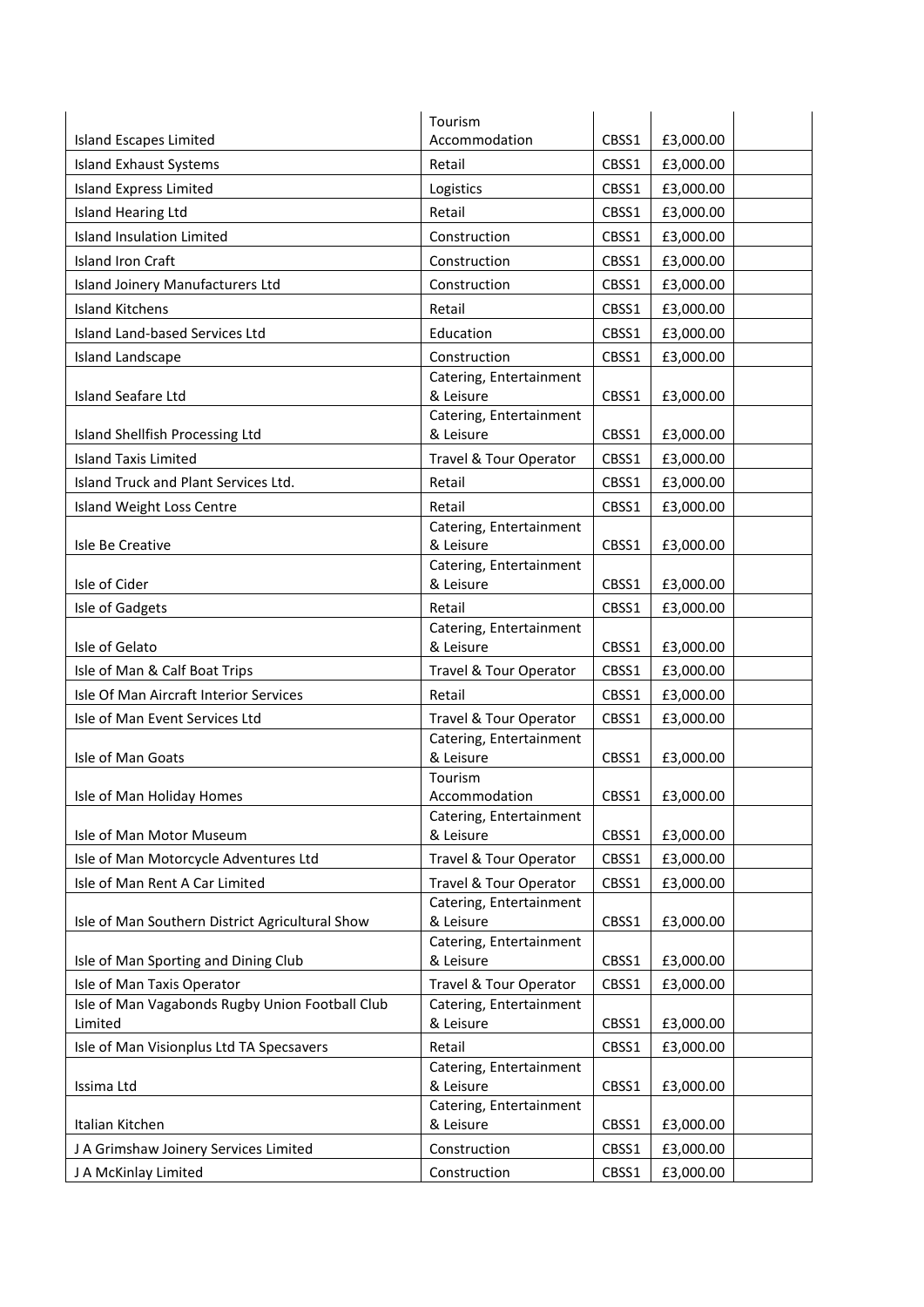| J C Fargher 1985 Ltd                            | Construction                         | CBSS1 | £3,000.00 |
|-------------------------------------------------|--------------------------------------|-------|-----------|
| J C Joinery Limited                             | Construction                         | CBSS1 | £3,000.00 |
| J Crook Roofing Ltd.                            | Construction                         | CBSS1 | £3,000.00 |
| J D Landscapes                                  | Construction                         | CBSS1 | £3,000.00 |
| J Darbyshire Limited                            | Construction                         | CBSS1 | £3,000.00 |
| JJ Byrne Barbers                                | Retail                               | CBSS1 | £3,000.00 |
| J J Services                                    | Construction                         | CBSS1 | £3,000.00 |
| J K R Ltd                                       | Construction                         | CBSS1 | £3,000.00 |
| J Kruger Bathrooms & Tiling Ltd                 | Construction                         | CBSS1 | £3,000.00 |
| J R Dudley and Son                              | Construction                         | CBSS1 | £3,000.00 |
| J W D Plumbing and Heating                      | Construction                         | CBSS1 | £3,000.00 |
| J W Welding Ltd                                 | Construction                         | CBSS1 | £3,000.00 |
| J Wheeler Joinery                               | Construction                         | CBSS1 | £3,000.00 |
| J&J Building Contractors Ltd                    | Construction                         | CBSS1 | £3,000.00 |
| J&J Travel Services Ltd T/A Splinters DIY Store | Retail                               | CBSS1 | £3,000.00 |
| J&M Landscapes Ltd                              | Construction                         | CBSS1 | £3,000.00 |
| J. Clawson Ltd.                                 | Construction                         | CBSS1 | £3,000.00 |
| J. D. Heating and Plumbing Services Ltd         | Construction                         | CBSS1 | £3,000.00 |
|                                                 | Construction                         | CBSS1 | £3,000.00 |
| J.L.R. Plumbing & Heating Limited               | Construction                         | CBSS1 | £3,000.00 |
| J.M. Electrical Limited                         | Construction                         | CBSS1 | £3,000.00 |
|                                                 | Catering, Entertainment              |       |           |
| J.R. Riley Ltd                                  | & Leisure<br>Catering, Entertainment | CBSS1 | £3,000.00 |
| J9 Performance                                  | & Leisure                            | CBSS1 | £3,000.00 |
| JA Property Maintenance                         | Construction                         | CBSS1 | £3,000.00 |
| JA%DE Logs                                      | Retail                               | CBSS1 | £3,000.00 |
| Jabba Limited                                   | Travel & Tour Operator               | CBSS1 | £3,000.00 |
| Jack Astick Carpentry and Joinery               | Construction                         | CBSS1 | £3,000.00 |
|                                                 | Catering, Entertainment              |       |           |
| Jackie mc's snacks                              | & Leisure                            | CBSS1 | £3,000.00 |
| Jacob Ltd                                       | Construction                         | CBSS1 | £3,000.00 |
| Jade Harbour                                    | Catering, Entertainment<br>& Leisure | CBSS1 | £3,000.00 |
| Jakal Construction Ltd                          | Construction                         | CBSS1 | £3,000.00 |
| Jake Clague Vehicle Servicing and Repairs Ltd   | Retail                               | CBSS1 | £3,000.00 |
|                                                 | Catering, Entertainment              |       |           |
| Jaks Bar & Steakhouse (JAK Limited)             | & Leisure                            | CBSS1 | £3,000.00 |
| James Caine LTD                                 | Retail                               | CBSS1 | £3,000.00 |
|                                                 | Construction                         | CBSS1 | £3,000.00 |
| James Coulter Joinery Ltd                       | Construction                         | CBSS1 | £3,000.00 |
| James McDonald Groundworks Ltd.                 | Construction                         | CBSS1 | £3,000.00 |
|                                                 | Construction                         | CBSS1 | £3,000.00 |
| Jamie Garrett Plumbing and Heating Contractor   | Construction                         | CBSS1 | £3,000.00 |
|                                                 | Construction                         | CBSS1 | £3,000.00 |
| Jamie's Removals Ltd.                           | Logistics                            | CBSS1 | £3,000.00 |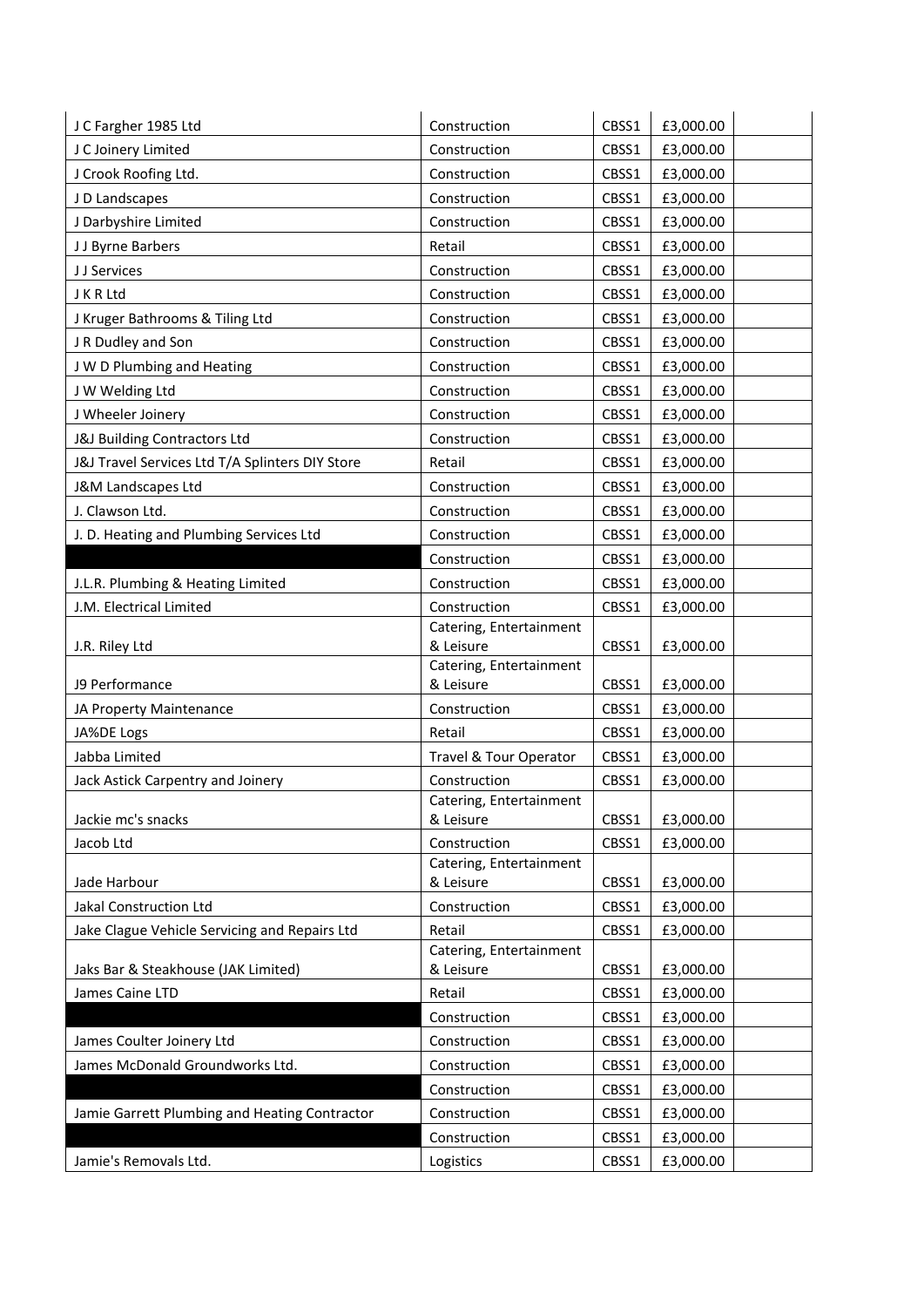| Jamieson Utility Services LTD                | Construction                            | CBSS1          | £3,000.00              |  |
|----------------------------------------------|-----------------------------------------|----------------|------------------------|--|
|                                              | Catering, Entertainment                 |                |                        |  |
|                                              | & Leisure                               | CBSS1          | £3,000.00              |  |
| Jan's Folt Bane Hairdressers                 | Retail                                  | CBSS1          | £3,000.00              |  |
| Jason Bulliment Joinery and Construction     | Construction                            | CBSS1          | £3,000.00              |  |
| Jason Griffiths Motorcycles Ltd              | Retail                                  | CBSS1          | £3,000.00              |  |
|                                              | Catering, Entertainment                 |                |                        |  |
| Java Express Limited                         | & Leisure                               | CBSS1          | £3,000.00              |  |
| Jay Wood Plastering Ltd                      | Construction<br>Catering, Entertainment | CBSS1          | £3,000.00              |  |
| JB Inspire                                   | & Leisure                               | CBSS1          | £3,000.00              |  |
| JBC Building Maintenance Limited             | Construction                            | CBSS1          | £3,000.00              |  |
| <b>JCB Windows</b>                           | Construction                            | CBSS1          | £3,000.00              |  |
| <b>JCK Ltd</b>                               | Construction                            | CBSS1          | £3,000.00              |  |
| <b>JDD Services</b>                          | Construction                            | CBSS1          | £3,000.00              |  |
| <b>JDW Engineering</b>                       | Retail                                  | CBSS1          | £3,000.00              |  |
| Jeanne's                                     | Retail                                  | CBSS1          | £3,000.00              |  |
|                                              | Education                               |                |                        |  |
| Jelly Beans Nursery Limited                  | Tourism                                 | CBSS1          | £3,000.00              |  |
|                                              | Accommodation                           | CBSS1          | £3,000.00              |  |
| JF Electrical Limited                        | Construction                            | CBSS1          | £3,000.00              |  |
| JHD Construction and Maintenance             | Construction                            | CBSS1          | £3,000.00              |  |
| Jim Bentham Ltd                              | Construction                            | CBSS1          | £3,000.00              |  |
|                                              | Construction                            | CBSS1          | £3,000.00              |  |
|                                              |                                         |                |                        |  |
|                                              | Catering, Entertainment                 |                |                        |  |
| Jimes Ltd                                    | & Leisure                               | CBSS1          | £3,000.00              |  |
| JJ Ltd                                       | Construction                            | CBSS1          | £3,000.00              |  |
|                                              | Catering, Entertainment                 |                |                        |  |
| JK Foods                                     | & Leisure                               | CBSS1          | £3,000.00              |  |
| <b>JKL Plastering Services</b>               | Construction                            | CBSS1          | £3,000.00              |  |
| JLM Limited                                  | Construction                            | CBSS1          | £3,000.00              |  |
| <b>JLS MOTORCYCLES</b>                       | Retail                                  | CBSS1          | £3,000.00              |  |
| JM Manx Limited                              | Construction                            | CBSS1          | £3,000.00              |  |
| JM Teare & Son Ltd                           | Construction                            | CBSS1          | £3,000.00              |  |
|                                              | Catering, Entertainment                 |                |                        |  |
| <b>JMac Limited</b>                          | & Leisure                               | CBSS1          | £3,000.00              |  |
| JMF Carpentry and Joinery Limited            | Construction                            | CBSS1          | £3,000.00              |  |
| <b>JMP Electrical</b>                        | Construction                            | CBSS1          | £3,000.00              |  |
| JNC Interior Design Ltd                      | Retail                                  | CBSS1          | £3,000.00              |  |
| Joans Wools and Crafts                       | Retail                                  | CBSS1          | £3,000.00              |  |
| Joe Doyle Plumbing & Heating Limited         | Construction                            | CBSS1          | £3,000.00              |  |
|                                              | Construction                            | CBSS1          | £3,000.00              |  |
| John Brooks Plumbing & Heating Ltd           | Construction                            | CBSS1          | £3,000.00              |  |
| John Cain Haulage and Tarmac Contractors Ltd | Construction                            | CBSS1          | £3,000.00              |  |
| John Ingham Specialist Cars                  | Retail                                  | CBSS1          | £3,000.00              |  |
|                                              | Construction<br>Construction            | CBSS1<br>CBSS1 | £3,000.00<br>£3,000.00 |  |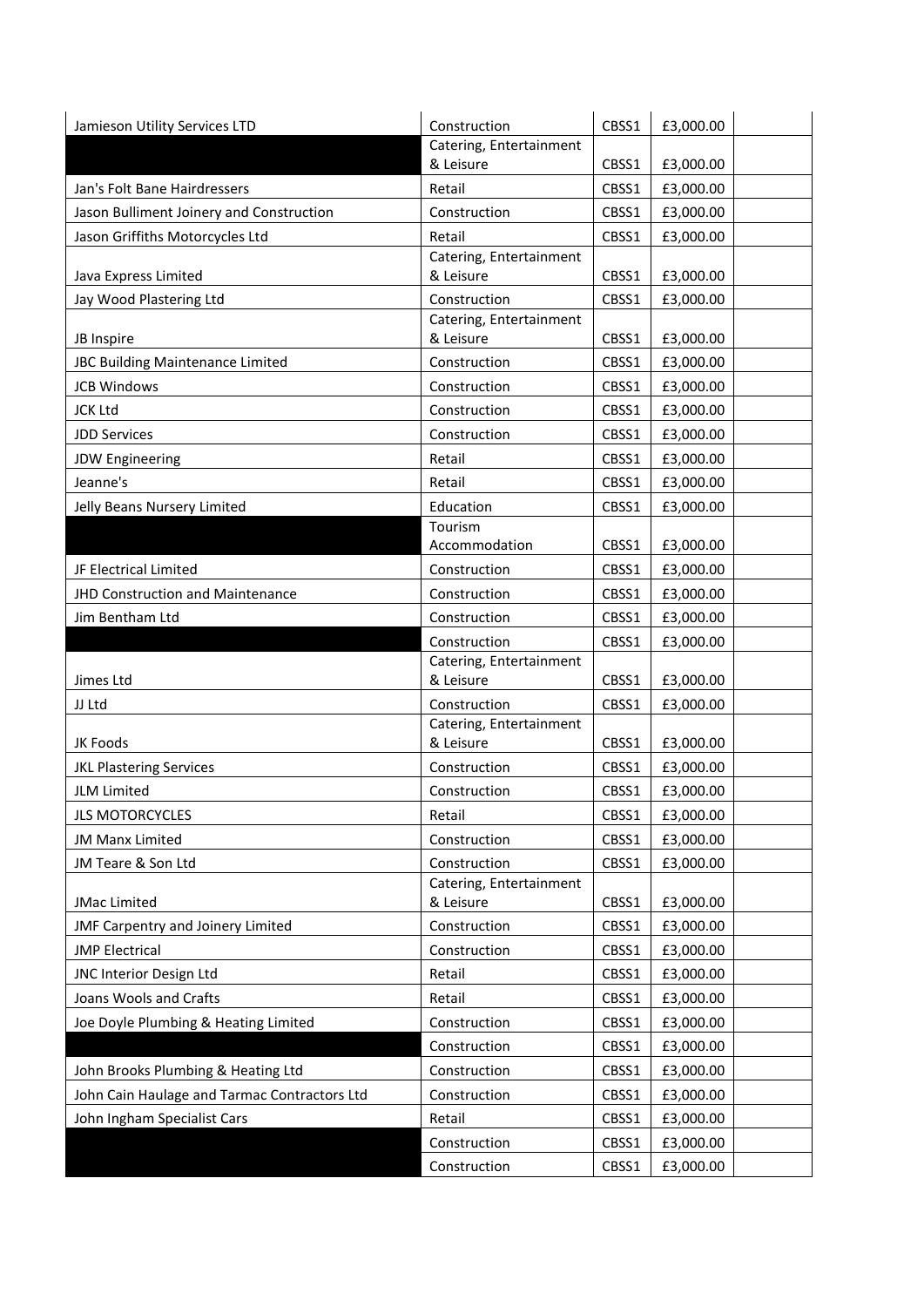| John Skelton Painting and Decorating Ltd. | Construction                         | CBSS1 | £3,000.00 |
|-------------------------------------------|--------------------------------------|-------|-----------|
|                                           | Travel & Tour Operator               | CBSS1 | £3,000.00 |
| Johnson Technical Services                | Construction                         | CBSS1 | £3,000.00 |
| Joinery & carpentry IOM                   | Construction                         | CBSS1 | £3,000.00 |
| Jomarwoodworks and Property Maintenance   | Construction                         | CBSS1 | £3,000.00 |
| Jonathan Daniel's Menswear Hire           | Retail                               | CBSS1 | £3,000.00 |
| Jonathan O'Rourke Plumbing Services Ltd   | Construction                         | CBSS1 | £3,000.00 |
| Jones Services Limited                    | Logistics                            | CBSS1 | £3,000.00 |
| Jonny Kelly Services Limtited             | Retail                               | CBSS1 | £3,000.00 |
| Jo's Place                                | Catering, Entertainment<br>& Leisure | CBSS1 | £3,000.00 |
| Joseph Bucknall Limited                   | Catering, Entertainment<br>& Leisure | CBSS1 | £3,000.00 |
|                                           | Construction                         | CBSS1 | £3,000.00 |
| Joshua Cowley Garden Maintenance          | Construction                         | CBSS1 | £3,000.00 |
| Jough Limited                             | Catering, Entertainment<br>& Leisure | CBSS1 | £3,000.00 |
| Jough Vie Ltd                             | Catering, Entertainment<br>& Leisure | CBSS1 | £3,000.00 |
| JP Corry Isle Of Man (formally Jewson)    | Retail                               | CBSS1 | £3,000.00 |
| JR Hinchliffe Plumbing & Heating Ltd      | Construction                         | CBSS1 | £3,000.00 |
| JS Associates Ltd                         | Construction                         | CBSS1 | £3,000.00 |
| JS Construction                           | Construction                         | CBSS1 | £3,000.00 |
| JTM Architecture Limited                  | Construction                         | CBSS1 | £3,000.00 |
| JTM Joinery                               | Construction                         | CBSS1 | £3,000.00 |
| Juan Knight Off Road Ltd                  | Retail                               | CBSS1 | £3,000.00 |
|                                           | Construction                         | CBSS1 | £3,000.00 |
| Just Care Products Ltd                    | Retail                               | CBSS1 | £3,000.00 |
| JW Kneen & Son Ltd                        | Logistics                            | CBSS1 | £3,000.00 |
| <b>KB Limited</b>                         | Retail                               | CBSS1 | £3,000.00 |
|                                           | Construction                         | CBSS1 | £3,000.00 |
| K C Joinery and Flooring Limited          | Construction                         | CBSS1 | £3,000.00 |
| K McPhillips Limited                      | Construction                         | CBSS1 | £3,000.00 |
| K Reilly and P Reilly plastering services | Construction                         | CBSS1 | £3,000.00 |
| K S Skinner & Sons Ltd                    | Construction                         | CBSS1 | £3,000.00 |
|                                           | Construction                         | CBSS1 | £3,000.00 |
|                                           | Catering, Entertainment              |       |           |
|                                           | & Leisure<br>Catering, Entertainment | CBSS1 | £3,000.00 |
| K. R. Fitness                             | & Leisure                            | CBSS1 | £3,000.00 |
| K.C. Foods Limited                        | Retail                               | CBSS1 | £3,000.00 |
| K.L. Joinery                              | Construction                         | CBSS1 | £3,000.00 |
| Kallow Point Seafoods                     | Other                                | CBSS1 | £3,000.00 |
| Kalum Raby Plastering                     | Construction                         | CBSS1 | £3,000.00 |
|                                           | Catering, Entertainment<br>& Leisure | CBSS1 | £3,000.00 |
| Kay Associates Ltd                        | Construction                         | CBSS1 | £3,000.00 |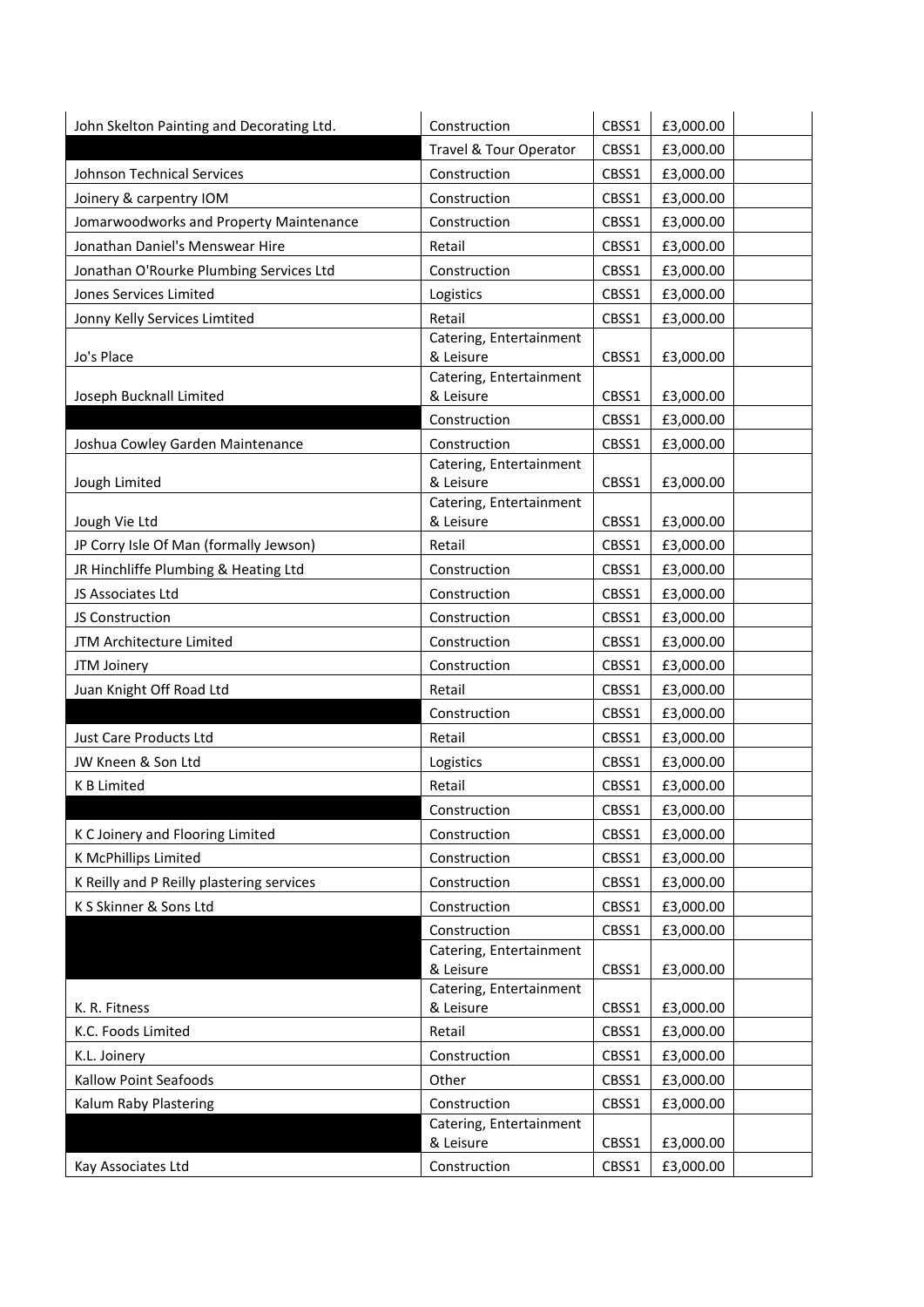| <b>KB Construction Limited</b>               | Construction                         | CBSS1 | £3,000.00 |  |
|----------------------------------------------|--------------------------------------|-------|-----------|--|
|                                              | Catering, Entertainment              |       |           |  |
| <b>KD Occasions</b>                          | & Leisure                            | CBSS1 | £3,000.00 |  |
| <b>Keary Plumbing</b>                        | Construction                         | CBSS1 | £3,000.00 |  |
| <b>Keenan Construction Services</b>          | Construction                         | CBSS1 | £3,000.00 |  |
| Keep Healthy                                 | Retail                               | CBSS1 | £3,000.00 |  |
| Keith Moore Plastering                       | Construction                         | CBSS1 | £3,000.00 |  |
| Keith Thompson General Builder               | Construction                         | CBSS1 | £3,000.00 |  |
| Kelco Electrical Ltd.                        | Construction                         | CBSS1 | £3,000.00 |  |
|                                              | Catering, Entertainment              |       |           |  |
| Kella Catering Limited                       | & Leisure                            | CBSS1 | £3,000.00 |  |
| Kelly & Roberts Ltd                          | Construction                         | CBSS1 | £3,000.00 |  |
| <b>Kelly Blinds</b>                          | Retail                               | CBSS1 | £3,000.00 |  |
| Kelly Lewthwaite Building Design Limited     | Construction                         | CBSS1 | £3,000.00 |  |
|                                              | Catering, Entertainment              |       |           |  |
| Kelly's Cafe                                 | & Leisure                            | CBSS1 | £3,000.00 |  |
| <b>Kelvins Tackle</b>                        | Retail                               | CBSS1 | £3,000.00 |  |
|                                              | Retail                               | CBSS1 | £3,000.00 |  |
|                                              | Catering, Entertainment              |       |           |  |
| Ken Joynes & Sons                            | & Leisure                            | CBSS1 | £3,000.00 |  |
| Kennaa Properties Limited                    | Catering, Entertainment<br>& Leisure | CBSS1 | £3,000.00 |  |
| Kennaugh & Skinner Ltd                       | Construction                         | CBSS1 | £3,000.00 |  |
| Kensington Aesthetic Beauty Ltd              | Retail                               | CBSS1 | £3,000.00 |  |
| Kermeen Enterprises Ltd                      | Construction                         | CBSS1 | £3,000.00 |  |
|                                              | Catering, Entertainment              |       |           |  |
| Kermelly Seafoods Limited                    | & Leisure                            | CBSS1 | £3,000.00 |  |
| Kevin Ashworth Machined Timber               | Construction                         | CBSS1 | £3,000.00 |  |
|                                              | Construction                         | CBSS1 | £3,000.00 |  |
| Kevin Griffiths Ltd                          | Construction                         | CBSS1 | £3,000.00 |  |
| Kevin Quilliam Construction Ltd.             | Construction                         | CBSS1 | £3,000.00 |  |
|                                              | Construction                         | CBSS1 | £3,000.00 |  |
| Kevin Sloan Painting and Decorating Services | Construction                         | CBSS1 | £3,000.00 |  |
| Kevin's Airport Cabs                         | Travel & Tour Operator               | CBSS1 | £3,000.00 |  |
|                                              | Catering, Entertainment              |       |           |  |
| Key Events Ltd                               | & Leisure                            | CBSS1 | £3,000.00 |  |
| Key Group Limited                            | Construction                         | CBSS1 | £3,000.00 |  |
| Keystone Developments Ltd                    | Construction                         | CBSS1 | £3,000.00 |  |
|                                              | Catering, Entertainment              |       |           |  |
| K-Fit IoM                                    | & Leisure                            | CBSS1 | £3,000.00 |  |
| KhakiGami                                    | Retail                               | CBSS1 | £3,000.00 |  |
|                                              | Catering, Entertainment              |       |           |  |
| Kiljar Lightning                             | & Leisure                            | CBSS1 | £3,000.00 |  |
| Killops Contracts Ltd                        | Construction                         | CBSS1 | £3,000.00 |  |
| Killyman Ltd                                 | Construction                         | CBSS1 | £3,000.00 |  |
| Kindness BnB                                 | Tourism<br>Accommodation             | CBSS1 | £3,000.00 |  |
|                                              | Tourism                              |       |           |  |
| Kings Guest House                            | Accommodation                        | CBSS1 | £3,000.00 |  |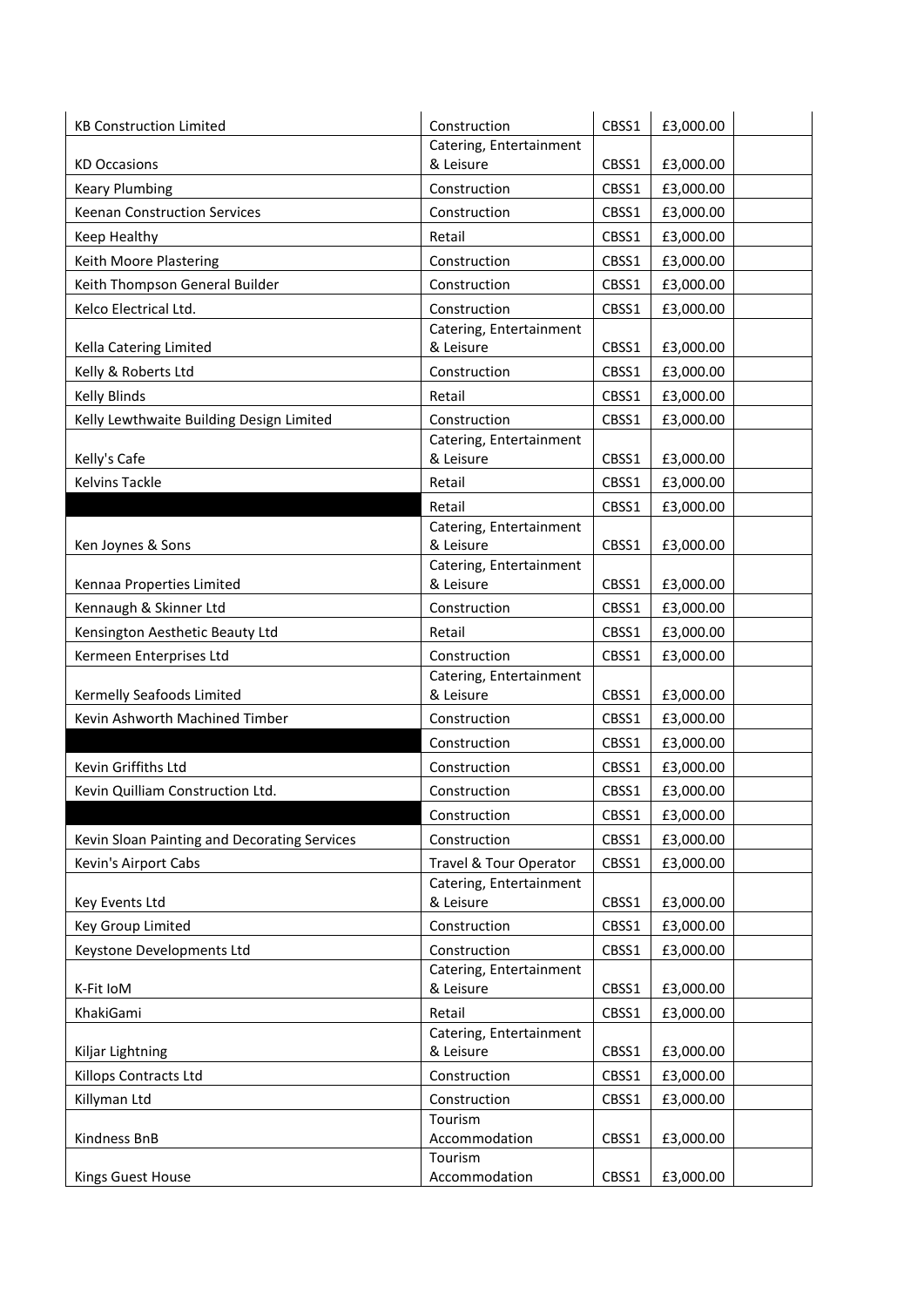|                                               | Catering, Entertainment                 |       |           |  |
|-----------------------------------------------|-----------------------------------------|-------|-----------|--|
| Kingsland Chinese Takeaway Limited            | & Leisure                               | CBSS1 | £3,000.00 |  |
| Kingswood Honda Limited                       | Retail                                  | CBSS1 | £3,000.00 |  |
| Kingwood Carpentry & Building Contractors Ltd | Construction                            | CBSS1 | £3,000.00 |  |
| Kinrade Bros Builders Limited                 | Construction                            | CBSS1 | £3,000.00 |  |
| Kinrade Construction Limited                  | Construction                            | CBSS1 | £3,000.00 |  |
| Kinrade Scaffolding Ltd                       | Construction                            | CBSS1 | £3,000.00 |  |
|                                               | Tourism                                 |       |           |  |
| Kionslieu Farm Cottages                       | Accommodation                           | CBSS1 | £3,000.00 |  |
|                                               | Education                               | CBSS1 | £3,000.00 |  |
| Kirby Estates Ltd                             | Construction                            | CBSS1 | £3,000.00 |  |
| Kirby Park Garden Centre                      | Retail                                  | CBSS1 | £3,000.00 |  |
|                                               | Catering, Entertainment                 |       |           |  |
| Kirin Chinese Takeaway                        | & Leisure<br>Catering, Entertainment    | CBSS1 | £3,000.00 |  |
| Kirk Michael Chippy                           | & Leisure                               | CBSS1 | £3,000.00 |  |
| Kirk Michael Play Group                       | Retail                                  | CBSS1 | £3,000.00 |  |
| Kissack Care Ltd                              | Retail                                  | CBSS1 | £3,000.00 |  |
| <b>KLM Limited TA Salon 3</b>                 | Retail                                  | CBSS1 | £3,000.00 |  |
| <b>KLP Limited</b>                            | Retail                                  | CBSS1 | £3,000.00 |  |
| <b>KMC Plastering Ltd</b>                     | Construction                            | CBSS1 | £3,000.00 |  |
| Kneen Construction Ltd                        | Construction                            | CBSS1 | £3,000.00 |  |
|                                               | Catering, Entertainment                 |       |           |  |
| Knighton Ltd T/A Sunset Lakes Cafe Restaurant | & Leisure                               | CBSS1 | £3,000.00 |  |
|                                               | Tourism                                 |       |           |  |
| Knockaloe Beg Farm Ltd                        | Accommodation                           | CBSS1 | £3,000.00 |  |
| Kowloon Chinese Takeaway                      | Catering, Entertainment<br>& Leisure    | CBSS1 | £3,000.00 |  |
| <b>KPE Painting and Decorating</b>            | Construction                            | CBSS1 | £3,000.00 |  |
|                                               | Construction                            | CBSS1 |           |  |
| <b>KRB Gardening Services</b>                 |                                         |       | £3,000.00 |  |
| Krisann's Home Maintenance Services           | Construction                            | CBSS1 | £3,000.00 |  |
| Kudos Joinery & Construction                  | Construction<br>Catering, Entertainment | CBSS1 | £3,000.00 |  |
| Kurries and Steak Limited                     | & Leisure                               | CBSS1 | £3,000.00 |  |
| L E Gelling Building Services Ltd             | Construction                            | CBSS1 | £3,000.00 |  |
| L S Boyd Building Services Limited            | Construction                            | CBSS1 | £3,000.00 |  |
| L.A. Ltd - TA Angels Hair and Beauty          | Retail                                  | CBSS1 | £3,000.00 |  |
|                                               | Catering, Entertainment                 |       |           |  |
| La Gusto Pizza Ltd.                           | & Leisure                               | CBSS1 | £3,000.00 |  |
|                                               | Catering, Entertainment                 |       |           |  |
| La Mona Lisa Limited                          | & Leisure                               | CBSS1 | £3,000.00 |  |
| La Mona Lisa Limited                          | Catering, Entertainment<br>& Leisure    | CBSS1 | £3,000.00 |  |
|                                               | Catering, Entertainment                 |       |           |  |
| La Piazza Restaurant                          | & Leisure                               | CBSS1 | £3,000.00 |  |
| Lace Auto Centre Ltd                          | Retail                                  | CBSS1 | £3,000.00 |  |
| Ladies by Lisa                                | Retail                                  | CBSS1 | £3,000.00 |  |
| Land-Tec Landscaping Services Ltd             | Construction                            | CBSS1 | £3,000.00 |  |
|                                               | Catering, Entertainment                 |       |           |  |
| Langness Golf Course Limited                  | & Leisure                               | CBSS1 | £3,000.00 |  |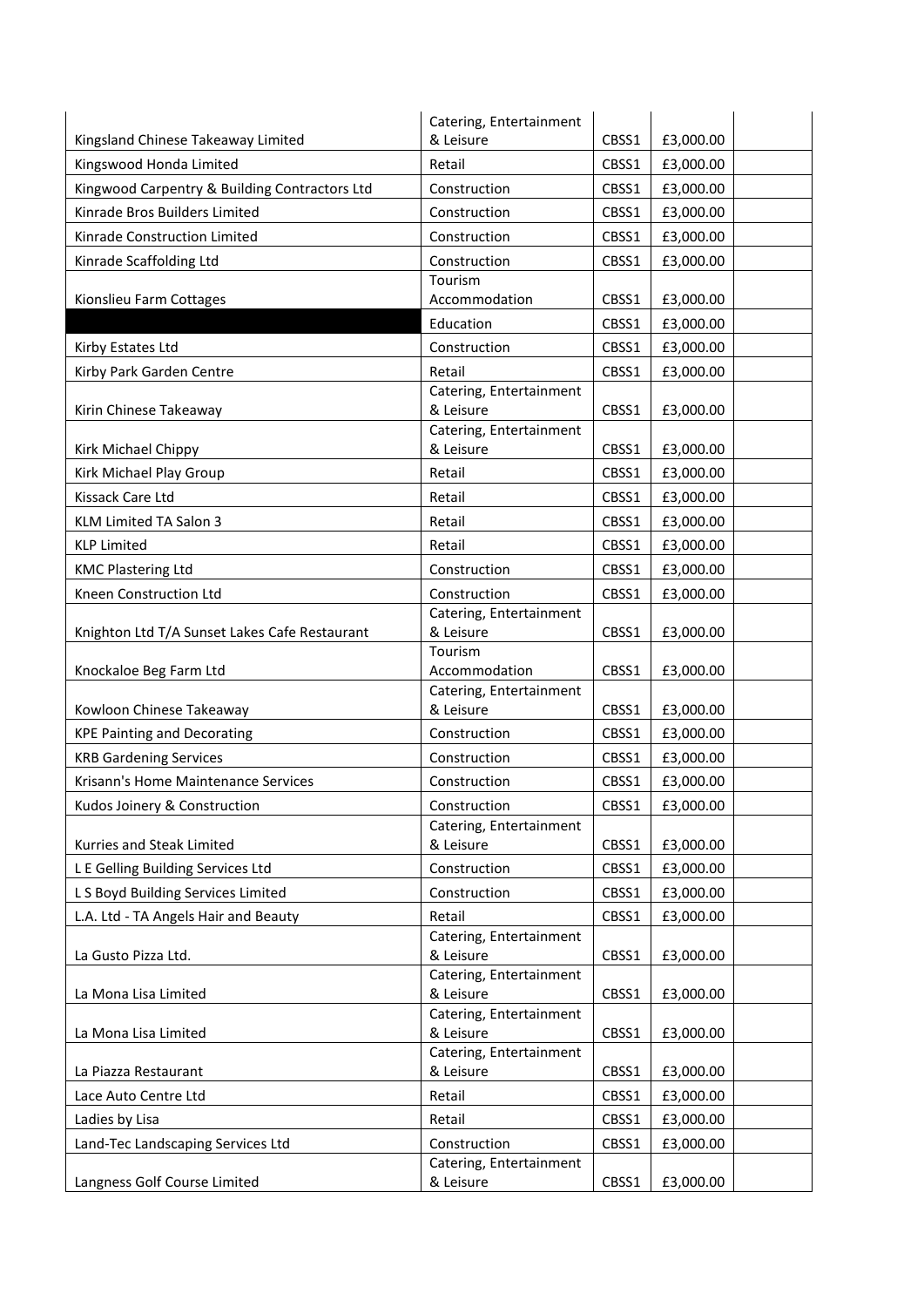| Langness Maintenance Services Ltd  | Construction                         | CBSS1 | £3,000.00 |
|------------------------------------|--------------------------------------|-------|-----------|
|                                    | Tourism                              |       |           |
| Langtoft Manor                     | Accommodation                        | CBSS1 | £3,000.00 |
| Langton Holiday Cottage            | Tourism<br>Accommodation             | CBSS1 | £3,000.00 |
|                                    | Catering, Entertainment              |       |           |
| Laser Mayhem Ltd                   | & Leisure                            | CBSS1 | £3,000.00 |
| Lashified                          | Retail                               | CBSS1 | £3,000.00 |
| Lawn & Order                       | Construction                         | CBSS1 | £3,000.00 |
| Lawnhopper I.O.M Ltd               | Construction                         | CBSS1 | £3,000.00 |
|                                    | Tourism                              |       |           |
| Laxey Beach Apartment              | Accommodation                        | CBSS1 | £3,000.00 |
| Laxey Beach Cafe                   | Catering, Entertainment<br>& Leisure | CBSS1 | £3,000.00 |
| Laxey Child Care                   | Education                            | CBSS1 | £3,000.00 |
| Laxey Laundry (Mancam Ltd)         | Retail                               | CBSS1 | £3,000.00 |
| LD Developments Ltd                | Construction                         | CBSS1 | £3,000.00 |
| Leadwood Ltd                       | Construction                         | CBSS1 | £3,000.00 |
|                                    | Retail                               | CBSS1 | £3,000.00 |
| Lee Construction Limited           | Construction                         | CBSS1 | £3,000.00 |
|                                    | Retail                               | CBSS1 | £3,000.00 |
|                                    | Construction                         | CBSS1 | £3,000.00 |
|                                    | Catering, Entertainment              |       |           |
| Leela's Kitchen                    | & Leisure                            | CBSS1 | £3,000.00 |
| Let's Drive School of Motoring     | Education                            | CBSS1 | £3,000.00 |
| Level Up Builders                  | Construction                         | CBSS1 | £3,000.00 |
| Lexicon Bookshop                   | Retail                               | CBSS1 | £3,000.00 |
| Liberty Works                      | Retail                               | CBSS1 | £3,000.00 |
| Life Lessons Nutrition             | Education                            | CBSS1 | £3,000.00 |
|                                    | Tourism                              |       |           |
| Lily Bank Lodges                   | Accommodation                        | CBSS1 | £3,000.00 |
| Lime Studio                        | Retail<br>Catering, Entertainment    | CBSS1 | £3,000.00 |
| Limitless Yoga                     | & Leisure                            | CBSS1 | £3,000.00 |
| Lite Flight Green IOM Ltd          | Construction                         | CBSS1 | £3,000.00 |
| Little Bears Nursery Limited       | Education                            | CBSS1 | £3,000.00 |
| Little Bunnies Childcare Services  | Education                            | CBSS1 | £3,000.00 |
| Little Cherubs Kindergarten        | Education                            | CBSS1 | £3,000.00 |
| Little Darlings Kindergarten       | Education                            | CBSS1 | £3,000.00 |
| Little Diamonds Nursery            | Education                            | CBSS1 | £3,000.00 |
| Little Hands Little Feet Keepsakes | Retail                               | CBSS1 | £3,000.00 |
|                                    | Catering, Entertainment              |       |           |
| Little Panda                       | & Leisure                            | CBSS1 | £3,000.00 |
| Little Rascals Nursery             | Education                            | CBSS1 | £3,000.00 |
| Live and Work Limited              | Tourism<br>Accommodation             | CBSS1 | £3,000.00 |
| Live Electrical Ltd                | Construction                         | CBSS1 | £3,000.00 |
|                                    | Construction                         | CBSS1 | £3,000.00 |
| LJ Property Repairs                |                                      |       |           |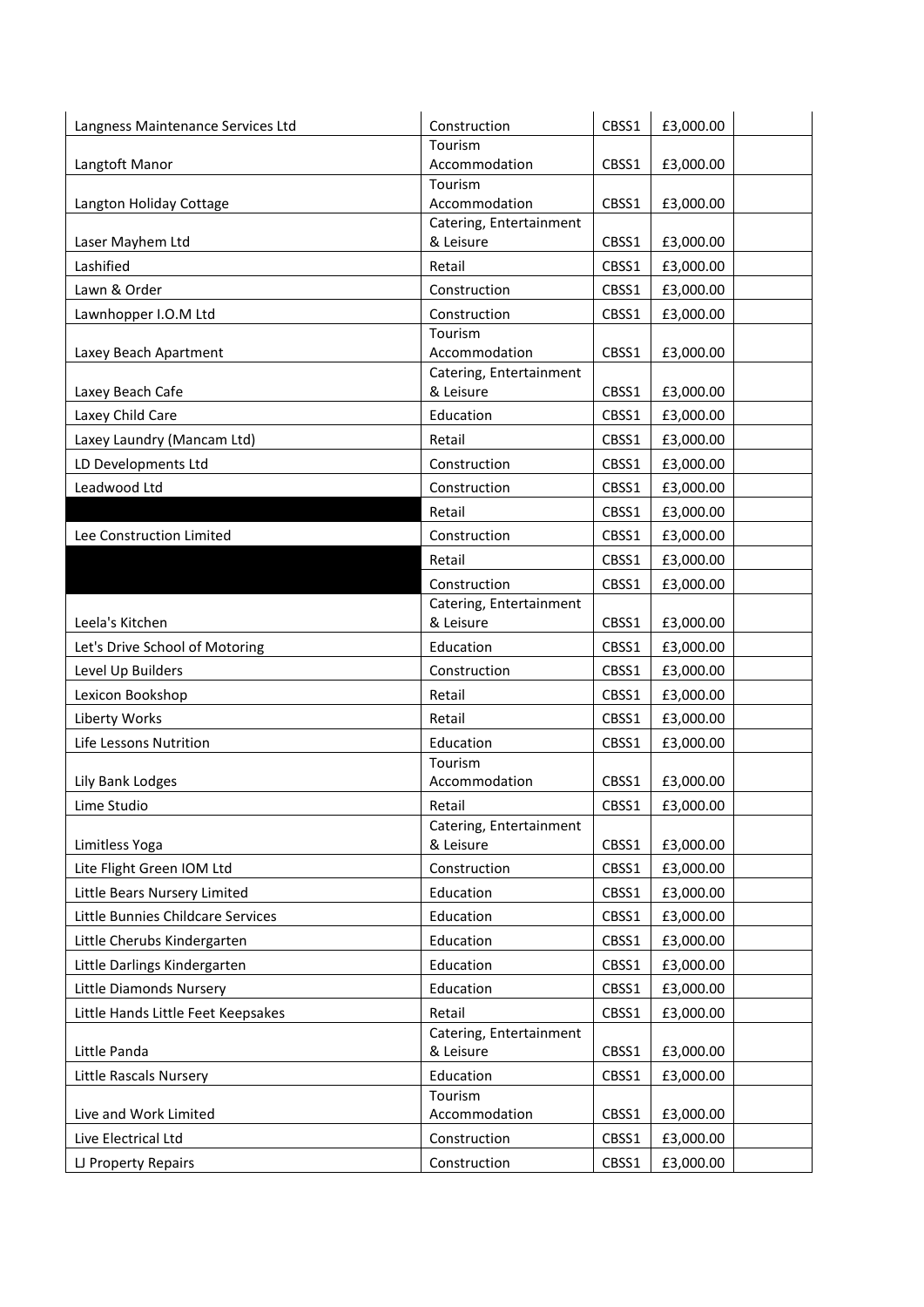|                                              | Catering, Entertainment              |       |           |
|----------------------------------------------|--------------------------------------|-------|-----------|
| Llamedos Equestrian Ltd                      | & Leisure                            | CBSS1 | £3,000.00 |
| <b>LM Construction Ltd</b>                   | Construction                         | CBSS1 | £3,000.00 |
| Loadrunner                                   | Logistics                            | CBSS1 | £3,000.00 |
| Lonan Patio and Gardening Services           | Construction                         | CBSS1 | £3,000.00 |
| Looneys of Ramsey                            | Retail                               | CBSS1 | £3,000.00 |
|                                              | Catering, Entertainment              |       |           |
| Loong Tan Garden                             | & Leisure                            | CBSS1 | £3,000.00 |
| Lotus Chinese Takeaway                       | Catering, Entertainment<br>& Leisure | CBSS1 | £3,000.00 |
|                                              | Catering, Entertainment              |       |           |
| Lough Dhoo Farms Ltd                         | & Leisure                            | CBSS1 | £3,000.00 |
| Loui's Barbers                               | Retail                               | CBSS1 | £3,000.00 |
| Love Hair                                    | Retail                               | CBSS1 | £3,000.00 |
| <b>LTR Tree Care</b>                         | Construction                         | CBSS1 | £3,000.00 |
| Luke Robinson Roofing Ltd                    | Construction                         | CBSS1 | £3,000.00 |
|                                              | Catering, Entertainment              |       |           |
| Lunchroom                                    | & Leisure                            | CBSS1 | £3,000.00 |
| <b>LUSH Groundcare Services</b>              | Construction                         | CBSS1 | £3,000.00 |
| Luxe Beauty Lounge                           | Retail                               | CBSS1 | £3,000.00 |
| M & K Automotive Engineers Ltd               | Retail                               | CBSS1 | £3,000.00 |
| M A Gelling Ltd                              | Construction                         | CBSS1 | £3,000.00 |
| M Culshaw Builders Ltd                       | Construction                         | CBSS1 | £3,000.00 |
| M Denham Electrical Ltd                      | Construction                         | CBSS1 | £3,000.00 |
|                                              | Construction                         | CBSS1 | £3,000.00 |
| M Kennaugh Ltd                               | Construction                         | CBSS1 | £3,000.00 |
| M R Electrical                               | Construction                         | CBSS1 | £3,000.00 |
| M&B Construction Ltd                         | Construction                         | CBSS1 | £3,000.00 |
| <b>M&amp;M Maintenance Services</b>          | Construction                         | CBSS1 | £3,000.00 |
| M.S. Building & Maintenance Services Limited | Construction                         | CBSS1 | £3,000.00 |
| M2 Joinery & Construction Ltd                | Construction                         | CBSS1 | £3,000.00 |
| Maclo Construction Limited                   | Construction                         | CBSS1 | £3,000.00 |
| <b>MACS Builders Merchants Ltd</b>           | Retail                               | CBSS1 | £3,000.00 |
|                                              | Catering, Entertainment              |       |           |
| Mad Jack's                                   | & Leisure                            | CBSS1 | £3,000.00 |
| Magee & Co                                   | Construction                         | CBSS1 | £3,000.00 |
| Magic Cabs Ltd                               | Travel & Tour Operator               | CBSS1 | £3,000.00 |
| Magic Carpets Ltd                            | Retail                               | CBSS1 | £3,000.00 |
| <b>Magic Leather Repairs</b>                 | Retail                               | CBSS1 | £3,000.00 |
| Magoos Optical Centre Ltd                    | Retail                               | CBSS1 | £3,000.00 |
| Maguire Electrical Services Ltd.             | Construction                         | CBSS1 | £3,000.00 |
| Main Electrical Ltd                          | Construction                         | CBSS1 | £3,000.00 |
| Main Plumbing and Heating Ltd                | Construction                         | CBSS1 | £3,000.00 |
| Majestic Chinese Restaurant                  | Catering, Entertainment<br>& Leisure | CBSS1 | £3,000.00 |
| Malew Taxis Ltd                              | Travel & Tour Operator               | CBSS1 | £3,000.00 |
|                                              | Catering, Entertainment              |       |           |
| Mals Butcher Ltd                             | & Leisure                            | CBSS1 | £3,000.00 |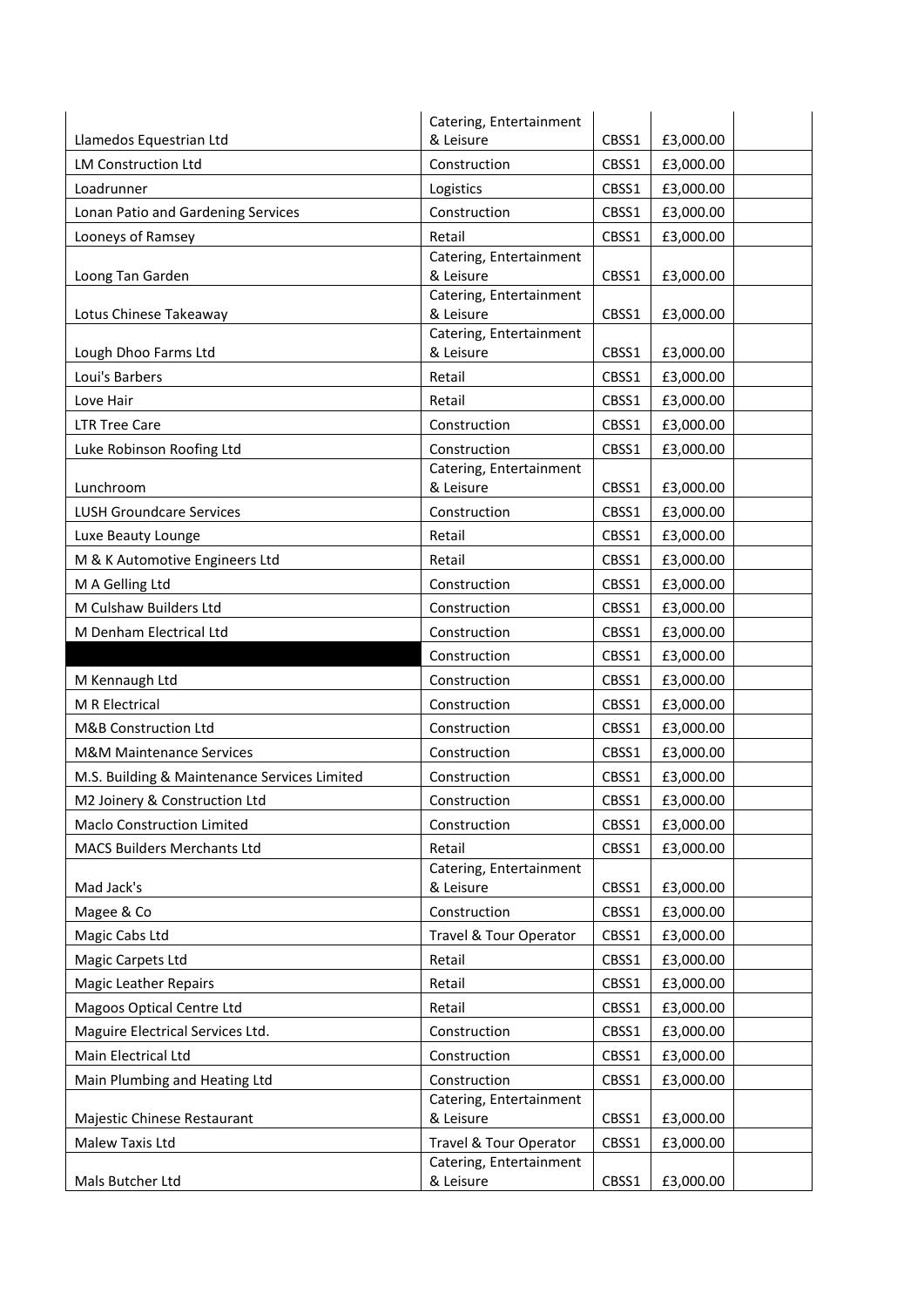|                                             | Catering, Entertainment              |       |           |
|---------------------------------------------|--------------------------------------|-------|-----------|
| Mandarin Takeaway (Port Erin)               | & Leisure                            | CBSS1 | £3,000.00 |
|                                             | Catering, Entertainment<br>& Leisure |       |           |
| Mandarin Takeway Ramsey                     | Catering, Entertainment              | CBSS1 | £3,000.00 |
| <b>Mandine's Moves</b>                      | & Leisure                            | CBSS1 | £3,000.00 |
| Mann Crane Hire Limited                     | Construction                         | CBSS1 | £3,000.00 |
| Mann Fire Protection (IOM) Ltd              | Construction                         | CBSS1 | £3,000.00 |
| Mann Hire Ltd                               | Retail                               | CBSS1 | £3,000.00 |
| Mann Link Travel Ltd                        | Travel & Tour Operator               | CBSS1 | £3,000.00 |
| Mann Plastering Services Limited            | Construction                         | CBSS1 | £3,000.00 |
| Mann Profile Ltd                            | Construction                         | CBSS1 | £3,000.00 |
| Mann Recovery Services Ltd.                 | Logistics                            | CBSS1 | £3,000.00 |
| Mann Sightseeing Tours                      | Travel & Tour Operator               | CBSS1 | £3,000.00 |
| Mann Vehicle Leasing                        | Logistics                            | CBSS1 | £3,000.00 |
| Mann Waste Recycling Limited                | Logistics                            | CBSS1 | £3,000.00 |
| Mannageit Limited                           | Retail                               | CBSS1 | £3,000.00 |
| Mannin Barbershop Ltd                       | Retail                               | CBSS1 | £3,000.00 |
| <b>Mannin Collections Limited</b>           | Retail                               | CBSS1 | £3,000.00 |
| <b>Mannin Grass Services</b>                | Construction                         | CBSS1 | £3,000.00 |
|                                             | Tourism                              |       |           |
| Mannin Hotel Ltd                            | Accommodation                        | CBSS1 | £3,000.00 |
| <b>Mannin Motors</b>                        | Retail                               | CBSS1 | £3,000.00 |
| <b>Mannin Music</b>                         | Education                            | CBSS1 | £3,000.00 |
| Mannin property and maintenance solutions   | Construction                         | CBSS1 | £3,000.00 |
| <b>Mannin Property Repairs</b>              | Construction                         | CBSS1 | £3,000.00 |
| Mannin Roofing Ltd                          | Construction                         | CBSS1 | £3,000.00 |
| Mannin School of Driving                    | Education                            | CBSS1 | £3,000.00 |
|                                             | Catering, Entertainment              |       |           |
| Mannvend Limited                            | & Leisure                            | CBSS1 | £3,000.00 |
| Manprop Limited (HQ Bar and Restaurant)     | Catering, Entertainment<br>& Leisure | CBSS1 | £3,000.00 |
|                                             | Catering, Entertainment              |       |           |
| Mansail Ltd                                 | & Leisure                            | CBSS1 | £3,000.00 |
| Manticore Limited                           | Retail                               | CBSS1 | £3,000.00 |
| Manx Auto Mechanical Ltd                    | Retail                               | CBSS1 | £3,000.00 |
| Manx Autoglazing                            | Retail                               | CBSS1 | £3,000.00 |
| Manx Building Contractors Ltd.              | Construction                         | CBSS1 | £3,000.00 |
| Manx Car Solutions                          | Retail                               | CBSS1 | £3,000.00 |
| Manx Construction and Groundworks Ltd.      | Construction                         | CBSS1 | £3,000.00 |
| Manx Control Systems Ltd                    | Construction                         | CBSS1 | £3,000.00 |
| Manx Demolition Limited                     | Construction                         | CBSS1 | £3,000.00 |
| Manx Digital Marketing Ltd.                 | Travel & Tour Operator               | CBSS1 | £3,000.00 |
| Manx Electrical Services Ltd                | Construction                         | CBSS1 | £3,000.00 |
| Manx Elite Plumbing and Heating service Ltd | Construction                         | CBSS1 | £3,000.00 |
|                                             | Catering, Entertainment              |       |           |
| Manx Equitherapy Ltd                        | & Leisure                            | CBSS1 | £3,000.00 |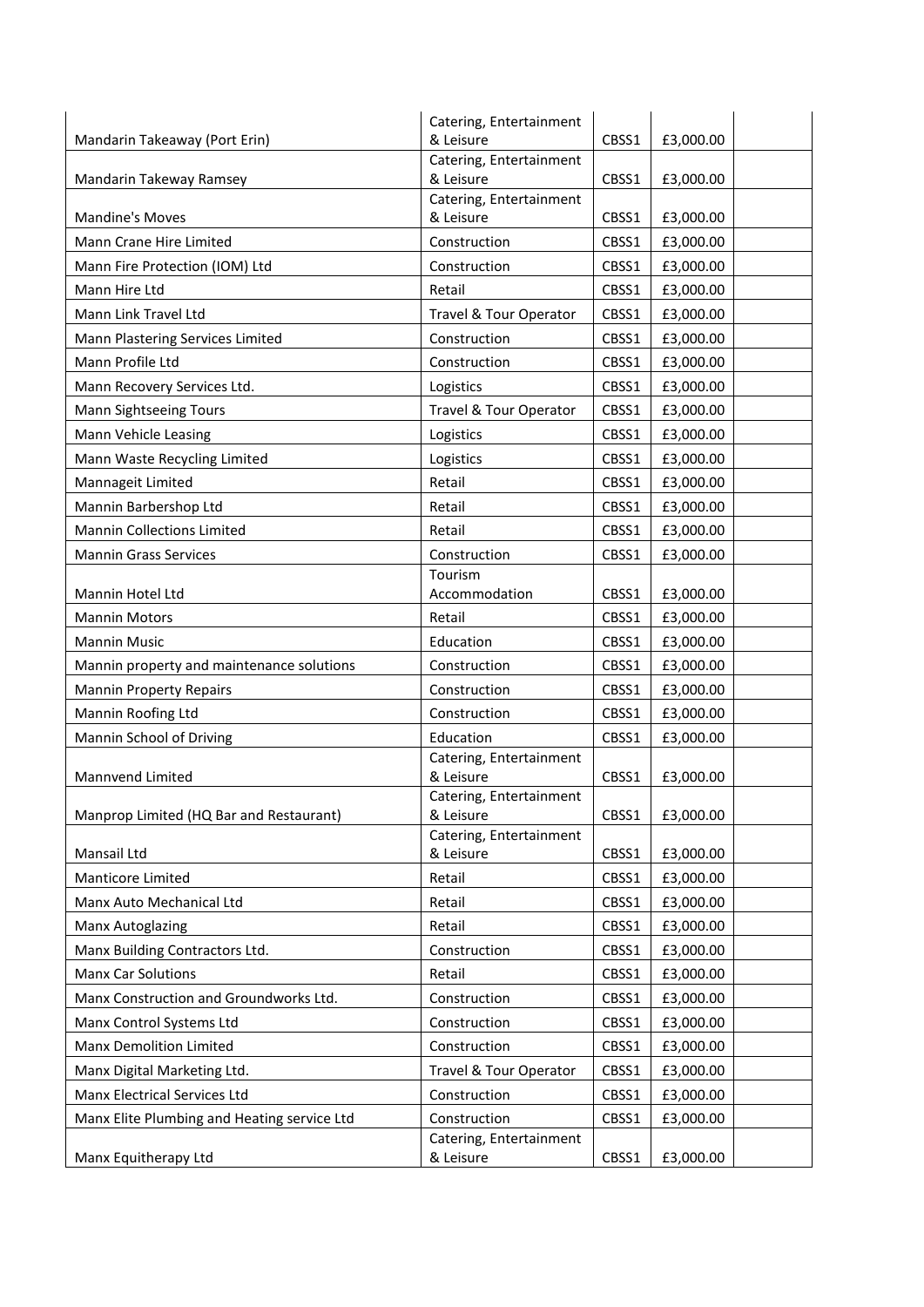|                                        | Catering, Entertainment              |       |           |
|----------------------------------------|--------------------------------------|-------|-----------|
| Manx Fish Pickles & Pate               | & Leisure                            | CBSS1 | £3,000.00 |
| Manx Fish Producers Organisation Ltd   | Retail                               | CBSS1 | £3,000.00 |
| Manx Flat Roofs                        | Construction                         | CBSS1 | £3,000.00 |
| Manx Fork Trucks Limited               | Retail                               | CBSS1 | £3,000.00 |
| Manx Glass & Glazing Limited           | Construction                         | CBSS1 | £3,000.00 |
|                                        | Catering, Entertainment              |       |           |
| Manx Gymnastics Centre of Excellence   | & Leisure                            | CBSS1 | £3,000.00 |
| Manx Ices Limited                      | Catering, Entertainment<br>& Leisure | CBSS1 | £3,000.00 |
| Manx Independent Carriers Ltd          | Logistics                            | CBSS1 | £3,000.00 |
| Manx Independent Learning Centre Ltd   | Education                            | CBSS1 | £3,000.00 |
|                                        | Catering, Entertainment              |       |           |
| Manx Legion (Peel Branch) Ltd          | & Leisure                            | CBSS1 | £3,000.00 |
| Manx Legion Club                       | Retail                               | CBSS1 | £3,000.00 |
|                                        | Catering, Entertainment              |       |           |
| Manx Local Butcher                     | & Leisure                            | CBSS1 | £3,000.00 |
| Manx Marketing Exchange Ltd            | Education                            | CBSS1 | £3,000.00 |
| Manx Marvel Gardens                    | Construction                         | CBSS1 | £3,000.00 |
| <b>Manx Memorials</b>                  | Retail                               | CBSS1 | £3,000.00 |
|                                        | Tourism                              |       |           |
| Manx Mews Property Rentals Ltd         | Accommodation                        | CBSS1 | £3,000.00 |
| Manx Motorcycle Tuition                | Education<br>Catering, Entertainment | CBSS1 | £3,000.00 |
| Manx Pack Ltd                          | & Leisure                            | CBSS1 | £3,000.00 |
| Manx Paving & Slate                    | Retail                               | CBSS1 | £3,000.00 |
| Manx Professional Educational Services | Education                            | CBSS1 | £3,000.00 |
| Manx Property Conversions Ltd          | Construction                         | CBSS1 | £3,000.00 |
| Manx Roots Ltd                         | Construction                         | CBSS1 | £3,000.00 |
| Manx Shirts Ltd (TT Shirts)            | Retail                               | CBSS1 | £3,000.00 |
| Manx Solar Electrical Limited          | Construction                         | CBSS1 | £3,000.00 |
| Manx Steel Services Ltd                | Construction                         | CBSS1 | £3,000.00 |
| Manx Storage Units Limited             | Logistics                            | CBSS1 | £3,000.00 |
| <b>Manx Structural Solutions</b>       | Construction                         | CBSS1 | £3,000.00 |
| Manx Tattoo Limited                    | Retail                               | CBSS1 | £3,000.00 |
| Manx Taxis                             | <b>Travel &amp; Tour Operator</b>    | CBSS1 | £3,000.00 |
| Manx Ultrasonic Blind Solutions Ltd.   | Retail                               | CBSS1 | £3,000.00 |
| Manx Vehicle Glass                     | Retail                               | CBSS1 | £3,000.00 |
| Manx Waste Solutions Ltd               | Logistics                            | CBSS1 | £3,000.00 |
|                                        | Catering, Entertainment              |       |           |
| Manx Whippy Ltd                        | & Leisure                            | CBSS1 | £3,000.00 |
| Manxmove Limited                       | Retail                               | CBSS1 | £3,000.00 |
| ManxSPCA Tearooms                      | Catering, Entertainment<br>& Leisure | CBSS1 | £3,000.00 |
|                                        |                                      |       |           |
| MAP Groundworks Limited                | Construction                         | CBSS1 | £3,000.00 |
| Marbree Motors (IOM) Ltd               | Retail                               | CBSS1 | £3,000.00 |
| Marcella Cleator Driving Tuition       | Education                            | CBSS1 | £3,000.00 |
| March Consultants Ltd                  | Construction                         | CBSS1 | £3,000.00 |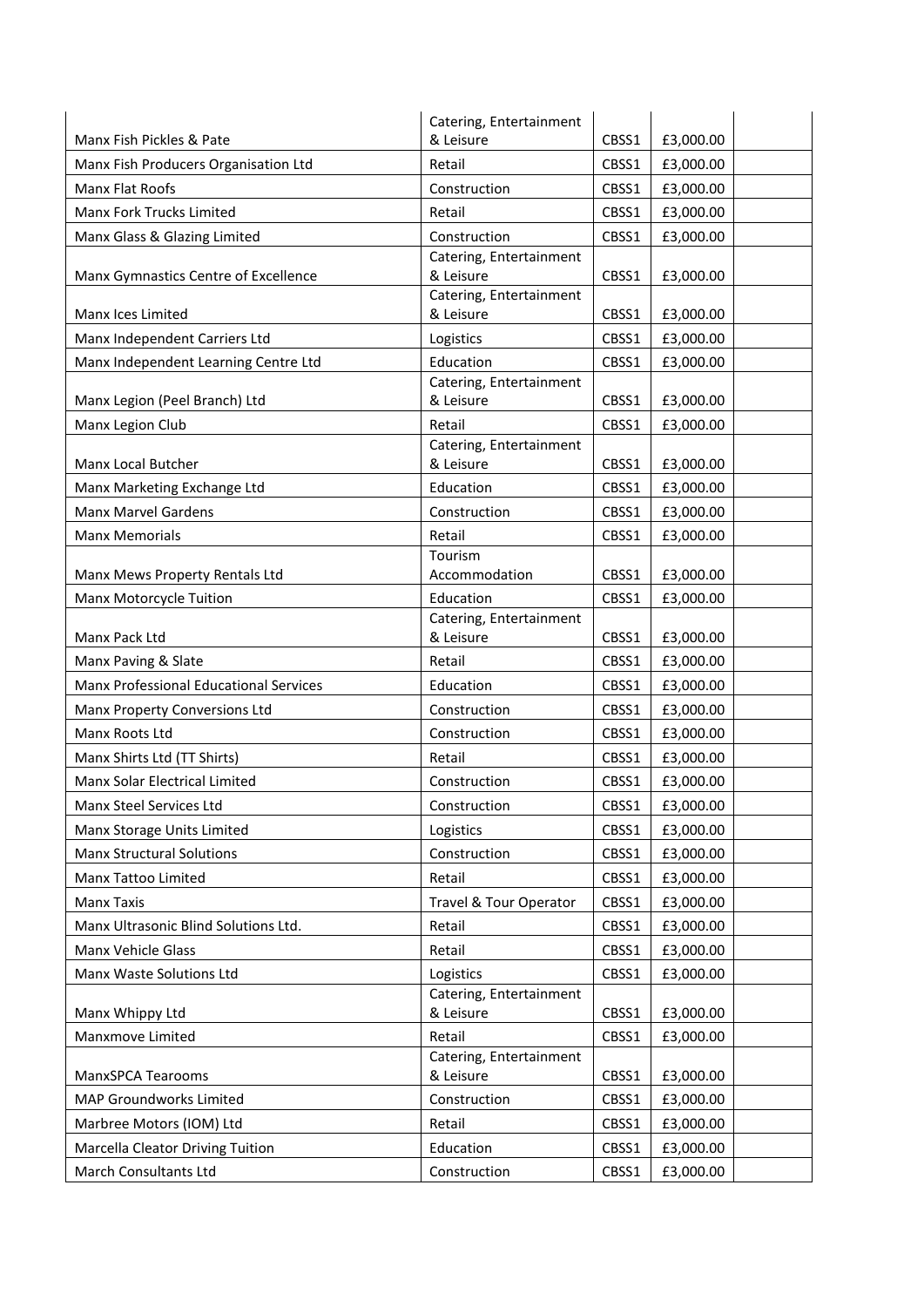|                                                 | Education                               | CBSS1 | £3,000.00 |
|-------------------------------------------------|-----------------------------------------|-------|-----------|
| <b>Mariannes Flowers</b>                        | Retail                                  | CBSS1 | £3,000.00 |
| Marida Fishing Limited                          | Other                                   | CBSS1 | £3,000.00 |
| Marigolds and Greenfingers                      | Construction                            | CBSS1 | £3,000.00 |
|                                                 | Construction                            | CBSS1 | £3,000.00 |
| Mark Peyton UPVC Services Ltd                   | Construction                            | CBSS1 | £3,000.00 |
| Mark Potts Property Repairs and Maintenance Ltd | Construction                            | CBSS1 | £3,000.00 |
| Marksmann                                       | Construction                            | CBSS1 | £3,000.00 |
|                                                 | Catering, Entertainment                 |       |           |
| Marmaris (Rojin Limited)                        | & Leisure                               | CBSS1 | £3,000.00 |
| Marown TV Ltd                                   | Retail                                  | CBSS1 | £3,000.00 |
| Marple Joinery                                  | Construction                            | CBSS1 | £3,000.00 |
| <b>MARTIN &amp; WATSON LTD</b>                  | Retail                                  | CBSS1 | £3,000.00 |
|                                                 | Construction                            | CBSS1 | £3,000.00 |
|                                                 | Construction<br>Catering, Entertainment | CBSS1 | £3,000.00 |
| Martynka Limited t/a Best Kebab                 | & Leisure                               | CBSS1 | £3,000.00 |
|                                                 | Catering, Entertainment                 |       |           |
| Masala Zone Limited                             | & Leisure                               | CBSS1 | £3,000.00 |
| Masterclass Ltd                                 | Education                               | CBSS1 | £3,000.00 |
| Matthew Carter Motors Limited                   | Retail                                  | CBSS1 | £3,000.00 |
|                                                 | Education                               | CBSS1 | £3,000.00 |
| Matthews & Craig Limited                        | Construction                            | CBSS1 | £3,000.00 |
| Maurice Hughes Joinery Limited                  | Construction                            | CBSS1 | £3,000.00 |
| <b>MB Imagery</b>                               | Education                               | CBSS1 | £3,000.00 |
| MB Plastering and Maintenance                   | Construction                            | CBSS1 | £3,000.00 |
| <b>MBS Joinery</b>                              | Construction                            | CBSS1 | £3,000.00 |
| McCanney Construction 2001 Ltd.                 | Construction                            | CBSS1 | £3,000.00 |
| McCavana Timber Frame Homes IOM Ltd             | Construction                            | CBSS1 | £3,000.00 |
| McGarrigle Architects Ltd                       | Construction                            | CBSS1 | £3,000.00 |
| <b>McHenry Construction</b>                     | Construction                            | CBSS1 | £3,000.00 |
| McKenna Joinery                                 | Construction                            | CBSS1 | £3,000.00 |
| McKenzie's Indoor Secure Airport Parking        | Travel & Tour Operator                  | CBSS1 | £3,000.00 |
| McKiernan and Hill Ltd t/a Just Bathrooms       | Retail                                  | CBSS1 | £3,000.00 |
| MCN Air Conditioning Ltd                        | Construction                            | CBSS1 | £3,000.00 |
| <b>MCS Services</b>                             | Construction                            | CBSS1 | £3,000.00 |
| MD Joinery                                      | Construction                            | CBSS1 | £3,000.00 |
| <b>MDC Plasterers</b>                           | Construction                            | CBSS1 | £3,000.00 |
| <b>Meating Steakhouse</b>                       | Catering, Entertainment<br>& Leisure    | CBSS1 | £3,000.00 |
| Memory Lane Sweet Shop Ltd                      | Retail                                  | CBSS1 | £3,000.00 |
| Menzone Ltd                                     | Retail                                  | CBSS1 | £3,000.00 |
| Mercury Maintenance Services Limited            | Construction                            | CBSS1 | £3,000.00 |
| Meridian Plumbing and Heating Services          | Construction                            | CBSS1 | £3,000.00 |
|                                                 | Construction                            | CBSS1 |           |
| Merlin Electrical Engineers Limited             |                                         |       | £3,000.00 |
| Messina Ltd                                     | Retail                                  | CBSS1 | £3,000.00 |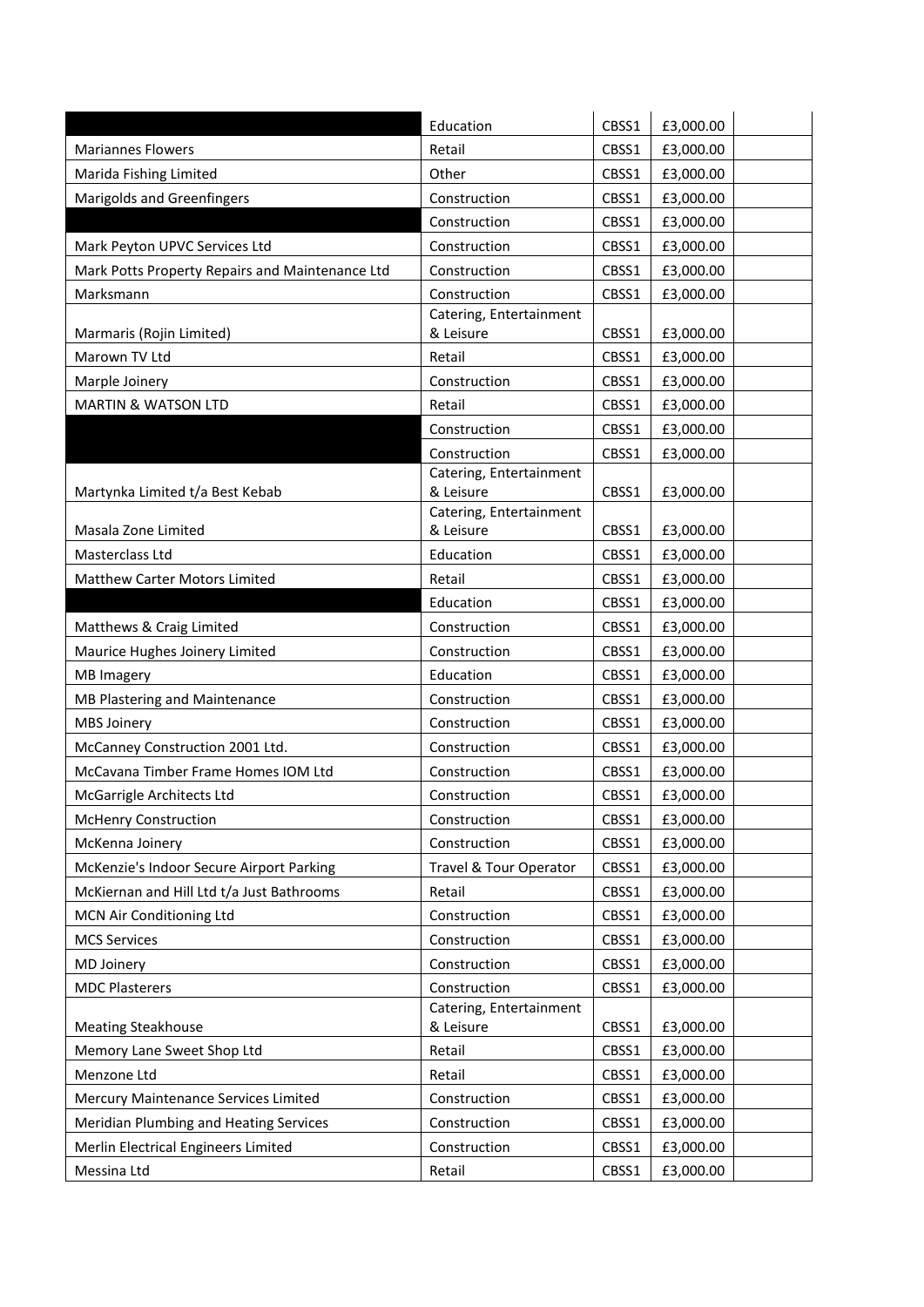| Metalco Engineering Ltd                    | Construction                         | CBSS1 | £3,000.00 |
|--------------------------------------------|--------------------------------------|-------|-----------|
|                                            | Catering, Entertainment              |       |           |
| Meximann                                   | & Leisure                            | CBSS1 | £3,000.00 |
| Mezeron Ltd                                | Logistics                            | CBSS1 | £3,000.00 |
| <b>MFR Fire Safety Consultancy</b>         | Education                            | CBSS1 | £3,000.00 |
| MFV Enigma Limited                         | Other                                | CBSS1 | £3,000.00 |
| <b>MGM Taxis</b>                           | Travel & Tour Operator               | CBSS1 | £3,000.00 |
| MHS Ltd                                    | Construction                         | CBSS1 | £3,000.00 |
| Michael Car Centre Limited                 | Retail                               | CBSS1 | £3,000.00 |
|                                            | Construction                         | CBSS1 | £3,000.00 |
| Mike Bell Bus                              | Travel & Tour Operator               | CBSS1 | £3,000.00 |
| Mike Clark Plumbing and Heating Ltd        | Construction                         | CBSS1 | £3,000.00 |
|                                            | Construction                         | CBSS1 | £3,000.00 |
| Mike Kerruish Ltd.                         | Construction                         | CBSS1 | £3,000.00 |
| Mike Sweeney Groundworks & Mini Plant Hire | Construction                         | CBSS1 | £3,000.00 |
|                                            | Construction                         | CBSS1 | £3,000.00 |
| Mike Vipond Golf Ltd                       | Catering, Entertainment<br>& Leisure | CBSS1 | £3,000.00 |
| Mike's Taxi & Executive Private Hire       | Travel & Tour Operator               | CBSS1 | £3,000.00 |
| Mike's Motors Ltd                          | Retail                               | CBSS1 | £3,000.00 |
| Mills Bros Limited                         | Construction                         | CBSS1 | £3,000.00 |
| <b>Mills Property Services</b>             | Construction                         | CBSS1 | £3,000.00 |
|                                            | Catering, Entertainment              |       |           |
| Milntown Trading Limited                   | & Leisure                            | CBSS1 | £3,000.00 |
| Minky Metals Ltd                           | Logistics                            | CBSS1 | £3,000.00 |
| Miquando Limited                           | Retail                               | CBSS1 | £3,000.00 |
| <b>Mission Limited</b>                     | Catering, Entertainment<br>& Leisure | CBSS1 | £3,000.00 |
| MK Joinery                                 | Construction                         | CBSS1 | £3,000.00 |
| MKF Ltd                                    | Construction                         | CBSS1 | £3,000.00 |
| <b>MKS Services</b>                        | Construction                         | CBSS1 | £3,000.00 |
| Model World                                | Retail                               | CBSS1 | £3,000.00 |
| Modern Earth Ltd                           | Construction                         | CBSS1 | £3,000.00 |
| Modern Homes                               | Construction                         | CBSS1 | £3,000.00 |
| Modus Architects Ltd                       | Construction                         | CBSS1 | £3,000.00 |
|                                            |                                      |       |           |
| Moffitt Plumbing Ltd                       | Construction                         | CBSS1 | £3,000.00 |
| Moloney & Robinson Electrical Services Ltd | Construction                         | CBSS1 | £3,000.00 |
| Monarch Roofing Limited                    | Construction<br>Tourism              | CBSS1 | £3,000.00 |
| Monaville Guest House                      | Accommodation                        | CBSS1 | £3,000.00 |
| Mooinjer Veggey Ltd                        | Education                            | CBSS1 | £3,000.00 |
| Moons Joinery                              | Construction                         | CBSS1 | £3,000.00 |
| Moore Brothers Limited                     | Construction                         | CBSS1 | £3,000.00 |
| <b>Moore Tiling</b>                        | Construction                         | CBSS1 | £3,000.00 |
| Morgan Heather Thompson                    | Retail                               | CBSS1 | £3,000.00 |
|                                            | Catering, Entertainment              |       |           |
| Morgan's Pies Limited                      | & Leisure                            | CBSS1 | £3,000.00 |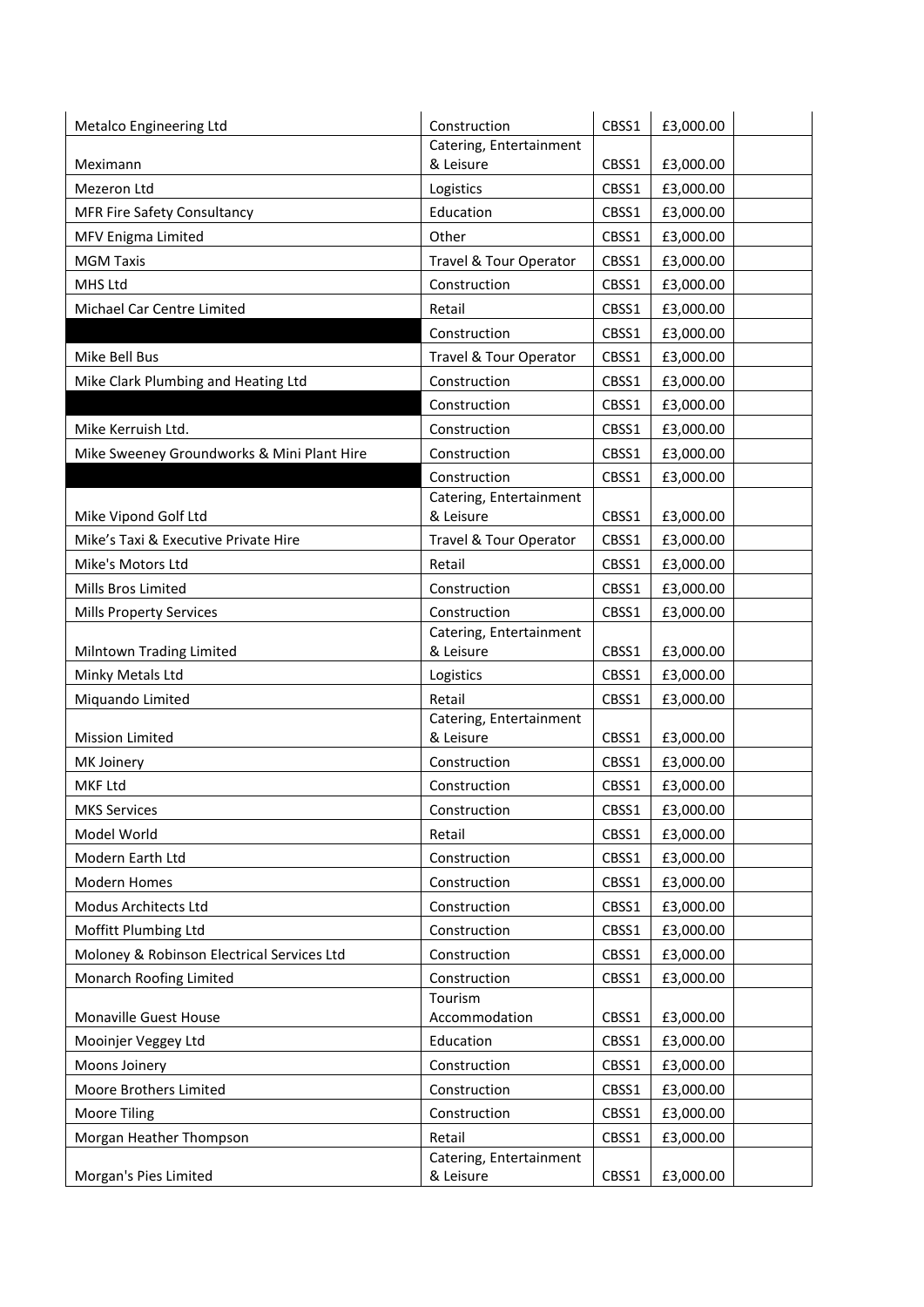| Morrison Photos Ltd                                | Retail                               | CBSS1 | £3,000.00 |
|----------------------------------------------------|--------------------------------------|-------|-----------|
| Morrissey Plumbing                                 | Construction                         | CBSS1 | £3,000.00 |
| Mother Nature Limited                              | Retail                               | CBSS1 | £3,000.00 |
| Mother T's                                         | Retail                               | CBSS1 | £3,000.00 |
| <b>Motivation Driving School</b>                   | Education                            | CBSS1 | £3,000.00 |
| <b>Motivation Driving Tuition</b>                  | Education                            | CBSS1 | £3,000.00 |
| <b>Motivation Engineering</b>                      | Retail                               | CBSS1 | £3,000.00 |
| Motorsport Merchandise (IOM) Ltd                   | Retail                               | CBSS1 | £3,000.00 |
| Motorworx Ltd                                      | Retail                               | CBSS1 | £3,000.00 |
| Motosyco                                           | Retail                               | CBSS1 | £3,000.00 |
| Mountain Warehouse                                 | Retail                               | CBSS1 | £3,000.00 |
|                                                    | Catering, Entertainment              |       |           |
| Move It Dance Ltd                                  | & Leisure                            | CBSS1 | £3,000.00 |
| Moxon Associates Ltd                               | Construction                         | CBSS1 | £3,000.00 |
| Mr Splash Limited                                  | Retail                               | CBSS1 | £3,000.00 |
| Mrs Yang's Restaurant                              | Catering, Entertainment<br>& Leisure | CBSS1 | £3,000.00 |
|                                                    | Construction                         | CBSS1 | £3,000.00 |
| MSN Roofing and Scaffolding Limited<br>Muffins Ltd | Retail                               |       |           |
|                                                    |                                      | CBSS1 | £3,000.00 |
| Mullen Consulting Ltd                              | Construction                         | CBSS1 | £3,000.00 |
| Multitude                                          | Retail                               | CBSS1 | £3,000.00 |
| <b>Murpheys Plastering Services</b>                | Construction                         | CBSS1 | £3,000.00 |
| <b>Mutlins Boarding Kennels</b>                    | Other                                | CBSS1 | £3,000.00 |
| MVF Liam Joseph                                    | Other                                | CBSS1 | £3,000.00 |
| MW Services Ltd                                    | Construction                         | CBSS1 | £3,000.00 |
| My Art Studio                                      | Education                            | CBSS1 | £3,000.00 |
| My Hearing Limited                                 | Retail                               | CBSS1 | £3,000.00 |
| Mylchreests Car Rental Ltd                         | Travel & Tour Operator               | CBSS1 | £3,000.00 |
| Mylchreests Motors Ltd                             | Retail                               | CBSS1 | £3,000.00 |
| Mylvoirrey Ltd                                     | Construction                         | CBSS1 | £3,000.00 |
| N Callow & Sons Ltd                                | Retail                               | CBSS1 | £3,000.00 |
| Nails by Becci                                     | Retail                               | CBSS1 | £3,000.00 |
| Nails by Becki                                     | Retail                               | CBSS1 | £3,000.00 |
| Nails By Kev                                       | Retail                               | CBSS1 | £3,000.00 |
| Nails by Mica                                      | Retail                               | CBSS1 | £3,000.00 |
| Nails by Michela                                   | Retail                               | CBSS1 | £3,000.00 |
| Nails by Rose                                      | Retail                               | CBSS1 | £3,000.00 |
| Nailz2Beauty                                       | Retail                               | CBSS1 | £3,000.00 |
| Namaste Beauty & Holistic Therapy                  | Retail                               | CBSS1 | £3,000.00 |
| Natural Beauty & Accessories                       | Retail                               | CBSS1 | £3,000.00 |
|                                                    | Catering, Entertainment              |       |           |
| Natural Healing Ltd                                | & Leisure                            | CBSS1 | £3,000.00 |
| Natural Stone - Granite & Marble Limited           | Construction                         | CBSS1 | £3,000.00 |
| Nautilus Fitness Limited                           | Catering, Entertainment<br>& Leisure | CBSS1 | £3,000.00 |
| Neil Batty & Sons Ltd                              | Construction                         | CBSS1 | £3,000.00 |
|                                                    |                                      |       |           |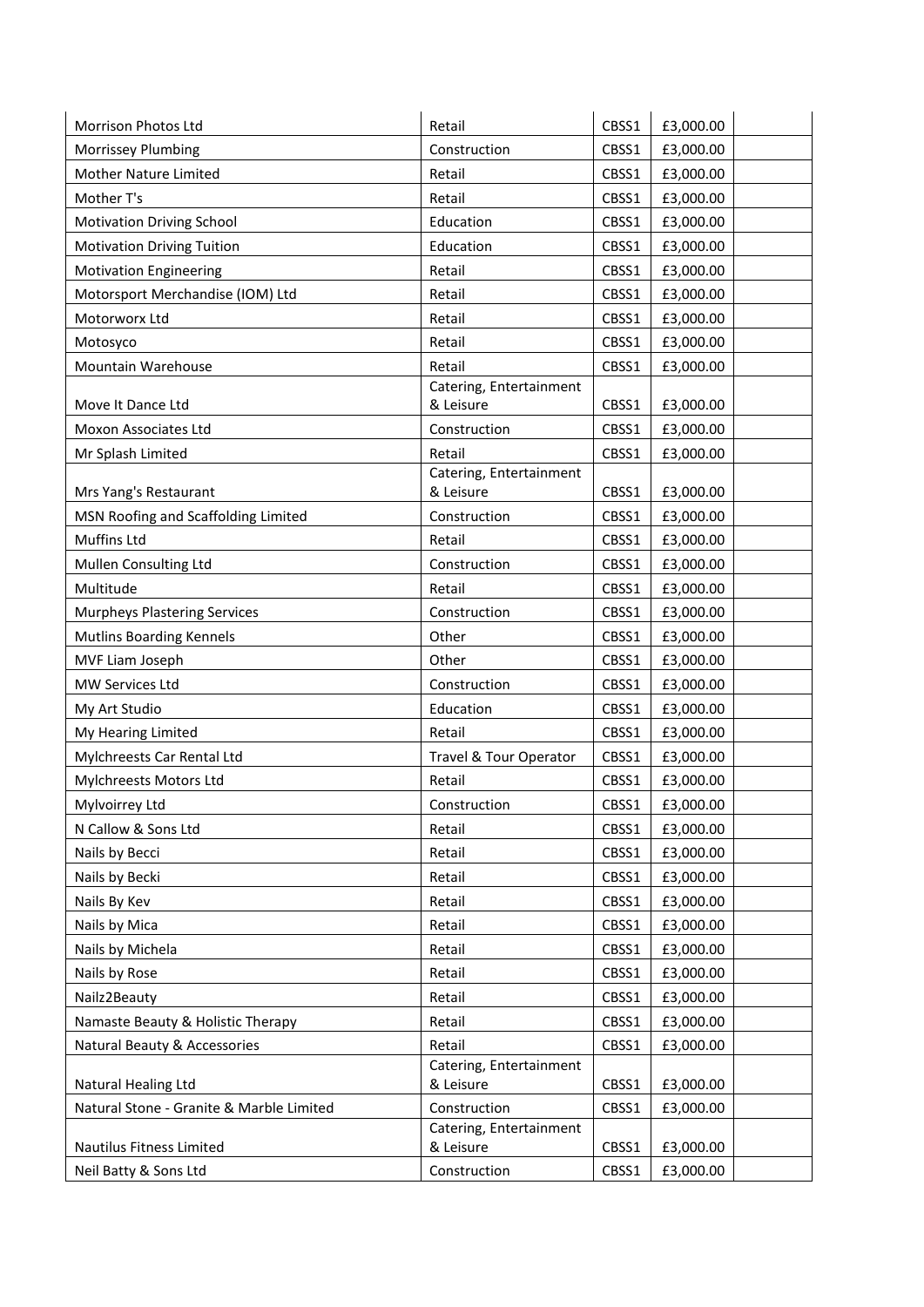|                                              | Construction                         | CBSS1 | £3,000.00 |
|----------------------------------------------|--------------------------------------|-------|-----------|
| Nemesis Paints Ltd                           | Retail                               | CBSS1 | £3,000.00 |
|                                              | Catering, Entertainment              |       |           |
| Neo's Limited                                | & Leisure                            | CBSS1 | £3,000.00 |
| <b>New Generation</b>                        | Retail                               | CBSS1 | £3,000.00 |
| New Hong Kong Ltd                            | Catering, Entertainment<br>& Leisure | CBSS1 | £3,000.00 |
| Newby and Padley                             | Retail                               | CBSS1 | £3,000.00 |
| Newby's Limited                              | Retail                               | CBSS1 | £3,000.00 |
| Newsbeat Ltd.                                | Retail                               | CBSS1 | £3,000.00 |
| Newson Trading Co. Ltd                       | Retail                               | CBSS1 | £3,000.00 |
| Nexiom Limited                               | Construction                         | CBSS1 | £3,000.00 |
|                                              | Catering, Entertainment              |       |           |
| <b>Next Level Fitness</b>                    | & Leisure                            | CBSS1 | £3,000.00 |
| <b>Next Level Nutrition</b>                  | Education                            | CBSS1 | £3,000.00 |
| Nicholas Brian Design Limited                | Construction                         | CBSS1 | £3,000.00 |
| Nicholson Haulage                            | Logistics                            | CBSS1 | £3,000.00 |
|                                              | Construction                         | CBSS1 | £3,000.00 |
| Nick Hurt Joinery Ltd                        | Construction                         | CBSS1 | £3,000.00 |
|                                              | Construction                         | CBSS1 | £3,000.00 |
| Nigel Kermeen Joinery Ltd                    | Construction                         | CBSS1 | £3,000.00 |
| <b>Nigel Stafford Electrical Engineering</b> | Construction                         | CBSS1 | £3,000.00 |
| Nigel Warren Ltd                             | Construction                         | CBSS1 | £3,000.00 |
| Nik Bull Electrical Limited                  | Construction                         | CBSS1 | £3,000.00 |
| <b>NK Construction</b>                       | Construction                         | CBSS1 | £3,000.00 |
| No. 16 Hair & Beauty                         | Retail                               | CBSS1 | £3,000.00 |
|                                              | Catering, Entertainment              |       |           |
| Noa Bakehouse                                | & Leisure<br>Catering, Entertainment | CBSS1 | £3,000.00 |
| Noa Bakehouse Ltd                            | & Leisure                            | CBSS1 | £3,000.00 |
| Noble Plumbing and Heating Ltd               | Construction                         | CBSS1 | £3,000.00 |
| Noel McKenna Builders Limited                | Construction                         | CBSS1 | £3,000.00 |
|                                              | Catering, Entertainment              |       |           |
| Noodle & Bean Catering Limited (The Eatery)  | & Leisure                            | CBSS1 | £3,000.00 |
| Nordic Salon Solutions Limited               | Retail                               | CBSS1 | £3,000.00 |
| Nordwest Building and Preservation Ltd       | Construction                         | CBSS1 | £3,000.00 |
| Norman Cowin Limited                         | Construction                         | CBSS1 | £3,000.00 |
| Northern Autocare                            | Retail                               | CBSS1 | £3,000.00 |
| Northern Painters Ltd                        | Construction                         | CBSS1 | £3,000.00 |
| Northwood Ltd t/a Luminaires                 | Retail                               | CBSS1 | £3,000.00 |
| Novotile Ltd                                 | Construction                         | CBSS1 | £3,000.00 |
| <b>NPM Joinery</b>                           | Construction                         | CBSS1 | £3,000.00 |
| NPP Gardens and Landscaping                  | Construction                         | CBSS1 | £3,000.00 |
| Nu Hair                                      | Retail                               | CBSS1 | £3,000.00 |
| Nutrifit (IOM) Ltd                           | Catering, Entertainment<br>& Leisure | CBSS1 | £3,000.00 |
|                                              | Catering, Entertainment              |       |           |
| Oakhouse Ltd                                 | & Leisure                            | CBSS1 | £3,000.00 |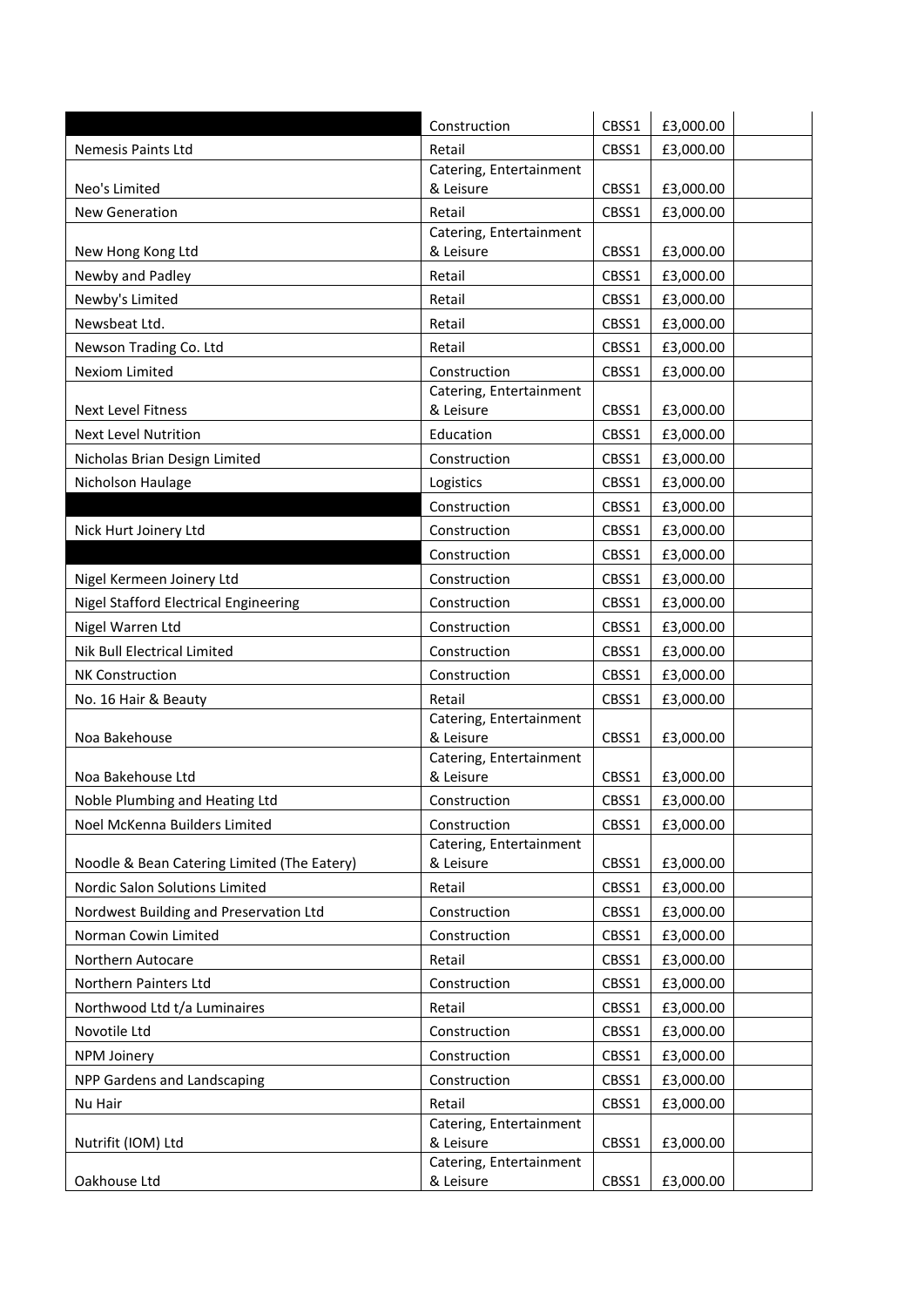| Oakwood Carpentry and Joinery Services               | Construction                         | CBSS1 | £3,000.00 |
|------------------------------------------------------|--------------------------------------|-------|-----------|
|                                                      | Catering, Entertainment              |       |           |
| Oasis Coffee Limited (Coffee Corner)                 | & Leisure                            | CBSS1 | £3,000.00 |
| <b>Oatlands Contracting Ltd</b>                      | Construction                         | CBSS1 | £3,000.00 |
| Obbree Plumbing and Heating Limited                  | Construction                         | CBSS1 | £3,000.00 |
| <b>OC Tiling</b>                                     | Construction                         | CBSS1 | £3,000.00 |
| Ocean Air Travel Ltd                                 | Travel & Tour Operator               | CBSS1 | £3,000.00 |
|                                                      | Catering, Entertainment              |       |           |
| Octopus Media TA Mojo's Fish and Chip Shop           | & Leisure                            | CBSS1 | £3,000.00 |
| <b>Odin's Manx Beer Limited</b>                      | Catering, Entertainment<br>& Leisure | CBSS1 | £3,000.00 |
| Offfice Maintenance Services Limited                 | Construction                         | CBSS1 | £3,000.00 |
| Office Equipment Centre (1978) Limited               | Retail                               | CBSS1 | £3,000.00 |
| Office Relocation Services Ltd.                      | Retail                               | CBSS1 | £3,000.00 |
|                                                      |                                      |       |           |
| Office World Limited                                 | Retail                               | CBSS1 | £3,000.00 |
| OJ Joinery                                           | Construction<br>Tourism              | CBSS1 | £3,000.00 |
| Old Lonan Church Farm Cottages (O.L.C.F.C)           | Accommodation                        | CBSS1 | £3,000.00 |
|                                                      | Catering, Entertainment              |       |           |
| Old Market Inn                                       | & Leisure                            | CBSS1 | £3,000.00 |
|                                                      | Catering, Entertainment              |       |           |
| Old Tuscany Ltd                                      | & Leisure                            | CBSS1 | £3,000.00 |
| Olive n Twist                                        | Catering, Entertainment<br>& Leisure | CBSS1 | £3,000.00 |
|                                                      |                                      |       |           |
| Olivia Rose Ltd.                                     | Retail<br>Catering, Entertainment    | CBSS1 | £3,000.00 |
| <b>Omazing Life</b>                                  | & Leisure                            | CBSS1 | £3,000.00 |
| Omega Electrical                                     | Construction                         | CBSS1 | £3,000.00 |
| On the Road Tattoo                                   | Retail                               | CBSS1 | £3,000.00 |
| Onchan Barber Shop Limited                           | Retail                               | CBSS1 | £3,000.00 |
| Onchan Furniture Store (Union Mills) Limited Trading |                                      |       |           |
| as Lifestyle furniture                               | Retail                               | CBSS1 | £3,000.00 |
|                                                      | Catering, Entertainment              |       |           |
| Onchan Park Café Limited                             | & Leisure                            | CBSS1 | £3,000.00 |
|                                                      | Catering, Entertainment              |       |           |
| Onchan Raceway Limited                               | & Leisure                            | CBSS1 | £3,000.00 |
| <b>OOK Cowries Limited</b>                           | Retail                               | CBSS1 | £3,000.00 |
| Opti-Fi Limited                                      | Construction                         | CBSS1 | £3,000.00 |
| <b>Optimum Fitness</b>                               | Retail                               | CBSS1 | £3,000.00 |
| Optimum Physiotherapy IOM Ltd                        | Catering, Entertainment<br>& Leisure | CBSS1 | £3,000.00 |
| <b>Organic Roofing Solutions Ltd</b>                 | Construction                         | CBSS1 | £3,000.00 |
|                                                      | Catering, Entertainment              |       |           |
| Oris De Masters Snack Shack                          | & Leisure                            | CBSS1 | £3,000.00 |
| O'Rourkes Furniture Designs                          | Construction                         | CBSS1 | £3,000.00 |
|                                                      | Tourism                              |       |           |
| Orrisdale Livestock Ltd.                             | Accommodation                        | CBSS1 | £3,000.00 |
| <b>Osborn Carpets</b>                                | Retail                               | CBSS1 | £3,000.00 |
| Osbourne Antiques Limited                            | Retail                               | CBSS1 | £3,000.00 |
| <b>Osprey Construction</b>                           | Construction                         | CBSS1 | £3,000.00 |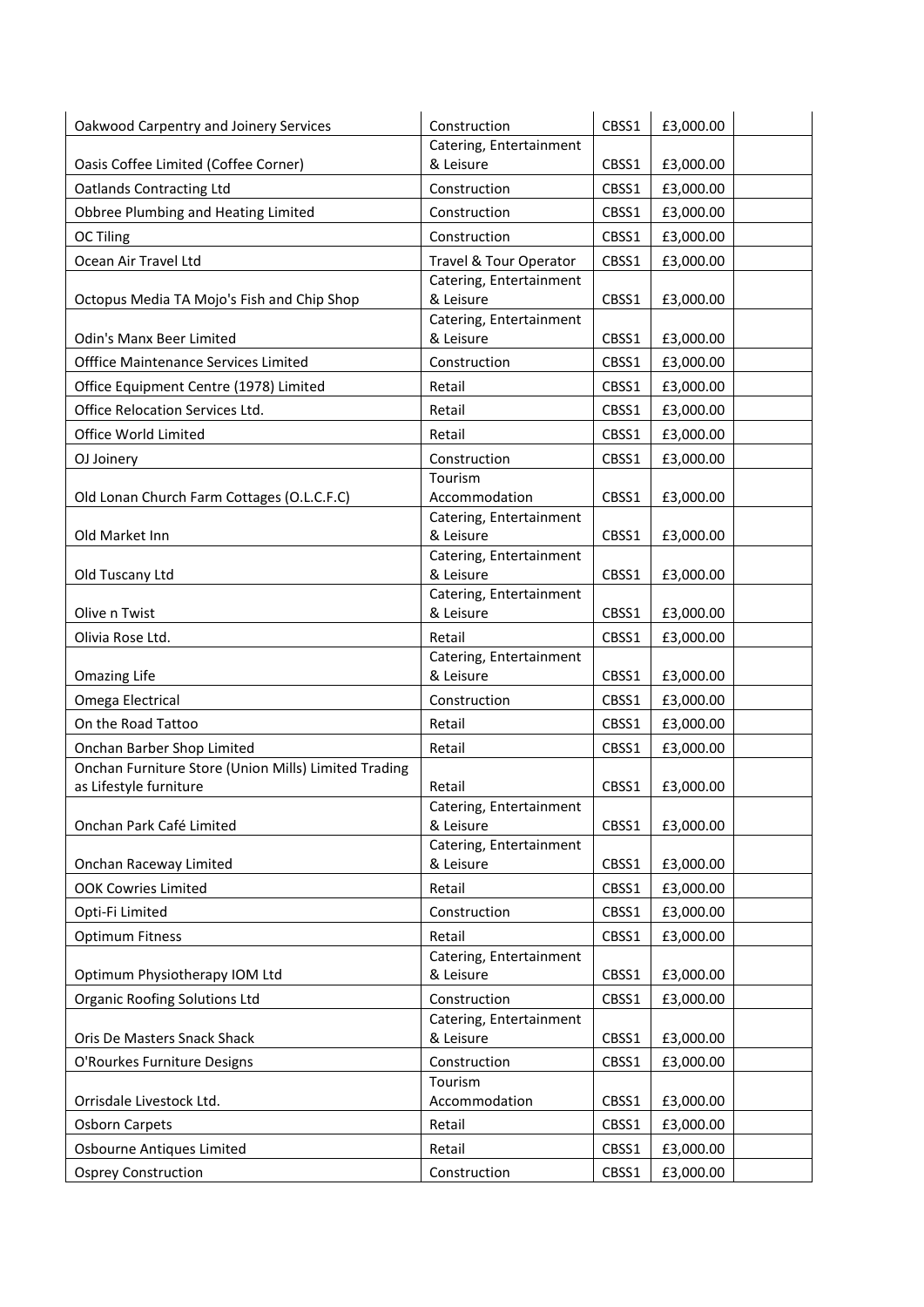| Out of the Blue Limited                       | Retail                                  | CBSS1 | £3,000.00 |  |
|-----------------------------------------------|-----------------------------------------|-------|-----------|--|
| Outdoor Power & Plant Ltd                     | Retail                                  | CBSS1 | £3,000.00 |  |
| <b>Outdoor Spaces</b>                         | Construction                            | CBSS1 | £3,000.00 |  |
| <b>Outdoors Ramsey Ltd</b>                    | Retail                                  | CBSS1 | £3,000.00 |  |
| P Horne Plasterers Limited                    | Construction                            | CBSS1 | £3,000.00 |  |
| P J Conlon Ltd                                | Construction                            | CBSS1 | £3,000.00 |  |
|                                               | Catering, Entertainment                 |       |           |  |
| P M Desmond Ltd                               | & Leisure                               | CBSS1 | £3,000.00 |  |
| P&C Partnership                               | Construction                            | CBSS1 | £3,000.00 |  |
| <b>P&amp;M Window Cleaners</b>                | Construction                            | CBSS1 | £3,000.00 |  |
| P.B. Electrical Services Limited              | Construction                            | CBSS1 | £3,000.00 |  |
|                                               | Catering, Entertainment                 |       |           |  |
| PA Catering Ltd (Trawlerman)                  | & Leisure                               | CBSS1 | £3,000.00 |  |
| Pacesetter (1891) Ltd                         | Retail                                  | CBSS1 | £3,000.00 |  |
| <b>Padstone Developments</b>                  | Construction                            | CBSS1 | £3,000.00 |  |
| Paintmann                                     | Construction<br>Catering, Entertainment | CBSS1 | £3,000.00 |  |
| Paparazzi (DeeDee Limited)                    | & Leisure                               | CBSS1 | £3,000.00 |  |
| Parade Estates Limited                        | Retail                                  | CBSS1 | £3,000.00 |  |
| Park House Nursery Ltd                        | Education                               | CBSS1 | £3,000.00 |  |
| Park Lane Beauty Training Academy             | Education                               | CBSS1 | £3,000.00 |  |
| Parlato Limited                               | Retail                                  | CBSS1 | £3,000.00 |  |
|                                               | Catering, Entertainment                 |       |           |  |
| Parliament Street Pub Co. Ltd                 | & Leisure                               | CBSS1 | £3,000.00 |  |
| Partybox Iom                                  | Retail                                  | CBSS1 | £3,000.00 |  |
| Partylite UK Limited                          | Retail                                  | CBSS1 | £3,000.00 |  |
| Pascoes                                       | Retail                                  | CBSS1 | £3,000.00 |  |
| Pass With Donna Limited                       | Education                               | CBSS1 | £3,000.00 |  |
| Pastures New Garden Maintenance Limited       | Construction                            | CBSS1 | £3,000.00 |  |
|                                               | Catering, Entertainment                 |       |           |  |
| Pat-A-Cake Bakery                             | & Leisure                               | CBSS1 | £3,000.00 |  |
| Patricia's Pet Services                       | Other                                   | CBSS1 | £3,000.00 |  |
| Paul Clinton Limited (Painter and Decorators) | Construction                            | CBSS1 | £3,000.00 |  |
| Paul Collins Limited                          | Construction                            | CBSS1 | £3,000.00 |  |
| Paul Dedman Performance Ltd                   | Retail                                  | CBSS1 | £3,000.00 |  |
| Paul Gavin Joinery Ltd                        | Construction                            | CBSS1 | £3,000.00 |  |
| Paul Gelling Painters and Decorators Ltd      | Construction                            | CBSS1 | £3,000.00 |  |
| Paul Laydon Flooring Ltd                      | Construction                            | CBSS1 | £3,000.00 |  |
| Paul Leivers Construction Ltd                 | Construction                            | CBSS1 | £3,000.00 |  |
| Paul Ridgway Limited                          | Retail                                  | CBSS1 | £3,000.00 |  |
| Paul Wheeler Limited                          | Construction                            | CBSS1 | £3,000.00 |  |
|                                               | Catering, Entertainment                 |       |           |  |
| Paula's Kitchen Limited                       | & Leisure                               | CBSS1 | £3,000.00 |  |
| Paws for Thought                              | Retail                                  | CBSS1 | £3,000.00 |  |
| PB SPORTS PERFORMANCE                         | Catering, Entertainment<br>& Leisure    | CBSS1 | £3,000.00 |  |
|                                               | Catering, Entertainment                 |       |           |  |
| PBK Limited (Peel Promenade Cafe)             | & Leisure                               | CBSS1 | £3,000.00 |  |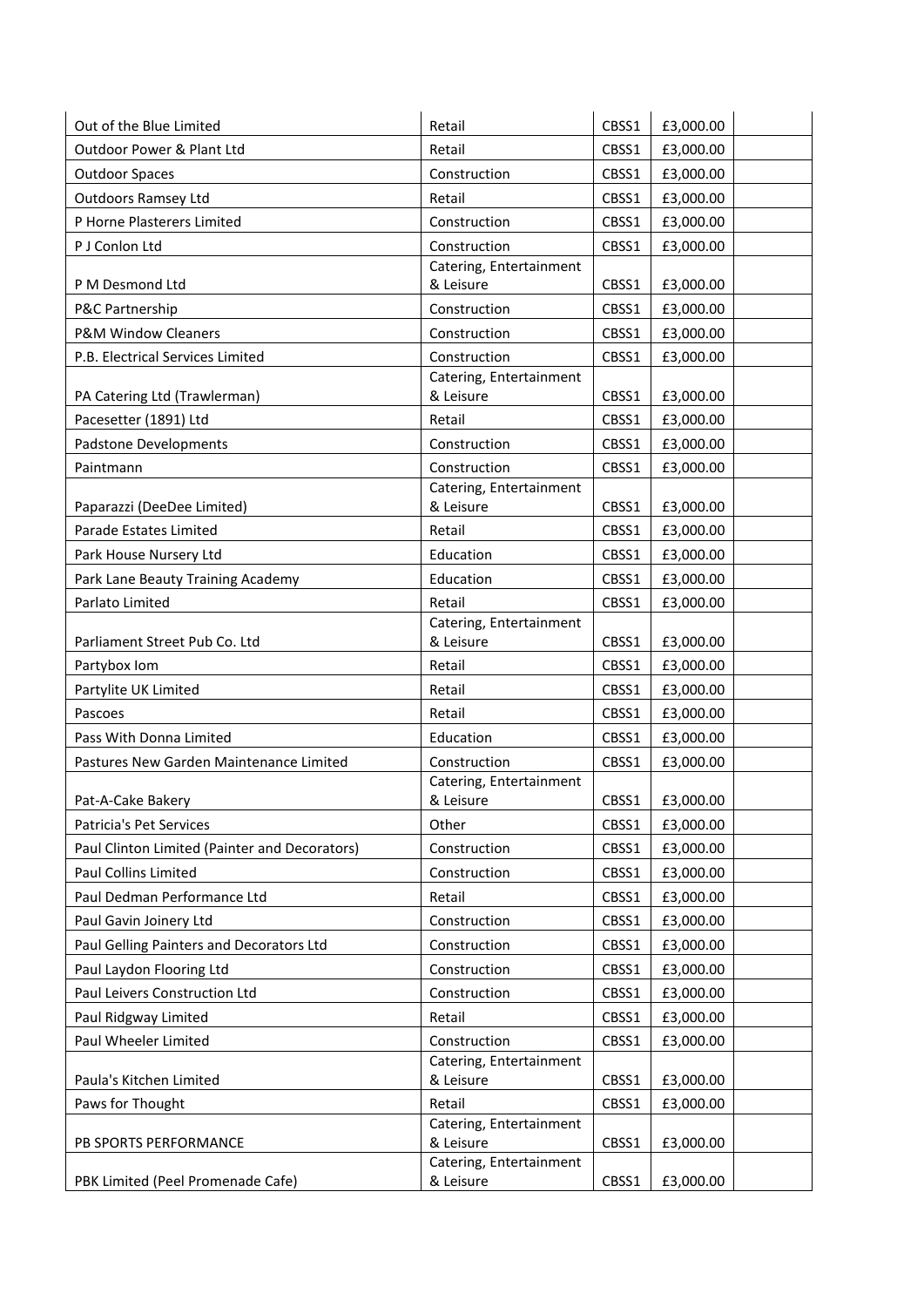| <b>PCM Ashurst Services Ltd</b>                     | Construction                         | CBSS1 | £3,000.00 |
|-----------------------------------------------------|--------------------------------------|-------|-----------|
| PD22 Taxi Limited                                   | Travel & Tour Operator               | CBSS1 | £3,000.00 |
|                                                     | Catering, Entertainment              |       |           |
| Peel Golf Club                                      | & Leisure                            | CBSS1 | £3,000.00 |
| Peel Marine Hotel                                   | Catering, Entertainment<br>& Leisure | CBSS1 | £3,000.00 |
| Peel News Centre                                    | Retail                               | CBSS1 | £3,000.00 |
| Pegasus Safety Consulting Limited                   | Construction                         | CBSS1 | £3,000.00 |
|                                                     | Catering, Entertainment              |       |           |
| Peggy's                                             | & Leisure                            | CBSS1 | £3,000.00 |
| Penny Farthing                                      | Retail                               | CBSS1 | £3,000.00 |
| Perfect Harmony                                     | Retail                               | CBSS1 | £3,000.00 |
| Perfect Plastering                                  | Construction                         | CBSS1 | £3,000.00 |
| Performance and Competition Engineering Ltd         | Retail                               | CBSS1 | £3,000.00 |
| Perinort Ltd                                        | Construction                         | CBSS1 | £3,000.00 |
| Periom Ltd                                          | Retail                               | CBSS1 | £3,000.00 |
|                                                     | Tourism                              |       |           |
| Permanently Perfect Cosmetics Ltd                   | Accommodation                        | CBSS1 | £3,000.00 |
| Peter Cain Electrical Services LTD                  | Construction                         | CBSS1 | £3,000.00 |
| Peter Dawson Ltd                                    | Retail                               | CBSS1 | £3,000.00 |
| Peter Skelly Groundworks Limited                    | Construction                         | CBSS1 | £3,000.00 |
|                                                     | Construction                         | CBSS1 | £3,000.00 |
|                                                     | Travel & Tour Operator               | CBSS1 | £3,000.00 |
| Phil Kniveton Limited                               | Construction                         | CBSS1 | £3,000.00 |
| Phoenix Windows (Parkenaur)                         | Construction                         | CBSS1 | £3,000.00 |
|                                                     | Tourism                              |       |           |
| Photography Escapes Isle of Man                     | Accommodation                        | CBSS1 | £3,000.00 |
| Piano Performance Academy                           | Education                            | CBSS1 | £3,000.00 |
|                                                     | Catering, Entertainment              |       |           |
| Pilates Isle of Man                                 | & Leisure                            | CBSS1 | £3,000.00 |
|                                                     | Catering, Entertainment              |       |           |
| Pilates Room                                        | & Leisure<br>Catering, Entertainment | CBSS1 | £3,000.00 |
| Pinewood Social Club Ltd                            | & Leisure                            | CBSS1 | £3,000.00 |
|                                                     | Tourism                              |       |           |
| Pinfold Holiday Cottages                            | Accommodation                        | CBSS1 | £3,000.00 |
| Pioneer Carpentry and Construction                  | Construction                         | CBSS1 | £3,000.00 |
| Pipeline Plumbing Ltd                               | Construction                         | CBSS1 | £3,000.00 |
|                                                     | Catering, Entertainment              |       |           |
| Pizza Napoli Limited                                | & Leisure                            | CBSS1 | £3,000.00 |
| Pizzaiolo Limited                                   | Catering, Entertainment<br>& Leisure | CBSS1 | £3,000.00 |
|                                                     | Catering, Entertainment              |       |           |
| Pizzanista Limited                                  | & Leisure                            | CBSS1 | £3,000.00 |
| Plans Drawn                                         | Construction                         | CBSS1 | £3,000.00 |
| Platinum Beauty                                     | Retail                               | CBSS1 | £3,000.00 |
| Platinum Holdings Ltd (Rendezvous Airport Services) | Logistics                            | CBSS1 | £3,000.00 |
| Platinum Manufacturing and Engineering Services Ltd | Construction                         | CBSS1 | £3,000.00 |
|                                                     | Tourism                              |       |           |
| Platinum Retreats Limited                           | Accommodation                        | CBSS1 | £3,000.00 |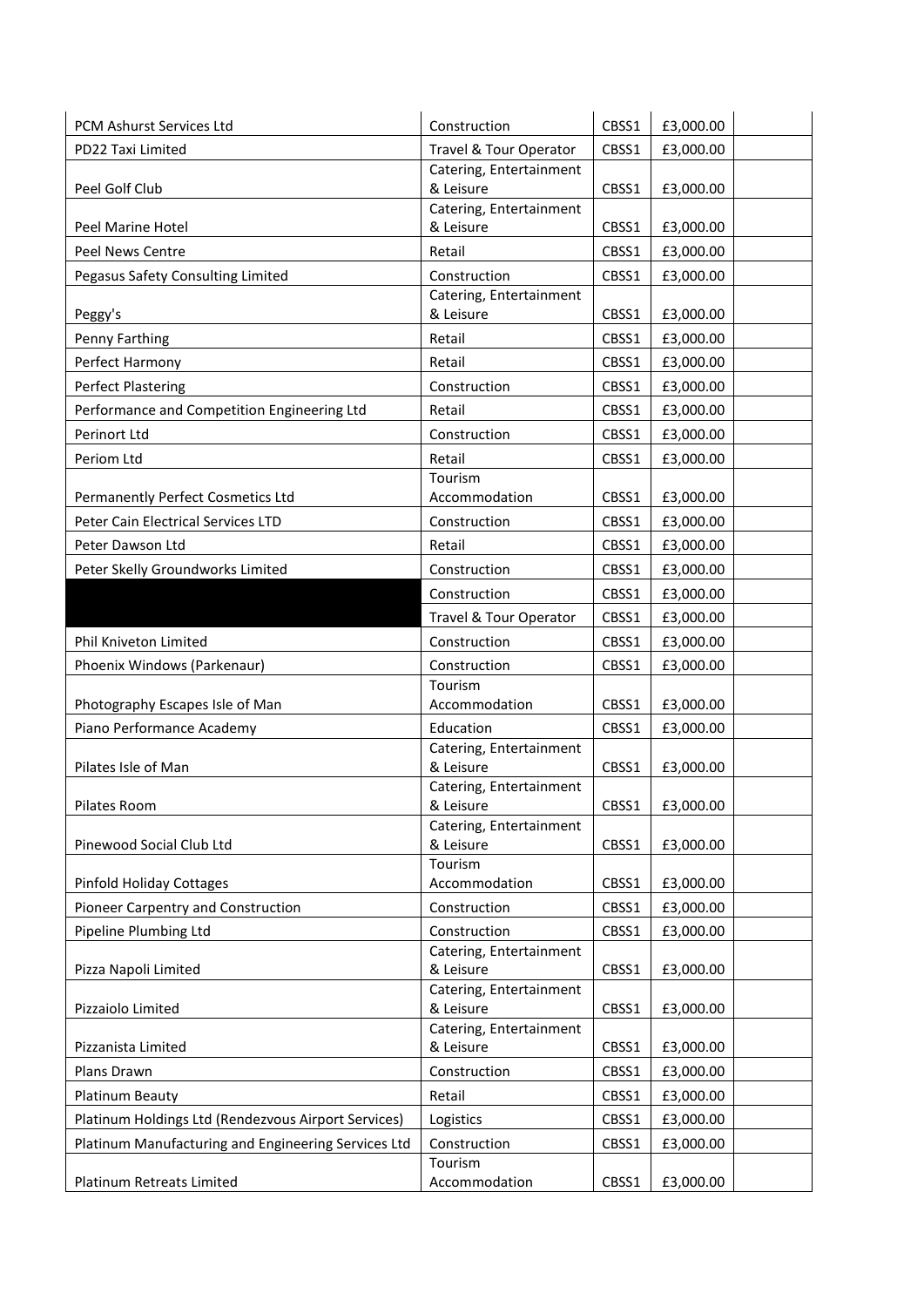| Catering, Entertainment<br>& Leisure<br>CBSS1<br>Polaris Fishing Limited<br>£3,000.00<br>Retail<br>Polish Me Pretty<br>CBSS1<br>£3,000.00<br>Port St Mary Boat Excursion<br>Travel & Tour Operator<br>CBSS1<br>£3,000.00<br>Portfolio Consultancy<br>Education<br>CBSS1<br>£3,000.00<br><b>Portland Services Limited</b><br>Construction<br>CBSS1<br>£3,000.00<br>Posh Paws of Peel<br>Retail<br>CBSS1<br>£3,000.00<br>Posh Wash Limited<br>Retail<br>CBSS1<br>£3,000.00<br><b>Positive Electrical Services</b><br>Construction<br>CBSS1<br>£3,000.00<br>Powerwheels<br>Travel & Tour Operator<br>CBSS1<br>£3,000.00<br>Other<br><b>Precious Paws</b><br>CBSS1<br>£3,000.00<br><b>Precision Construction and Maintenance</b><br>Construction<br>CBSS1<br>£3,000.00<br>Premier Bathrooms Ltd<br>Construction<br>CBSS1<br>£3,000.00<br>Premier Flooring Ltd<br>Retail<br>CBSS1<br>£3,000.00<br>Premier HGV Instruction<br>Education<br>CBSS1<br>£3,000.00<br>Premier Kitchens Ltd<br>Retail<br>£3,000.00<br>CBSS1<br><b>Premier Taxis</b><br>Travel & Tour Operator<br>CBSS1<br>£3,000.00<br>Prescott Associates Ltd<br>Construction<br>CBSS1<br>£3,000.00<br>Presence of Mann Limited<br>Retail<br>£3,000.00<br>CBSS1<br>Prestige Plumbing and Heating Ltd<br>Construction<br>CBSS1<br>£3,000.00<br>Construction<br>Priced Right Painters Ltd<br>CBSS1<br>£3,000.00<br>Catering, Entertainment<br>& Leisure<br>Pride Foods Ltd (Appetites)<br>CBSS1<br>£3,000.00<br>Pride Ironing Ltd T/A Ironing Bored<br>Retail<br>CBSS1<br>£3,000.00<br>Primary Consulting Ltd.<br>Construction<br>£3,000.00<br>CBSS1<br>Prime Plastering Limited<br>Construction<br>CBSS1<br>£3,000.00<br>CBSS1<br>Private Hire<br>Travel & Tour Operator<br>£3,000.00<br>Private Tutoring with Miss K-C<br>Education<br>CBSS1<br>£3,000.00<br>CBSS1<br>£3,000.00<br>Pro Electronics Ltd<br>Retail<br>CBSS1<br>£3,000.00<br>Professional Lighting Design Ltd<br>Construction<br>£3,000.00<br>Professional Maintenance and Repairs<br>Construction<br>CBSS1<br>Promenade Shirts & Embroidery Limited<br>Retail<br>CBSS1<br>£3,000.00<br><b>Pronto Plumbing</b><br>Construction<br>CBSS1<br>£3,000.00<br>Propertyupkeep Ltd<br>Construction<br>CBSS1<br>£3,000.00<br>Other<br>£3,000.00<br>Pro-tec Security Limited<br>CBSS1<br>Catering, Entertainment<br>PSM Sports Injury and Rehabilitation Clinic<br>& Leisure<br>CBSS1<br>£3,000.00<br>PSM Vehicle Services Ltd<br>Retail<br>£3,000.00<br>CBSS1<br>PT Plumbing and Heating Ltd<br>Construction<br>CBSS1<br>£3,000.00<br>Pure Inspiration<br>Retail<br>CBSS1<br>£3,000.00<br>Pure Plumbing and Heating Ltd<br>Construction<br>CBSS1<br>£3,000.00<br>Retail<br>Purite Ltd<br>CBSS1<br>£3,000.00<br>Purple Monkey Property Maintenance<br>Construction<br>£3,000.00<br>CBSS1<br><b>PVC Installations Ltd</b><br>Construction<br>CBSS1<br>£3,000.00<br>PW Building and Preservation<br>Construction<br>CBSS1<br>£3,000.00 | Platinum Windows Limited | Construction | CBSS1 | £3,000.00 |
|----------------------------------------------------------------------------------------------------------------------------------------------------------------------------------------------------------------------------------------------------------------------------------------------------------------------------------------------------------------------------------------------------------------------------------------------------------------------------------------------------------------------------------------------------------------------------------------------------------------------------------------------------------------------------------------------------------------------------------------------------------------------------------------------------------------------------------------------------------------------------------------------------------------------------------------------------------------------------------------------------------------------------------------------------------------------------------------------------------------------------------------------------------------------------------------------------------------------------------------------------------------------------------------------------------------------------------------------------------------------------------------------------------------------------------------------------------------------------------------------------------------------------------------------------------------------------------------------------------------------------------------------------------------------------------------------------------------------------------------------------------------------------------------------------------------------------------------------------------------------------------------------------------------------------------------------------------------------------------------------------------------------------------------------------------------------------------------------------------------------------------------------------------------------------------------------------------------------------------------------------------------------------------------------------------------------------------------------------------------------------------------------------------------------------------------------------------------------------------------------------------------------------------------------------------------------------------------------------------------------------------------------------------------------------------------------------------------------------------------------------------------------------------------------------------------------------------------------------------------------------------------------------------------------------------------------|--------------------------|--------------|-------|-----------|
|                                                                                                                                                                                                                                                                                                                                                                                                                                                                                                                                                                                                                                                                                                                                                                                                                                                                                                                                                                                                                                                                                                                                                                                                                                                                                                                                                                                                                                                                                                                                                                                                                                                                                                                                                                                                                                                                                                                                                                                                                                                                                                                                                                                                                                                                                                                                                                                                                                                                                                                                                                                                                                                                                                                                                                                                                                                                                                                                              |                          |              |       |           |
|                                                                                                                                                                                                                                                                                                                                                                                                                                                                                                                                                                                                                                                                                                                                                                                                                                                                                                                                                                                                                                                                                                                                                                                                                                                                                                                                                                                                                                                                                                                                                                                                                                                                                                                                                                                                                                                                                                                                                                                                                                                                                                                                                                                                                                                                                                                                                                                                                                                                                                                                                                                                                                                                                                                                                                                                                                                                                                                                              |                          |              |       |           |
|                                                                                                                                                                                                                                                                                                                                                                                                                                                                                                                                                                                                                                                                                                                                                                                                                                                                                                                                                                                                                                                                                                                                                                                                                                                                                                                                                                                                                                                                                                                                                                                                                                                                                                                                                                                                                                                                                                                                                                                                                                                                                                                                                                                                                                                                                                                                                                                                                                                                                                                                                                                                                                                                                                                                                                                                                                                                                                                                              |                          |              |       |           |
|                                                                                                                                                                                                                                                                                                                                                                                                                                                                                                                                                                                                                                                                                                                                                                                                                                                                                                                                                                                                                                                                                                                                                                                                                                                                                                                                                                                                                                                                                                                                                                                                                                                                                                                                                                                                                                                                                                                                                                                                                                                                                                                                                                                                                                                                                                                                                                                                                                                                                                                                                                                                                                                                                                                                                                                                                                                                                                                                              |                          |              |       |           |
|                                                                                                                                                                                                                                                                                                                                                                                                                                                                                                                                                                                                                                                                                                                                                                                                                                                                                                                                                                                                                                                                                                                                                                                                                                                                                                                                                                                                                                                                                                                                                                                                                                                                                                                                                                                                                                                                                                                                                                                                                                                                                                                                                                                                                                                                                                                                                                                                                                                                                                                                                                                                                                                                                                                                                                                                                                                                                                                                              |                          |              |       |           |
|                                                                                                                                                                                                                                                                                                                                                                                                                                                                                                                                                                                                                                                                                                                                                                                                                                                                                                                                                                                                                                                                                                                                                                                                                                                                                                                                                                                                                                                                                                                                                                                                                                                                                                                                                                                                                                                                                                                                                                                                                                                                                                                                                                                                                                                                                                                                                                                                                                                                                                                                                                                                                                                                                                                                                                                                                                                                                                                                              |                          |              |       |           |
|                                                                                                                                                                                                                                                                                                                                                                                                                                                                                                                                                                                                                                                                                                                                                                                                                                                                                                                                                                                                                                                                                                                                                                                                                                                                                                                                                                                                                                                                                                                                                                                                                                                                                                                                                                                                                                                                                                                                                                                                                                                                                                                                                                                                                                                                                                                                                                                                                                                                                                                                                                                                                                                                                                                                                                                                                                                                                                                                              |                          |              |       |           |
|                                                                                                                                                                                                                                                                                                                                                                                                                                                                                                                                                                                                                                                                                                                                                                                                                                                                                                                                                                                                                                                                                                                                                                                                                                                                                                                                                                                                                                                                                                                                                                                                                                                                                                                                                                                                                                                                                                                                                                                                                                                                                                                                                                                                                                                                                                                                                                                                                                                                                                                                                                                                                                                                                                                                                                                                                                                                                                                                              |                          |              |       |           |
|                                                                                                                                                                                                                                                                                                                                                                                                                                                                                                                                                                                                                                                                                                                                                                                                                                                                                                                                                                                                                                                                                                                                                                                                                                                                                                                                                                                                                                                                                                                                                                                                                                                                                                                                                                                                                                                                                                                                                                                                                                                                                                                                                                                                                                                                                                                                                                                                                                                                                                                                                                                                                                                                                                                                                                                                                                                                                                                                              |                          |              |       |           |
|                                                                                                                                                                                                                                                                                                                                                                                                                                                                                                                                                                                                                                                                                                                                                                                                                                                                                                                                                                                                                                                                                                                                                                                                                                                                                                                                                                                                                                                                                                                                                                                                                                                                                                                                                                                                                                                                                                                                                                                                                                                                                                                                                                                                                                                                                                                                                                                                                                                                                                                                                                                                                                                                                                                                                                                                                                                                                                                                              |                          |              |       |           |
|                                                                                                                                                                                                                                                                                                                                                                                                                                                                                                                                                                                                                                                                                                                                                                                                                                                                                                                                                                                                                                                                                                                                                                                                                                                                                                                                                                                                                                                                                                                                                                                                                                                                                                                                                                                                                                                                                                                                                                                                                                                                                                                                                                                                                                                                                                                                                                                                                                                                                                                                                                                                                                                                                                                                                                                                                                                                                                                                              |                          |              |       |           |
|                                                                                                                                                                                                                                                                                                                                                                                                                                                                                                                                                                                                                                                                                                                                                                                                                                                                                                                                                                                                                                                                                                                                                                                                                                                                                                                                                                                                                                                                                                                                                                                                                                                                                                                                                                                                                                                                                                                                                                                                                                                                                                                                                                                                                                                                                                                                                                                                                                                                                                                                                                                                                                                                                                                                                                                                                                                                                                                                              |                          |              |       |           |
|                                                                                                                                                                                                                                                                                                                                                                                                                                                                                                                                                                                                                                                                                                                                                                                                                                                                                                                                                                                                                                                                                                                                                                                                                                                                                                                                                                                                                                                                                                                                                                                                                                                                                                                                                                                                                                                                                                                                                                                                                                                                                                                                                                                                                                                                                                                                                                                                                                                                                                                                                                                                                                                                                                                                                                                                                                                                                                                                              |                          |              |       |           |
|                                                                                                                                                                                                                                                                                                                                                                                                                                                                                                                                                                                                                                                                                                                                                                                                                                                                                                                                                                                                                                                                                                                                                                                                                                                                                                                                                                                                                                                                                                                                                                                                                                                                                                                                                                                                                                                                                                                                                                                                                                                                                                                                                                                                                                                                                                                                                                                                                                                                                                                                                                                                                                                                                                                                                                                                                                                                                                                                              |                          |              |       |           |
|                                                                                                                                                                                                                                                                                                                                                                                                                                                                                                                                                                                                                                                                                                                                                                                                                                                                                                                                                                                                                                                                                                                                                                                                                                                                                                                                                                                                                                                                                                                                                                                                                                                                                                                                                                                                                                                                                                                                                                                                                                                                                                                                                                                                                                                                                                                                                                                                                                                                                                                                                                                                                                                                                                                                                                                                                                                                                                                                              |                          |              |       |           |
|                                                                                                                                                                                                                                                                                                                                                                                                                                                                                                                                                                                                                                                                                                                                                                                                                                                                                                                                                                                                                                                                                                                                                                                                                                                                                                                                                                                                                                                                                                                                                                                                                                                                                                                                                                                                                                                                                                                                                                                                                                                                                                                                                                                                                                                                                                                                                                                                                                                                                                                                                                                                                                                                                                                                                                                                                                                                                                                                              |                          |              |       |           |
|                                                                                                                                                                                                                                                                                                                                                                                                                                                                                                                                                                                                                                                                                                                                                                                                                                                                                                                                                                                                                                                                                                                                                                                                                                                                                                                                                                                                                                                                                                                                                                                                                                                                                                                                                                                                                                                                                                                                                                                                                                                                                                                                                                                                                                                                                                                                                                                                                                                                                                                                                                                                                                                                                                                                                                                                                                                                                                                                              |                          |              |       |           |
|                                                                                                                                                                                                                                                                                                                                                                                                                                                                                                                                                                                                                                                                                                                                                                                                                                                                                                                                                                                                                                                                                                                                                                                                                                                                                                                                                                                                                                                                                                                                                                                                                                                                                                                                                                                                                                                                                                                                                                                                                                                                                                                                                                                                                                                                                                                                                                                                                                                                                                                                                                                                                                                                                                                                                                                                                                                                                                                                              |                          |              |       |           |
|                                                                                                                                                                                                                                                                                                                                                                                                                                                                                                                                                                                                                                                                                                                                                                                                                                                                                                                                                                                                                                                                                                                                                                                                                                                                                                                                                                                                                                                                                                                                                                                                                                                                                                                                                                                                                                                                                                                                                                                                                                                                                                                                                                                                                                                                                                                                                                                                                                                                                                                                                                                                                                                                                                                                                                                                                                                                                                                                              |                          |              |       |           |
|                                                                                                                                                                                                                                                                                                                                                                                                                                                                                                                                                                                                                                                                                                                                                                                                                                                                                                                                                                                                                                                                                                                                                                                                                                                                                                                                                                                                                                                                                                                                                                                                                                                                                                                                                                                                                                                                                                                                                                                                                                                                                                                                                                                                                                                                                                                                                                                                                                                                                                                                                                                                                                                                                                                                                                                                                                                                                                                                              |                          |              |       |           |
|                                                                                                                                                                                                                                                                                                                                                                                                                                                                                                                                                                                                                                                                                                                                                                                                                                                                                                                                                                                                                                                                                                                                                                                                                                                                                                                                                                                                                                                                                                                                                                                                                                                                                                                                                                                                                                                                                                                                                                                                                                                                                                                                                                                                                                                                                                                                                                                                                                                                                                                                                                                                                                                                                                                                                                                                                                                                                                                                              |                          |              |       |           |
|                                                                                                                                                                                                                                                                                                                                                                                                                                                                                                                                                                                                                                                                                                                                                                                                                                                                                                                                                                                                                                                                                                                                                                                                                                                                                                                                                                                                                                                                                                                                                                                                                                                                                                                                                                                                                                                                                                                                                                                                                                                                                                                                                                                                                                                                                                                                                                                                                                                                                                                                                                                                                                                                                                                                                                                                                                                                                                                                              |                          |              |       |           |
|                                                                                                                                                                                                                                                                                                                                                                                                                                                                                                                                                                                                                                                                                                                                                                                                                                                                                                                                                                                                                                                                                                                                                                                                                                                                                                                                                                                                                                                                                                                                                                                                                                                                                                                                                                                                                                                                                                                                                                                                                                                                                                                                                                                                                                                                                                                                                                                                                                                                                                                                                                                                                                                                                                                                                                                                                                                                                                                                              |                          |              |       |           |
|                                                                                                                                                                                                                                                                                                                                                                                                                                                                                                                                                                                                                                                                                                                                                                                                                                                                                                                                                                                                                                                                                                                                                                                                                                                                                                                                                                                                                                                                                                                                                                                                                                                                                                                                                                                                                                                                                                                                                                                                                                                                                                                                                                                                                                                                                                                                                                                                                                                                                                                                                                                                                                                                                                                                                                                                                                                                                                                                              |                          |              |       |           |
|                                                                                                                                                                                                                                                                                                                                                                                                                                                                                                                                                                                                                                                                                                                                                                                                                                                                                                                                                                                                                                                                                                                                                                                                                                                                                                                                                                                                                                                                                                                                                                                                                                                                                                                                                                                                                                                                                                                                                                                                                                                                                                                                                                                                                                                                                                                                                                                                                                                                                                                                                                                                                                                                                                                                                                                                                                                                                                                                              |                          |              |       |           |
|                                                                                                                                                                                                                                                                                                                                                                                                                                                                                                                                                                                                                                                                                                                                                                                                                                                                                                                                                                                                                                                                                                                                                                                                                                                                                                                                                                                                                                                                                                                                                                                                                                                                                                                                                                                                                                                                                                                                                                                                                                                                                                                                                                                                                                                                                                                                                                                                                                                                                                                                                                                                                                                                                                                                                                                                                                                                                                                                              |                          |              |       |           |
|                                                                                                                                                                                                                                                                                                                                                                                                                                                                                                                                                                                                                                                                                                                                                                                                                                                                                                                                                                                                                                                                                                                                                                                                                                                                                                                                                                                                                                                                                                                                                                                                                                                                                                                                                                                                                                                                                                                                                                                                                                                                                                                                                                                                                                                                                                                                                                                                                                                                                                                                                                                                                                                                                                                                                                                                                                                                                                                                              |                          |              |       |           |
|                                                                                                                                                                                                                                                                                                                                                                                                                                                                                                                                                                                                                                                                                                                                                                                                                                                                                                                                                                                                                                                                                                                                                                                                                                                                                                                                                                                                                                                                                                                                                                                                                                                                                                                                                                                                                                                                                                                                                                                                                                                                                                                                                                                                                                                                                                                                                                                                                                                                                                                                                                                                                                                                                                                                                                                                                                                                                                                                              |                          |              |       |           |
|                                                                                                                                                                                                                                                                                                                                                                                                                                                                                                                                                                                                                                                                                                                                                                                                                                                                                                                                                                                                                                                                                                                                                                                                                                                                                                                                                                                                                                                                                                                                                                                                                                                                                                                                                                                                                                                                                                                                                                                                                                                                                                                                                                                                                                                                                                                                                                                                                                                                                                                                                                                                                                                                                                                                                                                                                                                                                                                                              |                          |              |       |           |
|                                                                                                                                                                                                                                                                                                                                                                                                                                                                                                                                                                                                                                                                                                                                                                                                                                                                                                                                                                                                                                                                                                                                                                                                                                                                                                                                                                                                                                                                                                                                                                                                                                                                                                                                                                                                                                                                                                                                                                                                                                                                                                                                                                                                                                                                                                                                                                                                                                                                                                                                                                                                                                                                                                                                                                                                                                                                                                                                              |                          |              |       |           |
|                                                                                                                                                                                                                                                                                                                                                                                                                                                                                                                                                                                                                                                                                                                                                                                                                                                                                                                                                                                                                                                                                                                                                                                                                                                                                                                                                                                                                                                                                                                                                                                                                                                                                                                                                                                                                                                                                                                                                                                                                                                                                                                                                                                                                                                                                                                                                                                                                                                                                                                                                                                                                                                                                                                                                                                                                                                                                                                                              |                          |              |       |           |
|                                                                                                                                                                                                                                                                                                                                                                                                                                                                                                                                                                                                                                                                                                                                                                                                                                                                                                                                                                                                                                                                                                                                                                                                                                                                                                                                                                                                                                                                                                                                                                                                                                                                                                                                                                                                                                                                                                                                                                                                                                                                                                                                                                                                                                                                                                                                                                                                                                                                                                                                                                                                                                                                                                                                                                                                                                                                                                                                              |                          |              |       |           |
|                                                                                                                                                                                                                                                                                                                                                                                                                                                                                                                                                                                                                                                                                                                                                                                                                                                                                                                                                                                                                                                                                                                                                                                                                                                                                                                                                                                                                                                                                                                                                                                                                                                                                                                                                                                                                                                                                                                                                                                                                                                                                                                                                                                                                                                                                                                                                                                                                                                                                                                                                                                                                                                                                                                                                                                                                                                                                                                                              |                          |              |       |           |
|                                                                                                                                                                                                                                                                                                                                                                                                                                                                                                                                                                                                                                                                                                                                                                                                                                                                                                                                                                                                                                                                                                                                                                                                                                                                                                                                                                                                                                                                                                                                                                                                                                                                                                                                                                                                                                                                                                                                                                                                                                                                                                                                                                                                                                                                                                                                                                                                                                                                                                                                                                                                                                                                                                                                                                                                                                                                                                                                              |                          |              |       |           |
|                                                                                                                                                                                                                                                                                                                                                                                                                                                                                                                                                                                                                                                                                                                                                                                                                                                                                                                                                                                                                                                                                                                                                                                                                                                                                                                                                                                                                                                                                                                                                                                                                                                                                                                                                                                                                                                                                                                                                                                                                                                                                                                                                                                                                                                                                                                                                                                                                                                                                                                                                                                                                                                                                                                                                                                                                                                                                                                                              |                          |              |       |           |
|                                                                                                                                                                                                                                                                                                                                                                                                                                                                                                                                                                                                                                                                                                                                                                                                                                                                                                                                                                                                                                                                                                                                                                                                                                                                                                                                                                                                                                                                                                                                                                                                                                                                                                                                                                                                                                                                                                                                                                                                                                                                                                                                                                                                                                                                                                                                                                                                                                                                                                                                                                                                                                                                                                                                                                                                                                                                                                                                              |                          |              |       |           |
|                                                                                                                                                                                                                                                                                                                                                                                                                                                                                                                                                                                                                                                                                                                                                                                                                                                                                                                                                                                                                                                                                                                                                                                                                                                                                                                                                                                                                                                                                                                                                                                                                                                                                                                                                                                                                                                                                                                                                                                                                                                                                                                                                                                                                                                                                                                                                                                                                                                                                                                                                                                                                                                                                                                                                                                                                                                                                                                                              |                          |              |       |           |
|                                                                                                                                                                                                                                                                                                                                                                                                                                                                                                                                                                                                                                                                                                                                                                                                                                                                                                                                                                                                                                                                                                                                                                                                                                                                                                                                                                                                                                                                                                                                                                                                                                                                                                                                                                                                                                                                                                                                                                                                                                                                                                                                                                                                                                                                                                                                                                                                                                                                                                                                                                                                                                                                                                                                                                                                                                                                                                                                              |                          |              |       |           |
|                                                                                                                                                                                                                                                                                                                                                                                                                                                                                                                                                                                                                                                                                                                                                                                                                                                                                                                                                                                                                                                                                                                                                                                                                                                                                                                                                                                                                                                                                                                                                                                                                                                                                                                                                                                                                                                                                                                                                                                                                                                                                                                                                                                                                                                                                                                                                                                                                                                                                                                                                                                                                                                                                                                                                                                                                                                                                                                                              |                          |              |       |           |
|                                                                                                                                                                                                                                                                                                                                                                                                                                                                                                                                                                                                                                                                                                                                                                                                                                                                                                                                                                                                                                                                                                                                                                                                                                                                                                                                                                                                                                                                                                                                                                                                                                                                                                                                                                                                                                                                                                                                                                                                                                                                                                                                                                                                                                                                                                                                                                                                                                                                                                                                                                                                                                                                                                                                                                                                                                                                                                                                              |                          |              |       |           |
|                                                                                                                                                                                                                                                                                                                                                                                                                                                                                                                                                                                                                                                                                                                                                                                                                                                                                                                                                                                                                                                                                                                                                                                                                                                                                                                                                                                                                                                                                                                                                                                                                                                                                                                                                                                                                                                                                                                                                                                                                                                                                                                                                                                                                                                                                                                                                                                                                                                                                                                                                                                                                                                                                                                                                                                                                                                                                                                                              |                          |              |       |           |
|                                                                                                                                                                                                                                                                                                                                                                                                                                                                                                                                                                                                                                                                                                                                                                                                                                                                                                                                                                                                                                                                                                                                                                                                                                                                                                                                                                                                                                                                                                                                                                                                                                                                                                                                                                                                                                                                                                                                                                                                                                                                                                                                                                                                                                                                                                                                                                                                                                                                                                                                                                                                                                                                                                                                                                                                                                                                                                                                              |                          |              |       |           |
|                                                                                                                                                                                                                                                                                                                                                                                                                                                                                                                                                                                                                                                                                                                                                                                                                                                                                                                                                                                                                                                                                                                                                                                                                                                                                                                                                                                                                                                                                                                                                                                                                                                                                                                                                                                                                                                                                                                                                                                                                                                                                                                                                                                                                                                                                                                                                                                                                                                                                                                                                                                                                                                                                                                                                                                                                                                                                                                                              |                          |              |       |           |
|                                                                                                                                                                                                                                                                                                                                                                                                                                                                                                                                                                                                                                                                                                                                                                                                                                                                                                                                                                                                                                                                                                                                                                                                                                                                                                                                                                                                                                                                                                                                                                                                                                                                                                                                                                                                                                                                                                                                                                                                                                                                                                                                                                                                                                                                                                                                                                                                                                                                                                                                                                                                                                                                                                                                                                                                                                                                                                                                              |                          |              |       |           |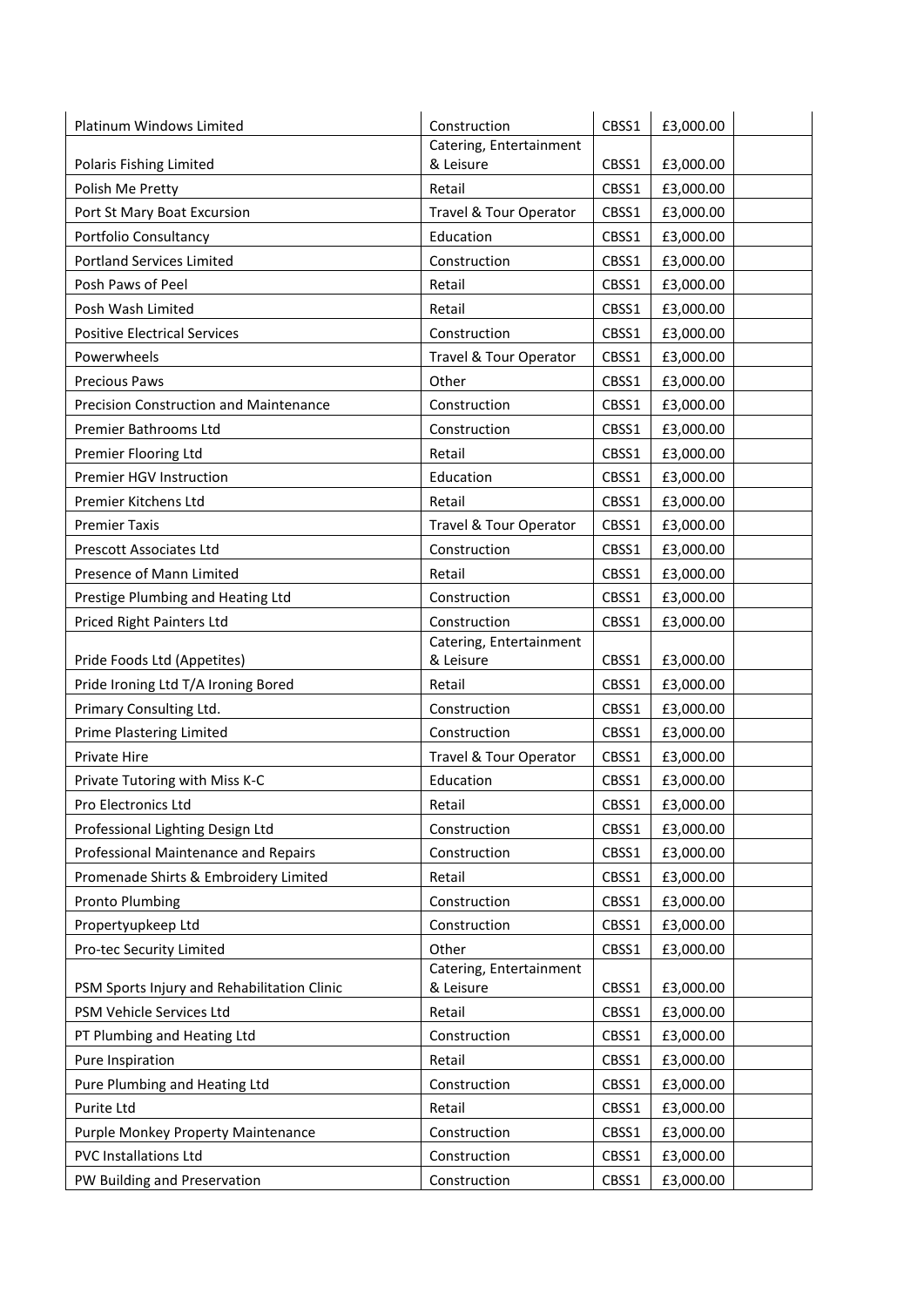| <b>Pyramid Construction Ltd</b>                          | Construction                            | CBSS1          | £3,000.00              |
|----------------------------------------------------------|-----------------------------------------|----------------|------------------------|
| Q & S Motors Ltd                                         | Retail                                  | CBSS1          | £3,000.00              |
|                                                          | Catering, Entertainment                 |                |                        |
| Qi Clinique Limited                                      | & Leisure                               | CBSS1          | £3,000.00              |
| Quad Bike Mania Limited                                  | Catering, Entertainment<br>& Leisure    | CBSS1          | £3,000.00              |
| <b>Quality Cleaners Ltd</b>                              | Retail                                  | CBSS1          | £3,000.00              |
| <b>Quality Gardens</b>                                   | Construction                            | CBSS1          | £3,000.00              |
|                                                          |                                         |                |                        |
| Quality Stove Installations Limited                      | Construction<br>Catering, Entertainment | CBSS1          | £3,000.00              |
| Quay Fitness Ltd                                         | & Leisure                               | CBSS1          | £3,000.00              |
| Quayla Construction Ltd.                                 | Construction                            | CBSS1          | £3,000.00              |
| Quayles Builders                                         | Construction                            | CBSS1          | £3,000.00              |
|                                                          | Catering, Entertainment                 |                |                        |
| Quayside Coffeeshop&Bistro                               | & Leisure                               | CBSS1          | £3,000.00              |
| Quayside Contracting Ltd.                                | Construction                            | CBSS1          | £3,000.00              |
| Quayside Tyres & Exhausts Ltd                            | Retail                                  | CBSS1          | £3,000.00              |
|                                                          | Catering, Entertainment                 |                |                        |
| Queens Laxey 2019 Ltd                                    | & Leisure                               | CBSS1          | £3,000.00              |
| <b>Quennell Carpentry</b>                                | Construction                            | CBSS1          | £3,000.00              |
| <b>Queripel Construction</b>                             | Construction                            | CBSS1          | £3,000.00              |
| Quest Landscape Services Ltd                             | Construction                            | CBSS1          | £3,000.00              |
| Quickcars Ltd                                            | Retail                                  | CBSS1          | £3,000.00              |
| Quiggin & Cubbon Ltd                                     | Construction                            | CBSS1          | £3,000.00              |
| Quine and Cubbon Limited                                 | Retail                                  | CBSS1          | £3,000.00              |
| Quine Bros (Robert Quine)                                | Catering, Entertainment<br>& Leisure    | CBSS1          | £3,000.00              |
| Quintessential Hair and Beauty Rooms Ltd                 | Retail                                  | CBSS1          | £3,000.00              |
| R and A Services                                         | Construction                            | CBSS1          | £3,000.00              |
|                                                          |                                         |                |                        |
| R and M Barlow Construction Ltd                          | Construction                            | CBSS1          | £3,000.00              |
| R Ashton Roofing Ltd                                     | Construction                            | CBSS1          | £3,000.00              |
| R Buckley Window Cleaning                                | Construction                            | CBSS1          | £3,000.00              |
| R C Construction                                         | Construction                            | CBSS1          | £3,000.00              |
| R C Marshall & Son Ltd                                   | Construction                            | CBSS1          | £3,000.00              |
| R Cain Plant Hire Ltd                                    | Construction                            | CBSS1          | £3,000.00              |
| R Davies Garden Services                                 | Construction                            | CBSS1          | £3,000.00              |
| R G W Limited                                            | Construction                            | CBSS1          | £3,000.00              |
| R Hay Tiling Ltd                                         | Construction                            | CBSS1          | £3,000.00              |
| R J Crossey Joinery Services Ltd                         | Construction                            | CBSS1          | £3,000.00              |
|                                                          | Construction                            | CBSS1          | £3,000.00              |
|                                                          | Construction                            | CBSS1          | £3,000.00              |
|                                                          | Catering, Entertainment                 |                |                        |
| R W Entertainment Ltd                                    | & Leisure                               | CBSS1          | £3,000.00              |
| R.C Turner Ltd                                           |                                         | CBSS1          | £3,000.00              |
|                                                          | Retail                                  |                |                        |
| R.H.S Jewellers Limited                                  | Other                                   | CBSS1          | £3,000.00              |
| R.M. Brickworks Ltd.<br>R.O.K. Landscaping Services Ltd. | Construction<br>Construction            | CBSS1<br>CBSS1 | £3,000.00<br>£3,000.00 |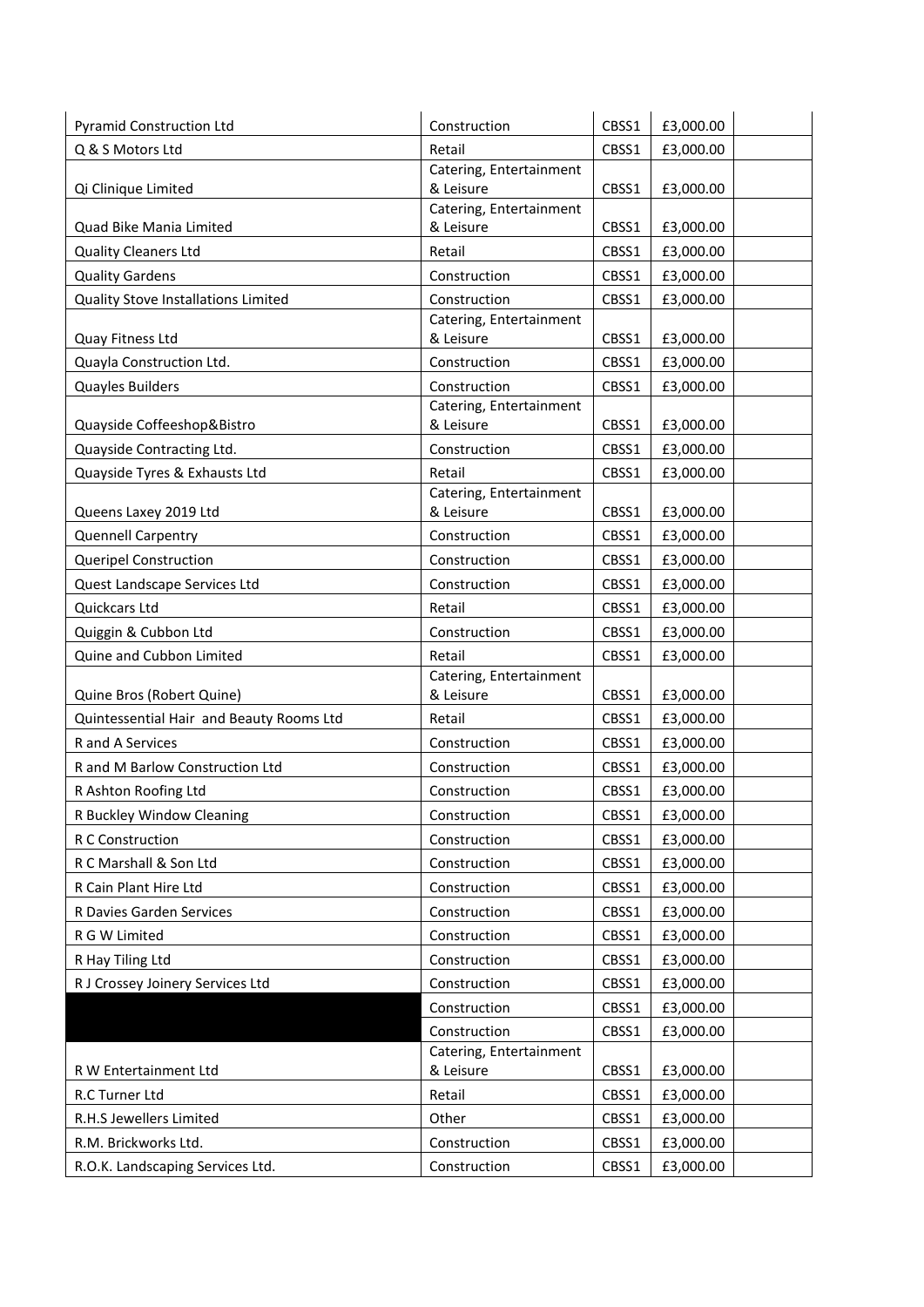|                                          | Retail                                  | CBSS1 | £3,000.00 |
|------------------------------------------|-----------------------------------------|-------|-----------|
|                                          | Catering, Entertainment                 |       |           |
| Rachel Wild Performance Studio           | & Leisure                               | CBSS1 | £3,000.00 |
| Radcliffe Butchers Ltd                   | Catering, Entertainment<br>& Leisure    | CBSS1 | £3,000.00 |
|                                          |                                         |       |           |
| Rainbow Room                             | Retail                                  | CBSS1 | £3,000.00 |
| Rainbow's End                            | Retail                                  | CBSS1 | £3,000.00 |
| RAM Ltd                                  | Retail                                  | CBSS1 | £3,000.00 |
| <b>Ramsey Art Gallery</b>                | Retail                                  | CBSS1 | £3,000.00 |
| Ramsey Automotive Centre Ltd             | Retail                                  | CBSS1 | £3,000.00 |
|                                          | Catering, Entertainment                 |       |           |
| Ramsey Golf Club Ltd                     | & Leisure<br>Tourism                    | CBSS1 | £3,000.00 |
| Ramsey Park Hotel                        | Accommodation                           | CBSS1 | £3,000.00 |
|                                          | Catering, Entertainment                 |       |           |
| Ramsey Pub Co Ltd                        | & Leisure                               | CBSS1 | £3,000.00 |
| Ramsey Vehicle Valeting                  | Retail                                  | CBSS1 | £3,000.00 |
| Randles Limited                          | Construction                            | CBSS1 | £3,000.00 |
| <b>RAR Limited</b>                       | Retail                                  | CBSS1 | £3,000.00 |
| <b>RC Builders</b>                       | Construction                            | CBSS1 | £3,000.00 |
| RCL Stone Masonry Ltd.                   | Construction                            | CBSS1 | £3,000.00 |
| RDS Holdings Ltd                         | Retail                                  | CBSS1 | £3,000.00 |
|                                          |                                         |       |           |
| Re.design.iom                            | Construction<br>Catering, Entertainment | CBSS1 | £3,000.00 |
| <b>Ready Steady</b>                      | & Leisure                               | CBSS1 | £3,000.00 |
|                                          | Tourism                                 |       |           |
| Reayrt Aalin self-catering accommodation | Accommodation                           | CBSS1 | £3,000.00 |
| Red Hair Salon                           | Retail                                  | CBSS1 | £3,000.00 |
| Red Lion Building Services               | Construction                            | CBSS1 | £3,000.00 |
|                                          | Tourism                                 |       |           |
| Red Mountain Apartment                   | Accommodation                           | CBSS1 | £3,000.00 |
| <b>RED Scaffolding</b>                   | Construction                            | CBSS1 | £3,000.00 |
| Redmond Services Limited                 | Construction                            | CBSS1 | £3,000.00 |
| Reds Garage Ltd                          | Retail                                  | CBSS1 | £3,000.00 |
| Reflections Hair Studio Ltd.             | Retail                                  | CBSS1 | £3,000.00 |
|                                          | Catering, Entertainment                 |       |           |
| Refresh Ltd                              | & Leisure                               | CBSS1 | £3,000.00 |
| <b>Regal Motor Engineering</b>           | Retail                                  | CBSS1 | £3,000.00 |
| Rehab2                                   | Retail                                  | CBSS1 | £3,000.00 |
|                                          | Catering, Entertainment                 |       |           |
| RehabLab Physiotherapy Limited           | & Leisure                               | CBSS1 | £3,000.00 |
| <b>Reliance Security Ltd</b>             | Construction                            | CBSS1 | £3,000.00 |
| Renew Ltd                                | Construction                            | CBSS1 | £3,000.00 |
| Renov8 Limited                           | Construction                            | CBSS1 | £3,000.00 |
|                                          | Catering, Entertainment                 |       |           |
| Revel Ltd                                | & Leisure                               | CBSS1 | £3,000.00 |
| Revive                                   | Retail                                  | CBSS1 | £3,000.00 |
| Rex Leasing Limited                      | Retail                                  | CBSS1 | £3,000.00 |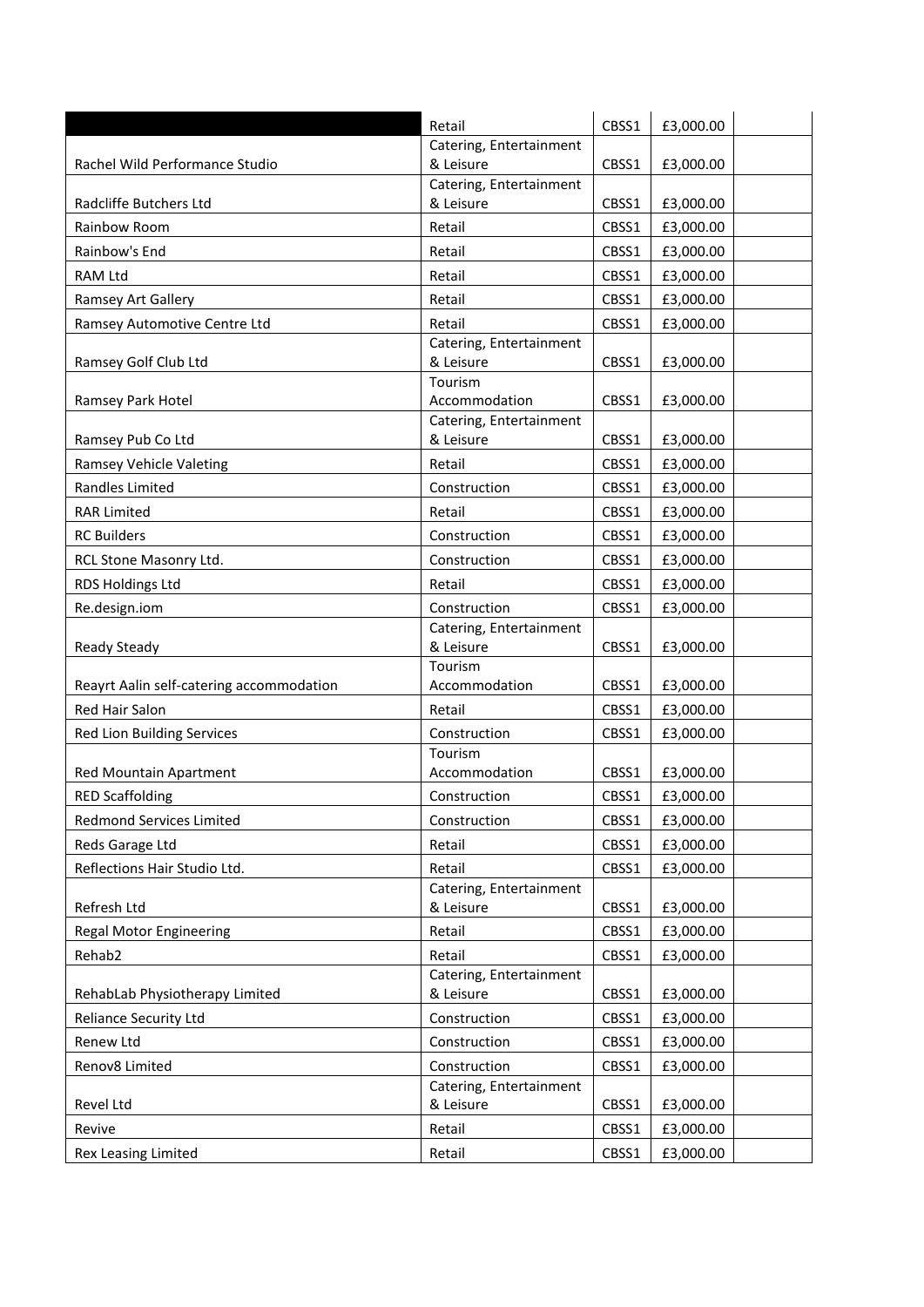|                                              | Catering, Entertainment              |       |           |
|----------------------------------------------|--------------------------------------|-------|-----------|
| Rex Physiotheraphy Services Limited          | & Leisure                            | CBSS1 | £3,000.00 |
| Reynolds & Turner Ltd                        | Retail                               | CBSS1 | £3,000.00 |
| <b>RGB Fitness</b>                           | Catering, Entertainment<br>& Leisure | CBSS1 | £3,000.00 |
| Rhian's Beauty Hub                           | Retail                               | CBSS1 | £3,000.00 |
| <b>Richard Smith Ltd</b>                     | Construction                         | CBSS1 | £3,000.00 |
| <b>Richard Watson Ltd</b>                    | Construction                         | CBSS1 |           |
|                                              |                                      |       | £3,000.00 |
| Richardson Metalcraft Ltd.                   | Construction                         | CBSS1 | £3,000.00 |
| <b>Right Roofing</b>                         | Construction                         | CBSS1 | £3,000.00 |
| Rio's BBQ & Rodizio Ltd                      | Catering, Entertainment<br>& Leisure | CBSS1 | £3,000.00 |
|                                              | Tourism                              |       |           |
| Rivendell Holiday Cottage                    | Accommodation                        | CBSS1 | £3,000.00 |
|                                              | Catering, Entertainment              |       |           |
| Riverside Ltd                                | & Leisure                            | CBSS1 | £3,000.00 |
| <b>RJC Construction LTD</b>                  | Construction                         | CBSS1 | £3,000.00 |
| <b>RMD Electrical</b>                        | Construction                         | CBSS1 | £3,000.00 |
| RNS Construction & Maintenance Ltd           | Construction                         | CBSS1 | £3,000.00 |
| Road and Track Motorcycles                   | Retail                               | CBSS1 | £3,000.00 |
| Rob Baxter Plastering Ltd                    | Construction                         | CBSS1 | £3,000.00 |
| Robert Cormode Ltd                           | Construction                         | CBSS1 | £3,000.00 |
| Robert Graham & Co                           | Construction                         | CBSS1 | £3,000.00 |
| Roberts Leisure Ltd                          | Retail                               | CBSS1 | £3,000.00 |
| Roblin Ltd                                   | Travel & Tour Operator               | CBSS1 | £3,000.00 |
| Robson Construction Ltd                      | Construction                         | CBSS1 | £3,000.00 |
| Rock Food Concepts                           | Catering, Entertainment<br>& Leisure | CBSS1 | £3,000.00 |
|                                              | Tourism                              |       |           |
| Rock Room Concepts Ltd                       | Accommodation                        | CBSS1 | £3,000.00 |
| Rockland Design                              | Construction                         | CBSS1 | £3,000.00 |
| Rockscaffolding LTD                          | Construction                         | CBSS1 | £3,000.00 |
| Rockwell Building and Property Maintenance   | Construction                         | CBSS1 | £3,000.00 |
| <b>ROK Partitions</b>                        | Construction                         | CBSS1 | £3,000.00 |
| Ron Smiths Hairdressing                      | Retail                               | CBSS1 | £3,000.00 |
| Ronan Ltd                                    | Construction                         | CBSS1 | £3,000.00 |
| Roots to Shoots Ltd                          | Construction                         | CBSS1 | £3,000.00 |
| Rosemary Holistic Therapies                  | Retail                               | CBSS1 | £3,000.00 |
| Rover Ritz Boarding Kennels and Cosy Cattery | Other                                | CBSS1 | £3,000.00 |
|                                              | Catering, Entertainment              |       |           |
| Rowany Golf Club Limited                     | & Leisure                            | CBSS1 | £3,000.00 |
|                                              | Catering, Entertainment              |       |           |
| Royal Hotel Public House                     | & Leisure<br>Catering, Entertainment | CBSS1 | £3,000.00 |
| Royal India Restaurant                       | & Leisure                            | CBSS1 | £3,000.00 |
| Royle Maintenance Ltd                        | Construction                         | CBSS1 | £3,000.00 |
|                                              | Catering, Entertainment              |       |           |
| RP Events & Promotions IOM Ltd               | & Leisure                            | CBSS1 | £3,000.00 |
| RS Joinery Limited                           | Construction                         | CBSS1 | £3,000.00 |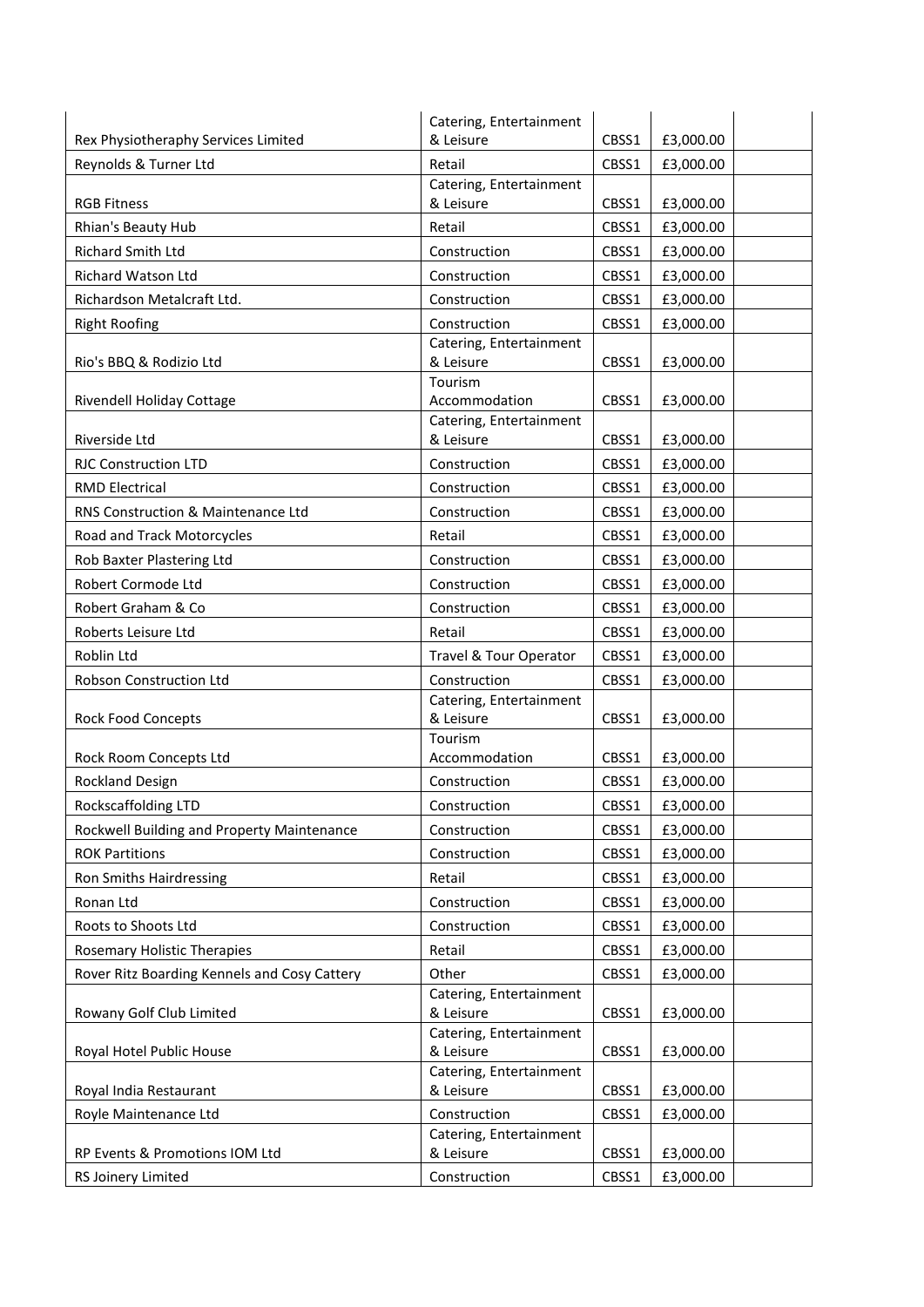| RS Plastering Ltd                     | Construction                         | CBSS1 | £3,000.00 |  |
|---------------------------------------|--------------------------------------|-------|-----------|--|
| Rumana Swinton Design Ltd             | Retail                               | CBSS1 | £3,000.00 |  |
| Ruth's Retreat                        | Retail                               | CBSS1 | £3,000.00 |  |
| <b>RWAY Limited</b>                   | Construction                         | CBSS1 | £3,000.00 |  |
| <b>RWD Consultants Ltd</b>            | Construction                         | CBSS1 | £3,000.00 |  |
| <b>Ryzak Construction Ltd</b>         | Construction                         | CBSS1 | £3,000.00 |  |
| S Beattie Decorators Limited          | Construction                         | CBSS1 | £3,000.00 |  |
| S C Joinery                           | Construction                         | CBSS1 | £3,000.00 |  |
| S Craig and Sons Limited              | Construction                         | CBSS1 | £3,000.00 |  |
| S G Sayle Ltd                         | Construction                         | CBSS1 | £3,000.00 |  |
|                                       | Construction                         | CBSS1 | £3,000.00 |  |
| S Lyons Auto Repairs                  | Retail                               | CBSS1 | £3,000.00 |  |
| <b>S M Plastering</b>                 | Construction                         | CBSS1 | £3,000.00 |  |
| S P G Construction Ltd                | Construction                         | CBSS1 | £3,000.00 |  |
| S R Icely Home Improvement            | Construction                         | CBSS1 | £3,000.00 |  |
| S W Irving Painting and Decorating    | Construction                         | CBSS1 | £3,000.00 |  |
| S Wilkinson Construction              | Construction                         | CBSS1 | £3,000.00 |  |
| S&P Ltd                               | Retail                               | CBSS1 | £3,000.00 |  |
| S. Bell Plumbing & Heating Ltd        | Retail                               | CBSS1 | £3,000.00 |  |
| S. J Heating Services Ltd.            | Construction                         | CBSS1 | £3,000.00 |  |
| SA Building Services Ltd              | Construction                         | CBSS1 | £3,000.00 |  |
| Sabre Pools (Isle of Man) Ltd         | Construction                         | CBSS1 | £3,000.00 |  |
| Safety Management Services (IoM) Ltd. | Education                            | CBSS1 | £3,000.00 |  |
| Safetynet Ltd                         | Construction                         | CBSS1 | £3,000.00 |  |
| Saint Joseph's Nursery and Preschool  | Education                            | CBSS1 | £3,000.00 |  |
| Salamander Services Limited           | Construction                         | CBSS1 | £3,000.00 |  |
|                                       | Tourism                              |       |           |  |
| <b>Salmon River Apartments</b>        | Accommodation                        | CBSS1 | £3,000.00 |  |
| Salon D'Elegance                      | Retail                               | CBSS1 | £3,000.00 |  |
| Saltworks SUP                         | Catering, Entertainment<br>& Leisure | CBSS1 | £3,000.00 |  |
| Salty Dog Construction Ltd            | Construction                         | CBSS1 | £3,000.00 |  |
| Sam Harvey Hairdressing Limited       | Retail                               | CBSS1 | £3,000.00 |  |
| Sandcastles Kindergarten              | Education                            | CBSS1 | £3,000.00 |  |
| Sands Engineering Ltd                 | Construction                         | CBSS1 | £3,000.00 |  |
|                                       | Tourism                              |       |           |  |
| Santon Country Retreat                | Accommodation                        | CBSS1 | £3,000.00 |  |
| Sapphire Developments Ltd             | Construction                         | CBSS1 | £3,000.00 |  |
| Sarah G Limited                       | Retail                               | CBSS1 | £3,000.00 |  |
| Sash Windows (IoM) Ltd                | Construction                         | CBSS1 | £3,000.00 |  |
|                                       | Catering, Entertainment              |       |           |  |
| Savinas Secret                        | & Leisure<br>Tourism                 | CBSS1 | £3,000.00 |  |
| Savoy Hotel Ltd                       | Accommodation                        | CBSS1 | £3,000.00 |  |
| Saxman Ltd t/a Newsbeat               | Retail                               | CBSS1 | £3,000.00 |  |
| Saxona IoM Ltd                        | Construction                         | CBSS1 | £3,000.00 |  |
|                                       |                                      |       |           |  |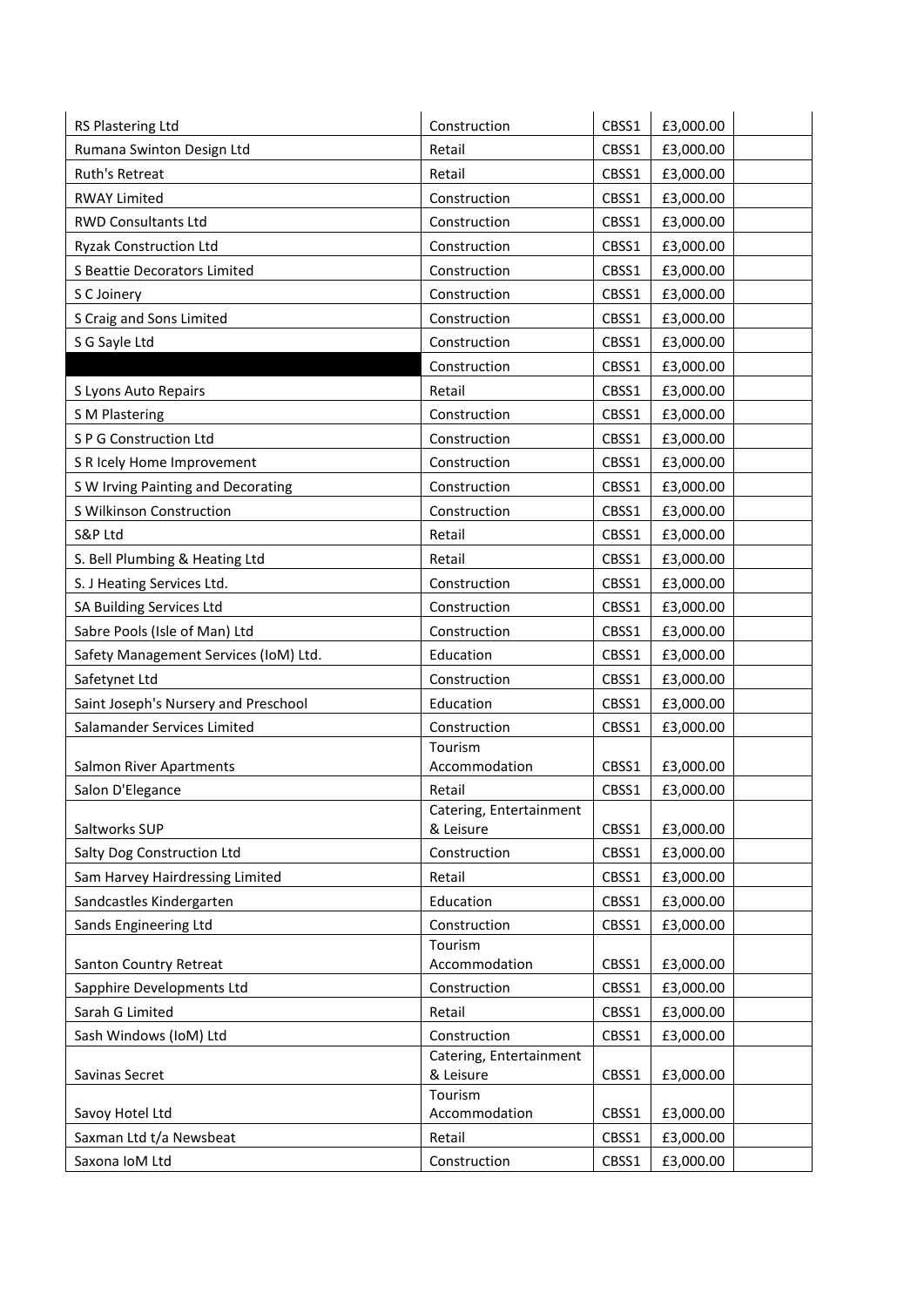| <b>SB Autos</b>                              | Retail                               | CBSS1 | £3,000.00 |
|----------------------------------------------|--------------------------------------|-------|-----------|
| <b>SB Electrical Limited</b>                 | Construction                         | CBSS1 | £3,000.00 |
| SC Consulting Services Ltd                   | Construction                         | CBSS1 | £3,000.00 |
| <b>SC Gardening Services</b>                 | Construction                         | CBSS1 | £3,000.00 |
| SC Makeup Artist                             | Retail                               | CBSS1 | £3,000.00 |
| <b>SCE Ltd</b>                               | Construction                         | CBSS1 | £3,000.00 |
| Scissor Hounds Ltd                           | Retail                               | CBSS1 | £3,000.00 |
| <b>Scissors</b>                              | Retail                               | CBSS1 | £3,000.00 |
|                                              | Catering, Entertainment              |       |           |
| Scoops Ice Cream Parlour                     | & Leisure                            | CBSS1 | £3,000.00 |
| Scott Physiotherapy Ltd.                     | Retail                               | CBSS1 | £3,000.00 |
| Scott Taylor Vehicle Specialists Ltd         | Retail                               | CBSS1 | £3,000.00 |
|                                              | Tourism                              |       |           |
| Sea Cliff (The Miniature Boutique Hotel Ltd) | Accommodation                        | CBSS1 | £3,000.00 |
|                                              | Catering, Entertainment<br>& Leisure |       |           |
| Sea Crystal Ltd t/a Imperial Dragon Chinese  | Catering, Entertainment              | CBSS1 | £3,000.00 |
| SEA KAYAKING ISLE OF MAN                     | & Leisure                            | CBSS1 | £3,000.00 |
|                                              | Tourism                              |       |           |
| Sea View Hotel                               | Accommodation                        | CBSS1 | £3,000.00 |
| Sean Weir Roofing Ltd                        | Construction                         | CBSS1 | £3,000.00 |
|                                              | Tourism                              |       |           |
| Seaview Chalet                               | Accommodation                        | CBSS1 | £3,000.00 |
| Secret Garden Beauty                         | Retail                               | CBSS1 | £3,000.00 |
| Securikey Isle of Man Ltd.                   | Retail                               | CBSS1 | £3,000.00 |
|                                              | Tourism                              |       |           |
| Sefton Group PLC                             | Accommodation                        | CBSS1 | £3,000.00 |
| Segway Isle of Man                           | Catering, Entertainment<br>& Leisure | CBSS1 | £3,000.00 |
|                                              |                                      |       |           |
| Select (Furniture & Auto) Ltd                | Retail<br>Tourism                    | CBSS1 | £3,000.00 |
| Select Management Services Ltd               | Accommodation                        | CBSS1 | £3,000.00 |
| Serendipity Arts & Crafts                    | Retail                               | CBSS1 | £3,000.00 |
| Serendipity Beauty                           | Retail                               | CBSS1 | £3,000.00 |
|                                              | Catering, Entertainment              |       |           |
| Seven Kingdom Distillery                     | & Leisure                            | CBSS1 | £3,000.00 |
| <b>Sewing Machine Services</b>               | Retail                               | CBSS1 | £3,000.00 |
| <b>SG Maintenance Ltd</b>                    | Construction                         | CBSS1 | £3,000.00 |
| <b>SGL Construction</b>                      | Construction                         | CBSS1 | £3,000.00 |
| Shakti Man Ltd                               | Retail                               | CBSS1 | £3,000.00 |
| Shalee                                       | Retail                               | CBSS1 | £3,000.00 |
|                                              | Catering, Entertainment              |       |           |
| Shamyr Hey Tea Rooms                         | & Leisure                            | CBSS1 | £3,000.00 |
|                                              | Catering, Entertainment              |       |           |
| Shane's Chippy Ltd                           | & Leisure                            | CBSS1 | £3,000.00 |
| Sharon Rye School of Dance                   | Education                            | CBSS1 | £3,000.00 |
|                                              | Catering, Entertainment              |       |           |
| <b>Shell Shock Fitness</b>                   | & Leisure                            | CBSS1 | £3,000.00 |
| Shine Om Ltd                                 | Catering, Entertainment<br>& Leisure | CBSS1 | £3,000.00 |
|                                              |                                      |       |           |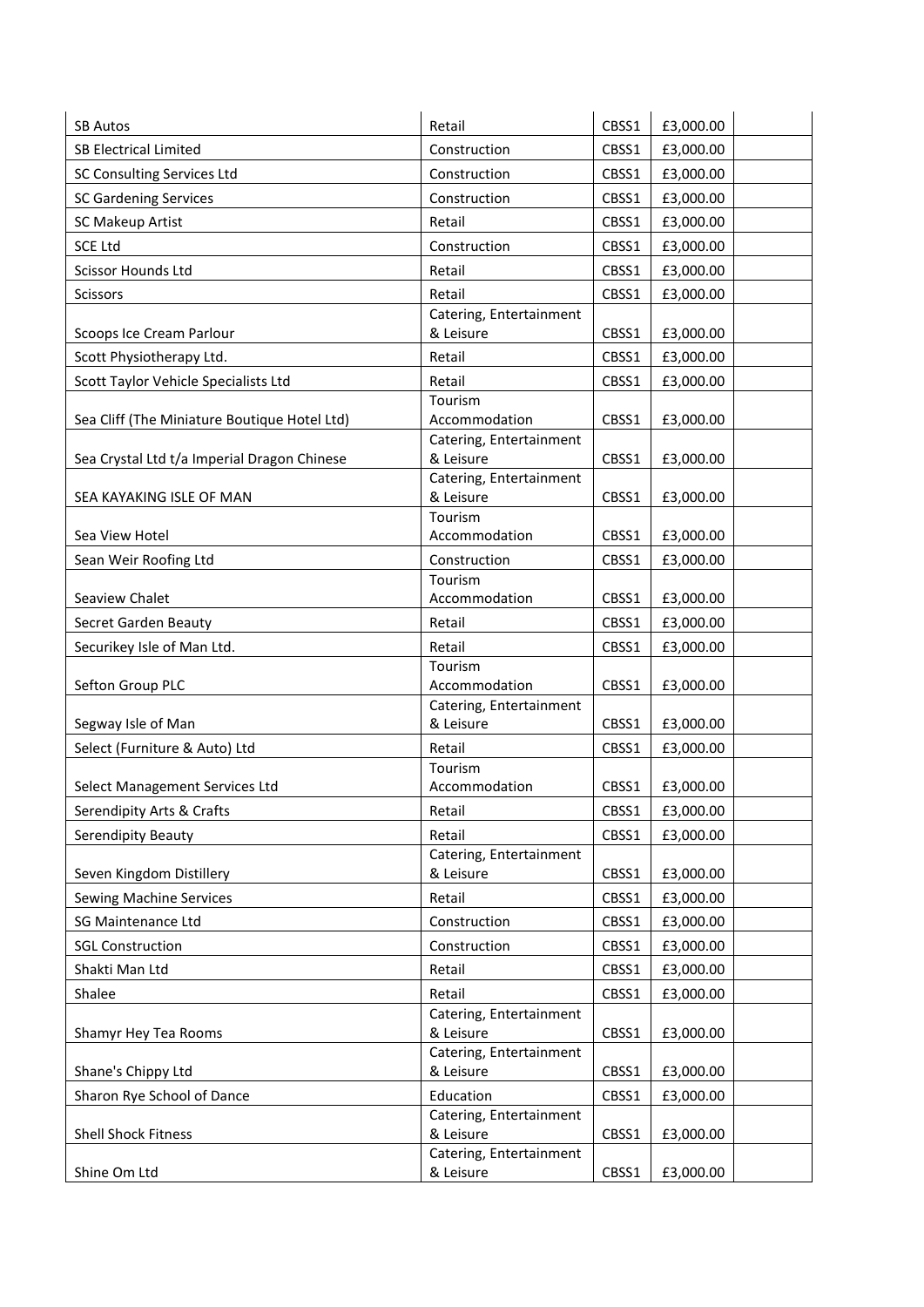| Shirley's Salon                        | Retail                                   | CBSS1 | £3,000.00 |
|----------------------------------------|------------------------------------------|-------|-----------|
| Shona Boat Trips                       | Travel & Tour Operator                   | CBSS1 | £3,000.00 |
|                                        | Catering, Entertainment                  |       |           |
| Shore Hotel Ltd                        | & Leisure                                | CBSS1 | £3,000.00 |
| Shumba Tech Limited                    | Construction                             | CBSS1 | £3,000.00 |
| Siam Orchid                            | Catering, Entertainment<br>& Leisure     | CBSS1 | £3,000.00 |
| Sign & Design Limited                  | Retail                                   | CBSS1 | £3,000.00 |
| Signature Car Sales                    | Retail                                   | CBSS1 | £3,000.00 |
| Signature Electrical Isle of Man       | Construction                             | CBSS1 | £3,000.00 |
| <b>Signature Home Solutions</b>        | Construction                             | CBSS1 | £3,000.00 |
|                                        | Tourism                                  |       |           |
| Silly Moos Campsite                    | Accommodation                            | CBSS1 | £3,000.00 |
| Silva Garden Design Ltd                | Construction                             | CBSS1 | £3,000.00 |
|                                        | Tourism                                  |       |           |
| Silver Gate Ltd t/a The Edelweiss      | Accommodation<br>Catering, Entertainment | CBSS1 | £3,000.00 |
| Silver Star Chinese Takeaway           | & Leisure                                | CBSS1 | £3,000.00 |
|                                        | Catering, Entertainment                  |       |           |
| Silver Viking Limited                  | & Leisure                                | CBSS1 | £3,000.00 |
| Silvercraigs Limited                   | Tourism<br>Accommodation                 | CBSS1 | £3,000.00 |
| Simba Construction Ltd                 | Construction                             | CBSS1 | £3,000.00 |
| Simon L Brown Limited                  | Retail                                   | CBSS1 | £3,000.00 |
| Simon Trenholme Tiling Ltd             | Construction                             | CBSS1 | £3,000.00 |
| Simons                                 | Retail                                   | CBSS1 | £3,000.00 |
| Simple Security Ltd                    | Construction                             | CBSS1 | £3,000.00 |
| Simply Beautiful                       | Retail                                   | CBSS1 | £3,000.00 |
| Simply Clean                           | Construction                             | CBSS1 | £3,000.00 |
| Simply Sew                             | Retail                                   | CBSS1 | £3,000.00 |
| Simply Stylish Fashion and Accessories | Retail                                   | CBSS1 | £3,000.00 |
| Sing Up IoM                            | Education                                | CBSS1 | £3,000.00 |
| <b>SJD Building Services</b>           | Construction                             | CBSS1 | £3,000.00 |
| <b>SJS Avionics</b>                    | Travel & Tour Operator                   | CBSS1 | £3,000.00 |
| SK Formwork and Construction           | Construction                             | CBSS1 | £3,000.00 |
| Skinfood                               | Retail                                   | CBSS1 | £3,000.00 |
| Skyline Roofing                        | Construction                             | CBSS1 | £3,000.00 |
|                                        | Tourism                                  |       |           |
| Sleepwell Hotels Limited               | Accommodation                            | CBSS1 | £3,000.00 |
| Slick Performance                      | Retail                                   | CBSS1 | £3,000.00 |
| Small Job Electrics                    | Construction                             | CBSS1 | £3,000.00 |
| Smallprint Ltd                         | Retail                                   | CBSS1 | £3,000.00 |
| Smart Valet                            | Retail                                   | CBSS1 | £3,000.00 |
| <b>Smartmann Tours</b>                 | Travel & Tour Operator                   | CBSS1 | £3,000.00 |
| <b>Smeale Farm Cottages</b>            | Tourism<br>Accommodation                 | CBSS1 | £3,000.00 |
|                                        | Catering, Entertainment                  |       |           |
| Smokey and the Bandit Ltd              | & Leisure                                | CBSS1 | £3,000.00 |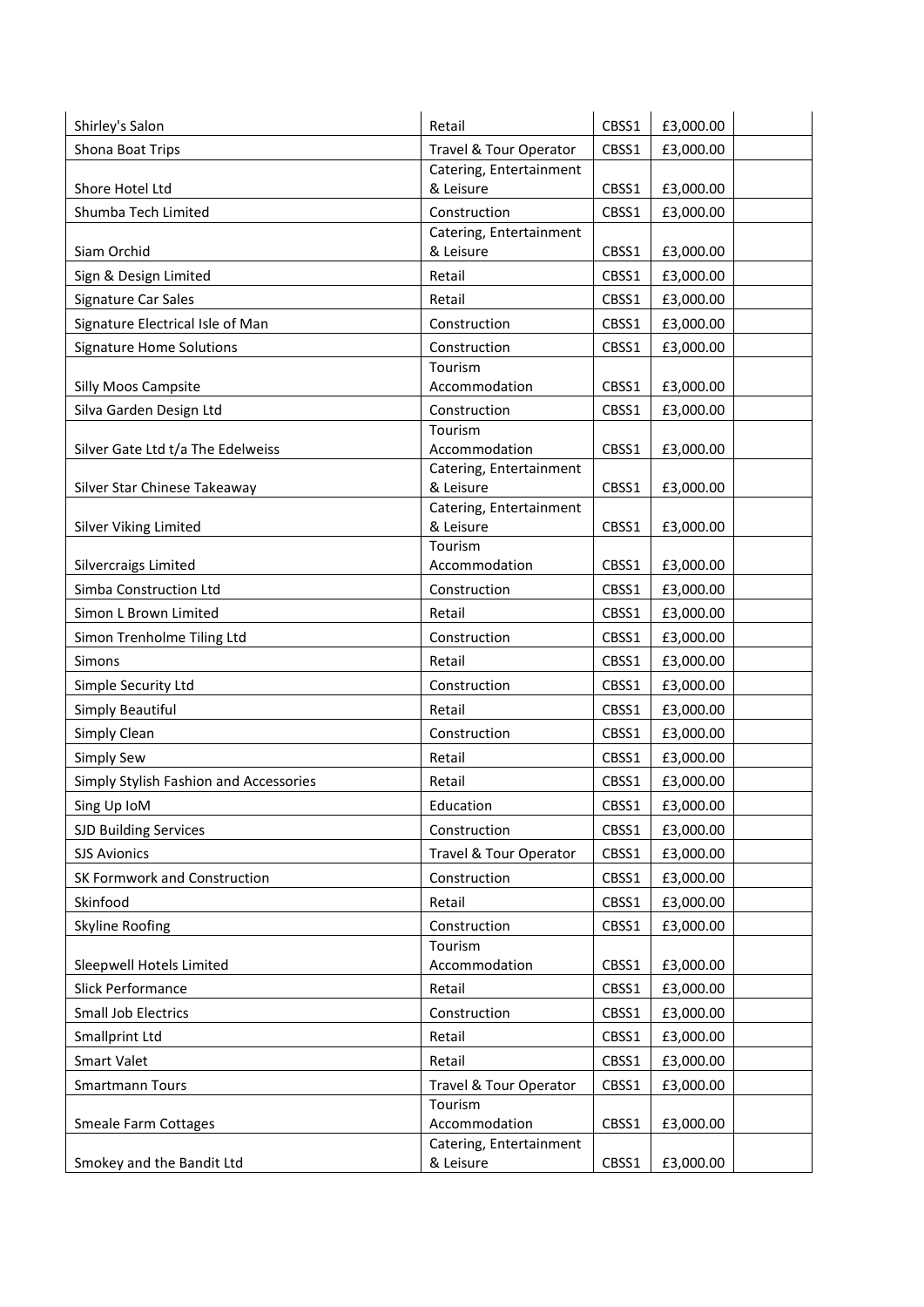| <b>SMS Trading</b>                        | Retail                               | CBSS1 | £3,000.00 |
|-------------------------------------------|--------------------------------------|-------|-----------|
| Snaefell Dental Labortatory               | Retail                               | CBSS1 | £3,000.00 |
| Snaefell Gardening Services Ltd           | Construction                         | CBSS1 | £3,000.00 |
| <b>Snaefell Property Repairs</b>          | Construction                         | CBSS1 | £3,000.00 |
| SNCC Limited TA SkillanNaylor Car Company | Retail                               | CBSS1 | £3,000.00 |
| <b>SNX Limited</b>                        | Construction                         | CBSS1 | £3,000.00 |
| Sonnics Limited                           | Retail                               | CBSS1 | £3,000.00 |
| Sound Records                             | Retail                               | CBSS1 | £3,000.00 |
|                                           | Catering, Entertainment              |       |           |
| South Douglas Old Friends Association     | & Leisure                            | CBSS1 | £3,000.00 |
| Southern Asia Chinese Takeaway            | Catering, Entertainment<br>& Leisure | CBSS1 | £3,000.00 |
| Southern Oil Services Ltd                 | Construction                         | CBSS1 | £3,000.00 |
| Southern Plumbing & Heating Merchants Ltd | Retail                               | CBSS1 | £3,000.00 |
| Southern Tech Repairs                     | Retail                               | CBSS1 | £3,000.00 |
|                                           | Tourism                              |       |           |
| Southfields B and B                       | Accommodation                        | CBSS1 | £3,000.00 |
| Southside Developments Itd                | Construction                         | CBSS1 | £3,000.00 |
| SP PROPERTY IMPROVEMENTS LTD              | Construction                         | CBSS1 | £3,000.00 |
| Specialised Glazing Solutions Ltd         | Construction                         | CBSS1 | £3,000.00 |
| Spectrum Decorating Solutions Ltd         | Construction                         | CBSS1 | £3,000.00 |
| Spectrum Tattooing                        | Retail                               | CBSS1 | £3,000.00 |
| Spectrum Windows Limited                  | Construction                         | CBSS1 | £3,000.00 |
| Spill The Beans Limited                   | Catering, Entertainment<br>& Leisure | CBSS1 | £3,000.00 |
|                                           | Catering, Entertainment              |       |           |
| Sports Performance Services Ltd           | & Leisure                            | CBSS1 | £3,000.00 |
| Square and Compass Construction Ltd       | Construction                         | CBSS1 | £3,000.00 |
| Squeegee Clean Window Cleaning Services   | Construction                         | CBSS1 | £3,000.00 |
| St Georges Woollen Mills Ltd              | Catering, Entertainment<br>& Leisure | CBSS1 | £3,000.00 |
|                                           | Tourism                              |       |           |
| St Heliers Hotel Limited                  | Accommodation                        | CBSS1 | £3,000.00 |
|                                           | Catering, Entertainment              |       |           |
| St Johns Mill                             | & Leisure                            | CBSS1 | £3,000.00 |
| St Johns Pre-School Trust                 | Education                            | CBSS1 | £3,000.00 |
| Staarvey Farm                             | Retail                               | CBSS1 | £3,000.00 |
| Stage One                                 | Catering, Entertainment<br>& Leisure | CBSS1 | £3,000.00 |
| <b>Stalwart Plastering</b>                | Construction                         | CBSS1 | £3,000.00 |
|                                           | Catering, Entertainment              |       |           |
| Star Grill & Pizza Ramsey Limited         | & Leisure<br>Catering, Entertainment | CBSS1 | £3,000.00 |
| Star Grill Pizza Ltd.                     | & Leisure                            | CBSS1 | £3,000.00 |
|                                           | Catering, Entertainment              |       |           |
| <b>Star Services Ltd</b>                  | & Leisure                            | CBSS1 | £3,000.00 |
| Start to Finish Tuition Limited           | Education                            | CBSS1 | £3,000.00 |
| Stay Clean Ltd                            | Retail                               | CBSS1 | £3,000.00 |
|                                           |                                      |       |           |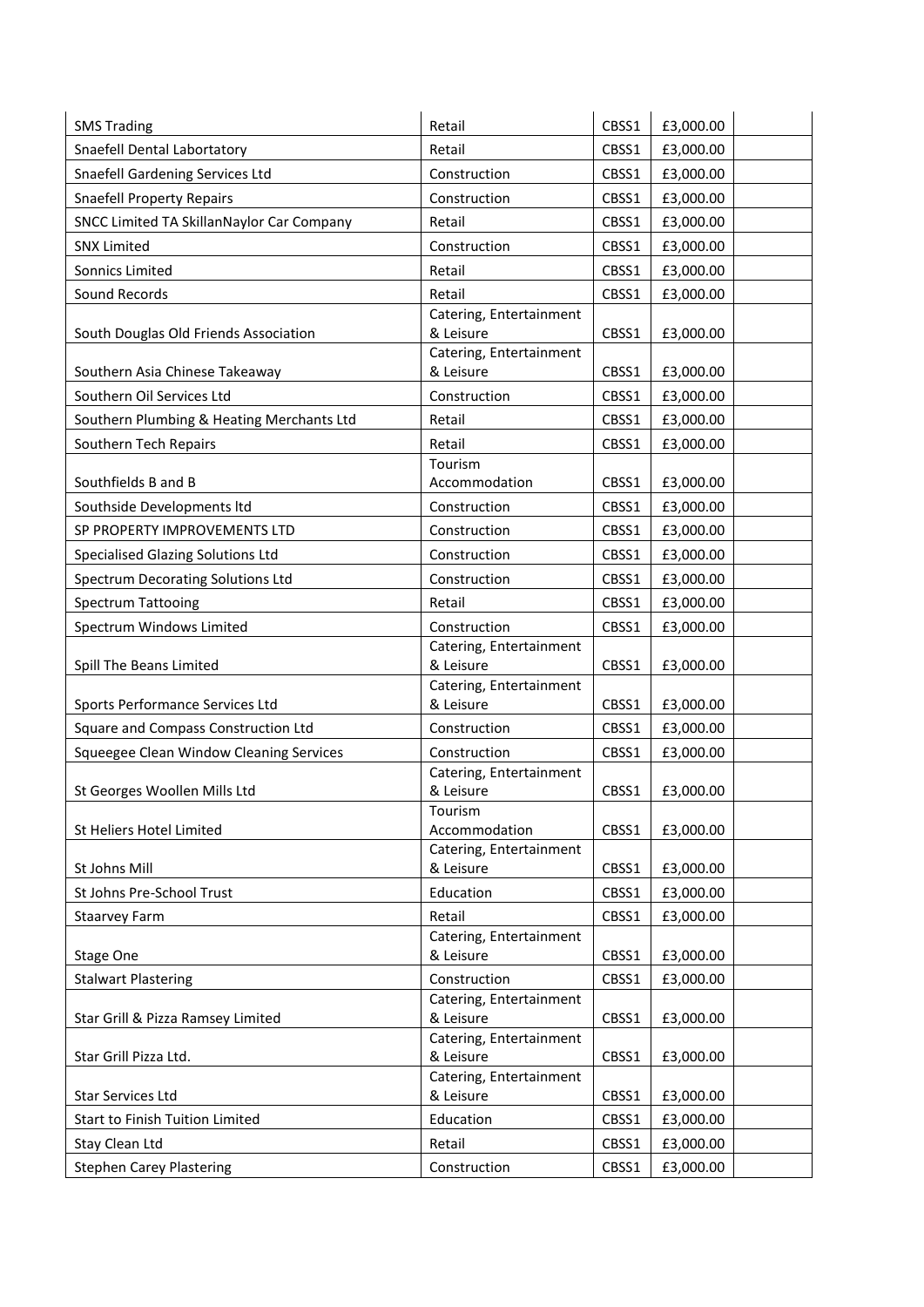| Stephen Garrett Plumbing and Heating Ltd.      | Construction                         | CBSS1 | £3,000.00 |
|------------------------------------------------|--------------------------------------|-------|-----------|
| Stephen's Executive Private Hire               | Travel & Tour Operator               | CBSS1 | £3,000.00 |
| Steve Astick Carpentry and Joinery             | Construction                         | CBSS1 | £3,000.00 |
| Steven Morley Ltd t/a Steven Morley Chartered  |                                      |       |           |
| Surveyors                                      | Construction                         | CBSS1 | £3,000.00 |
| <b>Steves Tyre Services</b>                    | Retail                               | CBSS1 | £3,000.00 |
| <b>Stewart Clague Services Limited</b>         | Construction                         | CBSS1 | £3,000.00 |
|                                                | Catering, Entertainment<br>& Leisure | CBSS1 | £3,000.00 |
| Stixx                                          |                                      |       |           |
| Stoddart & Moore Ltd                           | Construction                         | CBSS1 | £3,000.00 |
| <b>Stokes Builders</b>                         | Construction                         | CBSS1 | £3,000.00 |
| Stone and Lime Company                         | Construction                         | CBSS1 | £3,000.00 |
| Stone Art Decor and Design Ltd                 | Construction                         | CBSS1 | £3,000.00 |
| Stoneart Ltd.                                  | Construction                         | CBSS1 | £3,000.00 |
| Stonecraft Limited                             | Construction                         | CBSS1 | £3,000.00 |
| Stonemasons IOM Ltd                            | Construction                         | CBSS1 | £3,000.00 |
| Stone-tech Ltd                                 | Construction                         | CBSS1 | £3,000.00 |
| Stoney Mountain Construction Limited           | Construction                         | CBSS1 | £3,000.00 |
| <b>Storytime Nursery</b>                       | Education                            | CBSS1 | £3,000.00 |
| <b>Stott Construction Ltd</b>                  | Construction                         | CBSS1 | £3,000.00 |
| <b>Structural Engineering Services Limited</b> | Construction                         | CBSS1 | £3,000.00 |
| Studio 16                                      | Retail                               | CBSS1 | £3,000.00 |
| Studio 42                                      | Retail                               | CBSS1 | £3,000.00 |
| Studio1 Hair Design                            | Retail                               | CBSS1 | £3,000.00 |
| Style Interiors Ltd                            | Construction                         | CBSS1 | £3,000.00 |
| <b>Style Plastering Ltd</b>                    | Construction                         | CBSS1 | £3,000.00 |
| Style Tiling Ltd.                              | Construction                         | CBSS1 | £3,000.00 |
| Stylers                                        | Retail                               | CBSS1 | £3,000.00 |
|                                                | Catering, Entertainment              |       |           |
| Succulent Savouries Ltd (Leonardos)            | & Leisure                            | CBSS1 | £3,000.00 |
| Suki Beauty Ltd                                | Retail                               | CBSS1 | £3,000.00 |
| Sulby Glen Hotel Ltd                           | Tourism<br>Accommodation             | CBSS1 | £3,000.00 |
|                                                | Tourism                              |       |           |
| Summerlands B&B                                | Accommodation                        | CBSS1 | £3,000.00 |
| Summers Builders Ltd                           | Construction                         | CBSS1 | £3,000.00 |
| Sun & Beauty Ltd                               | Retail                               | CBSS1 | £3,000.00 |
| Sunbeam Gardens IOM                            | Construction                         | CBSS1 | £3,000.00 |
| Sunnyside Gardens Ltd                          | Construction                         | CBSS1 | £3,000.00 |
|                                                | Catering, Entertainment              |       |           |
| Sunset Kiosk                                   | & Leisure                            | CBSS1 | £3,000.00 |
|                                                | Catering, Entertainment              |       |           |
| Sunset Lakes Limited                           | & Leisure                            | CBSS1 | £3,000.00 |
| <b>Sunshine Nursery</b>                        | Education<br>Tourism                 | CBSS1 | £3,000.00 |
| Surby Croft Holiday Cottage                    | Accommodation                        | CBSS1 | £3,000.00 |
|                                                | Tourism                              |       |           |
| Surfside Holiday Ltd                           | Accommodation                        | CBSS1 | £3,000.00 |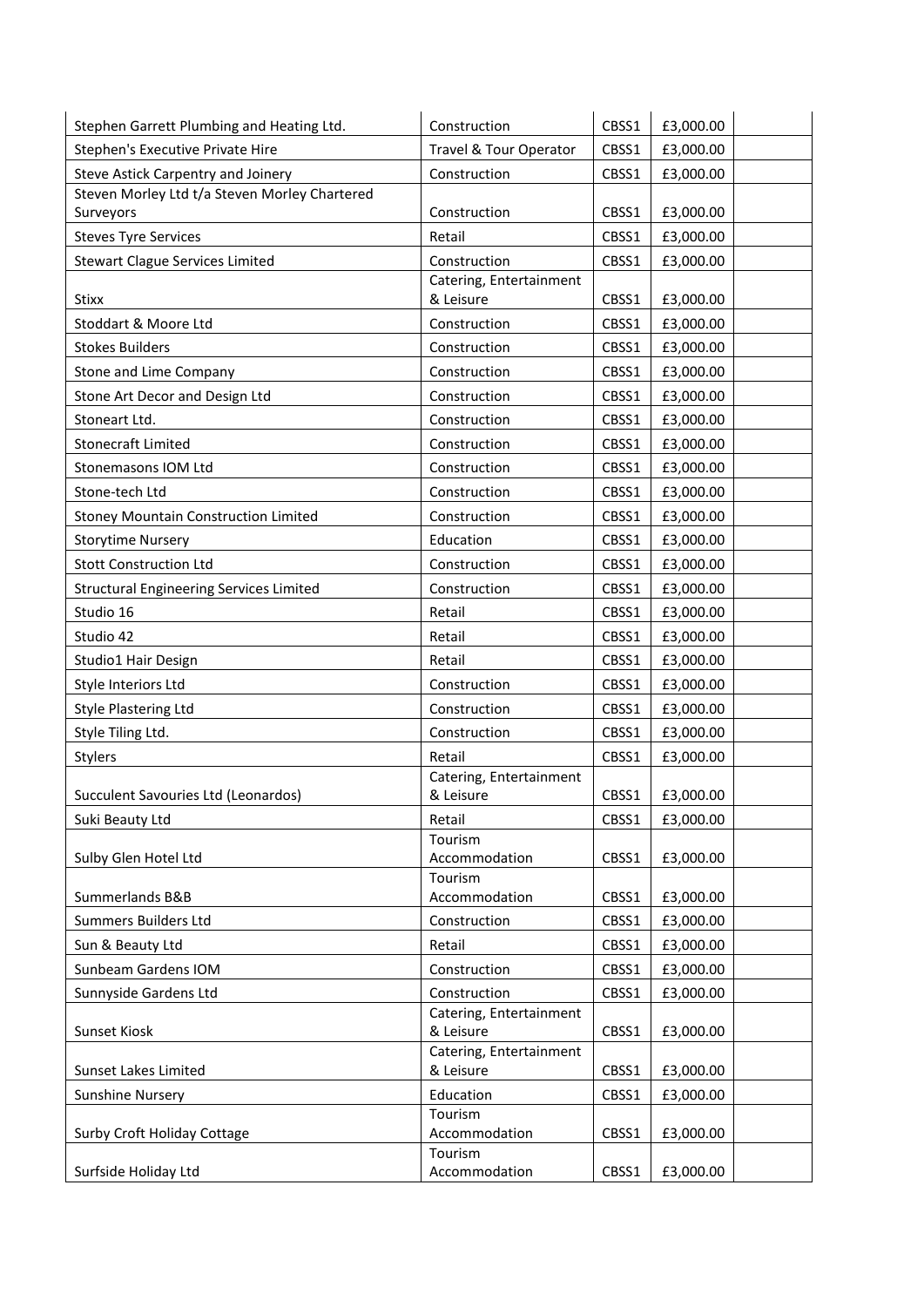| <b>Sutcliffe Construction</b>                   | Construction                            | CBSS1 | £3,000.00 |
|-------------------------------------------------|-----------------------------------------|-------|-----------|
| <b>Sutton HR Consultancy</b>                    | Other                                   | CBSS1 | £3,000.00 |
| Swales Electrical Limited t/a Hoistline         | Construction                            | CBSS1 | £3,000.00 |
| <b>Sweeney Todd</b>                             | Retail                                  | CBSS1 | £3,000.00 |
| Sweet n Treat                                   | Retail                                  | CBSS1 | £3,000.00 |
| <b>Swift Motors Limited</b>                     | Retail                                  | CBSS1 | £3,000.00 |
|                                                 | Catering, Entertainment                 |       |           |
| Switched On Entertainment & Events Ltd          | & Leisure                               | CBSS1 | £3,000.00 |
| T & J Autos                                     | Retail                                  | CBSS1 | £3,000.00 |
| T and E Painters and Decorators                 | Construction                            | CBSS1 | £3,000.00 |
|                                                 | Catering, Entertainment                 |       |           |
| T Campbell Butchers                             | & Leisure                               | CBSS1 | £3,000.00 |
| TH Colebourn Ltd.                               | Retail                                  | CBSS1 | £3,000.00 |
| TH Plastering Services                          | Construction                            | CBSS1 | £3,000.00 |
| T K Automotive                                  | Retail                                  | CBSS1 | £3,000.00 |
| TS Keggen & Son Ltd                             | Construction                            | CBSS1 | £3,000.00 |
| T Sinclair Construction Ltd                     | Construction                            | CBSS1 | £3,000.00 |
| <b>T&amp;G Construction Ltd</b>                 | Construction                            | CBSS1 | £3,000.00 |
| T. E Leece & Son Ltd                            | Construction                            | CBSS1 | £3,000.00 |
| T.E. Cubbon Ltd.                                | Retail                                  | CBSS1 | £3,000.00 |
|                                                 | Catering, Entertainment                 |       |           |
| T2 Limited                                      | & Leisure                               | CBSS1 | £3,000.00 |
| Talay Thai Ltd                                  | Catering, Entertainment<br>& Leisure    | CBSS1 | £3,000.00 |
|                                                 |                                         |       |           |
| Talbot & Son (Blinds) Limited                   | Retail                                  | CBSS1 | £3,000.00 |
| Talk of the Island                              | Retail                                  | CBSS1 | £3,000.00 |
| Talk of the Town (Kelcur (Isle of Man) Limited) | Catering, Entertainment<br>& Leisure    | CBSS1 | £3,000.00 |
|                                                 | Catering, Entertainment                 |       |           |
| <b>Tandoor Ltd</b>                              | & Leisure                               | CBSS1 | £3,000.00 |
|                                                 | Tourism                                 |       |           |
| Tanmic Limited (The Bridge Inn)                 | Accommodation                           | CBSS1 | £3,000.00 |
| <b>Tapiit Services Limited</b>                  | Education                               | CBSS1 | £3,000.00 |
| <b>Target Tools Ld</b>                          | Logistics                               | CBSS1 | £3,000.00 |
|                                                 | Catering, Entertainment                 |       |           |
| <b>Tartan Group Limited</b>                     | & Leisure<br>Catering, Entertainment    | CBSS1 | £3,000.00 |
| <b>Taste Buds Limited</b>                       | & Leisure                               | CBSS1 | £3,000.00 |
|                                                 | Catering, Entertainment                 |       |           |
| <b>Taste Catering</b>                           | & Leisure                               | CBSS1 | £3,000.00 |
|                                                 | Catering, Entertainment                 |       |           |
| Taste of Bengal (Alens & Kabir Ltd)             | & Leisure                               | CBSS1 | £3,000.00 |
| <b>Tate's Traditional Butchers</b>              | Catering, Entertainment<br>& Leisure    | CBSS1 | £3,000.00 |
| Taxi Mann                                       | Travel & Tour Operator                  | CBSS1 | £3,000.00 |
|                                                 |                                         |       |           |
| Taxi.im                                         | Travel & Tour Operator                  | CBSS1 | £3,000.00 |
| Taylor Made Construction Ltd                    | Construction<br>Catering, Entertainment | CBSS1 | £3,000.00 |
| Taylor Roberts Catering Ltd (What the Fork)     | & Leisure                               | CBSS1 | £3,000.00 |
| Taylorclarke Automotive Specialists LTD         | Retail                                  | CBSS1 | £3,000.00 |
|                                                 |                                         |       |           |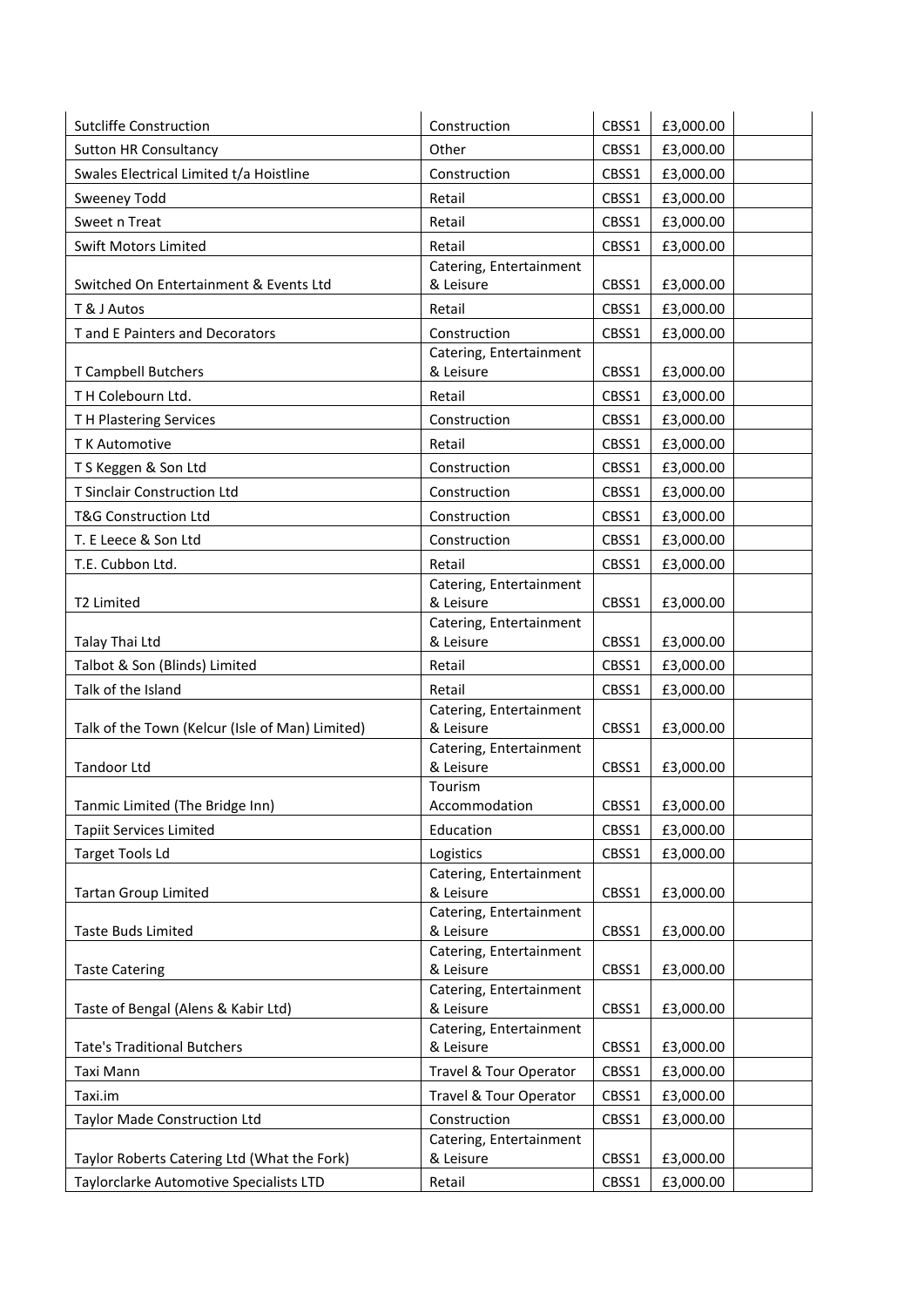| <b>TD Car Centre</b>               | Retail                               | CBSS1 | £3,000.00 |
|------------------------------------|--------------------------------------|-------|-----------|
| <b>TDF Renovations Ltd</b>         | Construction                         | CBSS1 | £3,000.00 |
| Telecabs (2002) Ltd                | Travel & Tour Operator               | CBSS1 | £3,000.00 |
| <b>Temple Plasterers</b>           | Construction                         | CBSS1 | £3,000.00 |
| Ten M Property Services Ltd        | Construction                         | CBSS1 | £3,000.00 |
| Terry's Taxis                      | Travel & Tour Operator               | CBSS1 | £3,000.00 |
| <b>Terrys Window Cleaning</b>      | Construction                         | CBSS1 | £3,000.00 |
| <b>TG Plant Services Ltd</b>       | Retail                               | CBSS1 | £3,000.00 |
|                                    | Catering, Entertainment              |       |           |
| The Abbey - The Forge              | & Leisure                            | CBSS1 | £3,000.00 |
|                                    | Catering, Entertainment              |       |           |
| The Albert Hotel                   | & Leisure<br>Catering, Entertainment | CBSS1 | £3,000.00 |
| The Alpine Cafe                    | & Leisure                            | CBSS1 | £3,000.00 |
|                                    | Catering, Entertainment              |       |           |
| The Aqua Pearls                    | & Leisure                            | CBSS1 | £3,000.00 |
| The Art Gallery Ltd                | Retail                               | CBSS1 | £3,000.00 |
| The Art Stores Ltd                 | Retail                               | CBSS1 | £3,000.00 |
| The Arts Hub                       | Education                            | CBSS1 | £3,000.00 |
|                                    | Tourism                              |       |           |
| The Ascot Hotel                    | Accommodation                        | CBSS1 | £3,000.00 |
| The Ashley Gardner Flying Club Itd | Travel & Tour Operator               | CBSS1 | £3,000.00 |
|                                    | Catering, Entertainment<br>& Leisure |       |           |
| The Atrium Limited                 | Catering, Entertainment              | CBSS1 | £3,000.00 |
| The Barn at Austvooar              | & Leisure                            | CBSS1 | £3,000.00 |
| The Beauty Room                    | Retail                               | CBSS1 | £3,000.00 |
| The Beauty Spot                    | Retail                               | CBSS1 | £3,000.00 |
| The Beauty Studio IoM.com          | Retail                               | CBSS1 | £3,000.00 |
| The Beauty Zone                    | Retail                               | CBSS1 | £3,000.00 |
| The Bed & Flooring House IoM       | Retail                               | CBSS1 | £3,000.00 |
| The Book Company Ltd.              | Retail                               | CBSS1 | £3,000.00 |
| The Bookshop                       | Retail                               | CBSS1 | £3,000.00 |
|                                    | Catering, Entertainment              |       |           |
| The Bowling Green Cafe             | & Leisure                            | CBSS1 | £3,000.00 |
| The Brow Queen Ltd                 | Retail                               | CBSS1 | £3,000.00 |
|                                    | Catering, Entertainment              |       |           |
| The Buttery Cafe                   | & Leisure<br>Catering, Entertainment | CBSS1 | £3,000.00 |
| The Caff                           | & Leisure                            | CBSS1 | £3,000.00 |
| The Candy Box Co                   | Retail                               | CBSS1 | £3,000.00 |
| The Car Shop Ltd                   | Retail                               | CBSS1 | £3,000.00 |
|                                    | Catering, Entertainment              |       |           |
| The Central Bar and Bistro Limited | & Leisure                            | CBSS1 | £3,000.00 |
| The Children's Centre Ltd          | Education                            | CBSS1 | £3,000.00 |
| The Chimney Doctors                | Construction                         | CBSS1 | £3,000.00 |
|                                    | Catering, Entertainment              |       |           |
| The Chippy Mann                    | & Leisure                            | CBSS1 | £3,000.00 |
| The Churches Bookshop              | Retail                               | CBSS1 | £3,000.00 |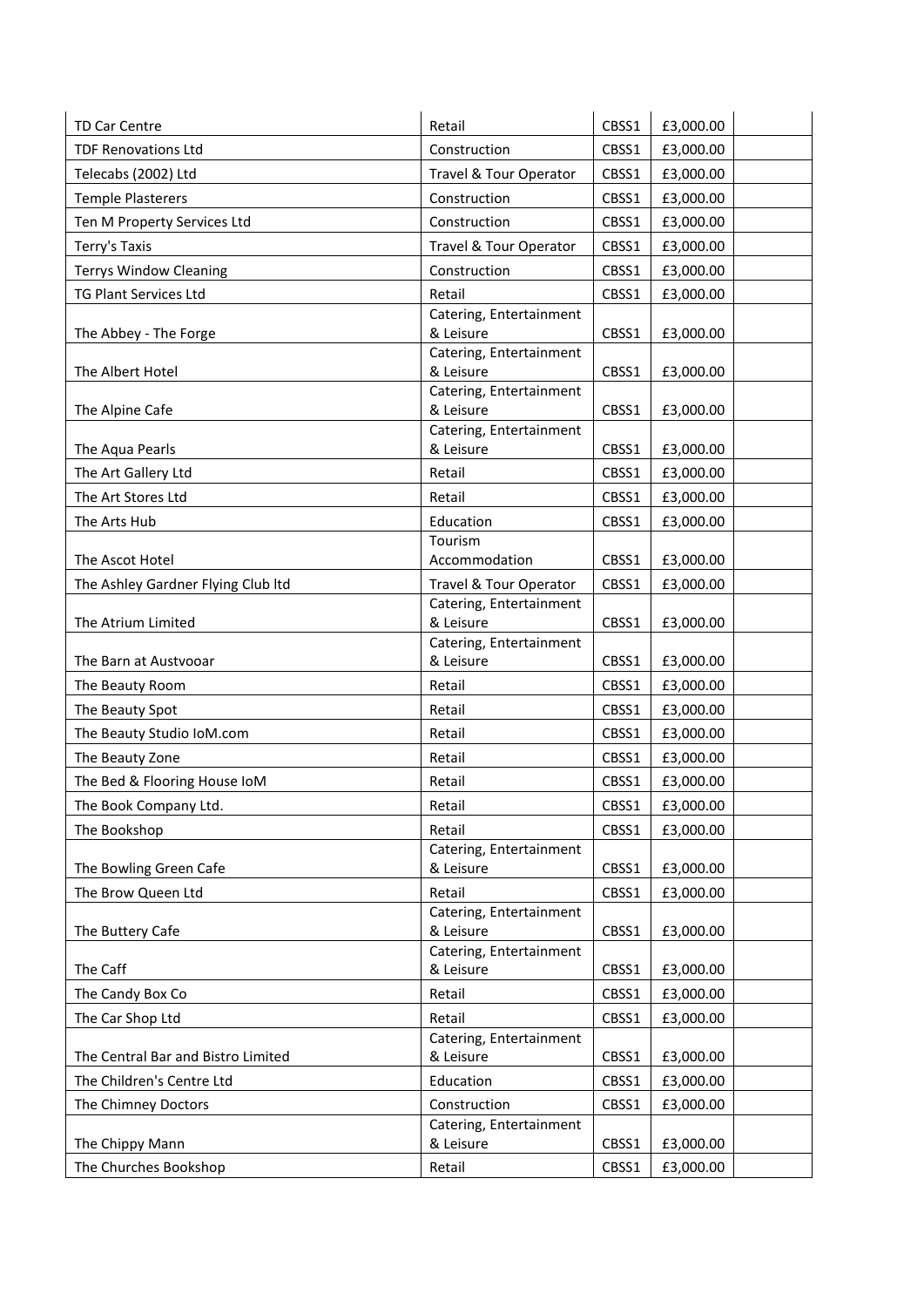| The Clean Machine                            | Construction                         | CBSS1 | £3,000.00 |  |
|----------------------------------------------|--------------------------------------|-------|-----------|--|
|                                              | Catering, Entertainment              |       |           |  |
| The Coffee Cottage Limited                   | & Leisure                            | CBSS1 | £3,000.00 |  |
| The Collar Club Ltd                          | Other                                | CBSS1 | £3,000.00 |  |
| The Copy Shop Limited                        | Retail                               | CBSS1 | £3,000.00 |  |
|                                              | Tourism                              |       |           |  |
| The Cottage Agents                           | Accommodation                        | CBSS1 | £3,000.00 |  |
|                                              | Catering, Entertainment              |       |           |  |
| The Creek Inn Ltd                            | & Leisure                            | CBSS1 | £3,000.00 |  |
|                                              | Catering, Entertainment              |       |           |  |
| The Creg-Ny-Baa (Nathella Limited)           | & Leisure<br>Catering, Entertainment | CBSS1 | £3,000.00 |  |
| The Cupcakery Ltd                            | & Leisure                            | CBSS1 | £3,000.00 |  |
|                                              | Catering, Entertainment              |       |           |  |
| The Daily Grind                              | & Leisure                            | CBSS1 | £3,000.00 |  |
|                                              | Catering, Entertainment              |       |           |  |
| The Dance and Fun Factory                    | & Leisure                            | CBSS1 | £3,000.00 |  |
| The Dolly Tub Ltd                            | Retail                               | CBSS1 | £3,000.00 |  |
|                                              | Catering, Entertainment              |       |           |  |
| The Donut Factory Limited                    | & Leisure                            | CBSS1 | £3,000.00 |  |
| The Douglas Auction House                    | Retail                               | CBSS1 | £3,000.00 |  |
|                                              | Catering, Entertainment              |       |           |  |
| The Dovecote Tearoom                         | & Leisure                            | CBSS1 | £3,000.00 |  |
|                                              | Tourism                              |       |           |  |
| The Empress Hotel                            | Accommodation                        | CBSS1 | £3,000.00 |  |
| The Energy Savers Limited                    | Construction                         | CBSS1 | £3,000.00 |  |
| The Executive Barber Shop                    | Retail                               | CBSS1 | £3,000.00 |  |
| The Executives Choice                        | Travel & Tour Operator               | CBSS1 | £3,000.00 |  |
|                                              | Tourism                              |       |           |  |
| The Fernleigh                                | Accommodation                        | CBSS1 | £3,000.00 |  |
| The Fish House Ltd                           | Catering, Entertainment<br>& Leisure | CBSS1 | £3,000.00 |  |
|                                              |                                      |       |           |  |
| The Flower Studio                            | Retail                               | CBSS1 | £3,000.00 |  |
| The Foot Health Clinic                       | Retail                               | CBSS1 | £3,000.00 |  |
| The Front Porch                              | Catering, Entertainment<br>& Leisure | CBSS1 | £3,000.00 |  |
|                                              | Retail                               |       | £3,000.00 |  |
| The Gadget Geeks Ltd                         | Catering, Entertainment              | CBSS1 |           |  |
| The Garrison Limited                         | & Leisure                            | CBSS1 | £3,000.00 |  |
| The Get Gorgeous Company                     | Retail                               | CBSS1 | £3,000.00 |  |
|                                              | Tourism                              |       |           |  |
| The Glen Mona Hotel Limited                  | Accommodation                        | CBSS1 | £3,000.00 |  |
| The Glitter Room                             | Retail                               | CBSS1 | £3,000.00 |  |
|                                              | Catering, Entertainment              |       |           |  |
| The Good Food Bar                            | & Leisure                            | CBSS1 | £3,000.00 |  |
| The Great Outdoors Ltd                       | Construction                         | CBSS1 | £3,000.00 |  |
| The Green Lawn Company                       | Construction                         | CBSS1 | £3,000.00 |  |
|                                              | Catering, Entertainment              |       |           |  |
| The Grill Pit Ltd                            | & Leisure                            | CBSS1 | £3,000.00 |  |
| The Grooming Room                            | Retail                               | CBSS1 | £3,000.00 |  |
| The Grosvenor (The Great Hunter Public House | Catering, Entertainment              |       |           |  |
| Limited)                                     | & Leisure                            | CBSS1 | £3,000.00 |  |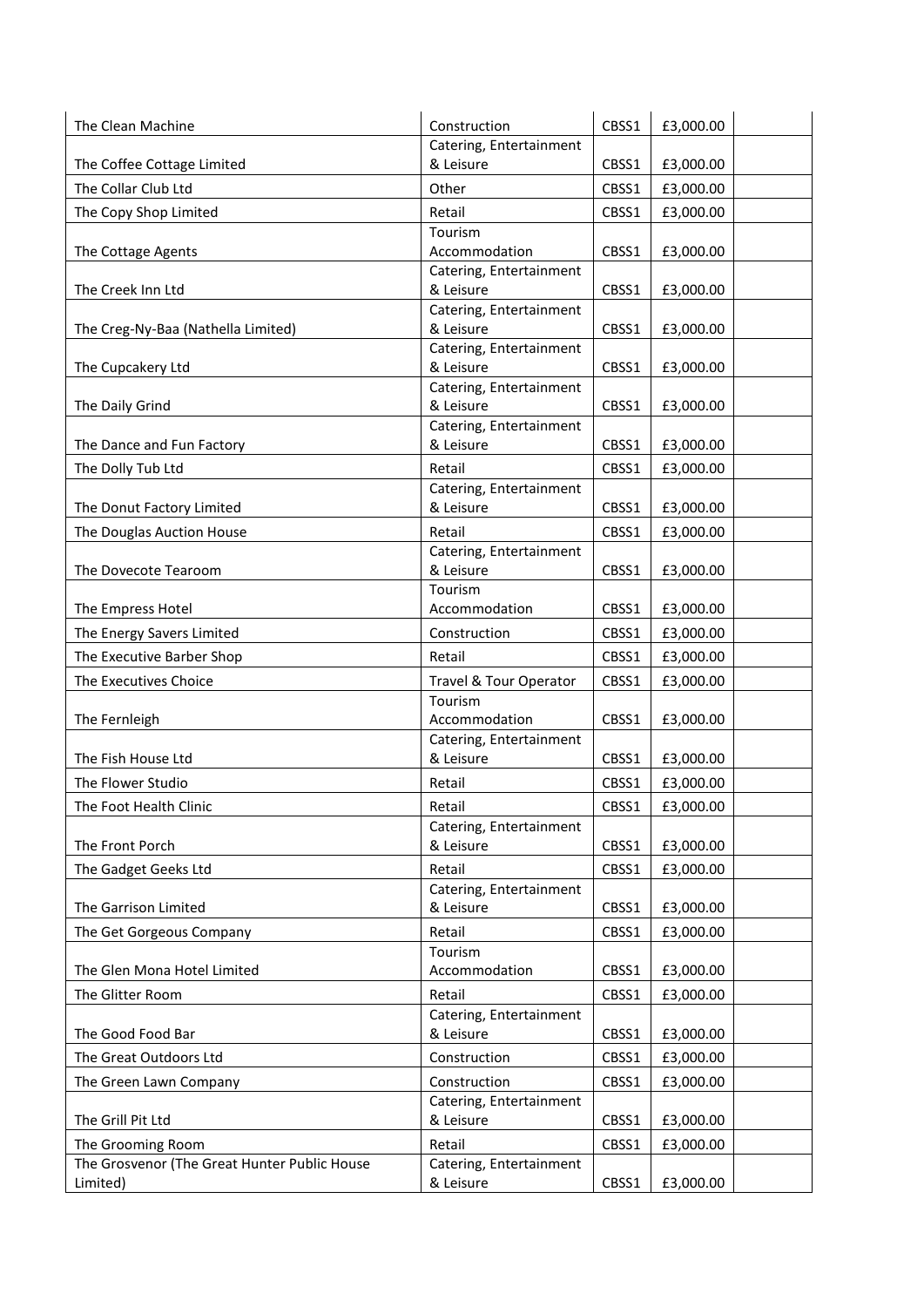|                                                | Catering, Entertainment              |       |           |
|------------------------------------------------|--------------------------------------|-------|-----------|
| The Gym Ltd                                    | & Leisure                            | CBSS1 | £3,000.00 |
| The Hair Lounge                                | Retail                               | CBSS1 | £3,000.00 |
| The Hairport Limited                           | Retail                               | CBSS1 | £3,000.00 |
|                                                | Tourism                              |       |           |
| The Halvard Hotel (Clarington Limited)         | Accommodation                        | CBSS1 | £3,000.00 |
| The Happy Dog Co                               | Other                                | CBSS1 | £3,000.00 |
|                                                | Catering, Entertainment              |       |           |
| The Hawthorn Bar Bistro                        | & Leisure                            | CBSS1 | £3,000.00 |
| The Helpful Handyman                           | Construction                         | CBSS1 | £3,000.00 |
| The Herbal Apothecary                          | Retail                               | CBSS1 | £3,000.00 |
|                                                | Catering, Entertainment<br>& Leisure |       |           |
| The Homebakery Ltd                             | Catering, Entertainment              | CBSS1 | £3,000.00 |
| The Hooded Ram Brewing Company Ltd             | & Leisure                            | CBSS1 | £3,000.00 |
|                                                | Tourism                              |       |           |
| The Hutchinson Apartments (Three Eggs Limited) | Accommodation                        | CBSS1 | £3,000.00 |
| The IOM Microblading Company                   | Retail                               | CBSS1 | £3,000.00 |
|                                                | Tourism                              |       |           |
| The Island (Fairland Ltd)                      | Accommodation                        | CBSS1 | £3,000.00 |
|                                                | Catering, Entertainment              |       |           |
| The Italian Job (Buonissimo Ltd)               | & Leisure                            | CBSS1 | £3,000.00 |
| The Jewel Box                                  | Retail                               | CBSS1 | £3,000.00 |
| The Jolly Good Catering Company Ltd            | Catering, Entertainment<br>& Leisure | CBSS1 | £3,000.00 |
|                                                | Catering, Entertainment              |       |           |
| The Laxey Glen Limited                         | & Leisure                            | CBSS1 | £3,000.00 |
| The Laxey Kitchen Company Ltd t/a The Granite  |                                      |       |           |
| Centre                                         | Construction                         | CBSS1 | £3,000.00 |
| The Lily Retreat Beauty Room                   | Retail                               | CBSS1 | £3,000.00 |
|                                                | Catering, Entertainment              |       |           |
| The Madhatter Cake Boutique Ltd                | & Leisure                            | CBSS1 | £3,000.00 |
| The Makeover Room                              | Retail                               | CBSS1 | £3,000.00 |
| The Market Curtain Stall                       | Retail                               | CBSS1 | £3,000.00 |
|                                                | Catering, Entertainment              |       |           |
| The Michael Chippy                             | & Leisure                            | CBSS1 | £3,000.00 |
| The Nail and Beauty Retreat                    | Retail                               | CBSS1 | £3,000.00 |
| The Nail Emporium                              | Retail                               | CBSS1 | £3,000.00 |
| The Natural Apothecary                         | Retail                               | CBSS1 | £3,000.00 |
| The Noble Suitor                               | Retail                               | CBSS1 | £3,000.00 |
|                                                | Catering, Entertainment              |       |           |
| The Noodle Bar                                 | & Leisure                            | CBSS1 | £3,000.00 |
|                                                | Catering, Entertainment              |       |           |
| The Nutty Chef Cafe                            | & Leisure<br>Catering, Entertainment | CBSS1 | £3,000.00 |
| The Ocean Views                                | & Leisure                            | CBSS1 | £3,000.00 |
| The Odd Job Man                                | Construction                         | CBSS1 | £3,000.00 |
|                                                | Tourism                              |       |           |
| The Old Stable                                 | Accommodation                        | CBSS1 | £3,000.00 |
|                                                | Catering, Entertainment              |       |           |
| The Orient Takeaway                            | & Leisure                            | CBSS1 | £3,000.00 |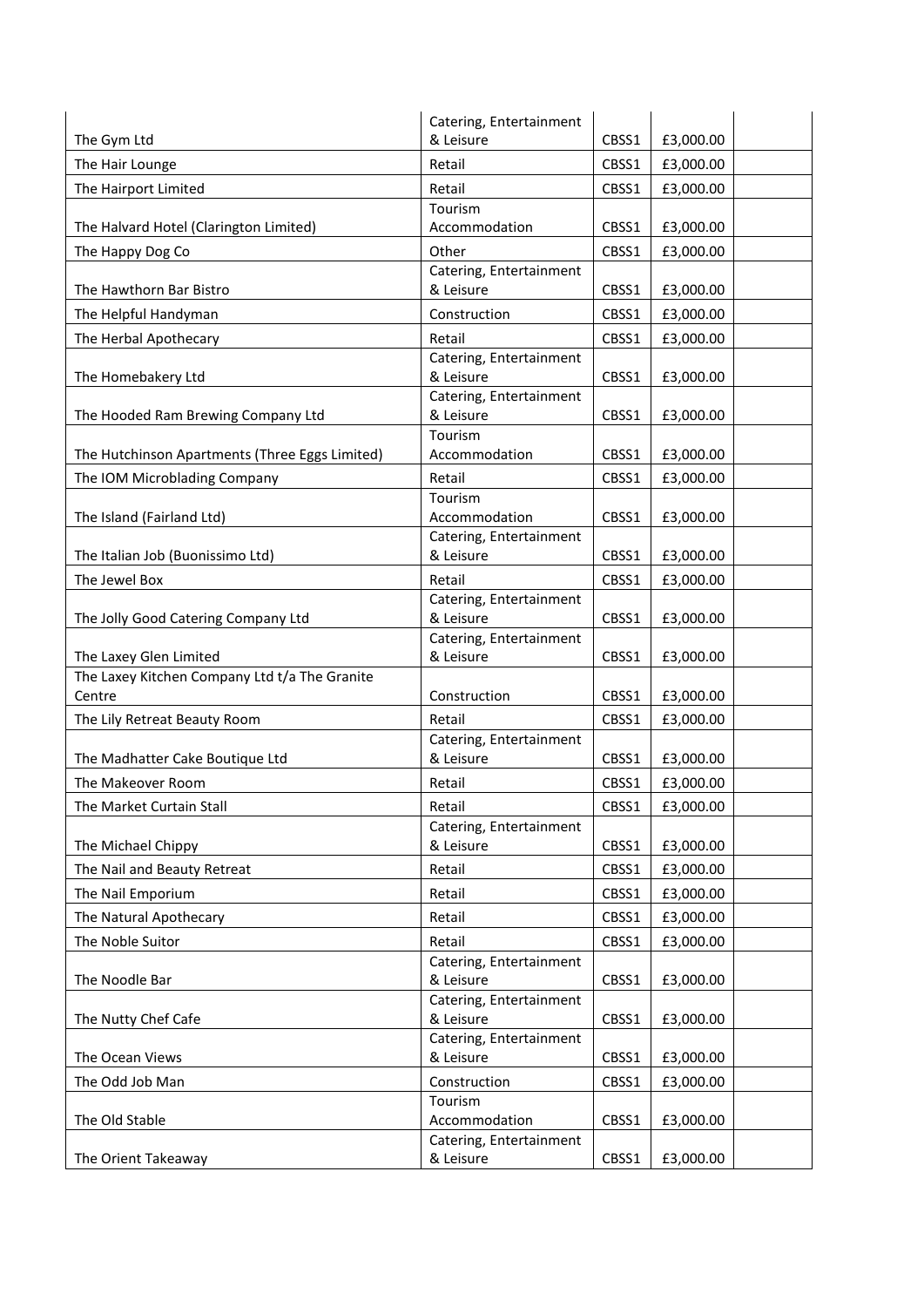|                                 | Catering, Entertainment              |       |           |
|---------------------------------|--------------------------------------|-------|-----------|
| The Original Quids Inn          | & Leisure                            | CBSS1 | £3,000.00 |
|                                 | Catering, Entertainment              |       |           |
| The Outback                     | & Leisure                            | CBSS1 | £3,000.00 |
| The Paint Hub                   | Retail                               | CBSS1 | £3,000.00 |
| The Parish Pantry               | Catering, Entertainment<br>& Leisure | CBSS1 | £3,000.00 |
| The Parlour Limited             | Retail                               | CBSS1 | £3,000.00 |
|                                 | Retail                               |       |           |
| The Paw Patrol                  | Catering, Entertainment              | CBSS1 | £3,000.00 |
| The Peveril Peel Ltd            | & Leisure                            | CBSS1 | £3,000.00 |
|                                 | Catering, Entertainment              |       |           |
| The Phoenix Chinese Takeaway    | & Leisure                            | CBSS1 | £3,000.00 |
| The Play Station Child Care     | Education                            | CBSS1 | £3,000.00 |
| The Private Jet Company         | Travel & Tour Operator               | CBSS1 | £3,000.00 |
|                                 | Catering, Entertainment              |       |           |
| The Railway Inn Ltd             | & Leisure                            | CBSS1 | £3,000.00 |
| The Rose Trade Organisation     | Travel & Tour Operator               | CBSS1 | £3,000.00 |
|                                 | Catering, Entertainment              |       |           |
| The Secret Pizza Company        | & Leisure                            | CBSS1 | £3,000.00 |
| The Sewing Room                 | Retail<br>Catering, Entertainment    | CBSS1 | £3,000.00 |
| The Shed                        | & Leisure                            | CBSS1 | £3,000.00 |
|                                 | Catering, Entertainment              |       |           |
| The Shred House Ltd.            | & Leisure                            | CBSS1 | £3,000.00 |
|                                 | Catering, Entertainment              |       |           |
| The Sidings                     | & Leisure                            | CBSS1 | £3,000.00 |
| The Signature Rooms Ltd         | Retail                               | CBSS1 | £3,000.00 |
| The Snug Ltd                    | Retail                               | CBSS1 | £3,000.00 |
| The Spice is Right              | Catering, Entertainment<br>& Leisure | CBSS1 | £3,000.00 |
| The Tack Box (Kirk Michael)     | Retail                               | CBSS1 | £3,000.00 |
|                                 | Catering, Entertainment              |       |           |
| The Tasty Bite                  | & Leisure                            | CBSS1 | £3,000.00 |
|                                 | Catering, Entertainment              |       |           |
| The Tea Junction Ltd.           | & Leisure                            | CBSS1 | £3,000.00 |
|                                 | Catering, Entertainment              |       |           |
| The Thirsty Pigeon              | & Leisure<br>Catering, Entertainment | CBSS1 | £3,000.00 |
| The Tickethall (Q Catering Ltd) | & Leisure                            | CBSS1 | £3,000.00 |
| The Tide Limited                | Retail                               | CBSS1 | £3,000.00 |
| The Tile Gallery 2012           | Retail                               | CBSS1 | £3,000.00 |
| The Toy Box                     | Retail                               | CBSS1 | £3,000.00 |
| The Turkish Barber Ltd          | Retail                               | CBSS1 | £3,000.00 |
| The Vanilla Room Ltd.           | Retail                               | CBSS1 | £3,000.00 |
|                                 | Catering, Entertainment              |       |           |
| The Vault Gym                   | & Leisure                            | CBSS1 | £3,000.00 |
|                                 | Tourism                              |       |           |
| The Ventre Centre               | Accommodation                        | CBSS1 | £3,000.00 |
| The Village Sewing Studio       | Retail                               | CBSS1 | £3,000.00 |
|                                 | Tourism                              |       |           |
| The Weehouse                    | Accommodation                        | CBSS1 | £3,000.00 |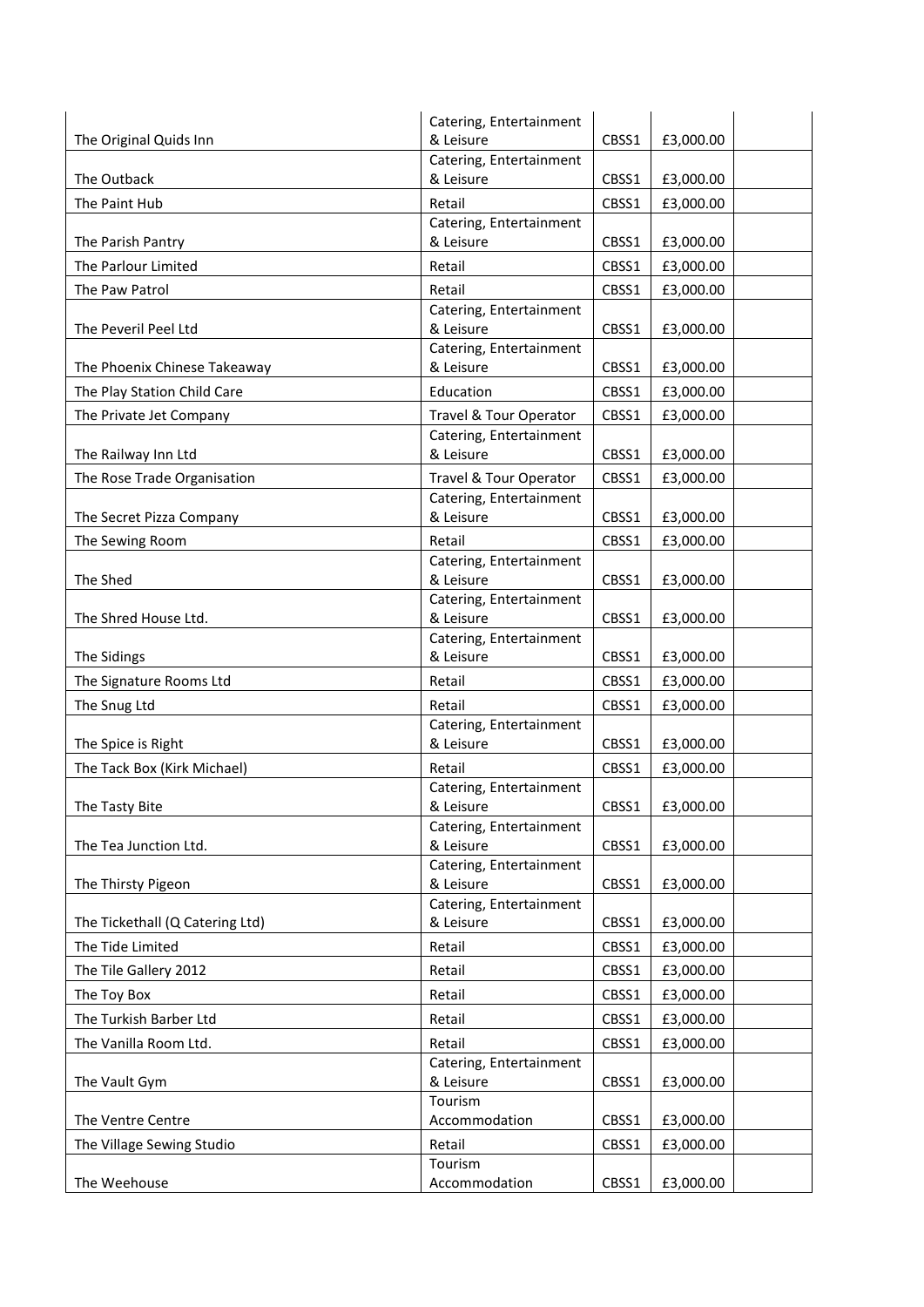| The Wine Cellar<br>Retail<br>CBSS1<br>£3,000.00<br>The WorX Hair Studio<br>Retail<br>£3,000.00<br>CBSS1<br>Catering, Entertainment<br>& Leisure<br><b>Theatrix Theatre Company</b><br>CBSS1<br>£3,000.00<br>Thompson Travel Ltd<br>Travel & Tour Operator<br>CBSS1<br>£3,000.00<br>Three R Laundry and Ironing Service<br>Retail<br>CBSS1<br>£3,000.00<br>Catering, Entertainment<br>Thrive Health & Fitness<br>& Leisure<br>CBSS1<br>£3,000.00<br>Thrupenny Bits Ltd<br>Retail<br>CBSS1<br>£3,000.00<br><b>Tiddleywinks Nursery</b><br>Education<br>CBSS1<br>£3,000.00<br>Tile of Mann<br>Construction<br>CBSS1<br>£3,000.00<br><b>Tiletec Ltd</b><br>Construction<br>CBSS1<br>£3,000.00<br>Retail<br><b>Timberland Limited</b><br>CBSS1<br>£3,000.00<br>Catering, Entertainment<br>Time Out Noodle Bar Limited<br>& Leisure<br>CBSS1<br>£3,000.00<br><b>Tiny Toes Childcare Services</b><br>Education<br>CBSS1<br>£3,000.00<br>Titan IOM Ltd<br>Construction<br>CBSS1<br>£3,000.00<br>Catering, Entertainment<br>& Leisure<br>CBSS1<br><b>Titan Restaurant</b><br>£3,000.00<br>Retail<br>CBSS1<br>TJ's Limited<br>£3,000.00<br><b>TLC Business Solutions Ltd</b><br>Education<br>CBSS1<br>£3,000.00<br>Construction<br>CBSS1<br>£3,000.00<br><b>TMS Landscapes</b><br><b>Toddlers United Limited</b><br>Education<br>CBSS1<br>£3,000.00<br>Tony Ashcroft Painters & Decorators<br>Construction<br>CBSS1<br>£3,000.00<br>Tony Quaye Joinery<br>Construction<br>CBSS1<br>£3,000.00<br>Tony Taylor Ltd<br>Construction<br>CBSS1<br>£3,000.00<br><b>Toolan Ltd</b><br>CBSS1<br>£3,000.00<br>Construction<br>Retail<br>CBSS1<br>£3,000.00<br>Top 2 Toe Ltd<br>Top Class After School Tuition Limited<br>£3,000.00<br>Education<br>CBSS1<br>CBSS1<br>£3,000.00<br>Retail<br>Top Coat<br><b>Top Knots Limited</b><br>Retail<br>CBSS1<br>£3,000.00<br>Construction<br>CBSS1<br>£3,000.00<br><b>Topspec Fencing Ltd</b><br>Topstitch<br>Retail<br>CBSS1<br>£3,000.00<br>Catering, Entertainment<br>& Leisure<br>CBSS1<br>£3,000.00<br><b>Total Body Care</b><br><b>Total Build Limited</b><br>Construction<br>CBSS1<br>£3,000.00<br>Retail<br><b>Total Media Rentals Ltd</b><br>CBSS1<br>£3,000.00<br>Catering, Entertainment<br><b>Total Wellbeing</b><br>& Leisure<br>£3,000.00<br>CBSS1<br>Tours Isle of Man Limited<br>£3,000.00<br>Travel & Tour Operator<br>CBSS1<br><b>Tracey Bell Castletown</b><br>Retail<br>CBSS1<br>£3,000.00<br><b>Traceys Trims</b><br>Retail<br>CBSS1<br>£3,000.00<br><b>TrackShack Limited</b><br>Retail<br>CBSS1<br>£3,000.00<br>Retail<br>Tracy Vanderplank Opticians Limited<br>CBSS1<br>£3,000.00<br>£3,000.00<br><b>Trading Places</b><br>Retail<br>CBSS1 | The Wet Nose Company | Retail | CBSS1 | £3,000.00 |
|----------------------------------------------------------------------------------------------------------------------------------------------------------------------------------------------------------------------------------------------------------------------------------------------------------------------------------------------------------------------------------------------------------------------------------------------------------------------------------------------------------------------------------------------------------------------------------------------------------------------------------------------------------------------------------------------------------------------------------------------------------------------------------------------------------------------------------------------------------------------------------------------------------------------------------------------------------------------------------------------------------------------------------------------------------------------------------------------------------------------------------------------------------------------------------------------------------------------------------------------------------------------------------------------------------------------------------------------------------------------------------------------------------------------------------------------------------------------------------------------------------------------------------------------------------------------------------------------------------------------------------------------------------------------------------------------------------------------------------------------------------------------------------------------------------------------------------------------------------------------------------------------------------------------------------------------------------------------------------------------------------------------------------------------------------------------------------------------------------------------------------------------------------------------------------------------------------------------------------------------------------------------------------------------------------------------------------------------------------------------------------------------------------------------------------------------------------------------------------------------------------------------------------------------------------------------------------------------------------------------------------------------------------------------------------------|----------------------|--------|-------|-----------|
|                                                                                                                                                                                                                                                                                                                                                                                                                                                                                                                                                                                                                                                                                                                                                                                                                                                                                                                                                                                                                                                                                                                                                                                                                                                                                                                                                                                                                                                                                                                                                                                                                                                                                                                                                                                                                                                                                                                                                                                                                                                                                                                                                                                                                                                                                                                                                                                                                                                                                                                                                                                                                                                                                        |                      |        |       |           |
|                                                                                                                                                                                                                                                                                                                                                                                                                                                                                                                                                                                                                                                                                                                                                                                                                                                                                                                                                                                                                                                                                                                                                                                                                                                                                                                                                                                                                                                                                                                                                                                                                                                                                                                                                                                                                                                                                                                                                                                                                                                                                                                                                                                                                                                                                                                                                                                                                                                                                                                                                                                                                                                                                        |                      |        |       |           |
|                                                                                                                                                                                                                                                                                                                                                                                                                                                                                                                                                                                                                                                                                                                                                                                                                                                                                                                                                                                                                                                                                                                                                                                                                                                                                                                                                                                                                                                                                                                                                                                                                                                                                                                                                                                                                                                                                                                                                                                                                                                                                                                                                                                                                                                                                                                                                                                                                                                                                                                                                                                                                                                                                        |                      |        |       |           |
|                                                                                                                                                                                                                                                                                                                                                                                                                                                                                                                                                                                                                                                                                                                                                                                                                                                                                                                                                                                                                                                                                                                                                                                                                                                                                                                                                                                                                                                                                                                                                                                                                                                                                                                                                                                                                                                                                                                                                                                                                                                                                                                                                                                                                                                                                                                                                                                                                                                                                                                                                                                                                                                                                        |                      |        |       |           |
|                                                                                                                                                                                                                                                                                                                                                                                                                                                                                                                                                                                                                                                                                                                                                                                                                                                                                                                                                                                                                                                                                                                                                                                                                                                                                                                                                                                                                                                                                                                                                                                                                                                                                                                                                                                                                                                                                                                                                                                                                                                                                                                                                                                                                                                                                                                                                                                                                                                                                                                                                                                                                                                                                        |                      |        |       |           |
|                                                                                                                                                                                                                                                                                                                                                                                                                                                                                                                                                                                                                                                                                                                                                                                                                                                                                                                                                                                                                                                                                                                                                                                                                                                                                                                                                                                                                                                                                                                                                                                                                                                                                                                                                                                                                                                                                                                                                                                                                                                                                                                                                                                                                                                                                                                                                                                                                                                                                                                                                                                                                                                                                        |                      |        |       |           |
|                                                                                                                                                                                                                                                                                                                                                                                                                                                                                                                                                                                                                                                                                                                                                                                                                                                                                                                                                                                                                                                                                                                                                                                                                                                                                                                                                                                                                                                                                                                                                                                                                                                                                                                                                                                                                                                                                                                                                                                                                                                                                                                                                                                                                                                                                                                                                                                                                                                                                                                                                                                                                                                                                        |                      |        |       |           |
|                                                                                                                                                                                                                                                                                                                                                                                                                                                                                                                                                                                                                                                                                                                                                                                                                                                                                                                                                                                                                                                                                                                                                                                                                                                                                                                                                                                                                                                                                                                                                                                                                                                                                                                                                                                                                                                                                                                                                                                                                                                                                                                                                                                                                                                                                                                                                                                                                                                                                                                                                                                                                                                                                        |                      |        |       |           |
|                                                                                                                                                                                                                                                                                                                                                                                                                                                                                                                                                                                                                                                                                                                                                                                                                                                                                                                                                                                                                                                                                                                                                                                                                                                                                                                                                                                                                                                                                                                                                                                                                                                                                                                                                                                                                                                                                                                                                                                                                                                                                                                                                                                                                                                                                                                                                                                                                                                                                                                                                                                                                                                                                        |                      |        |       |           |
|                                                                                                                                                                                                                                                                                                                                                                                                                                                                                                                                                                                                                                                                                                                                                                                                                                                                                                                                                                                                                                                                                                                                                                                                                                                                                                                                                                                                                                                                                                                                                                                                                                                                                                                                                                                                                                                                                                                                                                                                                                                                                                                                                                                                                                                                                                                                                                                                                                                                                                                                                                                                                                                                                        |                      |        |       |           |
|                                                                                                                                                                                                                                                                                                                                                                                                                                                                                                                                                                                                                                                                                                                                                                                                                                                                                                                                                                                                                                                                                                                                                                                                                                                                                                                                                                                                                                                                                                                                                                                                                                                                                                                                                                                                                                                                                                                                                                                                                                                                                                                                                                                                                                                                                                                                                                                                                                                                                                                                                                                                                                                                                        |                      |        |       |           |
|                                                                                                                                                                                                                                                                                                                                                                                                                                                                                                                                                                                                                                                                                                                                                                                                                                                                                                                                                                                                                                                                                                                                                                                                                                                                                                                                                                                                                                                                                                                                                                                                                                                                                                                                                                                                                                                                                                                                                                                                                                                                                                                                                                                                                                                                                                                                                                                                                                                                                                                                                                                                                                                                                        |                      |        |       |           |
|                                                                                                                                                                                                                                                                                                                                                                                                                                                                                                                                                                                                                                                                                                                                                                                                                                                                                                                                                                                                                                                                                                                                                                                                                                                                                                                                                                                                                                                                                                                                                                                                                                                                                                                                                                                                                                                                                                                                                                                                                                                                                                                                                                                                                                                                                                                                                                                                                                                                                                                                                                                                                                                                                        |                      |        |       |           |
|                                                                                                                                                                                                                                                                                                                                                                                                                                                                                                                                                                                                                                                                                                                                                                                                                                                                                                                                                                                                                                                                                                                                                                                                                                                                                                                                                                                                                                                                                                                                                                                                                                                                                                                                                                                                                                                                                                                                                                                                                                                                                                                                                                                                                                                                                                                                                                                                                                                                                                                                                                                                                                                                                        |                      |        |       |           |
|                                                                                                                                                                                                                                                                                                                                                                                                                                                                                                                                                                                                                                                                                                                                                                                                                                                                                                                                                                                                                                                                                                                                                                                                                                                                                                                                                                                                                                                                                                                                                                                                                                                                                                                                                                                                                                                                                                                                                                                                                                                                                                                                                                                                                                                                                                                                                                                                                                                                                                                                                                                                                                                                                        |                      |        |       |           |
|                                                                                                                                                                                                                                                                                                                                                                                                                                                                                                                                                                                                                                                                                                                                                                                                                                                                                                                                                                                                                                                                                                                                                                                                                                                                                                                                                                                                                                                                                                                                                                                                                                                                                                                                                                                                                                                                                                                                                                                                                                                                                                                                                                                                                                                                                                                                                                                                                                                                                                                                                                                                                                                                                        |                      |        |       |           |
|                                                                                                                                                                                                                                                                                                                                                                                                                                                                                                                                                                                                                                                                                                                                                                                                                                                                                                                                                                                                                                                                                                                                                                                                                                                                                                                                                                                                                                                                                                                                                                                                                                                                                                                                                                                                                                                                                                                                                                                                                                                                                                                                                                                                                                                                                                                                                                                                                                                                                                                                                                                                                                                                                        |                      |        |       |           |
|                                                                                                                                                                                                                                                                                                                                                                                                                                                                                                                                                                                                                                                                                                                                                                                                                                                                                                                                                                                                                                                                                                                                                                                                                                                                                                                                                                                                                                                                                                                                                                                                                                                                                                                                                                                                                                                                                                                                                                                                                                                                                                                                                                                                                                                                                                                                                                                                                                                                                                                                                                                                                                                                                        |                      |        |       |           |
|                                                                                                                                                                                                                                                                                                                                                                                                                                                                                                                                                                                                                                                                                                                                                                                                                                                                                                                                                                                                                                                                                                                                                                                                                                                                                                                                                                                                                                                                                                                                                                                                                                                                                                                                                                                                                                                                                                                                                                                                                                                                                                                                                                                                                                                                                                                                                                                                                                                                                                                                                                                                                                                                                        |                      |        |       |           |
|                                                                                                                                                                                                                                                                                                                                                                                                                                                                                                                                                                                                                                                                                                                                                                                                                                                                                                                                                                                                                                                                                                                                                                                                                                                                                                                                                                                                                                                                                                                                                                                                                                                                                                                                                                                                                                                                                                                                                                                                                                                                                                                                                                                                                                                                                                                                                                                                                                                                                                                                                                                                                                                                                        |                      |        |       |           |
|                                                                                                                                                                                                                                                                                                                                                                                                                                                                                                                                                                                                                                                                                                                                                                                                                                                                                                                                                                                                                                                                                                                                                                                                                                                                                                                                                                                                                                                                                                                                                                                                                                                                                                                                                                                                                                                                                                                                                                                                                                                                                                                                                                                                                                                                                                                                                                                                                                                                                                                                                                                                                                                                                        |                      |        |       |           |
|                                                                                                                                                                                                                                                                                                                                                                                                                                                                                                                                                                                                                                                                                                                                                                                                                                                                                                                                                                                                                                                                                                                                                                                                                                                                                                                                                                                                                                                                                                                                                                                                                                                                                                                                                                                                                                                                                                                                                                                                                                                                                                                                                                                                                                                                                                                                                                                                                                                                                                                                                                                                                                                                                        |                      |        |       |           |
|                                                                                                                                                                                                                                                                                                                                                                                                                                                                                                                                                                                                                                                                                                                                                                                                                                                                                                                                                                                                                                                                                                                                                                                                                                                                                                                                                                                                                                                                                                                                                                                                                                                                                                                                                                                                                                                                                                                                                                                                                                                                                                                                                                                                                                                                                                                                                                                                                                                                                                                                                                                                                                                                                        |                      |        |       |           |
|                                                                                                                                                                                                                                                                                                                                                                                                                                                                                                                                                                                                                                                                                                                                                                                                                                                                                                                                                                                                                                                                                                                                                                                                                                                                                                                                                                                                                                                                                                                                                                                                                                                                                                                                                                                                                                                                                                                                                                                                                                                                                                                                                                                                                                                                                                                                                                                                                                                                                                                                                                                                                                                                                        |                      |        |       |           |
|                                                                                                                                                                                                                                                                                                                                                                                                                                                                                                                                                                                                                                                                                                                                                                                                                                                                                                                                                                                                                                                                                                                                                                                                                                                                                                                                                                                                                                                                                                                                                                                                                                                                                                                                                                                                                                                                                                                                                                                                                                                                                                                                                                                                                                                                                                                                                                                                                                                                                                                                                                                                                                                                                        |                      |        |       |           |
|                                                                                                                                                                                                                                                                                                                                                                                                                                                                                                                                                                                                                                                                                                                                                                                                                                                                                                                                                                                                                                                                                                                                                                                                                                                                                                                                                                                                                                                                                                                                                                                                                                                                                                                                                                                                                                                                                                                                                                                                                                                                                                                                                                                                                                                                                                                                                                                                                                                                                                                                                                                                                                                                                        |                      |        |       |           |
|                                                                                                                                                                                                                                                                                                                                                                                                                                                                                                                                                                                                                                                                                                                                                                                                                                                                                                                                                                                                                                                                                                                                                                                                                                                                                                                                                                                                                                                                                                                                                                                                                                                                                                                                                                                                                                                                                                                                                                                                                                                                                                                                                                                                                                                                                                                                                                                                                                                                                                                                                                                                                                                                                        |                      |        |       |           |
|                                                                                                                                                                                                                                                                                                                                                                                                                                                                                                                                                                                                                                                                                                                                                                                                                                                                                                                                                                                                                                                                                                                                                                                                                                                                                                                                                                                                                                                                                                                                                                                                                                                                                                                                                                                                                                                                                                                                                                                                                                                                                                                                                                                                                                                                                                                                                                                                                                                                                                                                                                                                                                                                                        |                      |        |       |           |
|                                                                                                                                                                                                                                                                                                                                                                                                                                                                                                                                                                                                                                                                                                                                                                                                                                                                                                                                                                                                                                                                                                                                                                                                                                                                                                                                                                                                                                                                                                                                                                                                                                                                                                                                                                                                                                                                                                                                                                                                                                                                                                                                                                                                                                                                                                                                                                                                                                                                                                                                                                                                                                                                                        |                      |        |       |           |
|                                                                                                                                                                                                                                                                                                                                                                                                                                                                                                                                                                                                                                                                                                                                                                                                                                                                                                                                                                                                                                                                                                                                                                                                                                                                                                                                                                                                                                                                                                                                                                                                                                                                                                                                                                                                                                                                                                                                                                                                                                                                                                                                                                                                                                                                                                                                                                                                                                                                                                                                                                                                                                                                                        |                      |        |       |           |
|                                                                                                                                                                                                                                                                                                                                                                                                                                                                                                                                                                                                                                                                                                                                                                                                                                                                                                                                                                                                                                                                                                                                                                                                                                                                                                                                                                                                                                                                                                                                                                                                                                                                                                                                                                                                                                                                                                                                                                                                                                                                                                                                                                                                                                                                                                                                                                                                                                                                                                                                                                                                                                                                                        |                      |        |       |           |
|                                                                                                                                                                                                                                                                                                                                                                                                                                                                                                                                                                                                                                                                                                                                                                                                                                                                                                                                                                                                                                                                                                                                                                                                                                                                                                                                                                                                                                                                                                                                                                                                                                                                                                                                                                                                                                                                                                                                                                                                                                                                                                                                                                                                                                                                                                                                                                                                                                                                                                                                                                                                                                                                                        |                      |        |       |           |
|                                                                                                                                                                                                                                                                                                                                                                                                                                                                                                                                                                                                                                                                                                                                                                                                                                                                                                                                                                                                                                                                                                                                                                                                                                                                                                                                                                                                                                                                                                                                                                                                                                                                                                                                                                                                                                                                                                                                                                                                                                                                                                                                                                                                                                                                                                                                                                                                                                                                                                                                                                                                                                                                                        |                      |        |       |           |
|                                                                                                                                                                                                                                                                                                                                                                                                                                                                                                                                                                                                                                                                                                                                                                                                                                                                                                                                                                                                                                                                                                                                                                                                                                                                                                                                                                                                                                                                                                                                                                                                                                                                                                                                                                                                                                                                                                                                                                                                                                                                                                                                                                                                                                                                                                                                                                                                                                                                                                                                                                                                                                                                                        |                      |        |       |           |
|                                                                                                                                                                                                                                                                                                                                                                                                                                                                                                                                                                                                                                                                                                                                                                                                                                                                                                                                                                                                                                                                                                                                                                                                                                                                                                                                                                                                                                                                                                                                                                                                                                                                                                                                                                                                                                                                                                                                                                                                                                                                                                                                                                                                                                                                                                                                                                                                                                                                                                                                                                                                                                                                                        |                      |        |       |           |
|                                                                                                                                                                                                                                                                                                                                                                                                                                                                                                                                                                                                                                                                                                                                                                                                                                                                                                                                                                                                                                                                                                                                                                                                                                                                                                                                                                                                                                                                                                                                                                                                                                                                                                                                                                                                                                                                                                                                                                                                                                                                                                                                                                                                                                                                                                                                                                                                                                                                                                                                                                                                                                                                                        |                      |        |       |           |
|                                                                                                                                                                                                                                                                                                                                                                                                                                                                                                                                                                                                                                                                                                                                                                                                                                                                                                                                                                                                                                                                                                                                                                                                                                                                                                                                                                                                                                                                                                                                                                                                                                                                                                                                                                                                                                                                                                                                                                                                                                                                                                                                                                                                                                                                                                                                                                                                                                                                                                                                                                                                                                                                                        |                      |        |       |           |
|                                                                                                                                                                                                                                                                                                                                                                                                                                                                                                                                                                                                                                                                                                                                                                                                                                                                                                                                                                                                                                                                                                                                                                                                                                                                                                                                                                                                                                                                                                                                                                                                                                                                                                                                                                                                                                                                                                                                                                                                                                                                                                                                                                                                                                                                                                                                                                                                                                                                                                                                                                                                                                                                                        |                      |        |       |           |
|                                                                                                                                                                                                                                                                                                                                                                                                                                                                                                                                                                                                                                                                                                                                                                                                                                                                                                                                                                                                                                                                                                                                                                                                                                                                                                                                                                                                                                                                                                                                                                                                                                                                                                                                                                                                                                                                                                                                                                                                                                                                                                                                                                                                                                                                                                                                                                                                                                                                                                                                                                                                                                                                                        |                      |        |       |           |
|                                                                                                                                                                                                                                                                                                                                                                                                                                                                                                                                                                                                                                                                                                                                                                                                                                                                                                                                                                                                                                                                                                                                                                                                                                                                                                                                                                                                                                                                                                                                                                                                                                                                                                                                                                                                                                                                                                                                                                                                                                                                                                                                                                                                                                                                                                                                                                                                                                                                                                                                                                                                                                                                                        |                      |        |       |           |
|                                                                                                                                                                                                                                                                                                                                                                                                                                                                                                                                                                                                                                                                                                                                                                                                                                                                                                                                                                                                                                                                                                                                                                                                                                                                                                                                                                                                                                                                                                                                                                                                                                                                                                                                                                                                                                                                                                                                                                                                                                                                                                                                                                                                                                                                                                                                                                                                                                                                                                                                                                                                                                                                                        |                      |        |       |           |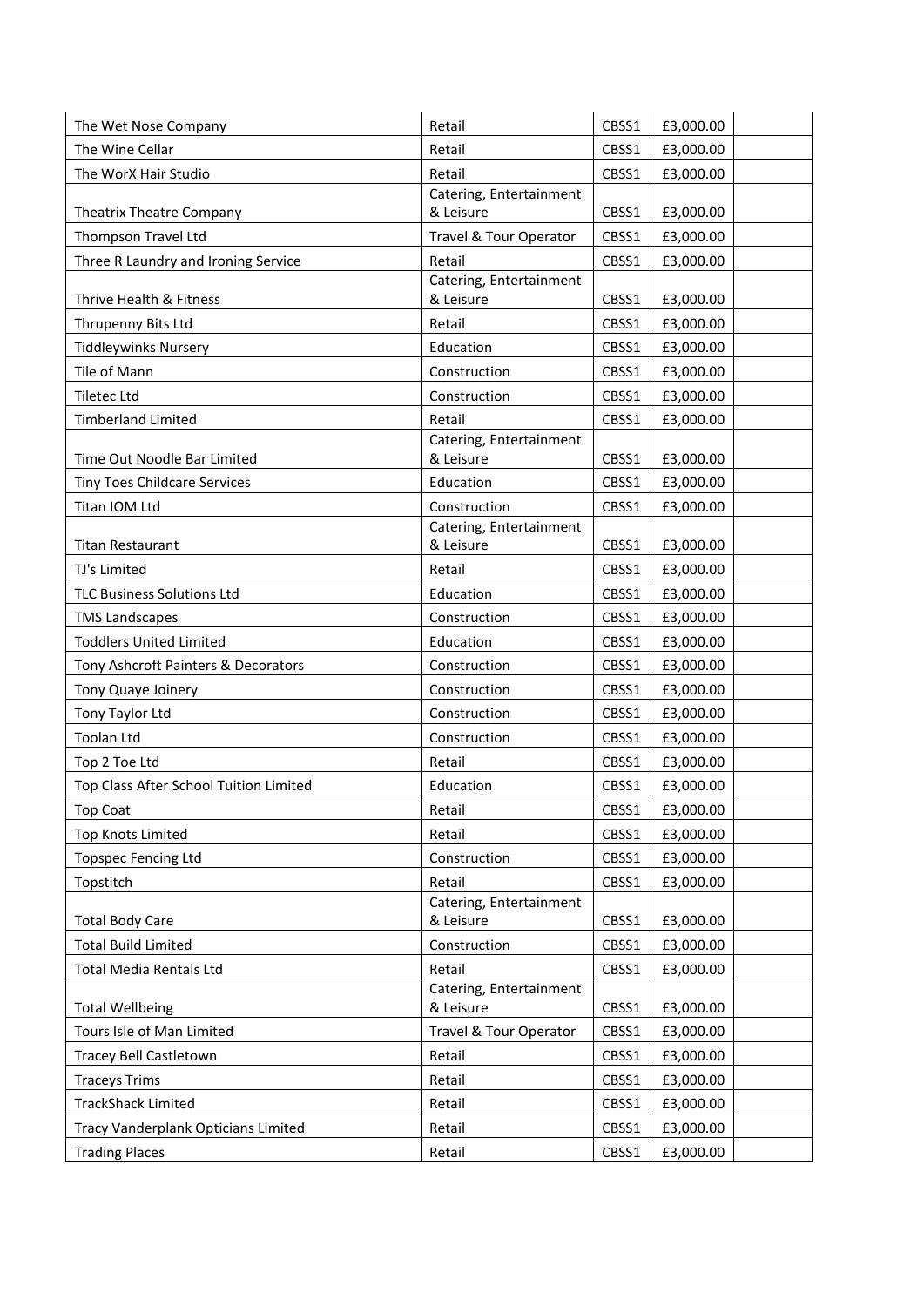|                                                           | Catering, Entertainment              |       |           |
|-----------------------------------------------------------|--------------------------------------|-------|-----------|
| <b>Trafalgar Pub Limited</b>                              | & Leisure                            | CBSS1 | £3,000.00 |
| <b>Trail Lodge</b>                                        | Tourism<br>Accommodation             | CBSS1 | £3,000.00 |
| <b>Tranquility Beauty Salon</b>                           | Retail                               | CBSS1 | £3,000.00 |
| <b>Transform Ltd</b>                                      | Construction                         | CBSS1 | £3,000.00 |
|                                                           |                                      |       |           |
| Transmann Ltd                                             | Logistics                            | CBSS1 | £3,000.00 |
| Travel World (Ramsey) Ltd                                 | Travel & Tour Operator               | CBSS1 | £3,000.00 |
| <b>Travis Petrie Roofing</b>                              | Construction                         | CBSS1 | £3,000.00 |
| <b>Tree House Nursery</b>                                 | Education<br>Tourism                 | CBSS1 | £3,000.00 |
| Trevelyan Hotel Ltd                                       | Accommodation                        | CBSS1 | £3,000.00 |
| Trevor McCullough Plastering Ltd                          | Construction                         | CBSS1 | £3,000.00 |
|                                                           | Catering, Entertainment              |       |           |
| <b>Trevor Nelson Guitar Tuition Millenium Music</b>       | & Leisure                            | CBSS1 | £3,000.00 |
| Trinity Group Ltd TA Trinity Playgroup & Laxey<br>Nursery | Education                            | CBSS1 | £3,000.00 |
| Trippy Co. Hair                                           | Retail                               | CBSS1 | £3,000.00 |
|                                                           | Catering, Entertainment              |       |           |
| Triskel Promotions Ltd.                                   | & Leisure                            | CBSS1 | £3,000.00 |
|                                                           | Catering, Entertainment              |       |           |
| Triskelion Polo Club Ltd                                  | & Leisure                            | CBSS1 | £3,000.00 |
| <b>Tromode Motors Ltd</b>                                 | Retail                               | CBSS1 | £3,000.00 |
| Truck, Van & Car Service Ltd.                             | Retail                               | CBSS1 | £3,000.00 |
| Turnkey Projects Ltd                                      | Construction                         | CBSS1 | £3,000.00 |
| TWD Joinery and Cabinet Making Ltd                        | Construction                         | CBSS1 | £3,000.00 |
| Two Fellas Limited                                        | Catering, Entertainment<br>& Leisure | CBSS1 | £3,000.00 |
| <b>Twyst Hair Design</b>                                  | Retail                               | CBSS1 | £3,000.00 |
|                                                           | Catering, Entertainment              |       |           |
| <b>Tynwald Pies Ltd</b>                                   | & Leisure                            | CBSS1 | £3,000.00 |
| <b>Tynwald Taxis</b>                                      | Travel & Tour Operator               | CBSS1 | £3,000.00 |
| Tyre Mann Ltd                                             | Retail                               | CBSS1 | £3,000.00 |
| <b>Ultimate Taxis Limited</b>                             | Travel & Tour Operator               | CBSS1 | £3,000.00 |
| Union Mills Garage (J. Kaneen Ltd)                        | Retail                               | CBSS1 | £3,000.00 |
| Unique Fire Protection Ltd                                | Construction                         | CBSS1 | £3,000.00 |
| Unique Security & Electrical Contractors Limited          | Construction                         | CBSS1 | £3,000.00 |
|                                                           | Catering, Entertainment              |       |           |
| Unity Dance School                                        | & Leisure                            | CBSS1 | £3,000.00 |
| UN-NYE Ltd                                                | Retail                               | CBSS1 | £3,000.00 |
| Up & Running (Isle of Man) Ltd                            | Retail<br>Tourism                    | CBSS1 | £3,000.00 |
| Upper Garth Holiday Home                                  | Accommodation                        | CBSS1 | £3,000.00 |
| V2 Gym Limited                                            | Catering, Entertainment<br>& Leisure | CBSS1 | £3,000.00 |
| Vanity Fur Limited                                        | Retail                               | CBSS1 | £3,000.00 |
|                                                           |                                      |       |           |
| Vannin Travel Limited                                     | Travel & Tour Operator               | CBSS1 | £3,000.00 |
| Vehicles.im                                               | Retail<br>Catering, Entertainment    | CBSS1 | £3,000.00 |
| Vellika's Indian Restaurant                               | & Leisure                            | CBSS1 | £3,000.00 |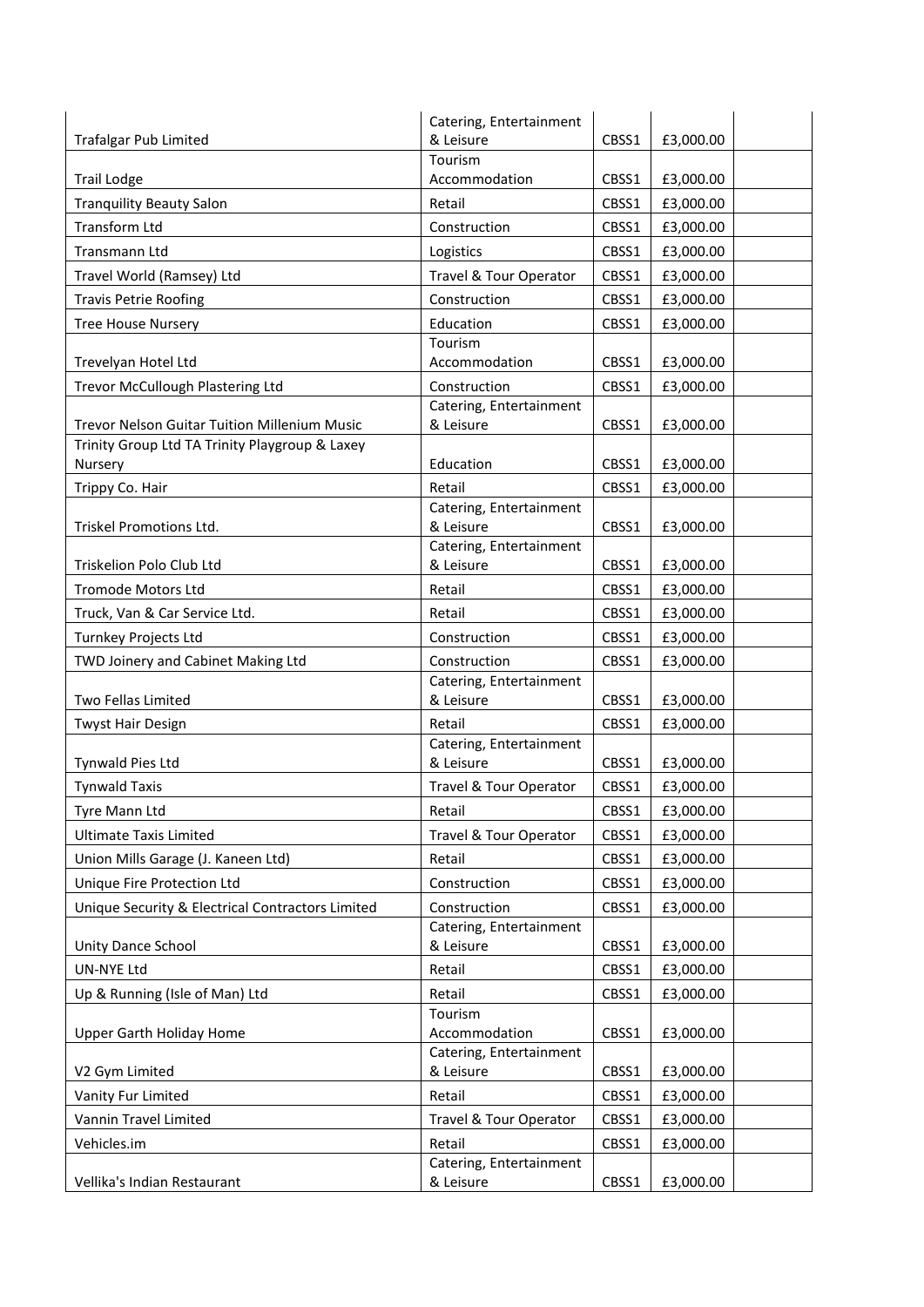| Venetian Plaster Company Ltd.                    | Construction                         | CBSS1 | £3,000.00 |
|--------------------------------------------------|--------------------------------------|-------|-----------|
| Venture Again Ltd                                | Other                                | CBSS1 | £3,000.00 |
| Venture Ltd                                      | Retail                               | CBSS1 | £3,000.00 |
| Verduyn Architecture                             | Construction                         | CBSS1 | £3,000.00 |
|                                                  | Catering, Entertainment              |       |           |
| Versa                                            | & Leisure                            | CBSS1 | £3,000.00 |
| Victoria Grill                                   | Catering, Entertainment<br>& Leisure | CBSS1 | £3,000.00 |
|                                                  | Catering, Entertainment              |       |           |
| Victoria Grill Peri Peri Castletown Ltd          | & Leisure                            | CBSS1 | £3,000.00 |
| Vienna Hair Design                               | Retail                               | CBSS1 | £3,000.00 |
| View2 Limited                                    | Construction                         | CBSS1 | £3,000.00 |
| Viking Glazing Limited                           | Construction                         | CBSS1 | £3,000.00 |
| Viking Office Systems Limited                    | Retail                               | CBSS1 | £3,000.00 |
| Village Fireplaces and Stoves Ltd                | Retail                               | CBSS1 | £3,000.00 |
| <b>VIP Hair Design</b>                           | Retail                               | CBSS1 | £3,000.00 |
|                                                  | Catering, Entertainment              |       |           |
| Vivaldi Catering Limited TA The Cook Shack       | & Leisure                            | CBSS1 | £3,000.00 |
| Vondy's Garage Ltd                               | Retail                               | CBSS1 | £3,000.00 |
| VOP Limited TA Vannin Officepoint and Stationery |                                      |       |           |
| Wholesaler                                       | Retail                               | CBSS1 | £3,000.00 |
| Vroom Groom                                      | Retail                               | CBSS1 | £3,000.00 |
| W Radcliffe Ltd                                  | Construction                         | CBSS1 | £3,000.00 |
| W. Waggett Limited                               | Construction                         | CBSS1 | £3,000.00 |
| Wades Aerial and Audio Visual Services Ltd.      | Construction                         | CBSS1 | £3,000.00 |
| <b>Wades Truck Services Ltd</b>                  | Retail                               | CBSS1 | £3,000.00 |
| <b>Wagging Tails Dog Grooming</b>                | Retail                               | CBSS1 | £3,000.00 |
| <b>Wagging Wheels</b>                            | Retail                               | CBSS1 | £3,000.00 |
|                                                  | Tourism                              |       |           |
| <b>Waldick Hotel</b>                             | Accommodation                        | CBSS1 | £3,000.00 |
| Walkabout Limited                                | Catering, Entertainment<br>& Leisure | CBSS1 | £3,000.00 |
| Walker Construction & Groundworks Ltd            |                                      |       |           |
|                                                  | Construction                         | CBSS1 | £3,000.00 |
| Walton Groundworks Limited                       | Construction                         | CBSS1 | £3,000.00 |
| <b>Waltons Direct</b>                            | Retail<br>Catering, Entertainment    | CBSS1 | £3,000.00 |
| <b>Warehouse Fitness</b>                         | & Leisure                            | CBSS1 | £3,000.00 |
| Warm and Cozy                                    | Construction                         | CBSS1 | £3,000.00 |
| Wash & Glo                                       | Retail                               | CBSS1 | £3,000.00 |
| Wash & Go Window Cleaners                        | Construction                         | CBSS1 | £3,000.00 |
| Wasp Electrical                                  | Construction                         | CBSS1 | £3,000.00 |
|                                                  | Construction                         |       |           |
| Watling Streetworks Ltd                          | Catering, Entertainment              | CBSS1 | £3,000.00 |
| Watts Up Performance                             | & Leisure                            | CBSS1 | £3,000.00 |
| Wayne Myers Joinery Limited                      | Construction                         | CBSS1 | £3,000.00 |
| Wayne Tomlinson Services Itd                     | Construction                         | CBSS1 | £3,000.00 |
|                                                  | Tourism                              |       |           |
| Welbeck Hotel Ltd                                | Accommodation                        | CBSS1 | £3,000.00 |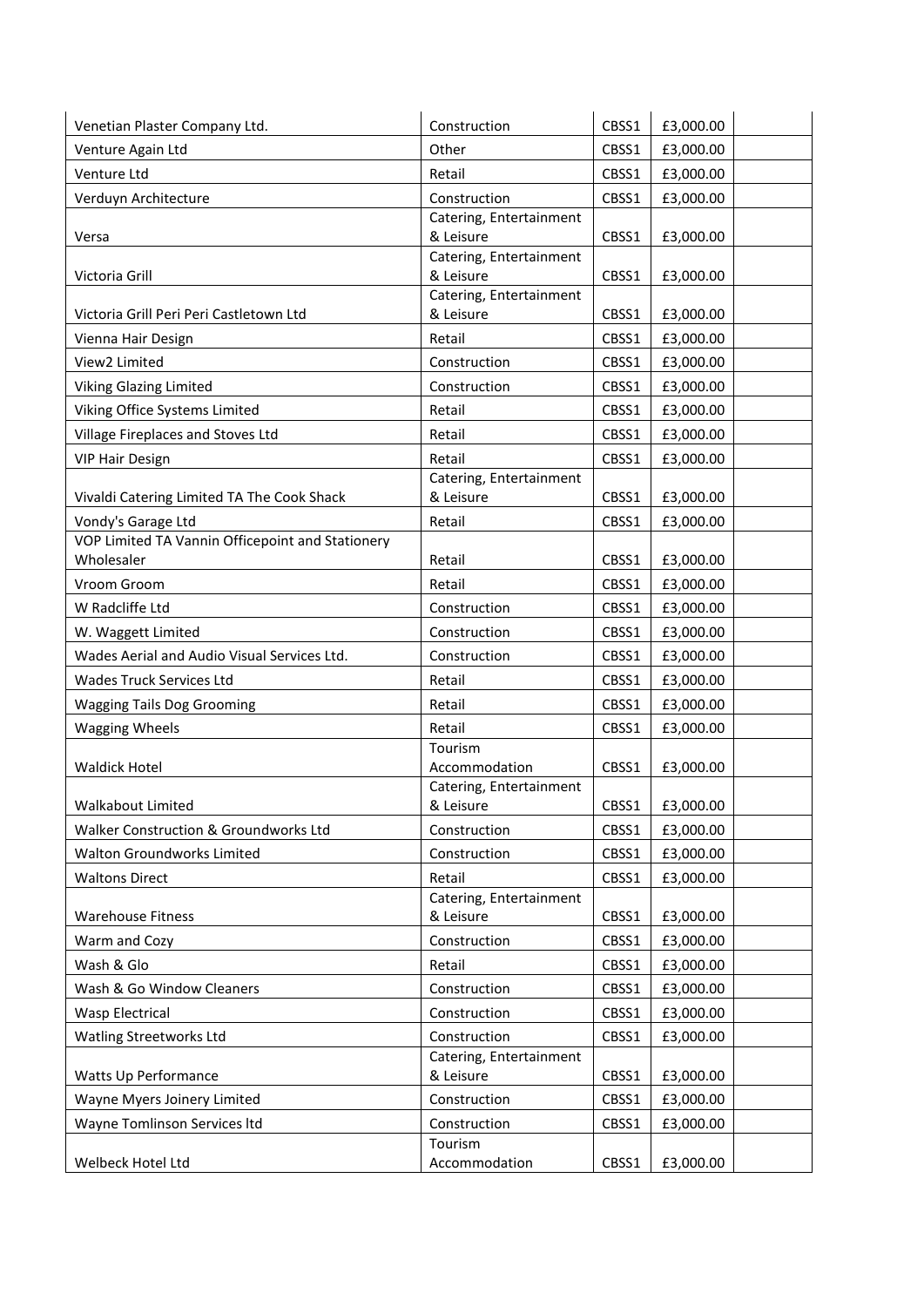| WellMind Excel                               | Retail                               | CBSS1 | £3,000.00 |
|----------------------------------------------|--------------------------------------|-------|-----------|
| Welter's Europa Ltd                          | Other                                | CBSS1 | £3,000.00 |
|                                              | Catering, Entertainment              |       |           |
| Wentworth Enterprises Ltd TA Shore Hotel     | & Leisure                            | CBSS1 | £3,000.00 |
| <b>West Coast Fitness Limited</b>            | Catering, Entertainment<br>& Leisure |       |           |
|                                              |                                      | CBSS1 | £3,000.00 |
| West Performance Ltd                         | Retail                               | CBSS1 | £3,000.00 |
| <b>Westbourne Construction</b>               | Construction                         | CBSS1 | £3,000.00 |
| <b>Westminster Car Restorations Ltd</b>      | Retail                               | CBSS1 | £3,000.00 |
| Westminster Properties Ltd                   | Construction                         | CBSS1 | £3,000.00 |
| <b>WGS Limited</b>                           | Construction                         | CBSS1 | £3,000.00 |
| Whilo (2004) Limited                         | Tourism<br>Accommodation             | CBSS1 |           |
|                                              |                                      |       | £3,000.00 |
| Whim Boutique Limited                        | Retail<br>Catering, Entertainment    | CBSS1 | £3,000.00 |
| Whistlestop Coffee Shop                      | & Leisure                            | CBSS1 | £3,000.00 |
| Whittaker Trading Ltd                        | Retail                               | CBSS1 | £3,000.00 |
|                                              | Catering, Entertainment              |       |           |
| Wicked Coffee (IOM) Ltd                      | & Leisure                            | CBSS1 | £3,000.00 |
| Wildlife Ltd                                 | Retail                               | CBSS1 | £3,000.00 |
| Wilson Consulting Limited                    | Construction                         | CBSS1 | £3,000.00 |
| <b>Window Doctor</b>                         | Construction                         | CBSS1 | £3,000.00 |
| <b>Window Mann</b>                           | Construction                         | CBSS1 | £3,000.00 |
| Window World (IoM) Ltd                       | Construction                         | CBSS1 | £3,000.00 |
| <b>Window Worx</b>                           | Construction                         | CBSS1 | £3,000.00 |
| Windy's Truck & Plant Ltd                    | Retail                               | CBSS1 | £3,000.00 |
|                                              | Catering, Entertainment              |       |           |
| Wine Down                                    | & Leisure                            | CBSS1 | £3,000.00 |
| Wizard Plastering & Building Services        | Construction                         | CBSS1 | £3,000.00 |
| Wolfwood Ltd                                 | Construction                         | CBSS1 | £3,000.00 |
| <b>Woodland Interiors</b>                    | Retail                               | CBSS1 | £3,000.00 |
| Woodward Autobody                            | Retail                               | CBSS1 | £3,000.00 |
| Woodworks Joinery Ltd                        | Construction                         | CBSS1 | £3,000.00 |
| World of Stickers Ltd.                       | Retail                               | CBSS1 | £3,000.00 |
| <b>Wow Nails</b>                             | Retail                               | CBSS1 | £3,000.00 |
| www.driver.co.im                             | Education                            | CBSS1 | £3,000.00 |
| Xcell Automotive & Gearbox Ltd               | Other                                | CBSS1 | £3,000.00 |
| Xfor Limited                                 | Retail                               | CBSS1 | £3,000.00 |
|                                              | Catering, Entertainment              |       |           |
| Xiang Xue Hai Limited                        | & Leisure                            | CBSS1 | £3,000.00 |
| <b>Xtreme Professional Cleaning Services</b> | Construction                         | CBSS1 | £3,000.00 |
| Y Gharey Nursery                             | Construction                         | CBSS1 | £3,000.00 |
|                                              | Tourism                              |       |           |
| Yarari Apartment                             | Accommodation                        | CBSS1 | £3,000.00 |
| Ye Olde Bakery                               | Retail                               | CBSS1 | £3,000.00 |
| Yellow Box Yoga                              | Education                            | CBSS1 | £3,000.00 |
|                                              | Tourism                              |       |           |
| Yn This Jiarg                                | Accommodation                        | CBSS1 | £3,000.00 |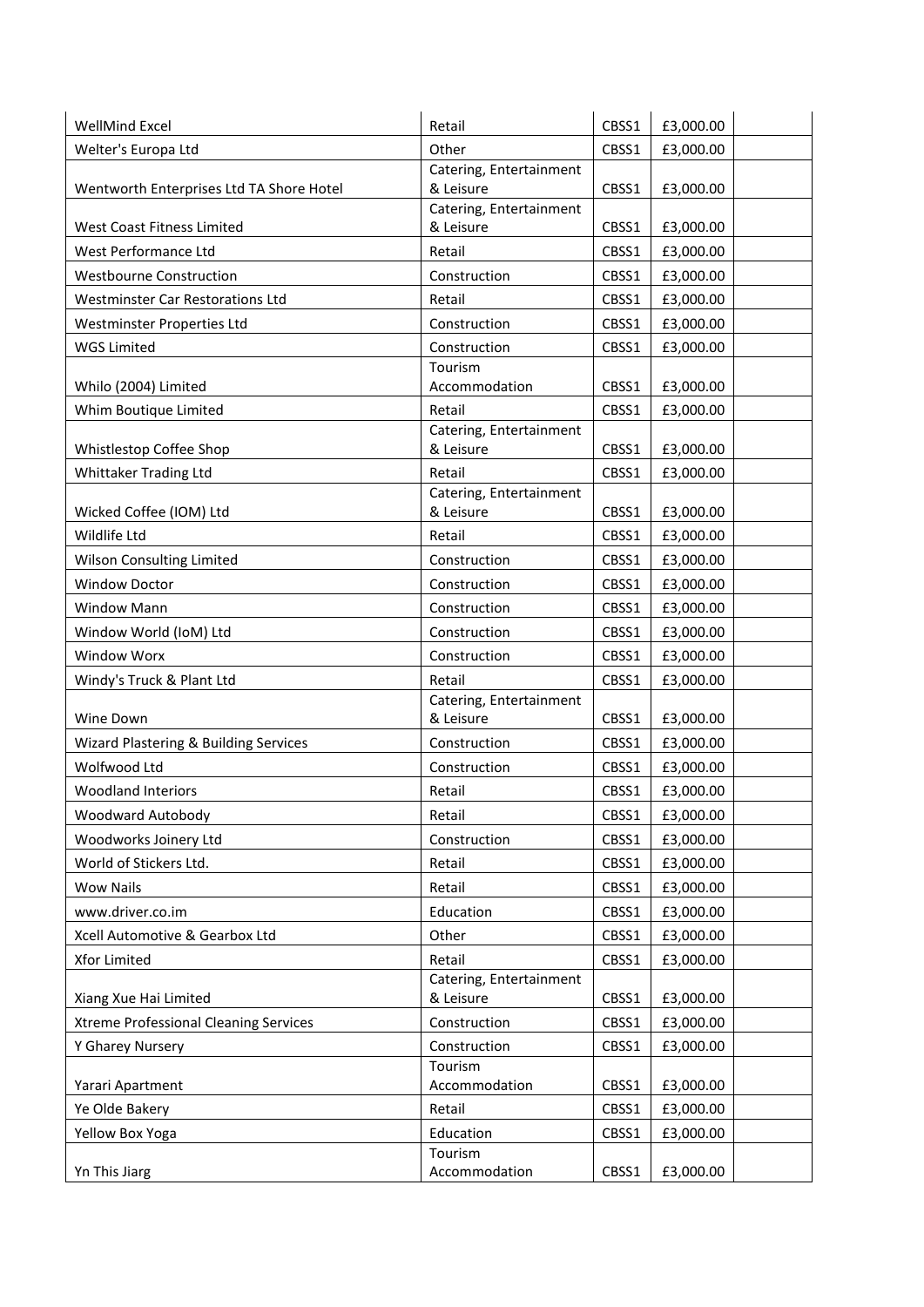|                                         | Catering, Entertainment              |       |           |
|-----------------------------------------|--------------------------------------|-------|-----------|
| Zain Hut Limited                        | & Leisure                            | CBSS1 | £3,000.00 |
| Zenith Industrial Products Limited      | Retail                               | CBSS1 | £3,000.00 |
| Zenobius Limited                        | Retail                               | CBSS1 | £3,000.00 |
| Zoli Tiling Limited                     | Construction                         | CBSS1 | £3,000.00 |
| Zygi Limited TA Patricia Wild Opticians | Retail                               | CBSS1 | £3,000.00 |
|                                         |                                      |       |           |
|                                         | Tourism                              |       |           |
|                                         | Accommodation                        | CBSS1 | £3,000.00 |
|                                         | Travel & Tour Operator               | CBSS1 | £3,000.00 |
|                                         | Catering, Entertainment<br>& Leisure | CBSS1 | £3,000.00 |
|                                         | Retail                               | CBSS1 | £3,000.00 |
|                                         | Travel & Tour Operator               | CBSS1 | £3,000.00 |
|                                         | Travel & Tour Operator               | CBSS1 | £3,000.00 |
|                                         | Travel & Tour Operator               | CBSS1 | £3,000.00 |
|                                         | Travel & Tour Operator               |       | £3,000.00 |
|                                         |                                      | CBSS1 |           |
|                                         | Travel & Tour Operator               | CBSS1 | £3,000.00 |
|                                         | Travel & Tour Operator               | CBSS1 | £3,000.00 |
|                                         | Retail<br>Catering, Entertainment    | CBSS1 | £3,000.00 |
|                                         | & Leisure                            | CBSS1 | £3,000.00 |
|                                         | Travel & Tour Operator               | CBSS1 | £3,000.00 |
|                                         | Catering, Entertainment              |       |           |
|                                         | & Leisure                            | CBSS1 | £3,000.00 |
|                                         | Retail                               | CBSS1 | £3,000.00 |
|                                         | Travel & Tour Operator               | CBSS1 | £3,000.00 |
|                                         | Education                            | CBSS1 | £3,000.00 |
|                                         | Construction                         | CBSS1 | £3,000.00 |
|                                         | Education                            | CBSS1 | £3,000.00 |
|                                         | Travel & Tour Operator               | CBSS1 | £3,000.00 |
|                                         | Construction                         | CBSS1 | £3,000.00 |
|                                         | Travel & Tour Operator               | CBSS1 | £3,000.00 |
|                                         | Catering, Entertainment<br>& Leisure | CBSS1 | £3,000.00 |
|                                         | Travel & Tour Operator               | CBSS1 | £3,000.00 |
|                                         | Retail                               | CBSS1 | £3,000.00 |
|                                         | Construction                         | CBSS1 | £3,000.00 |
|                                         | Catering, Entertainment              |       |           |
|                                         | & Leisure                            | CBSS1 | £3,000.00 |
|                                         | Construction                         | CBSS1 | £3,000.00 |
|                                         | Travel & Tour Operator               | CBSS1 | £3,000.00 |
|                                         | Travel & Tour Operator               | CBSS1 | £3,000.00 |
|                                         | Travel & Tour Operator               | CBSS1 | £3,000.00 |
|                                         | Travel & Tour Operator               | CBSS1 | £3,000.00 |
|                                         | Retail                               | CBSS1 | £3,000.00 |
|                                         | Education                            | CBSS1 | £3,000.00 |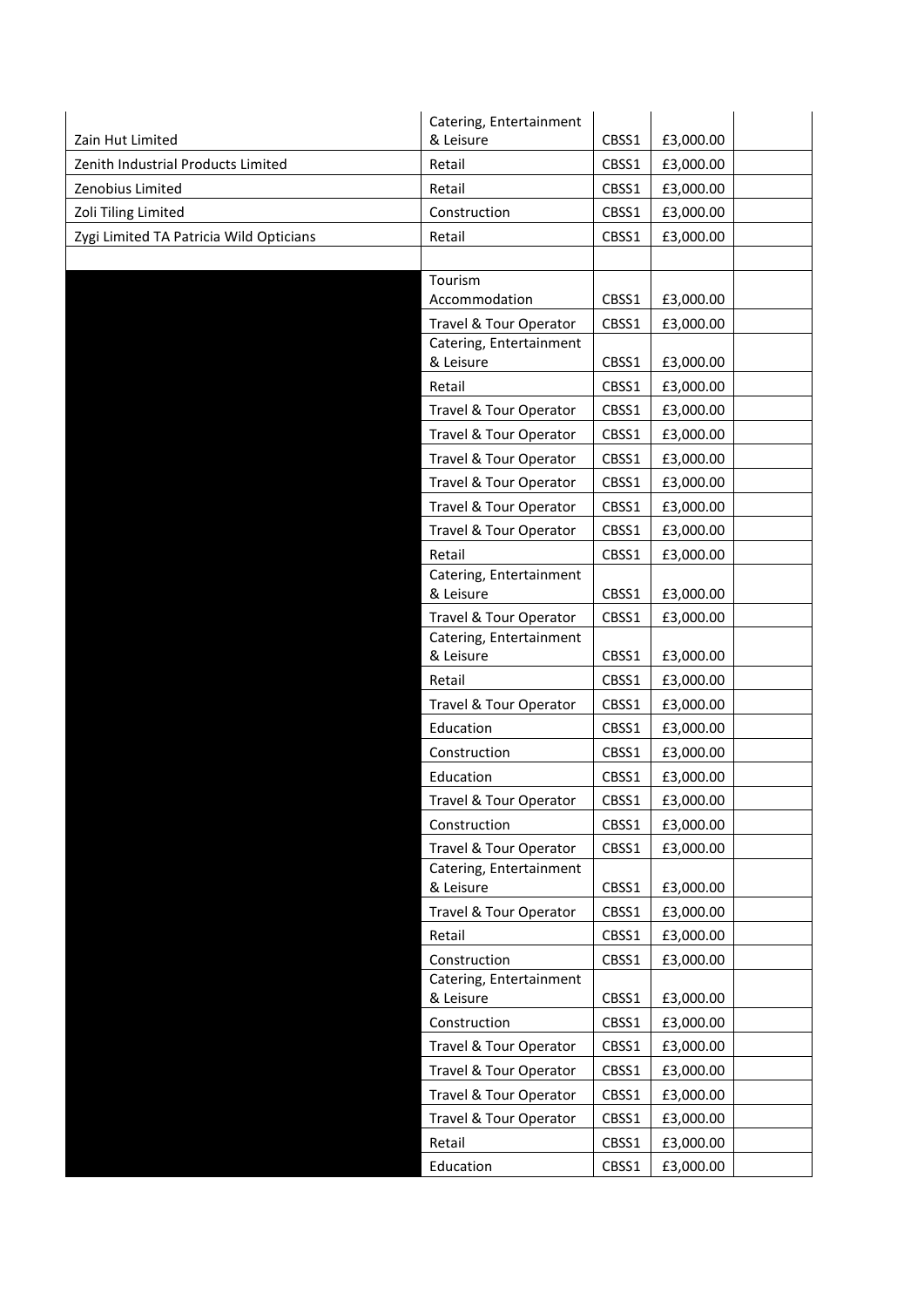| Education               | CBSS1 | £3,000.00 |
|-------------------------|-------|-----------|
| Construction            | CBSS1 | £3,000.00 |
| Construction            | CBSS1 | £3,000.00 |
| Construction            | CBSS1 | £3,000.00 |
| Travel & Tour Operator  | CBSS1 | £3,000.00 |
| Construction            | CBSS1 | £3,000.00 |
| Retail                  | CBSS1 | £3,000.00 |
| Travel & Tour Operator  | CBSS1 | £3,000.00 |
| Retail                  | CBSS1 | £3,000.00 |
| Education               | CBSS1 | £3,000.00 |
| Retail                  | CBSS1 | £3,000.00 |
| Retail                  | CBSS1 | £3,000.00 |
| Retail                  | CBSS1 | £3,000.00 |
| Catering, Entertainment |       |           |
| & Leisure               | CBSS1 | £3,000.00 |
| Travel & Tour Operator  | CBSS1 | £3,000.00 |
| Construction            | CBSS1 | £3,000.00 |
| Construction            | CBSS1 | £3,000.00 |
| Construction            | CBSS1 | £3,000.00 |
| Education               | CBSS1 | £3,000.00 |
| Construction            | CBSS1 | £3,000.00 |
| Construction            | CBSS1 | £3,000.00 |
| Construction            | CBSS1 | £3,000.00 |
| Construction            | CBSS1 | £3,000.00 |
| Construction            | CBSS1 | £3,000.00 |
| Education               | CBSS1 | £3,000.00 |
| Education               | CBSS1 | £3,000.00 |
| Retail                  | CBSS1 | £3,000.00 |
| Travel & Tour Operator  | CBSS1 | £3,000.00 |
| Construction            | CBSS1 | £3,000.00 |
| Construction            | CBSS1 | £3,000.00 |
| Retail                  | CBSS1 | £3,000.00 |
| Construction            | CBSS1 | £3,000.00 |
| Construction            | CBSS1 | £3,000.00 |
| Construction            | CBSS1 | £3,000.00 |
| Travel & Tour Operator  | CBSS1 | £3,000.00 |
| Travel & Tour Operator  | CBSS1 | £3,000.00 |
| Construction            | CBSS1 | £3,000.00 |
| Construction            | CBSS1 | £3,000.00 |
| Education               | CBSS1 | £3,000.00 |
| Construction            | CBSS1 | £3,000.00 |
| Construction            | CBSS1 | £3,000.00 |
| Travel & Tour Operator  | CBSS1 | £3,000.00 |
| Construction            | CBSS1 | £3,000.00 |
| Construction            | CBSS1 | £3,000.00 |
|                         |       |           |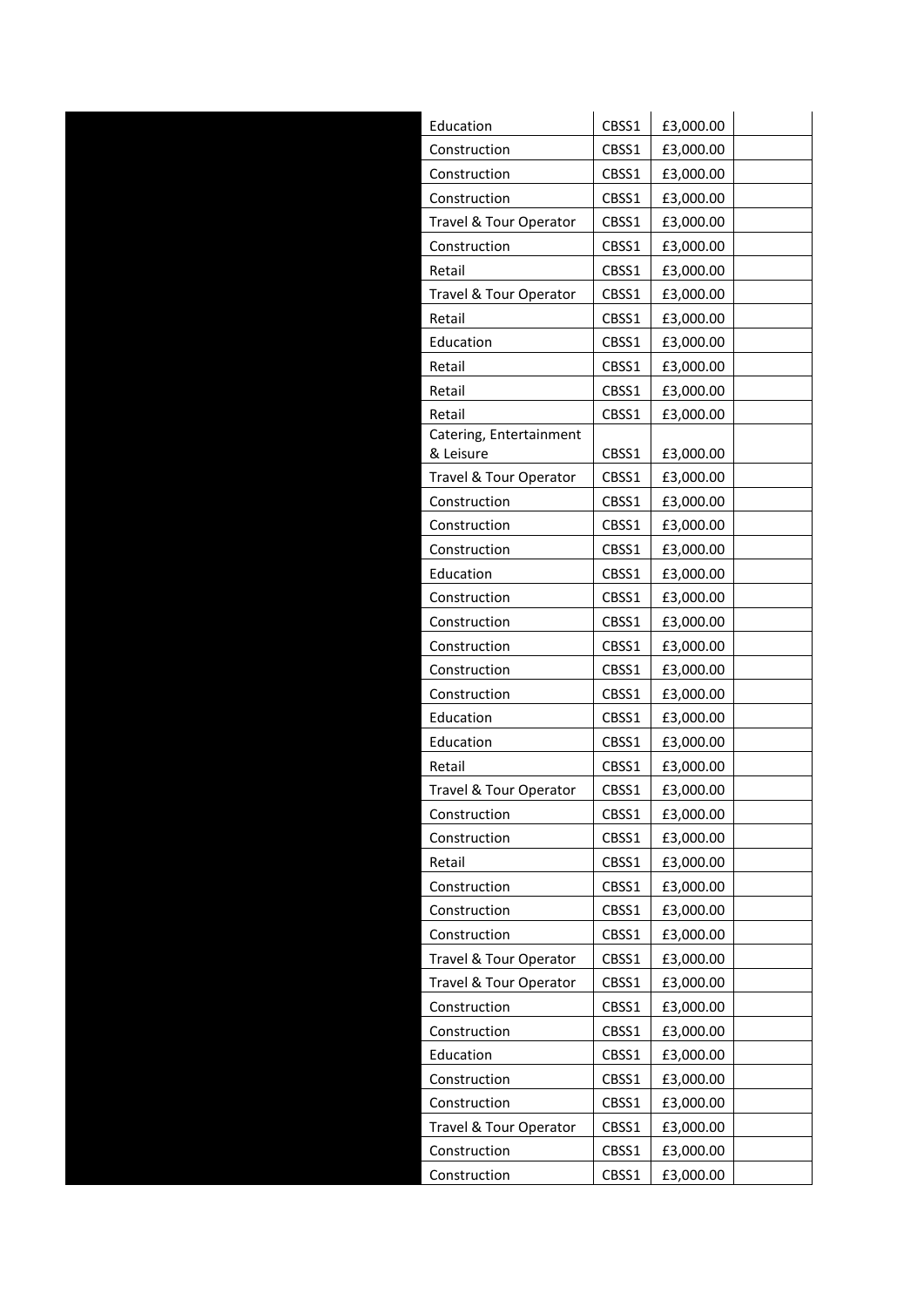| Construction             | CBSS1          | £3,000.00              |  |
|--------------------------|----------------|------------------------|--|
| Construction             | CBSS1          | £3,000.00              |  |
| Construction             | CBSS1          | £3,000.00              |  |
| Education                | CBSS1          | £3,000.00              |  |
| Education                | CBSS1          | £3,000.00              |  |
| Construction             | CBSS1          | £3,000.00              |  |
| Construction             | CBSS1          | £3,000.00              |  |
| Education                | CBSS1          | £3,000.00              |  |
| Travel & Tour Operator   | CBSS1          | £3,000.00              |  |
| Construction             | CBSS1          | £3,000.00              |  |
| Retail                   | CBSS1          | £3,000.00              |  |
| Construction             | CBSS1          | £3,000.00              |  |
| Retail                   | CBSS1          | £3,000.00              |  |
| Education                | CBSS1          | £3,000.00              |  |
| Construction             | CBSS1          | £3,000.00              |  |
| Construction             | CBSS1          | £3,000.00              |  |
| Construction             | CBSS1          | £3,000.00              |  |
| Tourism<br>Accommodation |                | £3,000.00              |  |
| Construction             | CBSS1<br>CBSS1 | £3,000.00              |  |
|                          |                |                        |  |
| Retail<br>Construction   | CBSS1          | £3,000.00              |  |
| Construction             | CBSS1<br>CBSS1 | £3,000.00<br>£3,000.00 |  |
| Construction             | CBSS1          |                        |  |
| Travel & Tour Operator   | CBSS1          | £3,000.00<br>£3,000.00 |  |
| Construction             | CBSS1          | £3,000.00              |  |
| Construction             | CBSS1          | £3,000.00              |  |
| Travel & Tour Operator   | CBSS1          | £3,000.00              |  |
| Construction             | CBSS1          | £3,000.00              |  |
| Construction             | CBSS1          | £3,000.00              |  |
| Education                | CBSS1          | £3,000.00              |  |
| Construction             | CBSS1          | £3,000.00              |  |
| Education                | CBSS1          | £3,000.00              |  |
| Construction             | CBSS1          | £3,000.00              |  |
| Construction             | CBSS1          | £3,000.00              |  |
| Travel & Tour Operator   | CBSS1          | £3,000.00              |  |
| Travel & Tour Operator   | CBSS1          | £3,000.00              |  |
| Construction             | CBSS1          | £3,000.00              |  |
| Construction             | CBSS1          | £3,000.00              |  |
| Construction             | CBSS1          | £3,000.00              |  |
| Education                | CBSS1          | £3,000.00              |  |
| Construction             | CBSS1          | £3,000.00              |  |
| Travel & Tour Operator   | CBSS1          | £3,000.00              |  |
| Education                | CBSS1          | £3,000.00              |  |
| Construction             | CBSS1          | £3,000.00              |  |
|                          |                |                        |  |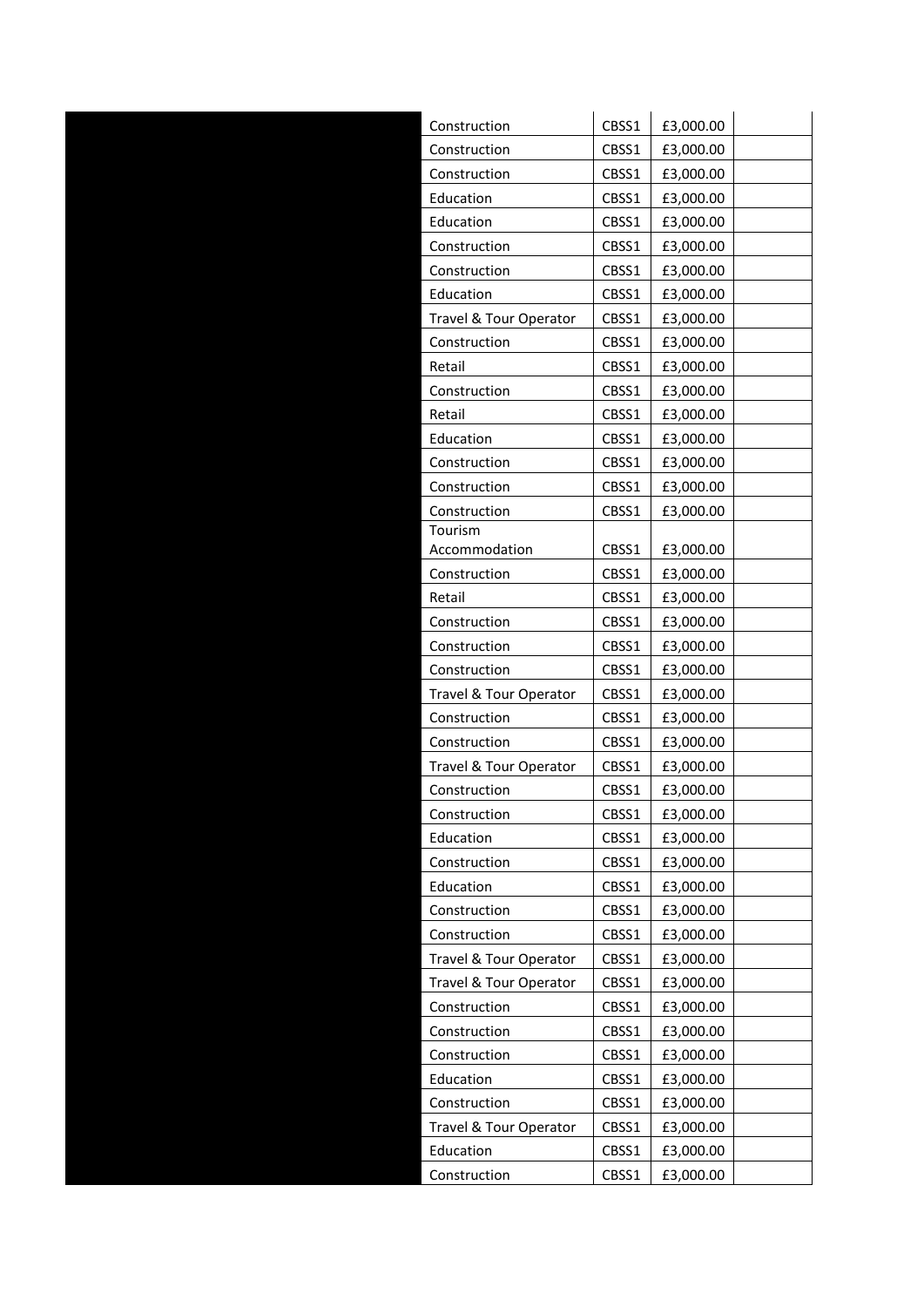| Construction                 | CBSS1          | £3,000.00              |  |
|------------------------------|----------------|------------------------|--|
| Construction                 | CBSS1          | £3,000.00              |  |
| Education                    | CBSS1          | £3,000.00              |  |
| Construction                 | CBSS1          | £3,000.00              |  |
| Construction                 | CBSS1          | £3,000.00              |  |
| Construction                 | CBSS1          | £3,000.00              |  |
| Retail                       | CBSS1          | £3,000.00              |  |
| Travel & Tour Operator       | CBSS1          | £3,000.00              |  |
| Retail                       | CBSS1          | £3,000.00              |  |
| Travel & Tour Operator       | CBSS1          | £3,000.00              |  |
| Construction                 | CBSS1          | £3,000.00              |  |
| Construction                 | CBSS1          | £3,000.00              |  |
| Construction                 | CBSS1          | £3,000.00              |  |
| Construction                 | CBSS1          | £3,000.00              |  |
| Construction                 | CBSS1          | £3,000.00              |  |
| Construction                 | CBSS1          | £3,000.00              |  |
| Construction                 | CBSS1          | £3,000.00              |  |
| Education                    | CBSS1          | £3,000.00              |  |
| Travel & Tour Operator       | CBSS1          | £3,000.00              |  |
| Travel & Tour Operator       | CBSS1          | £3,000.00              |  |
| Construction                 | CBSS1          | £3,000.00              |  |
| Retail                       | CBSS1          | £3,000.00              |  |
| Construction                 | CBSS1          | £3,000.00              |  |
| Catering, Entertainment      |                |                        |  |
| & Leisure                    | CBSS1          | £3,000.00              |  |
| Construction                 | CBSS1          | £3,000.00              |  |
| Construction                 | CBSS1          | £3,000.00              |  |
| Construction                 | CBSS1          | £3,000.00              |  |
| Construction                 | CBSS1          | £3,000.00              |  |
| Construction                 | CBSS1          | £3,000.00              |  |
| Construction                 | CBSS1          | £3,000.00              |  |
| Construction<br>Construction | CBSS1          | £3,000.00              |  |
| Travel & Tour Operator       | CBSS1          | £3,000.00              |  |
| Travel & Tour Operator       | CBSS1<br>CBSS1 | £3,000.00<br>£3,000.00 |  |
| Construction                 | CBSS1          |                        |  |
| Construction                 | CBSS1          | £3,000.00<br>£3,000.00 |  |
| Construction                 | CBSS1          | £3,000.00              |  |
| Construction                 | CBSS1          | £3,000.00              |  |
|                              |                |                        |  |
| Construction                 | CBSS1          | £3,000.00              |  |
| Construction                 | CBSS1          | £3,000.00              |  |
| Construction                 | CBSS1          | £3,000.00              |  |
| Construction                 | CBSS1          | £3,000.00              |  |
| Travel & Tour Operator       | CBSS1          | £3,000.00              |  |
| Construction                 | CBSS1          | £3,000.00              |  |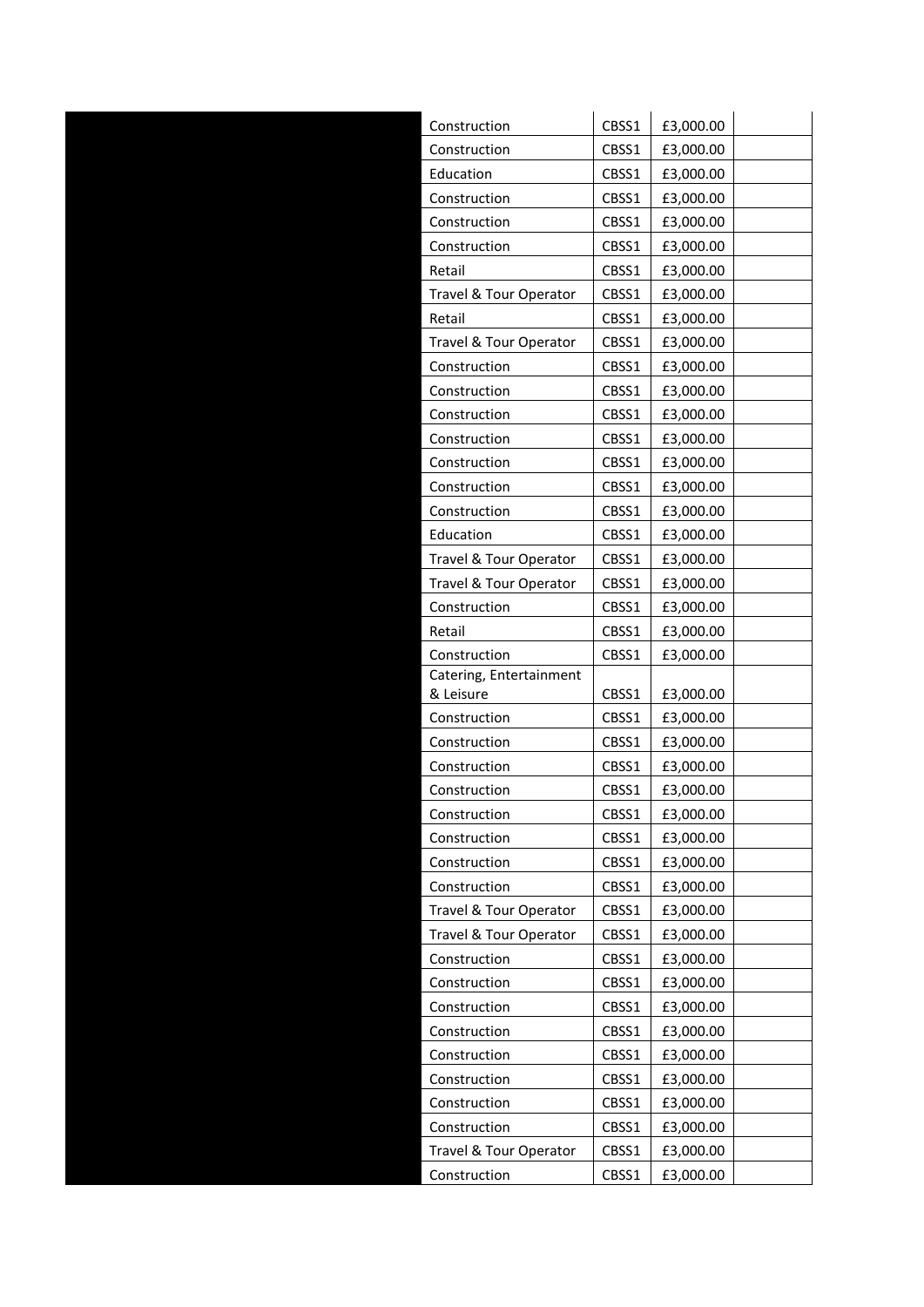| Education               | CBSS1 | £3,000.00 |  |
|-------------------------|-------|-----------|--|
| Construction            | CBSS1 | £3,000.00 |  |
| Education               | CBSS1 | £3,000.00 |  |
| Construction            | CBSS1 | £3,000.00 |  |
| Construction            | CBSS1 | £3,000.00 |  |
| Construction            | CBSS1 | £3,000.00 |  |
| Construction            | CBSS1 | £3,000.00 |  |
| Construction            | CBSS1 | £3,000.00 |  |
| Construction            | CBSS1 | £3,000.00 |  |
| Construction            | CBSS1 | £3,000.00 |  |
| Construction            | CBSS1 | £3,000.00 |  |
| Construction            | CBSS1 | £3,000.00 |  |
| Travel & Tour Operator  | CBSS1 | £3,000.00 |  |
| Retail                  | CBSS1 | £3,000.00 |  |
| Construction            | CBSS1 | £3,000.00 |  |
| Construction            | CBSS1 | £3,000.00 |  |
| Education               | CBSS1 | £3,000.00 |  |
| Construction            | CBSS1 | £3,000.00 |  |
| Construction            | CBSS1 | £3,000.00 |  |
| Construction            | CBSS1 | £3,000.00 |  |
| Retail                  | CBSS1 | £3,000.00 |  |
| Construction            | CBSS1 | £3,000.00 |  |
| Construction            | CBSS1 | £3,000.00 |  |
| Education               | CBSS1 | £3,000.00 |  |
| Construction            | CBSS1 | £3,000.00 |  |
| Construction            | CBSS1 | £3,000.00 |  |
| Education               | CBSS1 | £3,000.00 |  |
| Construction            | CBSS1 | £3,000.00 |  |
| Construction            | CBSS1 | £3,000.00 |  |
| Construction            | CBSS1 | £3,000.00 |  |
| Retail                  | CBSS1 | £3,000.00 |  |
| Retail                  | CBSS1 | £3,000.00 |  |
| Construction            | CBSS1 | £3,000.00 |  |
| Construction            | CBSS1 | £3,000.00 |  |
| Retail                  | CBSS1 | £3,000.00 |  |
| Travel & Tour Operator  | CBSS1 | £3,000.00 |  |
| Construction            | CBSS1 | £3,000.00 |  |
| Construction            | CBSS1 | £3,000.00 |  |
| Construction            | CBSS1 | £3,000.00 |  |
| Construction            | CBSS1 | £3,000.00 |  |
| Travel & Tour Operator  | CBSS1 | £3,000.00 |  |
| Catering, Entertainment |       |           |  |
| & Leisure               | CBSS1 | £3,000.00 |  |
| Construction            | CBSS1 | £3,000.00 |  |
| Construction            | CBSS1 | £3,000.00 |  |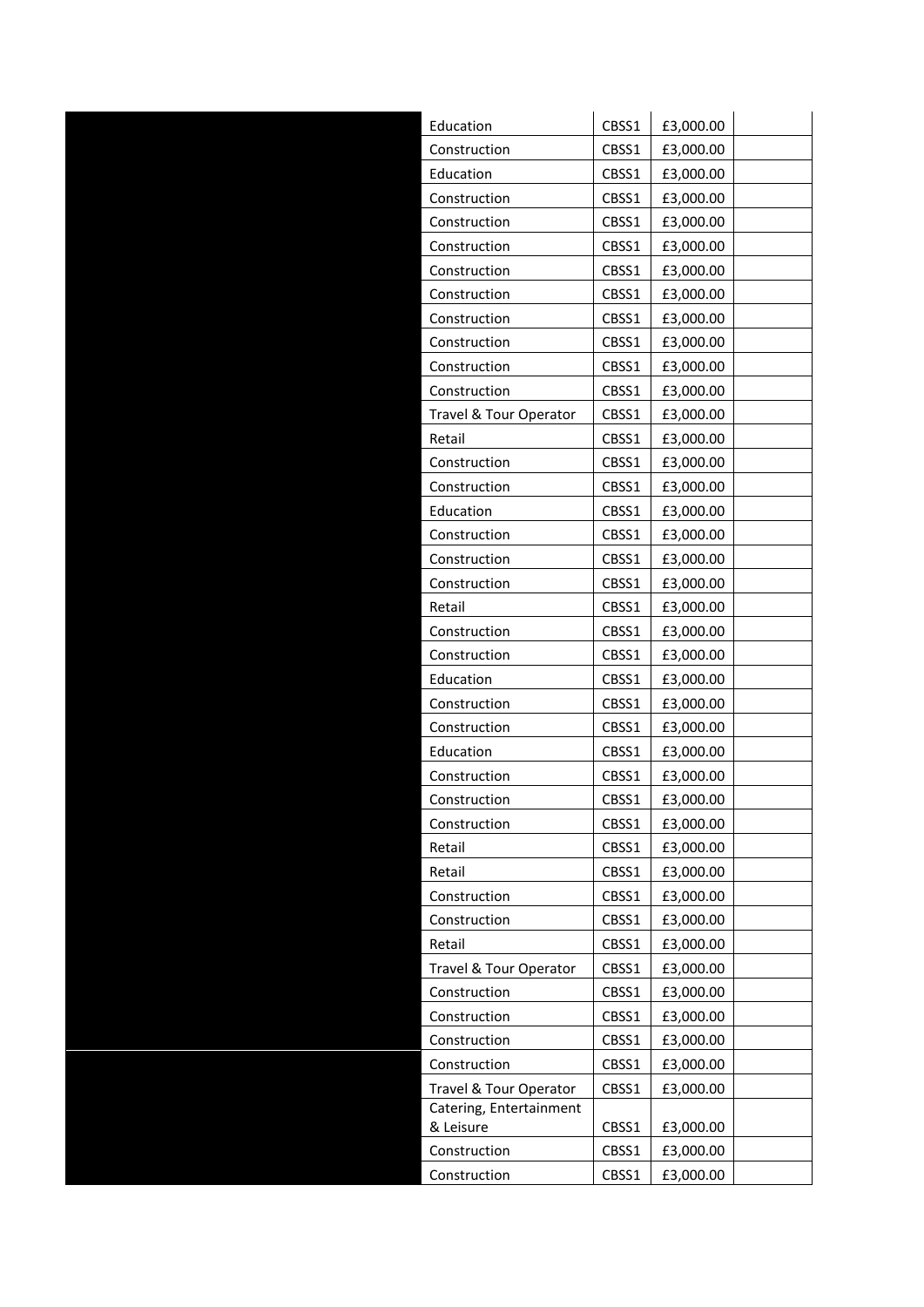| Travel & Tour Operator | CBSS1 | £3,000.00 |  |
|------------------------|-------|-----------|--|
| Construction           | CBSS1 | £3,000.00 |  |
| Construction           | CBSS1 | £3,000.00 |  |
| Education              | CBSS1 | £3,000.00 |  |
| Construction           | CBSS1 | £3,000.00 |  |
| Retail                 | CBSS1 | £3,000.00 |  |
| Construction           | CBSS1 | £3,000.00 |  |
| Construction           | CBSS1 | £3,000.00 |  |
| Travel & Tour Operator | CBSS1 | £3,000.00 |  |
| Construction           | CBSS1 | £3,000.00 |  |
| Construction           | CBSS1 | £3,000.00 |  |
| Construction           | CBSS1 | £3,000.00 |  |
| Construction           | CBSS1 | £3,000.00 |  |
| Construction           | CBSS1 | £3,000.00 |  |
| Education              | CBSS1 | £3,000.00 |  |
| Construction           | CBSS1 | £3,000.00 |  |
| Construction           | CBSS1 | £3,000.00 |  |
| Construction           | CBSS1 | £3,000.00 |  |
| Construction           | CBSS1 | £3,000.00 |  |
| Construction           | CBSS1 | £3,000.00 |  |
| Retail                 | CBSS1 | £3,000.00 |  |
| Education              | CBSS1 | £3,000.00 |  |
| Other                  | CBSS1 | £3,000.00 |  |
| Construction           | CBSS1 | £3,000.00 |  |
| Construction           | CBSS1 | £3,000.00 |  |
| Construction           | CBSS1 | £3,000.00 |  |
| Construction           | CBSS1 | £3,000.00 |  |
| Construction           | CBSS1 | £3,000.00 |  |
| Construction           | CBSS1 | £3,000.00 |  |
| Construction           | CBSS1 | £3,000.00 |  |
| Construction           | CBSS1 | £3,000.00 |  |
| Construction           | CBSS1 | £3,000.00 |  |
| Construction           | CBSS1 | £3,000.00 |  |
| Construction           | CBSS1 | £3,000.00 |  |
| Construction           | CBSS1 | £3,000.00 |  |
| Other                  | CBSS1 | £3,000.00 |  |
| Construction           | CBSS1 | £3,000.00 |  |
| Construction           | CBSS1 | £3,000.00 |  |
| Construction           | CBSS1 | £3,000.00 |  |
| Construction           | CBSS1 | £3,000.00 |  |
| Construction           | CBSS1 | £3,000.00 |  |
| Construction           | CBSS1 | £3,000.00 |  |
| Construction           | CBSS1 | £3,000.00 |  |
| Construction           | CBSS1 | £3,000.00 |  |
| Travel & Tour Operator | CBSS1 | £3,000.00 |  |
|                        |       |           |  |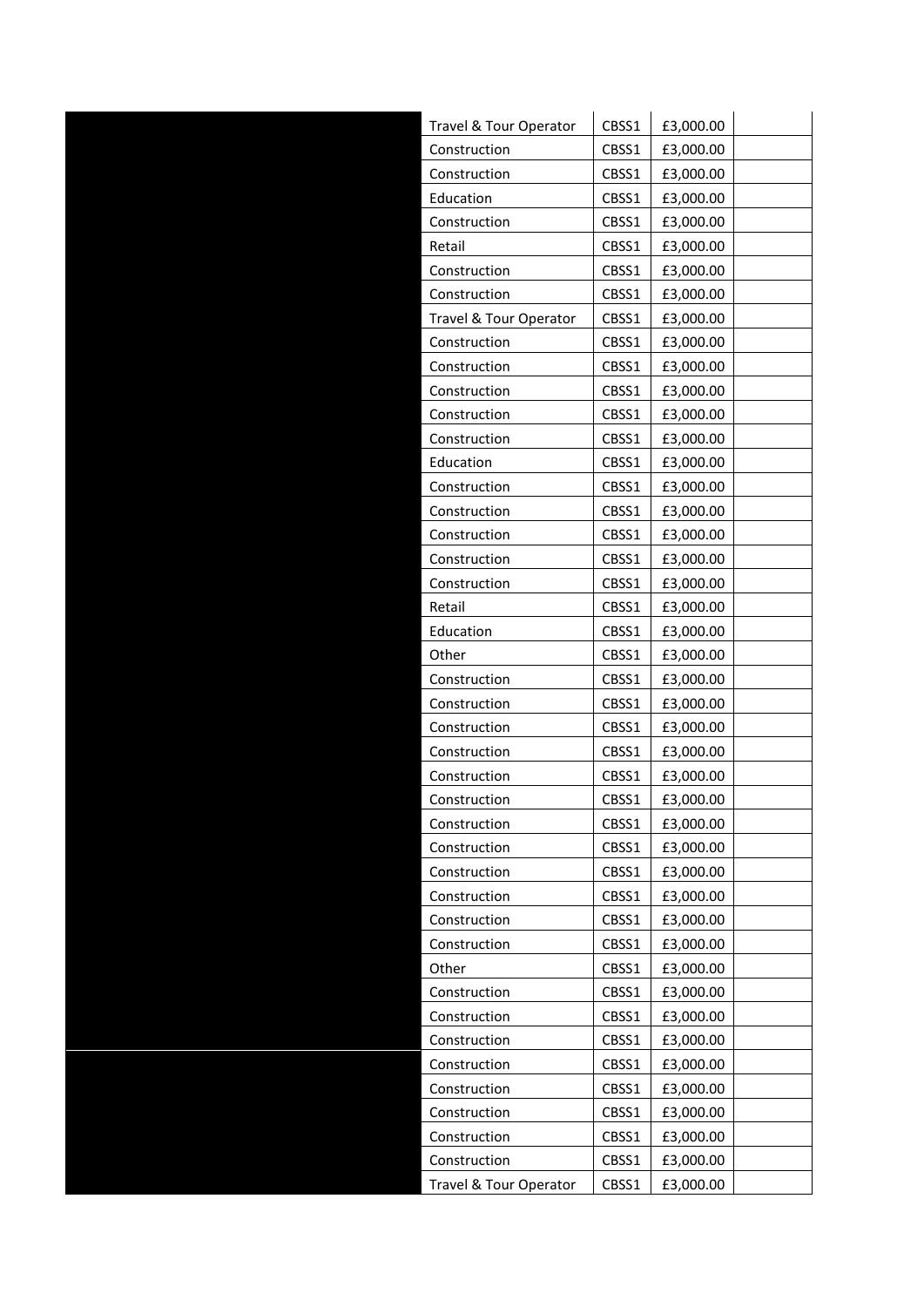| Travel & Tour Operator               | CBSS1 | £3,000.00 |  |
|--------------------------------------|-------|-----------|--|
| Construction                         | CBSS1 | £3,000.00 |  |
| Education                            | CBSS1 | £3,000.00 |  |
| Construction                         | CBSS1 | £3,000.00 |  |
| Construction                         | CBSS1 | £3,000.00 |  |
| Construction                         | CBSS1 | £3,000.00 |  |
| Construction                         | CBSS1 | £3,000.00 |  |
| Construction                         | CBSS1 | £3,000.00 |  |
| Construction                         | CBSS1 | £3,000.00 |  |
| Construction                         | CBSS1 | £3,000.00 |  |
| Travel & Tour Operator               | CBSS1 | £3,000.00 |  |
| Construction                         | CBSS1 | £3,000.00 |  |
| Construction                         | CBSS1 | £3,000.00 |  |
| Construction                         | CBSS1 | £3,000.00 |  |
| Construction                         | CBSS1 | £3,000.00 |  |
| Other                                | CBSS1 | £3,000.00 |  |
| Travel & Tour Operator               | CBSS1 | £3,000.00 |  |
| Travel & Tour Operator               | CBSS1 | £3,000.00 |  |
| Retail                               | CBSS1 | £3,000.00 |  |
| Construction                         | CBSS1 | £3,000.00 |  |
| Construction                         | CBSS1 | £3,000.00 |  |
| Construction                         | CBSS1 | £3,000.00 |  |
| Construction                         | CBSS1 | £3,000.00 |  |
| Retail                               | CBSS1 | £3,000.00 |  |
| Construction                         | CBSS1 | £3,000.00 |  |
| Construction                         | CBSS1 | £3,000.00 |  |
| Construction                         | CBSS1 | £3,000.00 |  |
| Construction                         | CBSS1 | £3,000.00 |  |
| Travel & Tour Operator               | CBSS1 | £3,000.00 |  |
| Education                            | CBSS1 | £3,000.00 |  |
| Construction                         | CBSS1 | £3,000.00 |  |
| Retail                               | CBSS1 | £3,000.00 |  |
| Catering, Entertainment<br>& Leisure | CBSS1 | £3,000.00 |  |
| Retail                               | CBSS1 | £3,000.00 |  |
| Construction                         | CBSS1 | £3,000.00 |  |
| Travel & Tour Operator               | CBSS1 | £3,000.00 |  |
| Retail                               | CBSS1 | £3,000.00 |  |
| Construction                         | CBSS1 | £3,000.00 |  |
| Retail                               | CBSS1 | £3,000.00 |  |
| Retail                               | CBSS1 | £3,000.00 |  |
| Construction                         | CBSS1 | £3,000.00 |  |
| Construction                         | CBSS1 | £3,000.00 |  |
| Construction                         | CBSS1 | £3,000.00 |  |
| Construction                         | CBSS1 | £3,000.00 |  |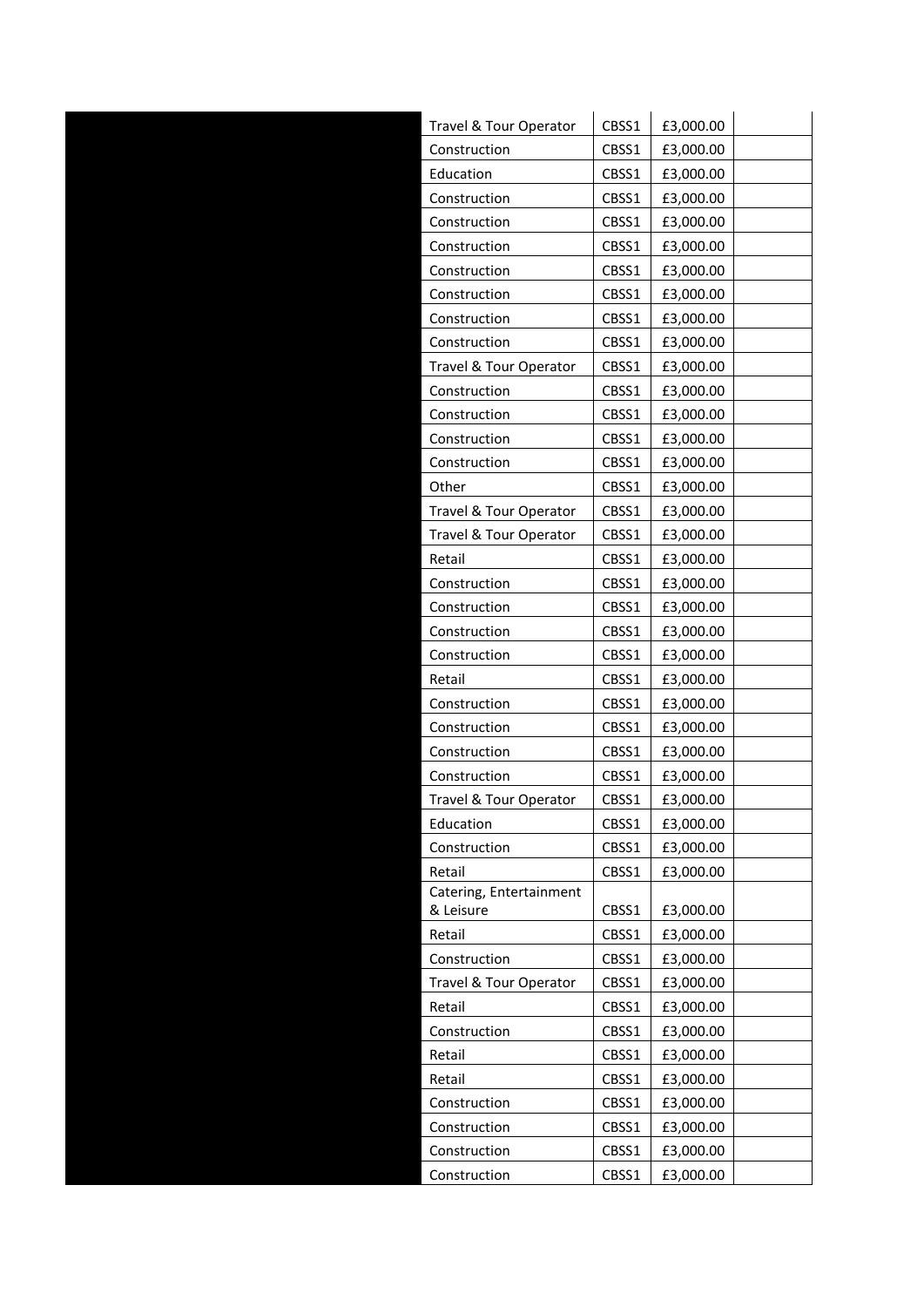| Construction            | CBSS1 | £3,000.00 |  |
|-------------------------|-------|-----------|--|
| Retail                  | CBSS1 | £3,000.00 |  |
| Travel & Tour Operator  | CBSS1 | £3,000.00 |  |
| Construction            | CBSS1 | £3,000.00 |  |
| Travel & Tour Operator  | CBSS1 | £3,000.00 |  |
| Retail                  | CBSS1 | £3,000.00 |  |
| Construction            | CBSS1 | £3,000.00 |  |
| Travel & Tour Operator  | CBSS1 | £3,000.00 |  |
| Construction            | CBSS1 | £3,000.00 |  |
| Education               | CBSS1 | £3,000.00 |  |
| Construction            | CBSS1 | £3,000.00 |  |
| Construction            | CBSS1 | £3,000.00 |  |
| Construction            | CBSS1 | £3,000.00 |  |
| Travel & Tour Operator  | CBSS1 | £3,000.00 |  |
| Construction            | CBSS1 | £3,000.00 |  |
| Retail                  | CBSS1 | £3,000.00 |  |
| Construction            | CBSS1 | £3,000.00 |  |
| Construction            | CBSS1 | £3,000.00 |  |
| Construction            | CBSS1 | £3,000.00 |  |
| Construction            | CBSS1 | £3,000.00 |  |
| Construction            | CBSS1 | £3,000.00 |  |
| Construction            | CBSS1 | £3,000.00 |  |
| Construction            | CBSS1 | £3,000.00 |  |
| Construction            | CBSS1 | £3,000.00 |  |
| Construction            | CBSS1 | £3,000.00 |  |
| Construction            | CBSS1 | £3,000.00 |  |
| Construction            | CBSS1 | £3,000.00 |  |
| Tourism                 |       |           |  |
| Accommodation           | CBSS1 | £3,000.00 |  |
| Construction            | CBSS1 | £3,000.00 |  |
| Construction            | CBSS1 | £3,000.00 |  |
| Retail                  | CBSS1 | £3,000.00 |  |
| Construction            | CBSS1 | £3,000.00 |  |
| Catering, Entertainment |       |           |  |
| & Leisure               | CBSS1 | £3,000.00 |  |
| Construction            | CBSS1 | £3,000.00 |  |
| Construction            | CBSS1 | £3,000.00 |  |
| Education               | CBSS1 | £3,000.00 |  |
| Travel & Tour Operator  | CBSS1 | £3,000.00 |  |
| Construction            | CBSS1 | £3,000.00 |  |
| Construction            | CBSS1 | £3,000.00 |  |
| Construction            | CBSS1 | £3,000.00 |  |
| Construction            | CBSS1 | £3,000.00 |  |
| Construction            | CBSS1 | £3,000.00 |  |
| Education               | CBSS1 | £3,000.00 |  |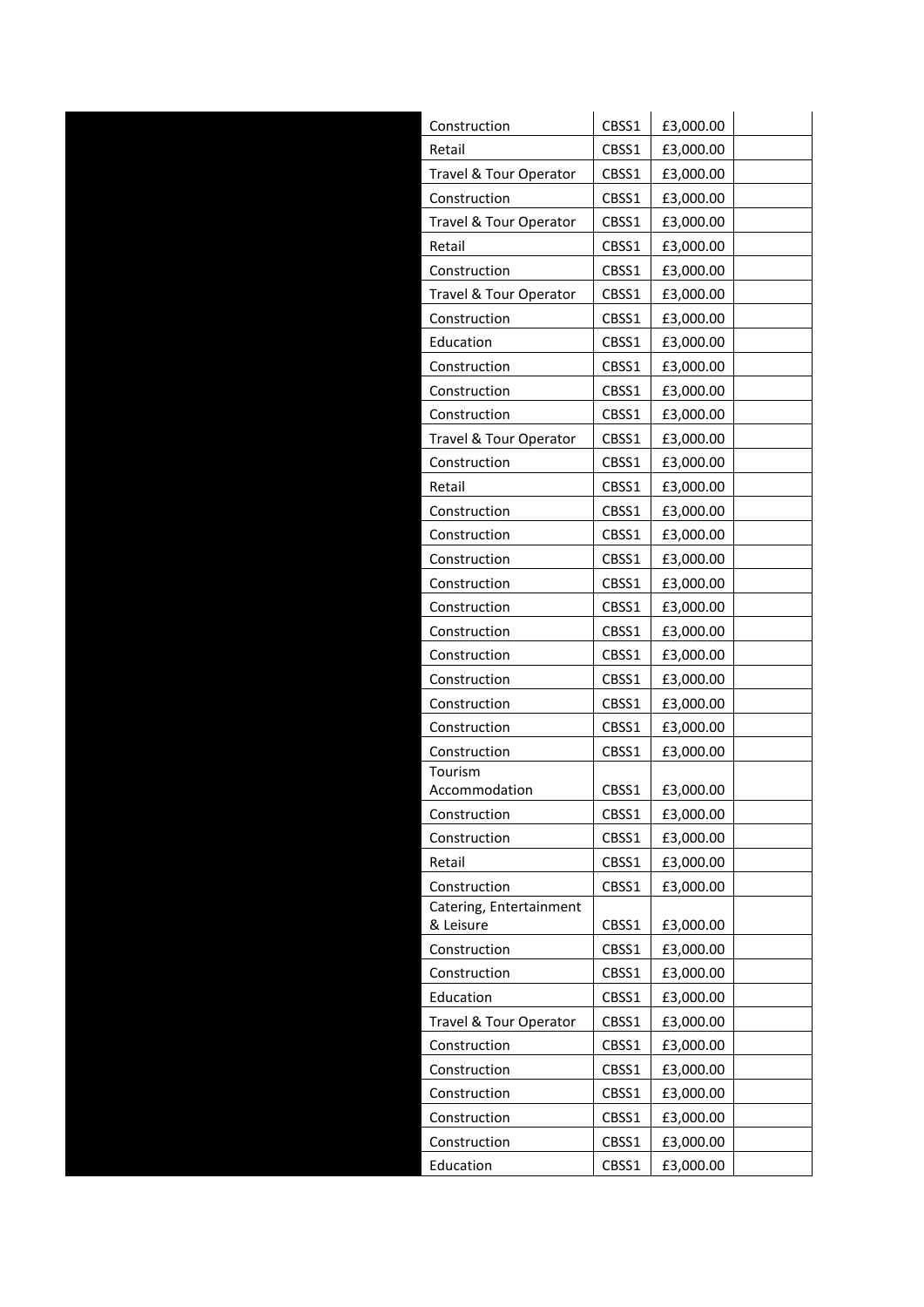| Construction                         | CBSS1 | £3,000.00 |  |
|--------------------------------------|-------|-----------|--|
| Construction                         | CBSS1 | £3,000.00 |  |
| Education                            | CBSS1 | £3,000.00 |  |
| Construction                         | CBSS1 | £3,000.00 |  |
| Construction                         | CBSS1 | £3,000.00 |  |
| Construction                         | CBSS1 | £3,000.00 |  |
| Catering, Entertainment              |       |           |  |
| & Leisure                            | CBSS1 | £3,000.00 |  |
| Construction                         | CBSS1 | £3,000.00 |  |
| Construction                         | CBSS1 | £3,000.00 |  |
| Construction                         | CBSS1 | £3,000.00 |  |
| Retail                               | CBSS1 | £3,000.00 |  |
| Travel & Tour Operator               | CBSS1 | £3,000.00 |  |
| Construction                         | CBSS1 | £3,000.00 |  |
| Catering, Entertainment<br>& Leisure | CBSS1 | £3,000.00 |  |
| Construction                         | CBSS1 | £3,000.00 |  |
| Construction                         | CBSS1 | £3,000.00 |  |
| Construction                         | CBSS1 | £3,000.00 |  |
| Education                            | CBSS1 | £3,000.00 |  |
| Education                            | CBSS1 | £3,000.00 |  |
| Construction                         | CBSS1 | £3,000.00 |  |
| Construction                         | CBSS1 | £3,000.00 |  |
| Construction                         | CBSS1 | £3,000.00 |  |
| Retail                               | CBSS1 | £3,000.00 |  |
| Retail                               | CBSS1 | £3,000.00 |  |
| Construction                         | CBSS1 | £3,000.00 |  |
| Construction                         | CBSS1 | £3,000.00 |  |
| Travel & Tour Operator               | CBSS1 | £3,000.00 |  |
| Construction                         | CBSS1 | £3,000.00 |  |
| Construction                         | CBSS1 | £3,000.00 |  |
| Construction                         | CBSS1 | £3,000.00 |  |
| Construction                         | CBSS1 | £3,000.00 |  |
| Construction                         | CBSS1 | £3,000.00 |  |
| Construction                         | CBSS1 | £3,000.00 |  |
| Construction                         | CBSS1 | £3,000.00 |  |
| Retail                               | CBSS1 | £3,000.00 |  |
| Construction                         | CBSS1 | £3,000.00 |  |
| Construction                         | CBSS1 | £3,000.00 |  |
| Construction                         | CBSS1 | £3,000.00 |  |
| Logistics                            | CBSS1 | £3,000.00 |  |
| Construction                         | CBSS1 | £3,000.00 |  |
| Retail                               | CBSS1 | £3,000.00 |  |
| Construction                         | CBSS1 | £3,000.00 |  |
| Construction                         | CBSS1 | £3,000.00 |  |
|                                      |       |           |  |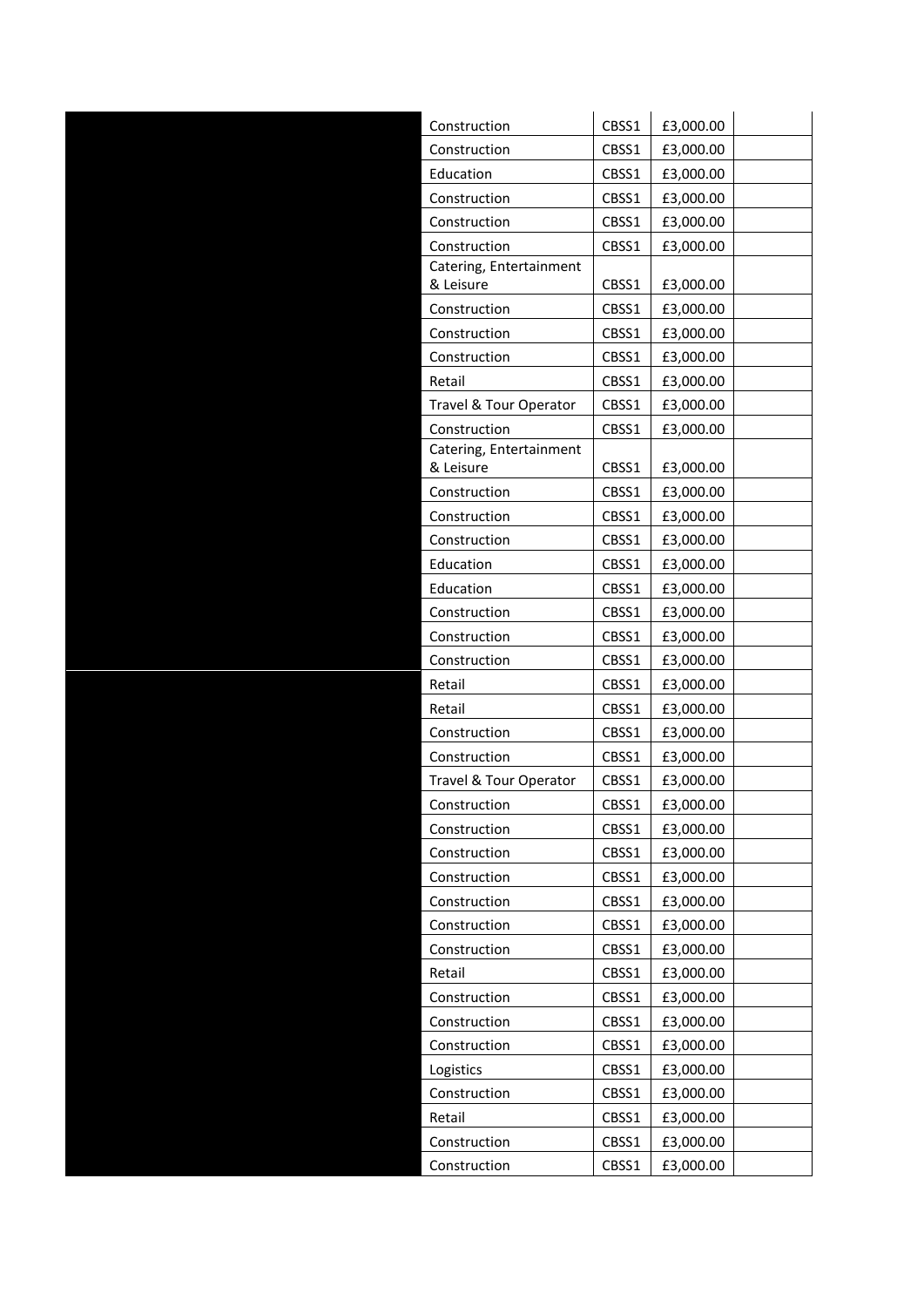| Retail                 | CBSS1 | £3,000.00 |  |
|------------------------|-------|-----------|--|
| Education              | CBSS1 | £3,000.00 |  |
| Retail                 | CBSS1 | £3,000.00 |  |
| Construction           | CBSS1 | £3,000.00 |  |
| Construction           | CBSS1 | £3,000.00 |  |
| Retail                 | CBSS1 | £3,000.00 |  |
| Travel & Tour Operator | CBSS1 | £3,000.00 |  |
| Retail                 | CBSS1 | £3,000.00 |  |
| Travel & Tour Operator | CBSS1 | £3,000.00 |  |
| Construction           | CBSS1 | £3,000.00 |  |
| Travel & Tour Operator | CBSS1 | £3,000.00 |  |
| Construction           | CBSS1 | £3,000.00 |  |
| Retail                 | CBSS1 | £3,000.00 |  |
| Construction           | CBSS1 | £3,000.00 |  |
| Construction           | CBSS1 | £3,000.00 |  |
| Travel & Tour Operator | CBSS1 | £3,000.00 |  |
| Construction           | CBSS1 | £3,000.00 |  |
| Retail                 | CBSS1 | £3,000.00 |  |
| Retail                 | CBSS1 | £3,000.00 |  |
| Construction           | CBSS1 | £3,000.00 |  |
| Construction           | CBSS1 | £3,000.00 |  |
| Construction           | CBSS1 | £3,000.00 |  |
| Travel & Tour Operator | CBSS1 | £3,000.00 |  |
| Construction           | CBSS1 | £3,000.00 |  |
| Retail                 | CBSS1 | £3,000.00 |  |
| Construction           | CBSS1 | £3,000.00 |  |
| Construction           | CBSS1 | £3,000.00 |  |
| Construction           | CBSS1 | £3,000.00 |  |
| Construction           | CBSS1 | £3,000.00 |  |
| Construction           | CBSS1 | £3,000.00 |  |
| Construction           | CBSS1 | £3,000.00 |  |
| Retail                 | CBSS1 | £3,000.00 |  |
| Retail                 | CBSS1 | £3,000.00 |  |
| Construction           | CBSS1 | £3,000.00 |  |
| Travel & Tour Operator | CBSS1 | £3,000.00 |  |
| Construction           | CBSS1 | £3,000.00 |  |
| Construction           | CBSS1 | £3,000.00 |  |
| Construction           | CBSS1 | £3,000.00 |  |
| Construction           | CBSS1 | £3,000.00 |  |
| Education              | CBSS1 | £3,000.00 |  |
| Construction           | CBSS1 | £3,000.00 |  |
| Construction           | CBSS1 | £3,000.00 |  |
| Construction           | CBSS1 | £3,000.00 |  |
| Construction           | CBSS1 | £3,000.00 |  |
| Travel & Tour Operator | CBSS1 | £3,000.00 |  |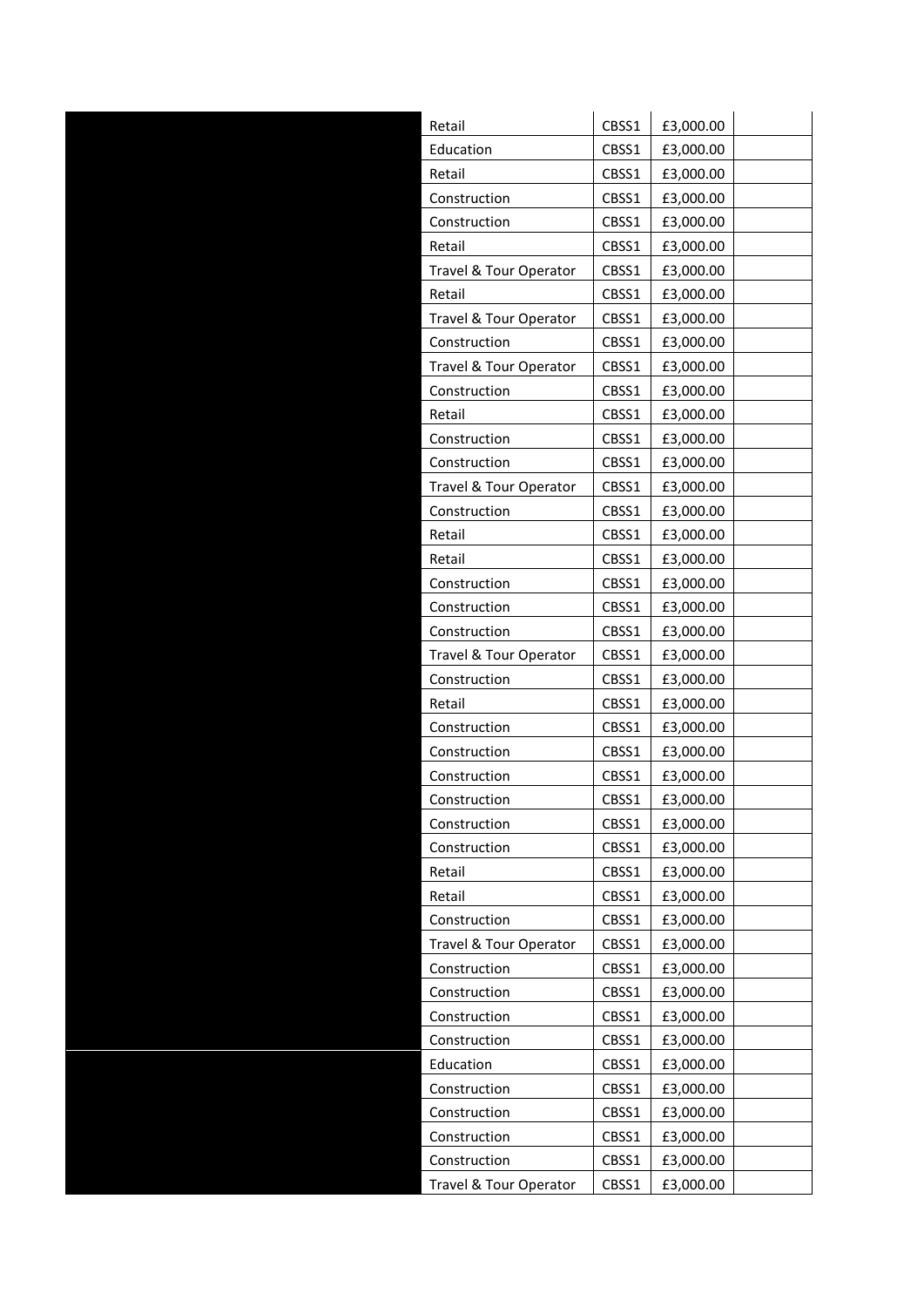| Travel & Tour Operator               | CBSS1 | £3,000.00 |  |
|--------------------------------------|-------|-----------|--|
| Travel & Tour Operator               | CBSS1 | £3,000.00 |  |
| Construction                         | CBSS1 | £3,000.00 |  |
| Construction                         | CBSS1 | £3,000.00 |  |
| Construction                         | CBSS1 | £3,000.00 |  |
| Construction                         | CBSS1 | £3,000.00 |  |
| Construction                         | CBSS1 | £3,000.00 |  |
| Construction                         | CBSS1 | £3,000.00 |  |
| Construction                         | CBSS1 | £3,000.00 |  |
| Retail                               | CBSS1 | £3,000.00 |  |
| Construction                         | CBSS1 | £3,000.00 |  |
| Construction                         | CBSS1 | £3,000.00 |  |
| Travel & Tour Operator               | CBSS1 | £3,000.00 |  |
| Construction                         | CBSS1 | £3,000.00 |  |
| Construction                         | CBSS1 | £3,000.00 |  |
| Travel & Tour Operator               | CBSS1 | £3,000.00 |  |
| Education                            | CBSS1 | £3,000.00 |  |
| Construction                         | CBSS1 | £3,000.00 |  |
| Construction                         | CBSS1 | £3,000.00 |  |
| Construction                         | CBSS1 | £3,000.00 |  |
| Construction                         | CBSS1 | £3,000.00 |  |
| Construction                         | CBSS1 | £3,000.00 |  |
| Construction                         | CBSS1 | £3,000.00 |  |
| Travel & Tour Operator               | CBSS1 | £3,000.00 |  |
| Construction                         | CBSS1 | £3,000.00 |  |
| Education                            | CBSS1 | £3,000.00 |  |
| Retail                               | CBSS1 | £3,000.00 |  |
| Construction                         | CBSS1 | £3,000.00 |  |
| Construction                         | CBSS1 | £3,000.00 |  |
| Construction                         | CBSS1 | £3,000.00 |  |
| Retail                               | CBSS1 | £3,000.00 |  |
| Construction                         | CBSS1 | £3,000.00 |  |
| Construction                         | CBSS1 | £3,000.00 |  |
| Retail                               | CBSS1 | £3,000.00 |  |
| Retail                               | CBSS1 | £3,000.00 |  |
| Catering, Entertainment<br>& Leisure | CBSS1 | £3,000.00 |  |
| Construction                         | CBSS1 | £3,000.00 |  |
| Education                            | CBSS1 | £3,000.00 |  |
| Construction                         | CBSS1 | £3,000.00 |  |
| Construction                         | CBSS1 | £3,000.00 |  |
| Education                            | CBSS1 | £3,000.00 |  |
| Construction                         | CBSS1 | £3,000.00 |  |
| Retail                               | CBSS1 | £3,000.00 |  |
| Other                                | CBSS1 | £3,000.00 |  |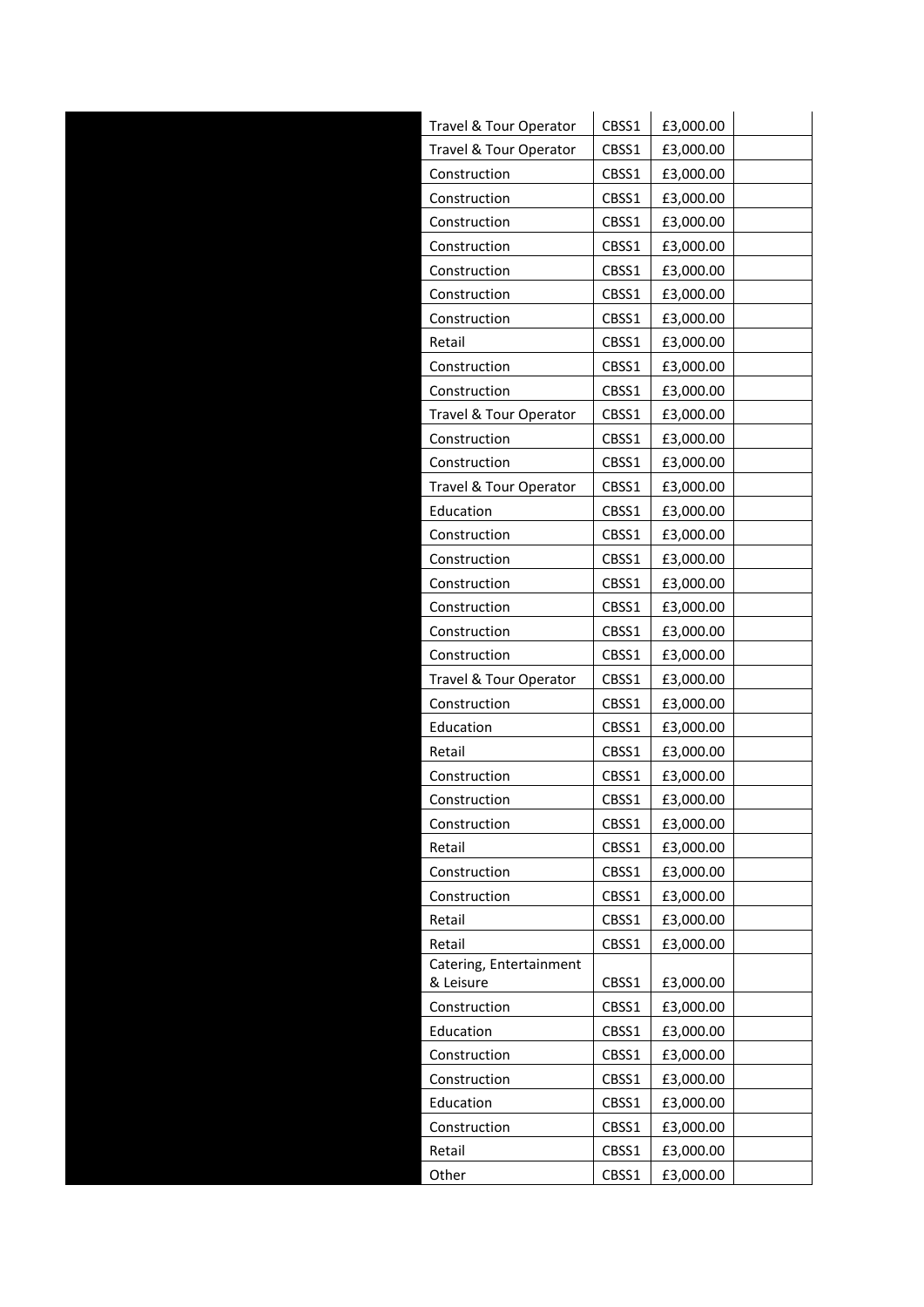| Construction                            | CBSS1 | £3,000.00 |
|-----------------------------------------|-------|-----------|
| Catering, Entertainment                 |       |           |
| & Leisure                               | CBSS1 | £3,000.00 |
| Retail                                  | CBSS1 | £3,000.00 |
| Retail                                  | CBSS1 | £3,000.00 |
| Construction                            | CBSS1 | £3,000.00 |
| Construction                            | CBSS1 | £3,000.00 |
| Travel & Tour Operator                  | CBSS1 | £3,000.00 |
| Construction                            | CBSS1 | £3,000.00 |
| Travel & Tour Operator                  | CBSS1 | £3,000.00 |
| Construction                            | CBSS1 | £3,000.00 |
| Construction                            | CBSS1 | £3,000.00 |
| Construction                            | CBSS1 | £3,000.00 |
| Construction                            | CBSS1 | £3,000.00 |
| Construction                            | CBSS1 | £3,000.00 |
| Catering, Entertainment                 |       |           |
| & Leisure                               | CBSS1 | £3,000.00 |
| Construction<br>Catering, Entertainment | CBSS1 | £3,000.00 |
| & Leisure                               | CBSS1 | £3,000.00 |
| Travel & Tour Operator                  | CBSS1 | £3,000.00 |
| Construction                            | CBSS1 | £3,000.00 |
| Construction                            | CBSS1 | £3,000.00 |
| Construction                            | CBSS1 | £3,000.00 |
| Construction                            | CBSS1 | £3,000.00 |
| Travel & Tour Operator                  | CBSS1 | £3,000.00 |
| Construction                            | CBSS1 | £3,000.00 |
| Construction                            | CBSS1 | £3,000.00 |
| Retail                                  | CBSS1 | £3,000.00 |
| Construction                            | CBSS1 | £3,000.00 |
| Construction                            | CBSS1 | £3,000.00 |
| Education                               | CBSS1 | £3,000.00 |
| Construction                            | CBSS1 | £3,000.00 |
| Construction                            | CBSS1 | £3,000.00 |
| Construction                            | CBSS1 | £3,000.00 |
| Construction                            | CBSS1 | £3,000.00 |
| Retail                                  | CBSS1 | £3,000.00 |
| Construction                            | CBSS1 | £3,000.00 |
| Construction                            | CBSS1 | £3,000.00 |
| Travel & Tour Operator                  | CBSS1 | £3,000.00 |
| Construction                            | CBSS1 | £3,000.00 |
| Construction                            | CBSS1 | £3,000.00 |
| Construction                            | CBSS1 | £3,000.00 |
| Construction                            | CBSS1 | £3,000.00 |
| Construction                            | CBSS1 | £3,000.00 |
| Construction                            | CBSS1 | £3,000.00 |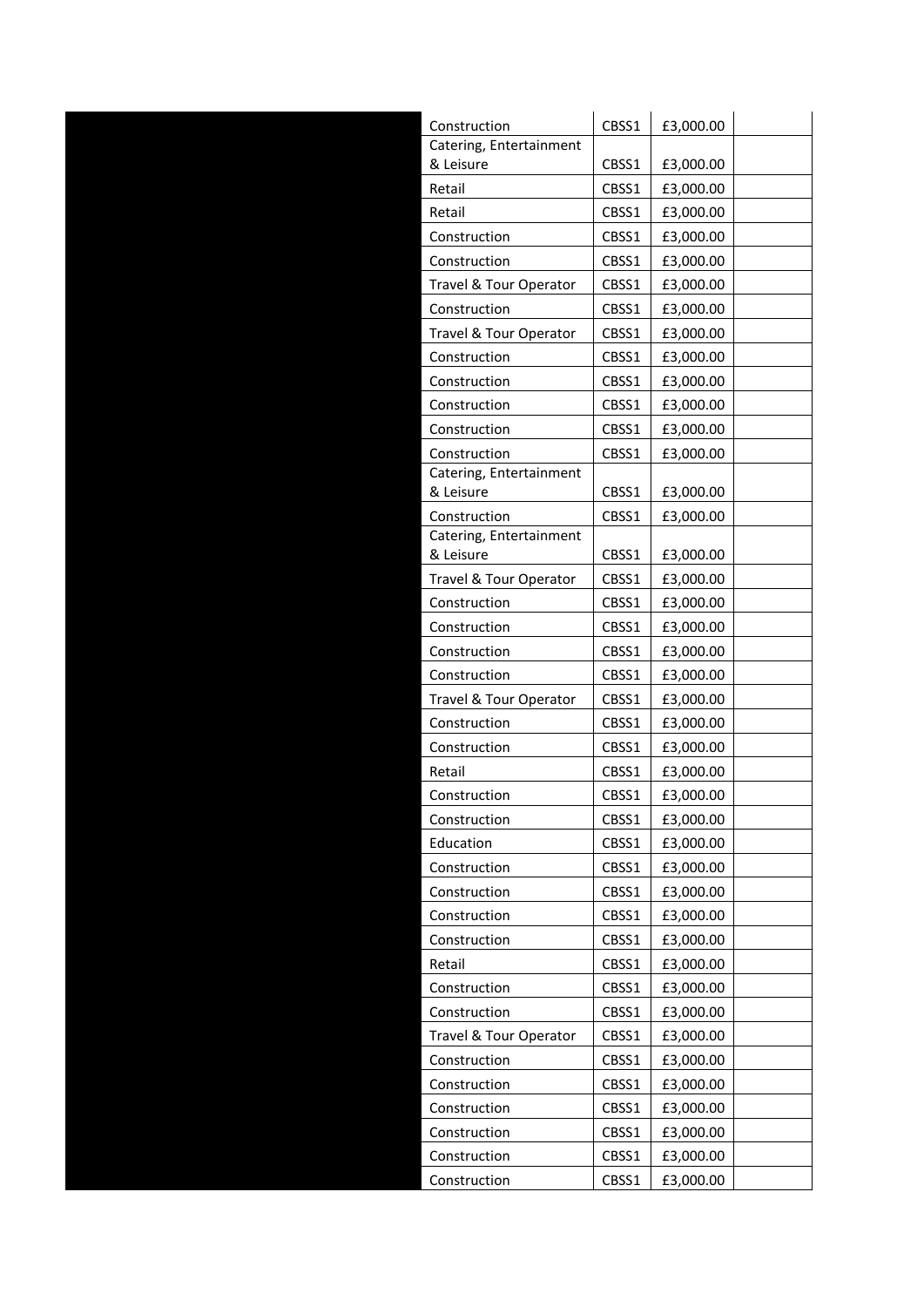| Construction           | CBSS1 | £3,000.00 |  |
|------------------------|-------|-----------|--|
| Construction           | CBSS1 | £3,000.00 |  |
| Travel & Tour Operator | CBSS1 | £3,000.00 |  |
| Construction           | CBSS1 | £3,000.00 |  |
| Construction           | CBSS1 | £3,000.00 |  |
| Education              | CBSS1 | £3,000.00 |  |
| Retail                 | CBSS1 | £3,000.00 |  |
| Retail                 | CBSS1 | £3,000.00 |  |
| Construction           | CBSS1 | £3,000.00 |  |
| Construction           | CBSS1 | £3,000.00 |  |
| Construction           | CBSS1 | £3,000.00 |  |
| Construction           | CBSS1 | £3,000.00 |  |
| Construction           | CBSS1 | £3,000.00 |  |
| Construction           | CBSS1 | £3,000.00 |  |
| Retail                 | CBSS1 | £3,000.00 |  |
| Retail                 | CBSS1 | £3,000.00 |  |
| Construction           | CBSS1 | £3,000.00 |  |
| Construction           | CBSS1 | £3,000.00 |  |
| Construction           | CBSS1 | £3,000.00 |  |
| Construction           | CBSS1 | £3,000.00 |  |
| Construction           | CBSS1 | £3,000.00 |  |
| Construction           | CBSS1 | £3,000.00 |  |
| Construction           | CBSS1 | £3,000.00 |  |
| Construction           | CBSS1 | £3,000.00 |  |
| Construction           | CBSS1 | £3,000.00 |  |
| Construction           | CBSS1 | £3,000.00 |  |
| Travel & Tour Operator | CBSS1 | £3,000.00 |  |
| Construction           | CBSS1 | £3,000.00 |  |
| Construction           | CBSS1 | £3,000.00 |  |
| Construction           | CBSS1 | £3,000.00 |  |
| Retail                 | CBSS1 | £3,000.00 |  |
| Construction           | CBSS1 | £3,000.00 |  |
| Construction           | CBSS1 | £3,000.00 |  |
| Education              | CBSS1 | £3,000.00 |  |
| Construction           | CBSS1 | £3,000.00 |  |
| Construction           | CBSS1 | £3,000.00 |  |
| Retail                 | CBSS1 | £3,000.00 |  |
| Construction           | CBSS1 | £3,000.00 |  |
| Construction           | CBSS1 | £3,000.00 |  |
| Construction           | CBSS1 | £3,000.00 |  |
| Construction           | CBSS1 | £3,000.00 |  |
| Construction           | CBSS1 | £3,000.00 |  |
| Construction           | CBSS1 | £3,000.00 |  |
| Retail                 | CBSS1 | £3,000.00 |  |
| Construction           | CBSS1 | £3,000.00 |  |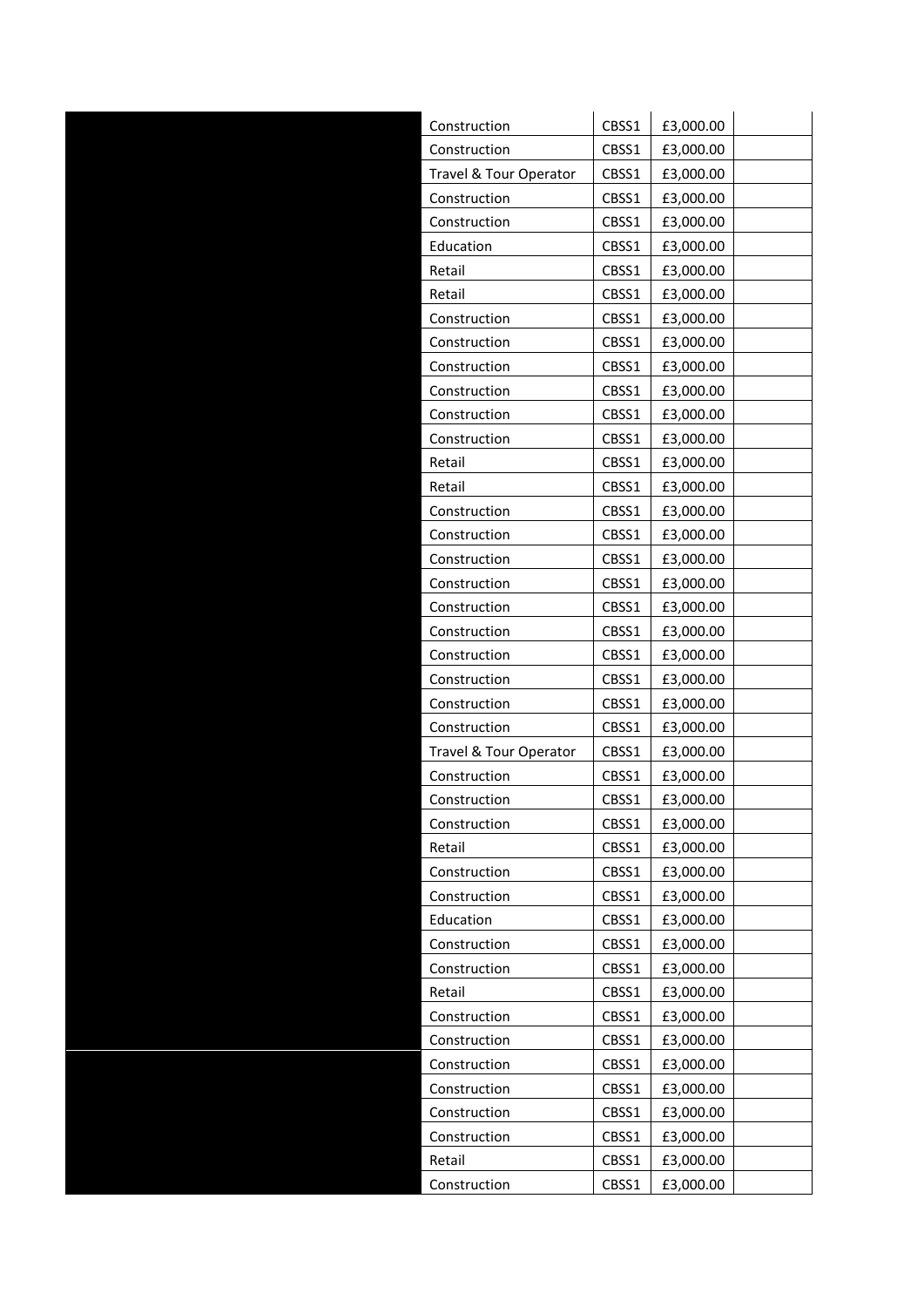| Construction             | CBSS1 | £3,000.00 |  |
|--------------------------|-------|-----------|--|
| Other                    | CBSS1 | £3,000.00 |  |
| Construction             | CBSS1 | £3,000.00 |  |
| Retail                   | CBSS1 | £3,000.00 |  |
| Construction             | CBSS1 | £3,000.00 |  |
| Other                    | CBSS1 | £3,000.00 |  |
| Travel & Tour Operator   | CBSS1 | £3,000.00 |  |
| Construction             | CBSS1 | £3,000.00 |  |
| Construction             | CBSS1 | £3,000.00 |  |
| Retail                   | CBSS1 | £3,000.00 |  |
| Retail                   | CBSS1 | £3,000.00 |  |
| Construction             | CBSS1 | £3,000.00 |  |
| Construction             | CBSS1 | £3,000.00 |  |
| Construction             | CBSS1 | £3,000.00 |  |
| Retail                   | CBSS1 | £3,000.00 |  |
| Education                | CBSS1 | £3,000.00 |  |
| Other                    | CBSS1 | £3,000.00 |  |
| Education                | CBSS1 | £3,000.00 |  |
| Other                    | CBSS1 | £3,000.00 |  |
| Other                    | CBSS1 | £3,000.00 |  |
| Other                    | CBSS1 | £3,000.00 |  |
| Construction             | CBSS1 | £3,000.00 |  |
| Construction             | CBSS1 | £3,000.00 |  |
| Retail                   | CBSS1 | £3,000.00 |  |
| Construction             | CBSS1 | £3,000.00 |  |
| Construction             | CBSS1 | £3,000.00 |  |
| Construction             | CBSS1 | £3,000.00 |  |
| Travel & Tour Operator   | CBSS1 | £3,000.00 |  |
| Education                | CBSS1 | £3,000.00 |  |
| Tourism<br>Accommodation | CBSS1 | £3,000.00 |  |
| Other                    | CBSS1 | £3,000.00 |  |
| Construction             | CBSS1 | £3,000.00 |  |
| Construction             | CBSS1 | £3,000.00 |  |
| Retail                   | CBSS1 | £3,000.00 |  |
| Construction             | CBSS1 | £3,000.00 |  |
| Retail                   | CBSS1 | £3,000.00 |  |
| Construction             | CBSS1 | £3,000.00 |  |
| Construction             | CBSS1 | £3,000.00 |  |
| Logistics                | CBSS1 | £3,000.00 |  |
| Construction             | CBSS1 | £3,000.00 |  |
| Retail                   | CBSS1 | £3,000.00 |  |
| Construction             | CBSS1 | £3,000.00 |  |
| Construction             | CBSS1 | £3,000.00 |  |
| Construction             | CBSS1 | £3,000.00 |  |
|                          |       |           |  |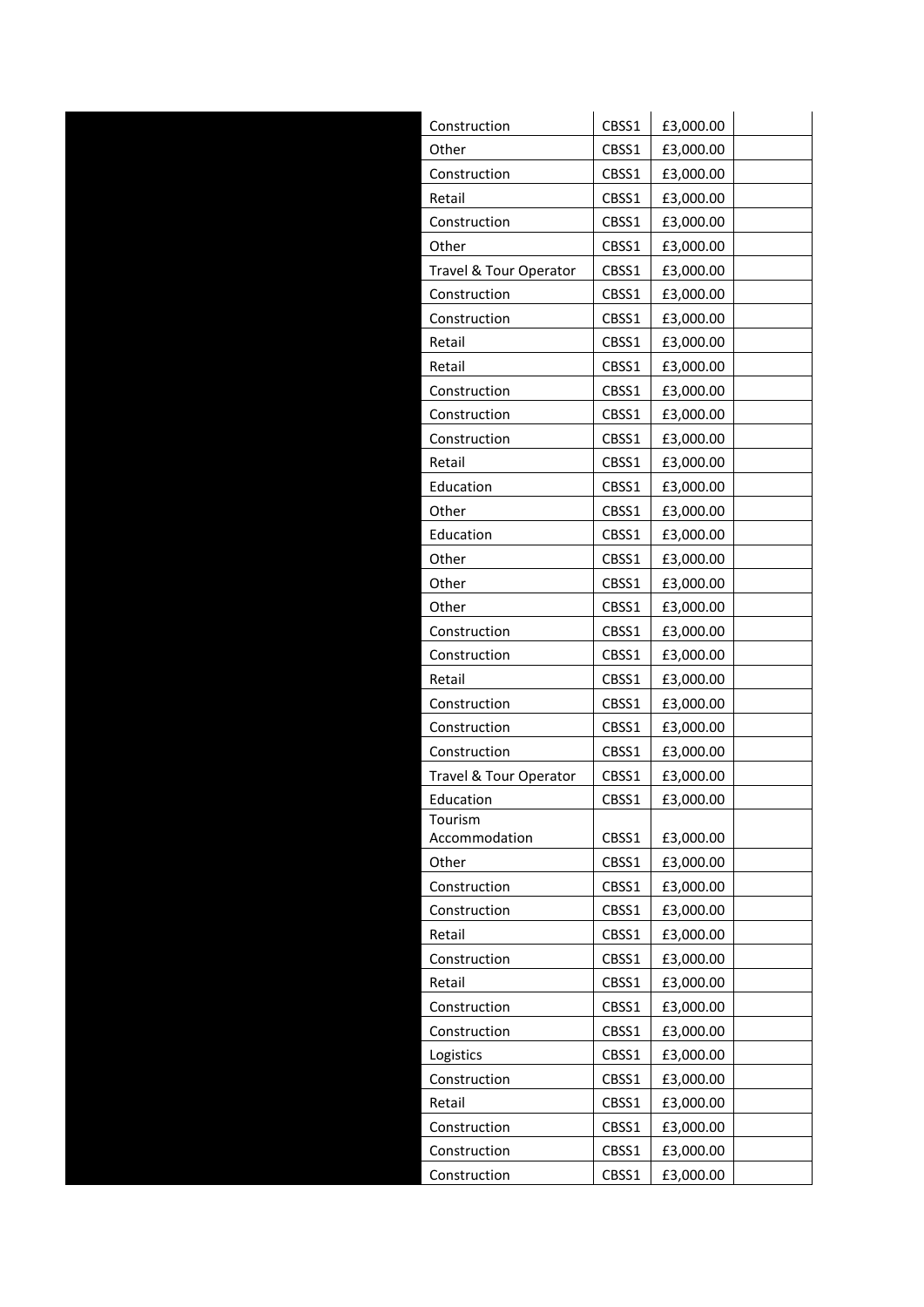| Retail                               | CBSS1 | £3,000.00 |  |
|--------------------------------------|-------|-----------|--|
| Construction                         | CBSS1 | £3,000.00 |  |
| Construction                         | CBSS1 | £3,000.00 |  |
| Construction                         | CBSS1 | £3,000.00 |  |
| Construction                         | CBSS1 | £3,000.00 |  |
| Travel & Tour Operator               | CBSS1 | £3,000.00 |  |
| Construction                         | CBSS1 | £3,000.00 |  |
| Construction                         | CBSS1 | £3,000.00 |  |
| Construction                         | CBSS1 | £3,000.00 |  |
| Catering, Entertainment<br>& Leisure | CBSS1 | £3,000.00 |  |
| Construction                         | CBSS1 | £3,000.00 |  |
| Catering, Entertainment<br>& Leisure | CBSS1 | £3,000.00 |  |
| Construction                         | CBSS1 | £3,000.00 |  |
| Construction                         | CBSS1 | £3,000.00 |  |
| Construction                         | CBSS1 | £3,000.00 |  |
| Construction                         | CBSS1 | £3,000.00 |  |
| Retail                               | CBSS1 | £3,000.00 |  |
| Retail                               | CBSS1 | £3,000.00 |  |
| Construction                         | CBSS1 | £3,000.00 |  |
| Travel & Tour Operator               | CBSS1 | £3,000.00 |  |
| Construction                         | CBSS1 | £3,000.00 |  |
| Other                                | CBSS1 | £3,000.00 |  |
| Retail                               | CBSS1 | £3,000.00 |  |
| Construction                         | CBSS1 | £3,000.00 |  |
| Construction                         | CBSS1 | £3,000.00 |  |
| Construction                         | CBSS1 | £3,000.00 |  |
| Construction                         | CBSS1 | £3,000.00 |  |
| Travel & Tour Operator               | CBSS1 | £3,000.00 |  |
| Construction                         | CBSS1 | £3,000.00 |  |
| Travel & Tour Operator               | CBSS1 | £3,000.00 |  |
| Construction                         | CBSS1 | £3,000.00 |  |
| Construction                         | CBSS1 | £3,000.00 |  |
| Construction                         | CBSS1 | £3,000.00 |  |
| Travel & Tour Operator               | CBSS1 | £3,000.00 |  |
| Retail                               | CBSS1 | £3,000.00 |  |
| Construction                         | CBSS1 | £3,000.00 |  |
| Other                                | CBSS1 | £3,000.00 |  |
| Construction                         | CBSS1 | £3,000.00 |  |
| Construction                         | CBSS1 | £3,000.00 |  |
| Construction                         | CBSS1 | £3,000.00 |  |
| Construction                         | CBSS1 | £3,000.00 |  |
| Travel & Tour Operator               | CBSS1 | £3,000.00 |  |
| Construction                         | CBSS1 | £3,000.00 |  |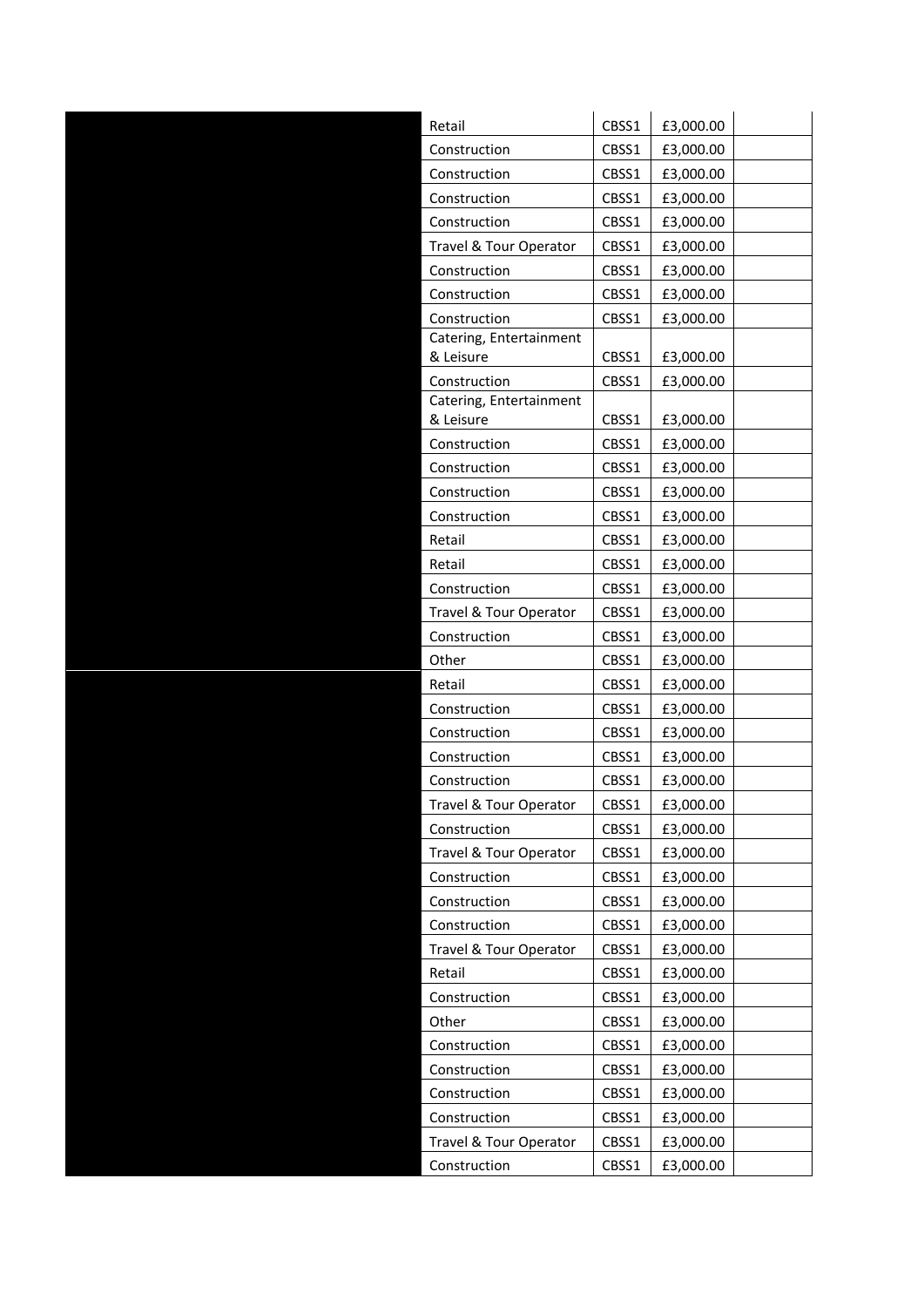| Travel & Tour Operator               | CBSS1 | £3,000.00 |
|--------------------------------------|-------|-----------|
| Construction                         | CBSS1 | £3,000.00 |
| Retail                               | CBSS1 | £3,000.00 |
| Construction                         | CBSS1 | £3,000.00 |
| Construction                         | CBSS1 | £3,000.00 |
| Travel & Tour Operator               | CBSS1 | £3,000.00 |
| Construction                         | CBSS1 | £3,000.00 |
| Retail                               | CBSS1 | £3,000.00 |
| Catering, Entertainment<br>& Leisure | CBSS1 | £3,000.00 |
| Travel & Tour Operator               | CBSS1 | £3,000.00 |
| Construction                         | CBSS1 | £3,000.00 |
| Construction                         | CBSS1 | £3,000.00 |
| Construction                         | CBSS1 | £3,000.00 |
| Construction                         | CBSS1 | £3,000.00 |
| Travel & Tour Operator               | CBSS1 | £3,000.00 |
| Construction                         | CBSS1 | £3,000.00 |
| Retail                               | CBSS1 | £3,000.00 |
| Construction                         | CBSS1 | £3,000.00 |
| Construction                         | CBSS1 | £3,000.00 |
| Construction                         | CBSS1 | £3,000.00 |
| Travel & Tour Operator               | CBSS1 | £3,000.00 |
| Construction                         | CBSS1 | £3,000.00 |
| Travel & Tour Operator               | CBSS1 | £3,000.00 |
| Other                                | CBSS1 | £3,000.00 |
| Retail                               | CBSS1 | £3,000.00 |
| Construction                         | CBSS1 | £3,000.00 |
|                                      |       |           |
| Other                                | CBSS1 | £3,000.00 |
| Construction                         | CBSS1 | £3,000.00 |
| Travel & Tour Operator               | CBSS1 | £3,000.00 |
| Construction                         | CBSS1 | £3,000.00 |
| Travel & Tour Operator               | CBSS1 | £3,000.00 |
| Construction                         | CBSS1 | £3,000.00 |
| Retail                               | CBSS1 | £3,000.00 |
| Other                                | CBSS1 | £3,000.00 |
| Construction                         | CBSS1 | £3,000.00 |
| Other                                | CBSS1 | £3,000.00 |
| Other<br>Catering, Entertainment     | CBSS1 | £3,000.00 |
| & Leisure                            | CBSS1 | £3,000.00 |
| Other                                | CBSS1 | £3,000.00 |
| Other                                | CBSS1 | £3,000.00 |
| Catering, Entertainment              |       |           |
| & Leisure                            | CBSS1 | £3,000.00 |
| Construction                         | CBSS1 | £3,000.00 |
| Construction                         | CBSS1 | £3,000.00 |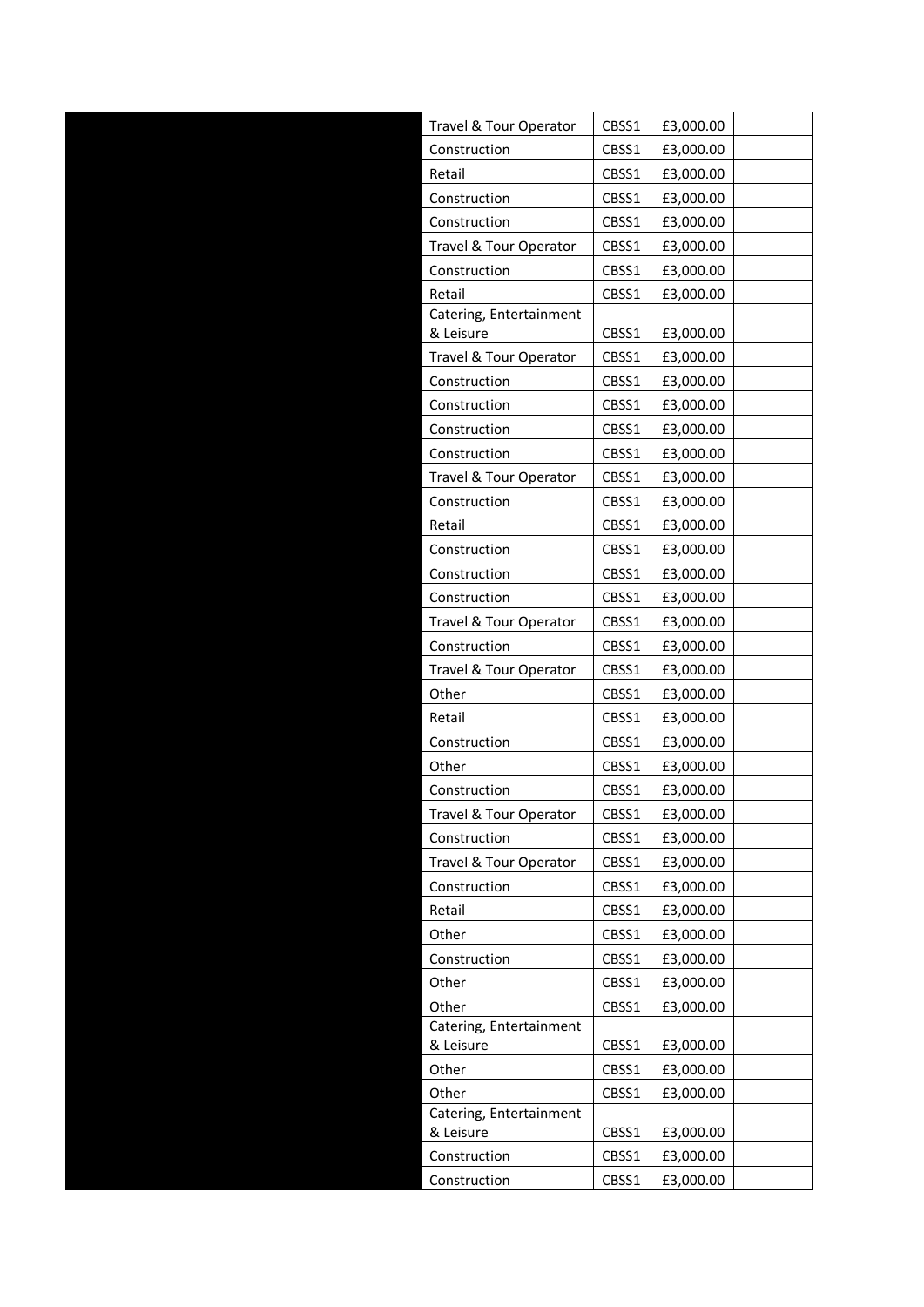| Travel & Tour Operator               | CBSS1 | £3,000.00 |
|--------------------------------------|-------|-----------|
| Retail                               | CBSS1 | £3,000.00 |
| Education                            | CBSS1 | £3,000.00 |
| Construction                         | CBSS1 | £3,000.00 |
| Travel & Tour Operator               | CBSS1 | £3,000.00 |
| Travel & Tour Operator               | CBSS1 | £3,000.00 |
| Construction                         | CBSS1 | £3,000.00 |
| Travel & Tour Operator               | CBSS1 | £3,000.00 |
| Travel & Tour Operator               | CBSS1 | £3,000.00 |
| Construction                         | CBSS1 | £3,000.00 |
| Education                            | CBSS1 | £3,000.00 |
| Catering, Entertainment              |       |           |
| & Leisure                            | CBSS1 | £3,000.00 |
| Travel & Tour Operator               | CBSS1 | £3,000.00 |
| Construction                         | CBSS1 | £3,000.00 |
| Travel & Tour Operator               | CBSS1 | £3,000.00 |
| Other                                | CBSS1 | £3,000.00 |
| Catering, Entertainment<br>& Leisure | CBSS1 | £3,000.00 |
| Catering, Entertainment              |       |           |
| & Leisure                            | CBSS1 | £3,000.00 |
| Construction                         | CBSS1 | £3,000.00 |
| Construction                         | CBSS1 | £3,000.00 |
| Construction                         | CBSS1 | £3,000.00 |
| Education                            | CBSS1 | £3,000.00 |
| Construction                         | CBSS1 | £3,000.00 |
| Education                            | CBSS1 | £3,000.00 |
| Retail                               | CBSS1 | £3,000.00 |
| Construction                         | CBSS1 | £3,000.00 |
| Catering, Entertainment              |       |           |
| & Leisure                            | CBSS1 | £3,000.00 |
| Retail                               | CBSS1 | £3,000.00 |
| Construction                         | CBSS1 | £3,000.00 |
| Construction                         | CBSS1 | £3,000.00 |
| Retail                               | CBSS1 | £3,000.00 |
| Construction                         | CBSS1 | £3,000.00 |
| Construction                         | CBSS1 | £3,000.00 |
| Construction                         | CBSS1 | £3,000.00 |
| Construction                         | CBSS1 | £3,000.00 |
| Retail                               | CBSS1 | £3,000.00 |
| Construction                         | CBSS1 | £3,000.00 |
| Construction                         | CBSS1 | £3,000.00 |
| Construction                         | CBSS1 | £3,000.00 |
| Construction                         | CBSS1 | £3,000.00 |
| Education                            | CBSS1 | £3,000.00 |
| Construction                         | CBSS1 | £3,000.00 |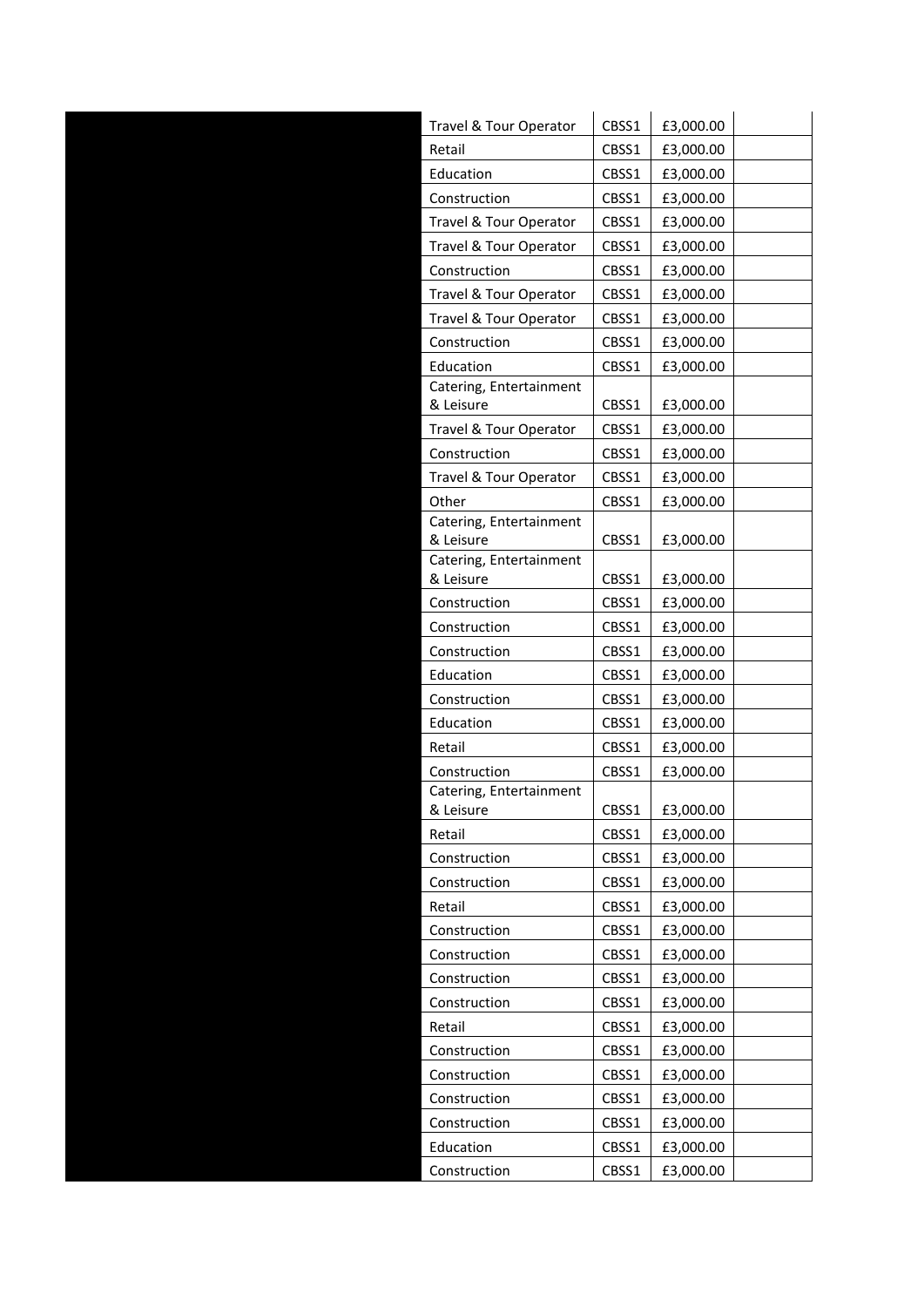| Construction                         | CBSS1 | £3,000.00 |
|--------------------------------------|-------|-----------|
| Construction                         | CBSS1 | £3,000.00 |
| Construction                         | CBSS1 | £3,000.00 |
| Construction                         | CBSS1 | £3,000.00 |
| Construction                         | CBSS1 | £3,000.00 |
| Education                            | CBSS1 | £3,000.00 |
| Catering, Entertainment              |       |           |
| & Leisure                            | CBSS1 | £3,000.00 |
| Construction                         | CBSS1 | £3,000.00 |
| Construction                         | CBSS1 | £3,000.00 |
| Construction                         | CBSS1 | £3,000.00 |
| Construction                         | CBSS1 | £3,000.00 |
| Construction                         | CBSS1 | £3,000.00 |
| Construction                         | CBSS1 | £3,000.00 |
| Construction                         | CBSS1 | £3,000.00 |
| Construction                         | CBSS1 | £3,000.00 |
| Construction                         | CBSS1 | £3,000.00 |
| Construction                         | CBSS1 | £3,000.00 |
| Other                                | CBSS1 | £3,000.00 |
| Construction                         | CBSS1 | £3,000.00 |
| Retail                               | CBSS1 | £3,000.00 |
| Construction                         | CBSS1 | £3,000.00 |
| Catering, Entertainment              |       |           |
| & Leisure                            | CBSS1 | £3,000.00 |
| Construction                         | CBSS1 | £3,000.00 |
| Construction                         | CBSS1 | £3,000.00 |
| Construction                         | CBSS1 | £3,000.00 |
| Construction                         | CBSS1 | £3,000.00 |
| Construction                         | CBSS1 | £3,000.00 |
| Education                            | CBSS1 | £3,000.00 |
| Education                            | CBSS1 | £3,000.00 |
| Construction                         | CBSS1 | £3,000.00 |
| Construction                         | CBSS1 | £3,000.00 |
| Construction                         | CBSS1 | £3,000.00 |
| Catering, Entertainment<br>& Leisure | CBSS1 | £3,000.00 |
| Education                            | CBSS1 | £3,000.00 |
| Education                            | CBSS1 | £3,000.00 |
| Education                            | CBSS1 | £3,000.00 |
| Construction                         | CBSS1 | £3,000.00 |
| Education                            | CBSS1 | £3,000.00 |
| Education                            | CBSS1 | £3,000.00 |
| Education                            | CBSS1 | £3,000.00 |
| Education                            | CBSS1 | £3,000.00 |
| Construction                         | CBSS1 | £3,000.00 |
| Construction                         | CBSS1 | £3,000.00 |
|                                      |       |           |